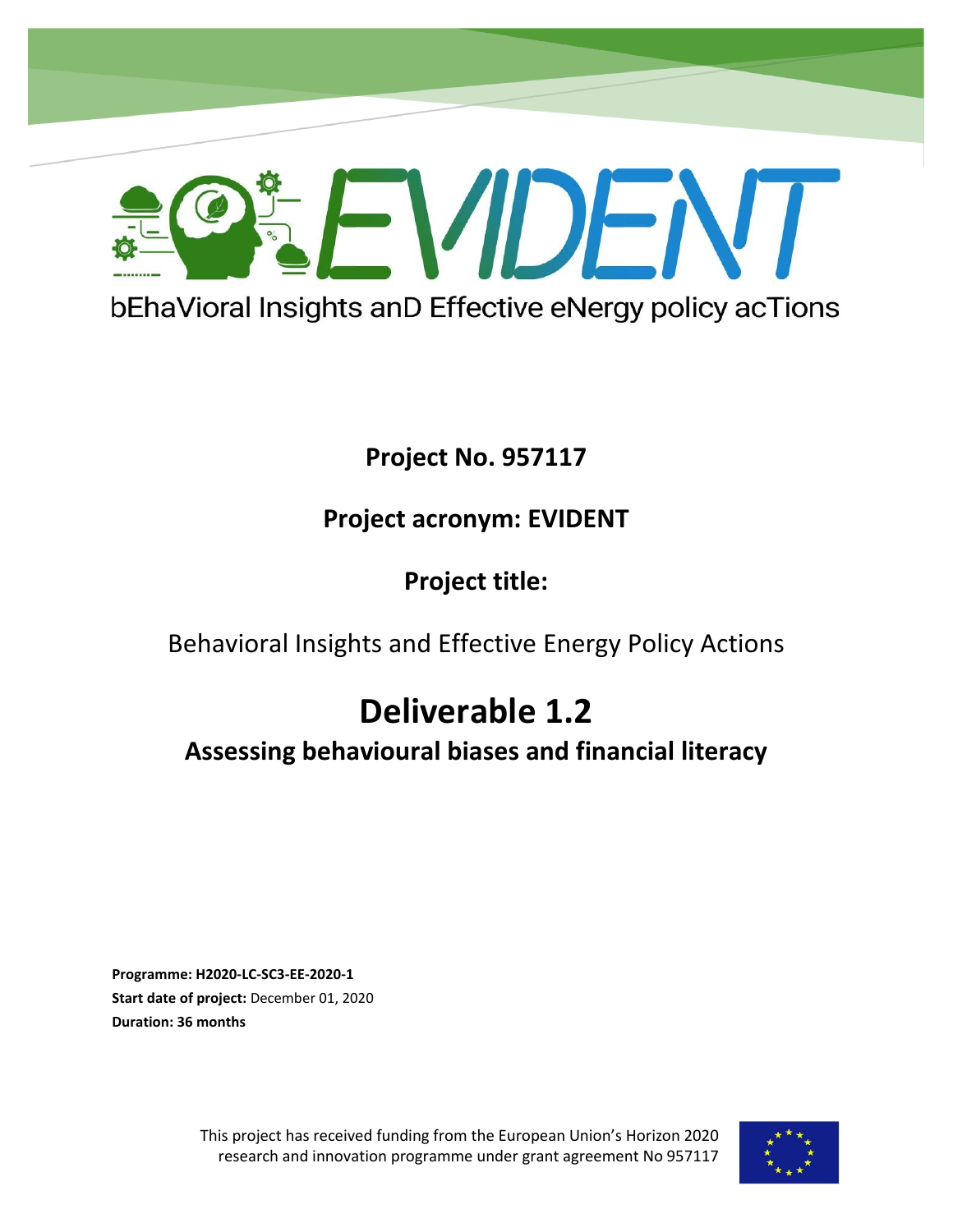# **Document Control Page**

| Deliverable Name         | Analysis of best practices                                                                                                                                                                                                                                                                 |
|--------------------------|--------------------------------------------------------------------------------------------------------------------------------------------------------------------------------------------------------------------------------------------------------------------------------------------|
| Deliverable Number       | D <sub>1.2</sub>                                                                                                                                                                                                                                                                           |
| Work Package             | WP1                                                                                                                                                                                                                                                                                        |
| <b>Associated Task</b>   | T1.2                                                                                                                                                                                                                                                                                       |
| <b>Covered Period</b>    | $M01 - M12$                                                                                                                                                                                                                                                                                |
| Due Date                 | $M12 - 30/11/2021$                                                                                                                                                                                                                                                                         |
| <b>Completion Date</b>   | November 30, 2021                                                                                                                                                                                                                                                                          |
| <b>Submission Date</b>   | December 1, 2021                                                                                                                                                                                                                                                                           |
| Deliverable Lead Partner | Democritus University of Thrace (DUTH)                                                                                                                                                                                                                                                     |
| Deliverable Author(s)    | Ioannis Pragidis (DUTH), Georgios Geronikolaou (DUTH), Paris Alexandros<br>Karypidis(DUTH), Fotios Mitropoulos (DUTH), Vaso Kotsirou (DUTH), Paul Liston<br>(TCD), Emma Delemere (TCD), Francesco Careri (JRC), Tilemahos Efthimiadis<br>(JRC), Dan-Eric Archer (CW), Peter Rosengren (CW) |
| Version                  | V1.0                                                                                                                                                                                                                                                                                       |

| <b>Dissemination Level</b> |                                                                                            |   |  |
|----------------------------|--------------------------------------------------------------------------------------------|---|--|
| PU                         | Public                                                                                     | ~ |  |
| CO.                        | Confidential to a group specified by the consortium (including the Commission<br>Services) |   |  |

#### **Document History**

| <b>Version</b> | Date                 | <b>Change History</b>                                                | Author(s)                                                                            | Organisation       |
|----------------|----------------------|----------------------------------------------------------------------|--------------------------------------------------------------------------------------|--------------------|
| 0.1            | March 10,<br>2021    | Table of contents, Initial version                                   | Ioannis Pragidis                                                                     | <b>DUTH</b>        |
| 0.2            | March 20,<br>2021    | Feedback from partners about<br>the table of contents                |                                                                                      | DUTH, TCD, JRC, CW |
| 0.3            | May 24,<br>2021      | First version of section 4                                           | Paul Liston, Emma<br><b>Delemere</b>                                                 | <b>TCD</b>         |
| 0.4            | May 30,<br>2021      | First version of section 3                                           | Paris Alexandros<br>Karypidis                                                        | <b>DUTH</b>        |
| 0.5            | August 10,<br>2021   | Second versions of section 3 and<br>4 and first version of Section 5 | Paul Liston, Emma<br>Delemere, Paris<br>Alexandros<br>Karypidis, Ioannis<br>Pragidis | TCD, DUTH          |
| 0.6            | November<br>01, 2021 | Final version of all sections                                        | Ioannis Pragidis,<br>Paris Alexandros<br>Karypidis, Paul<br>Liston, Emma<br>Delemere | DUTH, TCD          |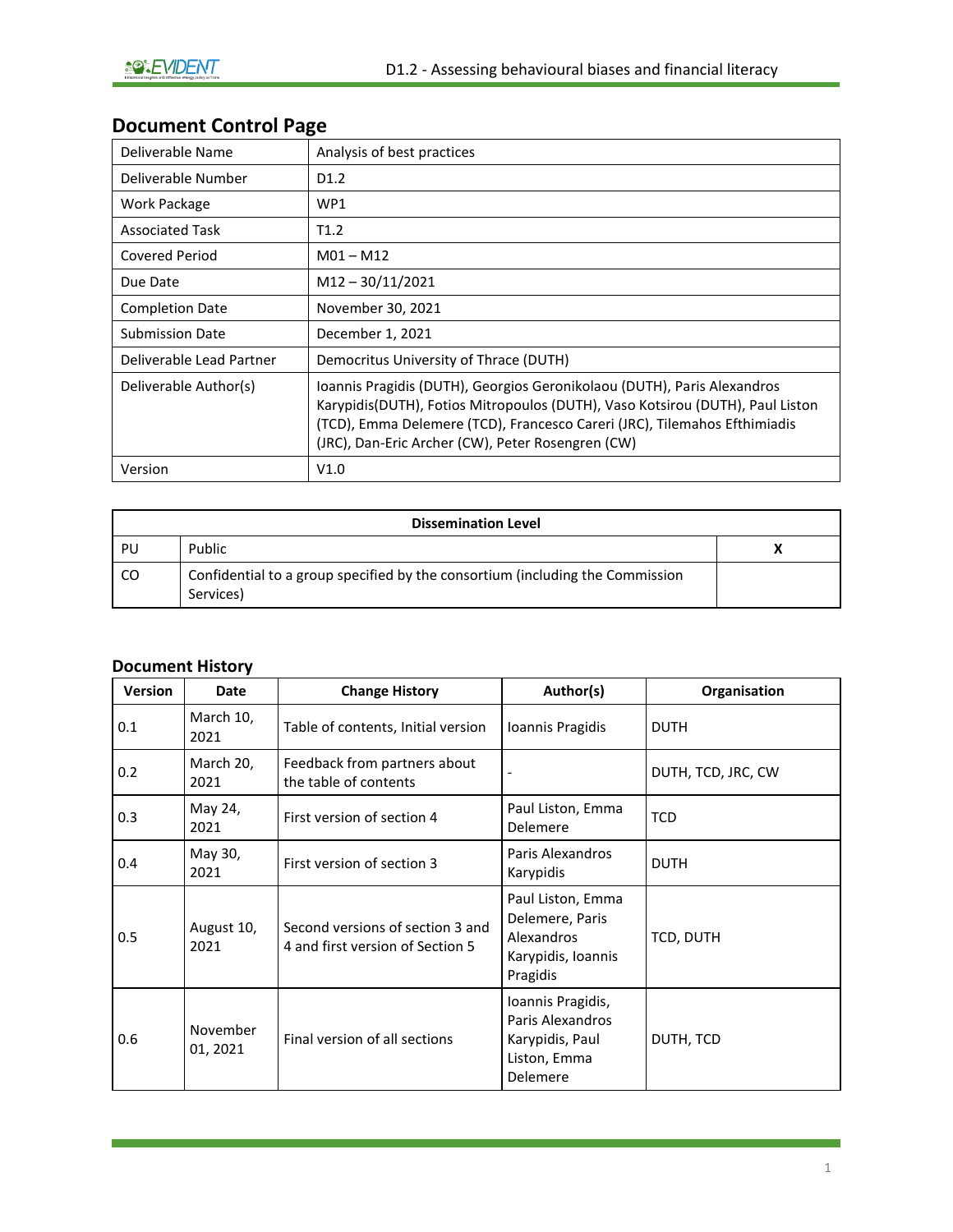| 0.7 | November<br>10, 2021 | Feedback from involved partners                              |                                                        | DUTH, TCD, JRC, CW |
|-----|----------------------|--------------------------------------------------------------|--------------------------------------------------------|--------------------|
| 0.8 | November<br>21, 2021 | Internal review                                              | Christos<br>Dalamagkas,<br>Panagiotis<br>Sarigiannidis | PPC, UOWM          |
| 0.9 | November<br>27, 2021 | Quality review                                               | <b>Dimosthenis</b><br><b>Ioannidis</b>                 | <b>CERTH</b>       |
| 1.0 | November<br>30, 2021 | Final version submitted to the<br><b>European Commission</b> | Ioannis Pragidis,<br>Paris Alexandros<br>Karypidis     | <b>DUTH</b>        |

### **Internal Review History**

| <b>Name</b>              | <b>Institution</b> | Date              |
|--------------------------|--------------------|-------------------|
| Christos Dalamagkas      | <b>PPC</b>         | November 21, 2021 |
| Panagiotis Sarigiannidis | <b>UOWM</b>        | November 21, 2021 |

## **Quality Manager Revision**

| <b>Name</b>           | Institution | Date              |
|-----------------------|-------------|-------------------|
| Dimosthenis Ioannidis | CERTH       | November 27, 2021 |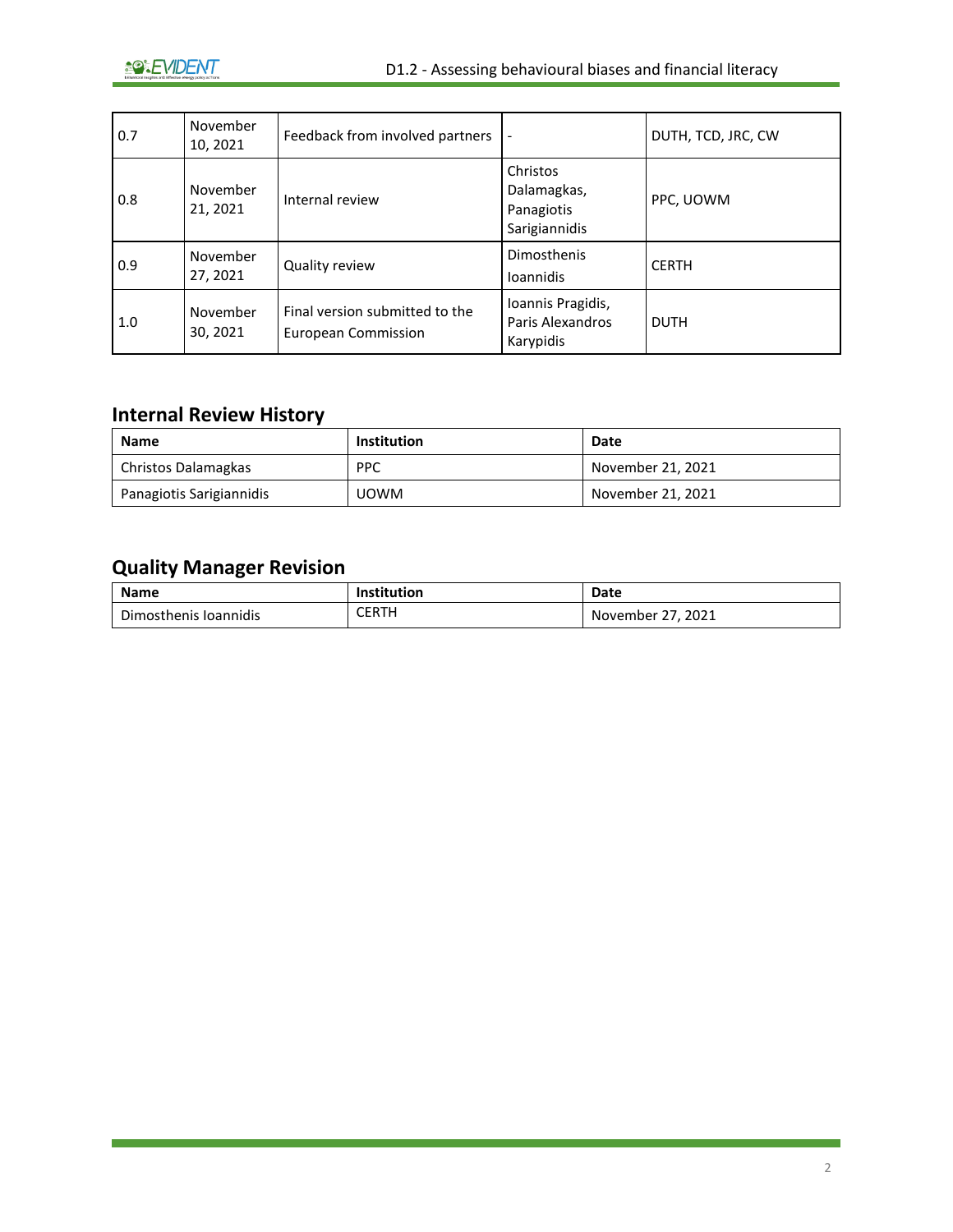#### **Legal Notice**

The information in this document is subject to change without notice.

The Members of the EVIDENT Consortium make no warranty of any kind about this document, including, but not limited to, the implied warranties of merchantability and fitness for a particular purpose.

The Members of the EVIDENT Consortium shall not be held liable for errors contained herein or direct, indirect, special, incidental, or consequential damages in connection with the furnishing, performance, or use of this material.

The European Commission is not responsible for any use that may be made of the information it contains.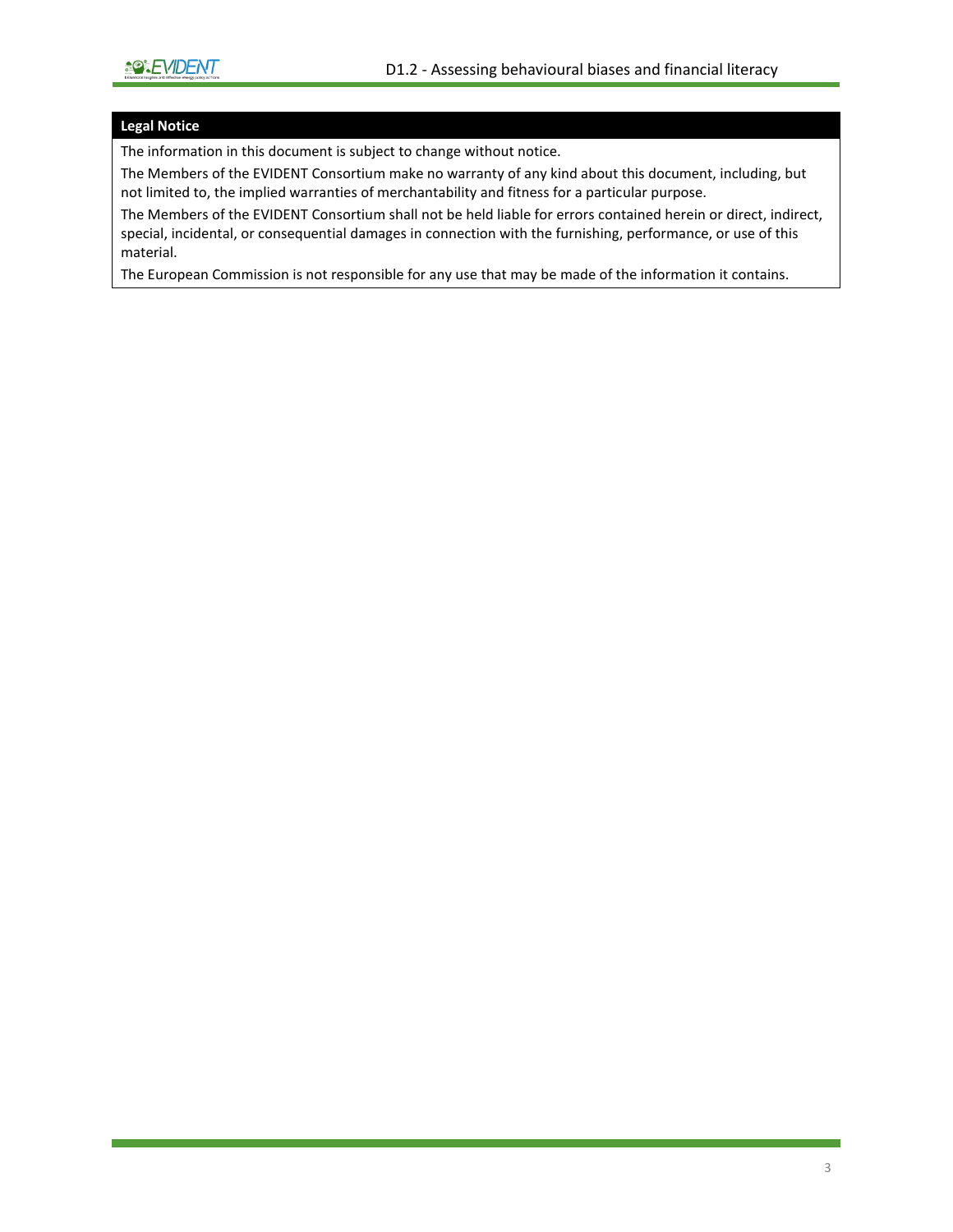# <span id="page-4-0"></span>**Table of Contents**

| 1.    |                                                                         |
|-------|-------------------------------------------------------------------------|
| 1.1   |                                                                         |
| 1.2   |                                                                         |
| 1.3   |                                                                         |
| 2.    |                                                                         |
| 3.    |                                                                         |
| 3.1   |                                                                         |
| 3.1.1 |                                                                         |
| 3.1.2 |                                                                         |
| 3.1.3 |                                                                         |
| 3.1.4 |                                                                         |
| 3.1.5 |                                                                         |
| 3.1.6 |                                                                         |
| 3.1.7 |                                                                         |
| 3.1.8 |                                                                         |
| 3.2   |                                                                         |
| 3.2.1 |                                                                         |
| 4.    |                                                                         |
| 4.1   |                                                                         |
| 4.1.1 |                                                                         |
| 4.2   | The impact of environmental literacy on attitudes and decision-making50 |
| 4.2.1 |                                                                         |
| 4.2.2 |                                                                         |
| 4.2.3 | Role of community factors on environmental literacy and behaviour52     |
| 4.3   |                                                                         |
| 4.3.1 |                                                                         |
| 5.    |                                                                         |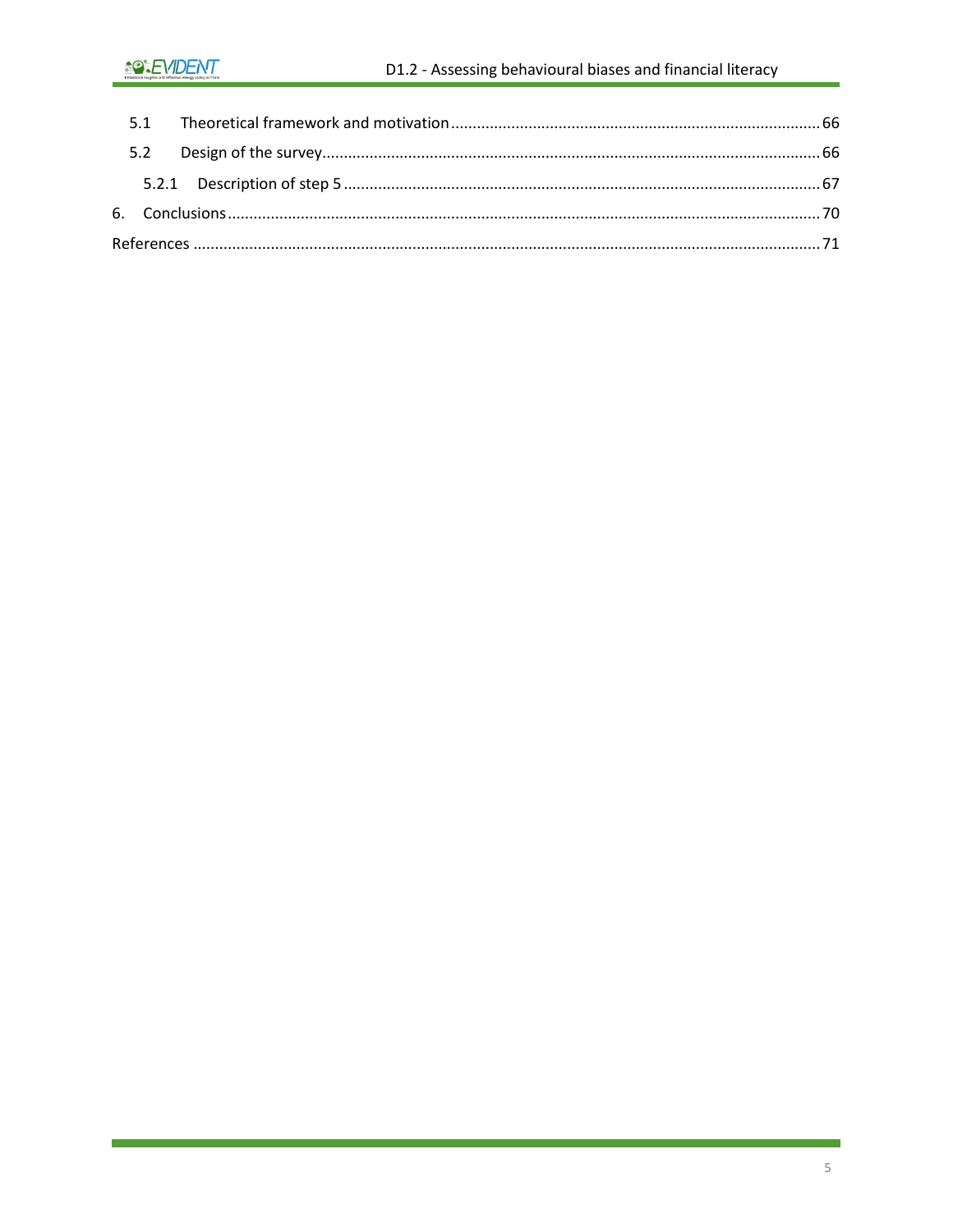# <span id="page-6-0"></span>**List of Tables**

| Table 11: Common Definitions of Environmental Literacy and their Inclusion of ASAKA Components  46 |  |
|----------------------------------------------------------------------------------------------------|--|
|                                                                                                    |  |
|                                                                                                    |  |
|                                                                                                    |  |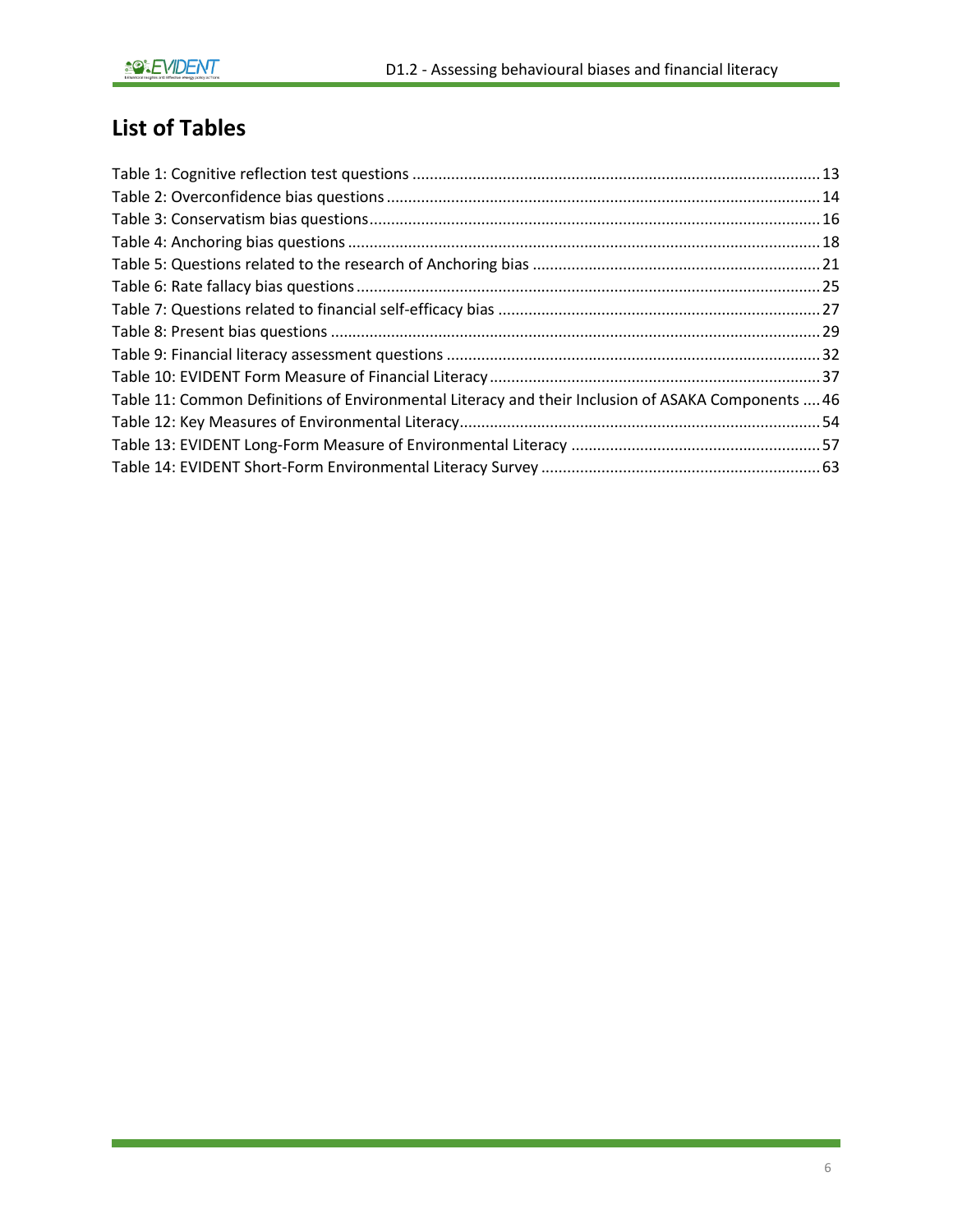# <span id="page-7-0"></span>**Acronyms**

| <b>Acronym</b>   | <b>Explanation</b>                                                                                              |
|------------------|-----------------------------------------------------------------------------------------------------------------|
| <b>ALP</b>       | Rand American Life Panel                                                                                        |
| <b>FINRA</b>     | <b>Financial Capability Study</b>                                                                               |
| <b>FR</b>        | <b>Federal Reserved</b>                                                                                         |
| <b>FSES</b>      | <b>Financial Self-Efficacy Scale</b>                                                                            |
| <b>GSES</b>      | Generalized self-efficacy scale                                                                                 |
| <b>OECD</b>      | Organisation for Economic Co-operation and Development                                                          |
| <b>OECD/INFE</b> | Organisation for Economic Co-operation and Development / International<br><b>Network on Financial Education</b> |
| <b>PIV</b>       | <b>Private Investment Funds</b>                                                                                 |
| <b>PSX</b>       | Pakistan Stock Exchange                                                                                         |
| <b>SCF</b>       | <b>Survey of Consumer Finances</b>                                                                              |
| <b>US HRS</b>    | United Stated Health and Retirement Study                                                                       |
| <b>WTP</b>       | <b>Willingness to Pay</b>                                                                                       |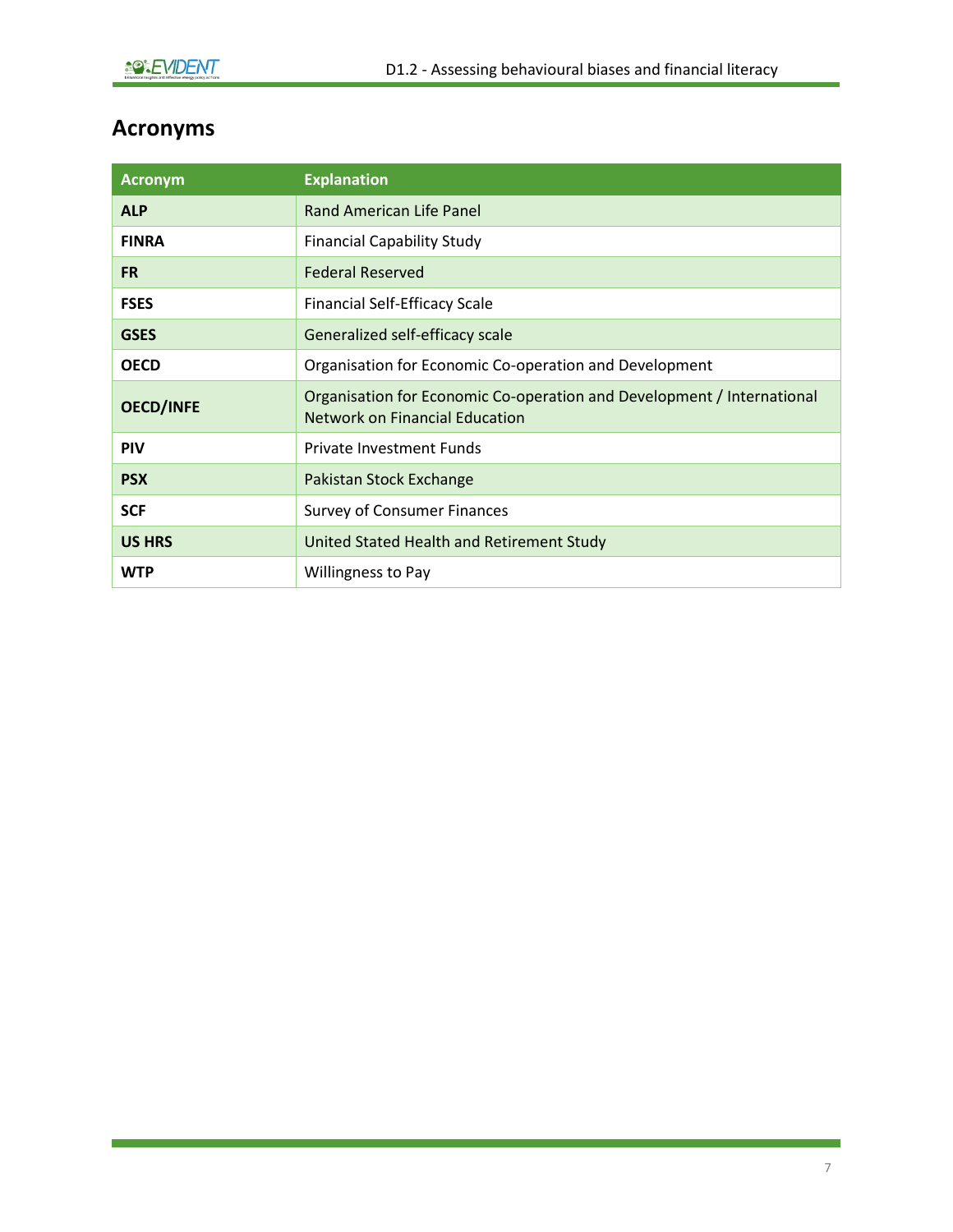### <span id="page-8-0"></span>**Executive Summary**

This deliverable presents the main biases that may affect decision-making in energy efficiency. It then analyses the concepts of financial and environmental literacies and following the related literature proposes tools for assessing their level. Finally, proposes the design of a quasi-experiment that estimates how consumers respond to average and marginal prices taking into account the potential presence of biases as well participants' financial and environmental literacy level. Overall, results could assess the heterogeneity of responses to attributes such as age, education, existing biases, financial and environmental literacy level. Policy recommendations based on the main findings of the quasi-experiment may further boost consumers' energy efficiency and help narrow the energy efficiency gap.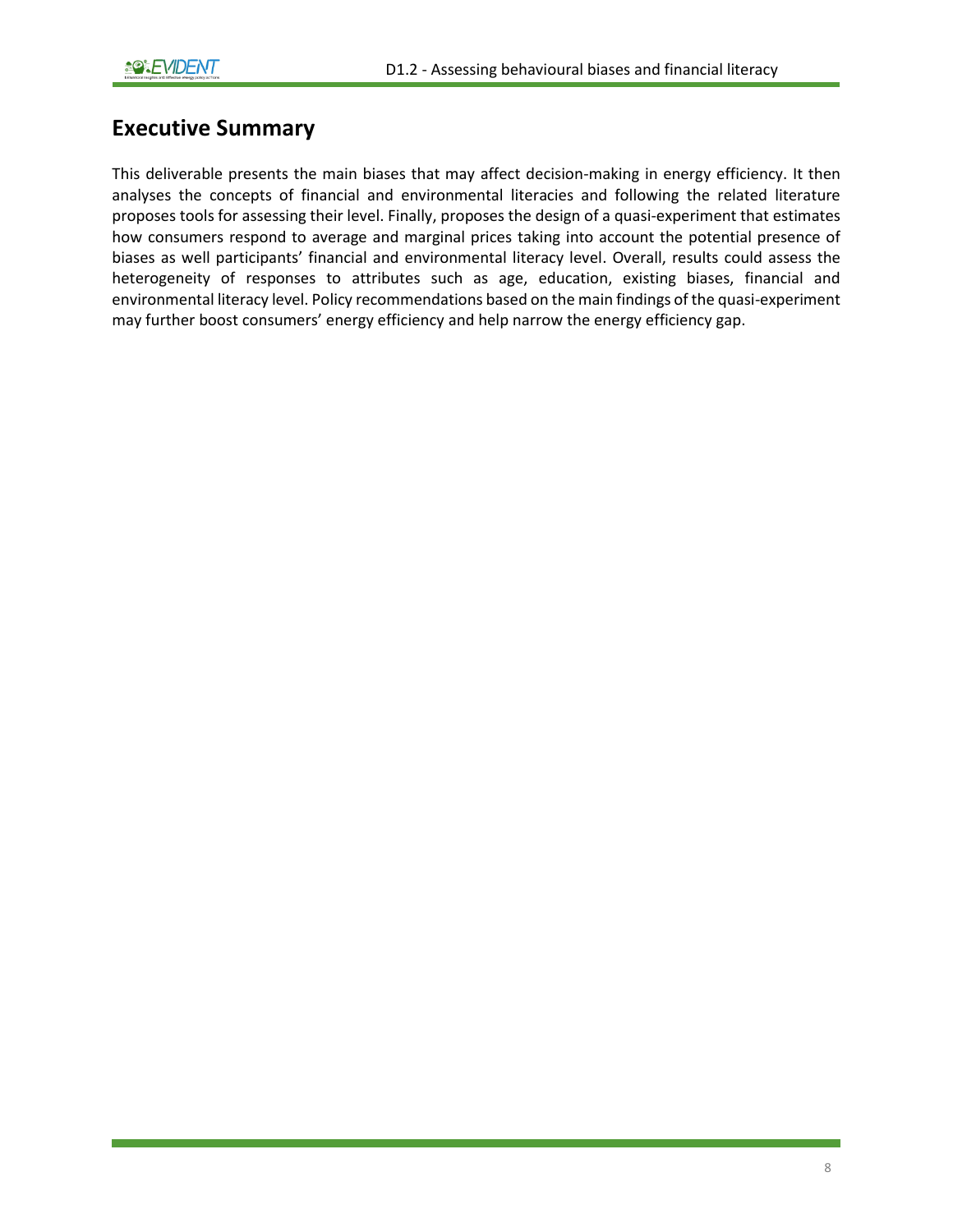## <span id="page-9-0"></span>**1. Purpose and Overall Structure of the Deliverable**

### <span id="page-9-1"></span>**1.1 Purpose of the Deliverable**

The purpose of this deliverable is to identify, describe and present behavioural biases that are related to energy consumption. For example, inattention, present bias, and overconfidence may have an impact on consumers decision-making that lead to inferior choices with respect to their welfare. Although the literature has been extensively examining the presence of biases and their effects, still some work is needed for determining their origins and most importantly whether policy actions could mitigate their effects. To this end, financial literacy is a crucial factor for the presence or not of biases. For example, an agent's low financial literacy level may amplify the magnitude of the overconfidence and risk-taking biases. In the same vein, environmental literacy emerges in recent year as a decisive factor that affects decision-making in energy consumption. With environmental challenges becoming more difficult and complex, significant skills are needed to understand and critically analyse these topics.

This deliverable will describe biases, ways for assessing the financial and environmental literacy levels and will propose experimental methods for assessing their combined impact on energy related topics. It will provide the framework for implementing part of use cases 4 and 5 (titled, "Relation of energy consumption behavioural biases with consumers' financial literacy level" and "Exploit energy demand curves" respectively). Specific surveys and a quasi-experiment will be designed in order to be used in other analyses in the EVIDENT project.

### <span id="page-9-2"></span>**1.2 Relation with other Deliverables and Tasks**

This deliverable will provide inputs to WP2 "Policy interventions and policy design", WP3 "Intervention preparation and execution" and to WP6 "Prototyping and integration". It also contributes partly to the implementation of use cases 4 and 5.

### <span id="page-9-3"></span>**1.3 Structure of the Document**

This deliverable is structured as follows:

Section 2: Introduction - This section provides an overview of the deliverable.

Section 3: The concept of financial literacy and its assessment tools – This section provides an overview of available assessment tools for financial literacy and presents core biases related to decision-making in the energy market. Finally, it proposes a financial literacy test to be implemented in the EVIDENT project.

Section 4: The concept of environmental literacy and its assessment tools – This section overviews the environmental literacy concept and its impact on attitudes and decision-making. Finally, it proposes an environmental literacy test to be implemented in the EVIDENT project.

Section 5: Reconciling financial and environmental literacy through a quasi-experiment – This section proposes a quasi-experiment for assessing the magnitude of the average price bias. Both financial and environmental literacies will be used for determining the driving factors for such a bias.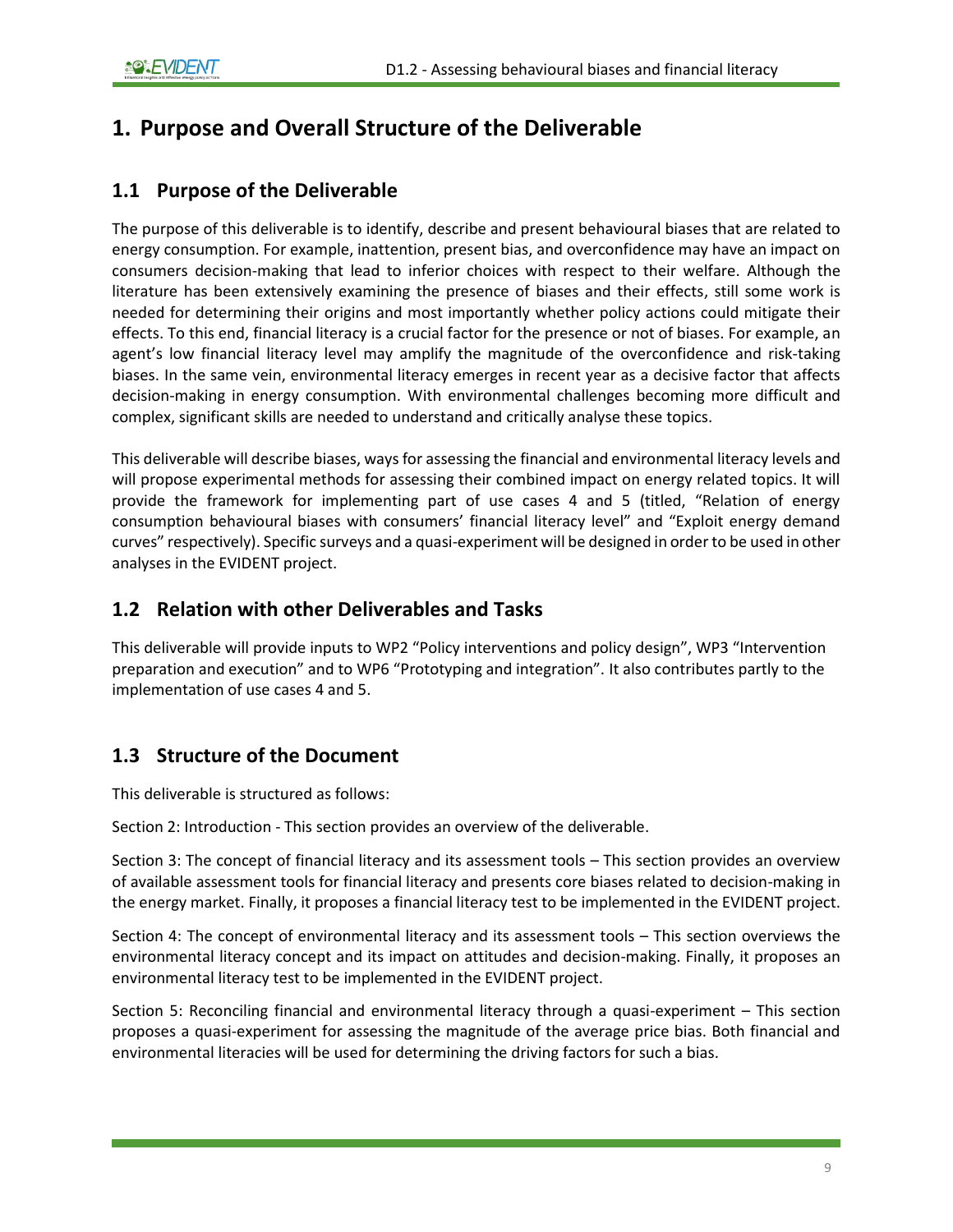## <span id="page-10-0"></span>**2. Introduction**

Behavioural biases have been empirically tested that play an important role in the decision-making process. This can be mostly related with the tendency of consumers to rely on shortcuts because of the constraints on time and mental capacity to process a large amount of information. A voluminous number of studies show that biases such as base rate fallacy, present bias, anchoring bias, and more, are not only present but also have a significant and more importantly a predictive impact on financial markets, and any economic decision in everyday life. In the energy sector, biases may affect the decision about whether to invest or not in more energy efficient appliances. Because these investments induce large upfront costs, while consumers benefit from low consumption in a period of time, biases and individual time preferences systematically influence willingness to invest for improving energy efficiency which ultimately lead to underinvestment or inferior optimal choices. Empirical evidence showsthat as measured through product choices, required payback periods, and energy efficiency tax credit claims, the consumers' elicited average mean discount rate is almost 19 percent [151]. The estimated rate is much higher than the average rate that prevails in the market and it is usually used to estimate investments payback periods. This means that the greater the discount rate, the shorter the time horizon required for the investment to break even. Thus, improving energy conservation and efficiency is closely related to behavioural biases.

The next question is then how to mitigate behavioural biases and decrease their impact on decisionmaking. To this end, studies show that agents' financial literacy level is an important factor to be analysed. In simple terms, financial literacy is the ability to use knowledge and skills to effectively manage financial resources at a personal level. Assessing the level of consumers' financial literacy is a key component for understanding the driving forces of the decision-making and consequently for proposing successful strategies for energy consumption. However, it should be notes that it is also a demanding and compelling endeavour.

Beyond biases and financial literacy, the environmental literacy concept has also emerged in latest years, as a potential factor for optimal decision-making in energy related topics. More generally, environmental literacy is the ability to examine the state of the natural environment and to take action to maintain or restore the health of that environment. Thus, an individual's knowledge and awareness of the impact of their behaviour on the environment may have an impact on their decision of whether to adopt proenvironmental actions. However, more empirical research is required to specify the factors which mediate this behaviour-environmental literacy relation.

In the EVIDENT project, we consider all these factors in a unified concept for better understanding the driving forces of the energy efficient gap and to propose specific policy actions. In doing so, we design a quasi-experiment related to average price bias and we will try to estimate how literacy levels and biases are interconnected. The average price bias is related to consumers' misperception regarding marginal prices. In some settings, for example in energy consumption, marginal prices can be induced for making people to switch consumption between peak and off-peak periods for protecting the electricity grid from possible disruptions. This nonlinear pricing scheme complicates economic decisions by creating multiple marginal prices for the same service. Despite its importance, this topic has not attracted much attention in the empirical research for the energy sector. Most studies focus on consumers' willingness to pay (WTP) for energy efficient products.

The proposed quasi-experiment will be implemented through the EVIDENT's platform, and will combine questions for eliciting consumers' biases, and their financial and environmental literacy level. Finally, the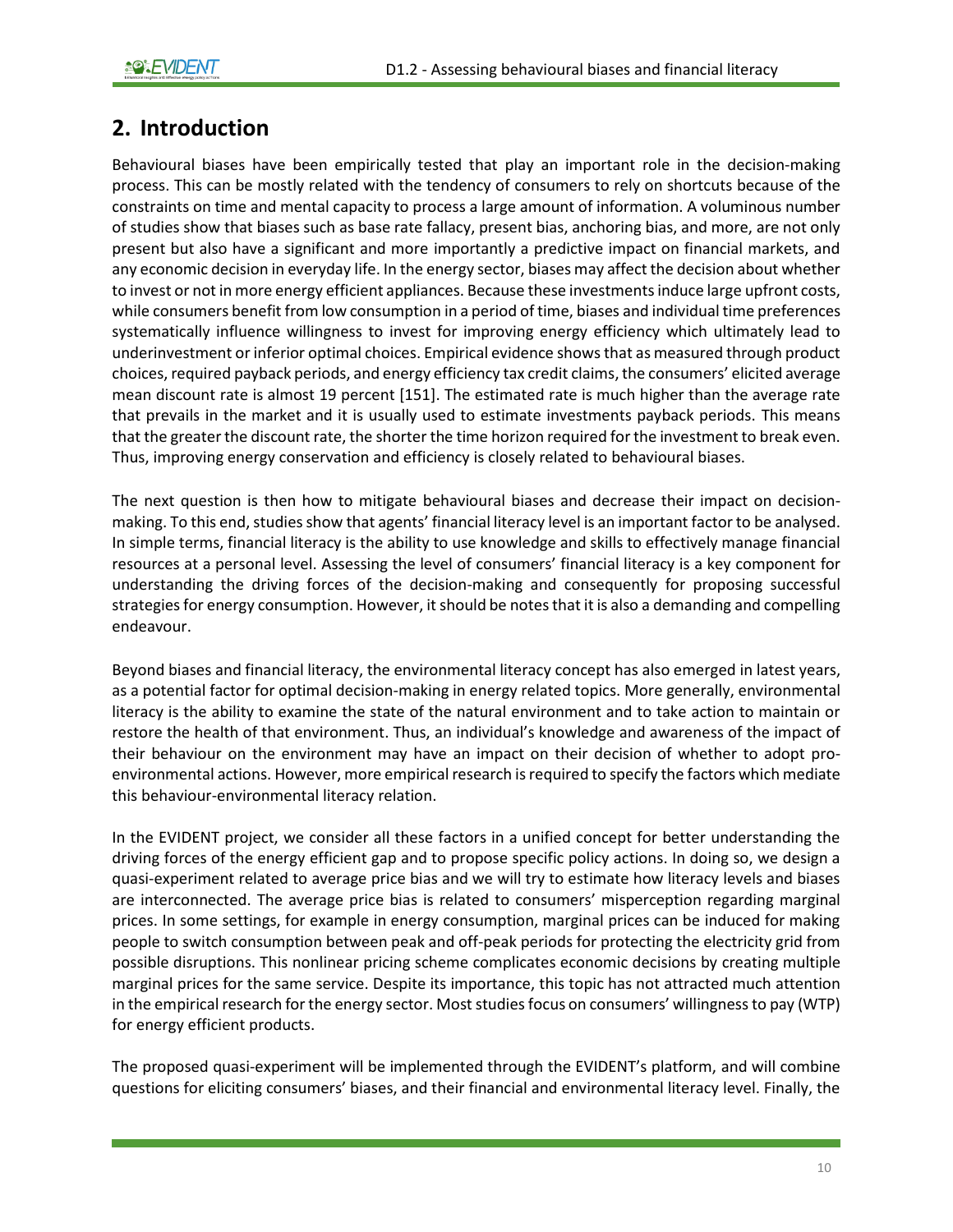participant will be asked to select among different pricing schemes that include simple and more complex non-linear prices for energy consumption.

Through this quasi-experiment we will get some proxy estimations about the potential drivers of the observed heterogeneity in consumers' price misperceptions. Results could be then used for specific policy recommendations.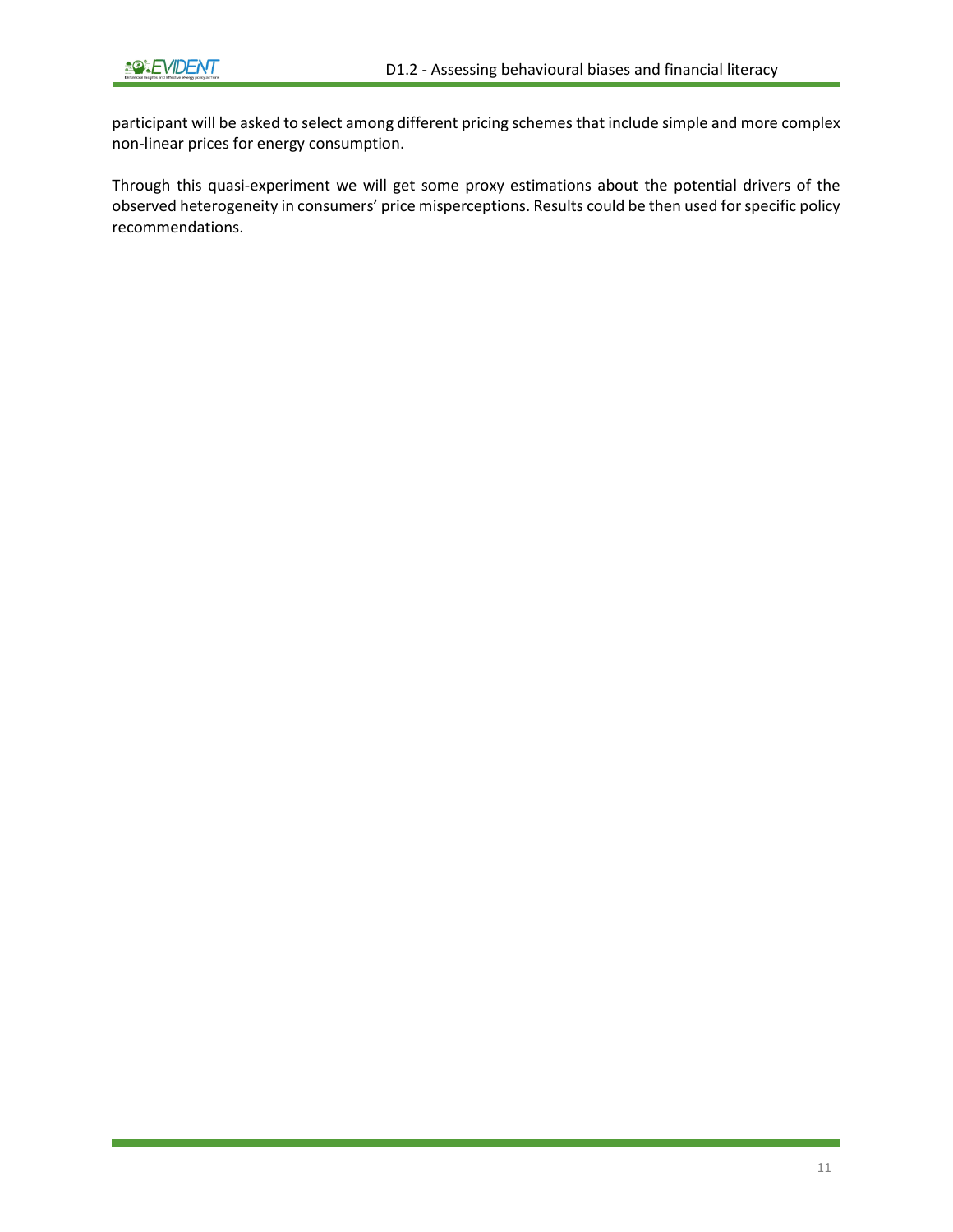# <span id="page-12-0"></span>**3. The concept of financial literacy, main biases and their assessment tools**

When the ability to make wise financial decisions is questioned, financial literacy is a crucial point to be considered. While one of the most critical factors, financial knowledge is not the only one since biases and heuristics also seem to affect this process. Although the traditional view in economics and finance suggests that only the outcomes matter, there is a strong debate about behavioural biases and the fact that rational scepticism cannot eliminate all these effects.

The rest of the section presents the fundamental cognitive biases on the process of decision making that we consider as relevant in the energy market and the concept of financial literacy, and finally, their assessment toolkits. At the end of this section, the EVIDENT financial literacy assessment tool, a questionnaire-based toolkit consisting of 18 items, is presented trying to interpret people behaviours and decisions by using their financial and technological knowledge levels as explanatory variables.

### <span id="page-12-1"></span>**3.1 Key biases and their related questionnaires**

Cognitive biases refer to systematic errors in thinking that occur when people process and interpret information in the world around them affecting their decisions and judgments. Thus, cognitive biases are a significant factor in decision-making and combined with low financial literacy levels, may lead to irrationality during the financial decision-making process. Section 3.1.1 presents the cognitive reflection test (CRT), a simple measure of one type of cognitive ability. At the same time, the rest subsections (3.1.2 – 3.1.8) are devoted to reviewing the most common behavioural biases related to financial decisionmaking and relevant research made.

#### <span id="page-12-2"></span>3.1.1 Cognitive reflection test (CRT)

The Cognitive Reflection Test (CRT), initially presented by Frederick in 2005 [1] was designed to measure the tendency to override a prepotent response alternative that is incorrect and to engage in further reflection that leads to the correct response [2]. The CRT consists of a three-item test. Frederick (2005) argues that the CRT estimates more accurately the relationship between test scores and realized behaviour with respect to more complex personality tests. To account for any differences between more impulsive and more reflective responders, each question of the three-item CRT has a seemingly intuitive (but incorrect) answer that quickly comes in mind. Based on the findings, most of the participants indeed provide either the impulsive or the correct response (the estimated number is around 90% of the participants in all three questions). Its appealing feature is that CRT questions are not difficult to answer, and they could be easily comprehended when explained to the subjects. However, it assesses individuals' ability to suppress an intuitive and spontaneous wrong answer favouring a reflective and deliberative correct answer.

CRT has been broadly used as a proxy of performance on heuristics-and-biases tasks literature. In 2005 Frederick [1] used the CRT to examine its relationship with two crucial decision-making characteristics: time preference and risk preference. In addition, Toplak, West, & Stanovich (2011) [2] proved that the CRT is a more accurate indicator of performance on a broad number of tasks from the related biases literature than measures of cognitive ability, such as thinking dispositions, and executive functioning. Considering that potential participants may be becoming familiar with the original CRT three-item test, in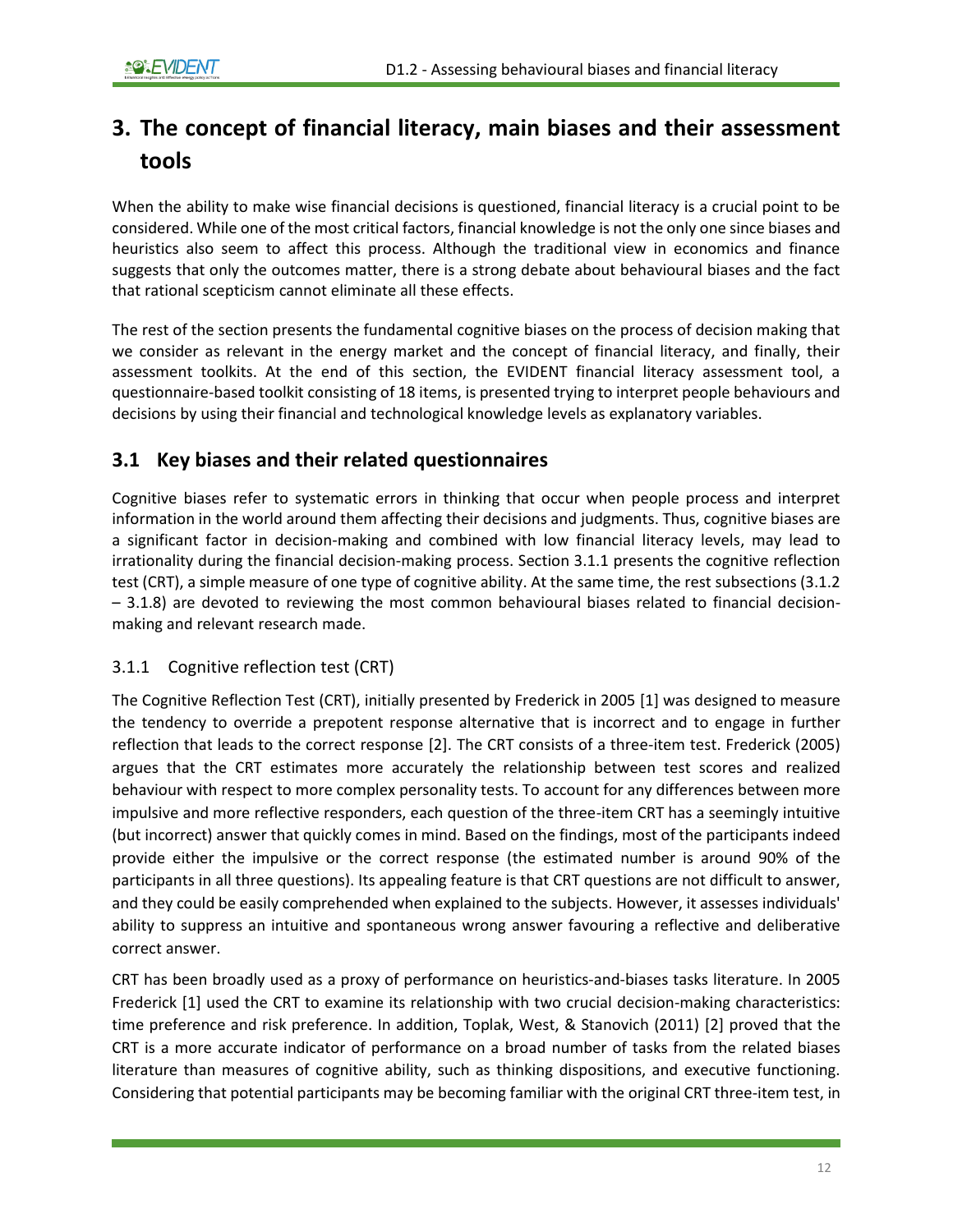2014, Toplak, West, & Stanovich [3] provided an expansion of Frederick's CRT. They examined an alternative four-item version, showing a close correlation with the original version providing a substitute for the original one. Moreover, they proposed a combined version with all seven questions providing a robust independent predictor of performance on analytical thinking tasks.

In [Table 1](#page-13-0) – Panel A, Frederick's initial three-item test is presented while the extended version by Toplak, West and Stanovich can be found i[n Table 1](#page-13-0) – Panel B.

<span id="page-13-0"></span>

|    | <b>Question</b>                                                                                                                                                                                                                                                                                      | <b>Answers</b>                                                                                                                                                                                                       |
|----|------------------------------------------------------------------------------------------------------------------------------------------------------------------------------------------------------------------------------------------------------------------------------------------------------|----------------------------------------------------------------------------------------------------------------------------------------------------------------------------------------------------------------------|
|    | Panel A: Frederick's cognitive reflection test [2]                                                                                                                                                                                                                                                   |                                                                                                                                                                                                                      |
| 1. | A bat and a ball cost \$1.10 in total. The bat costs \$1.00<br>more than the ball. How much does the ball cost?<br>cents                                                                                                                                                                             | Integer number between 0 and 100.<br>[correct answer 5 cents; intuitive answer<br>10 cents]                                                                                                                          |
| 2. | If it takes 5 machines 5 minutes to make 5 widgets,<br>how long would it take 100 machines to make 100<br>widgets? _____ minutes                                                                                                                                                                     | Integer number between 0 and 100.<br>[correct answer 5 minutes; intuitive<br>answer 100 minutes]                                                                                                                     |
| З. | In a lake, there is a patch of lily pads. Every day, the<br>patch doubles in size. If it takes 48 days for the patch<br>to cover the entire lake, how long would it take for the<br>patch to cover half of the lake? _____ days                                                                      | Integer number between 0 and 100.<br>[correct answer 47 days; intuitive answer<br>24 days]                                                                                                                           |
|    | Panel B: Expansion of the Cognitive Reflection Test by Toplak, West, & Stanovich (2014) [3]                                                                                                                                                                                                          |                                                                                                                                                                                                                      |
| 4. | If John can drink one barrel of water in 6 days, and<br>Mary can drink one barrel of water in 12 days, how<br>long would it take them to drink one barrel of water<br>together? days                                                                                                                 | Integer number between 0 and 100.<br>[correct answer 4 days; intuitive answer<br>9]                                                                                                                                  |
| 5. | Jerry received both the 15th highest and the 15th<br>lowest mark in the class. How many students are in the<br>class? _______ students                                                                                                                                                               | Integer number between 0 and 100.<br>[correct answer 29 students; intuitive<br>answer 30]                                                                                                                            |
| 6. | A man buys a pig for \$60, sells it for \$70, buys it back<br>for \$80, and sells it finally for \$90. How much has he<br>made? ______ dollars                                                                                                                                                       | Integer number between 0 and 100.<br>[correct answer \$20; intuitive answer<br>\$10]                                                                                                                                 |
| 7. | Simon decided to invest \$8,000 in the stock market one<br>day early in 2008. Six months after he invested, on July<br>17, the stocks he had purchased were down 50%.<br>Fortunately for Simon, from July 17 to October 17, the<br>stocks he had purchased went up 75%. At this point,<br>Simon has: | One of the following options:<br>a) broken even in the stock market<br>b) is ahead of where he began<br>c) has lost money<br>[correct answer c, because the value at<br>this point is \$7,000; intuitive response b] |

#### **Table 1: Cognitive reflection test questions**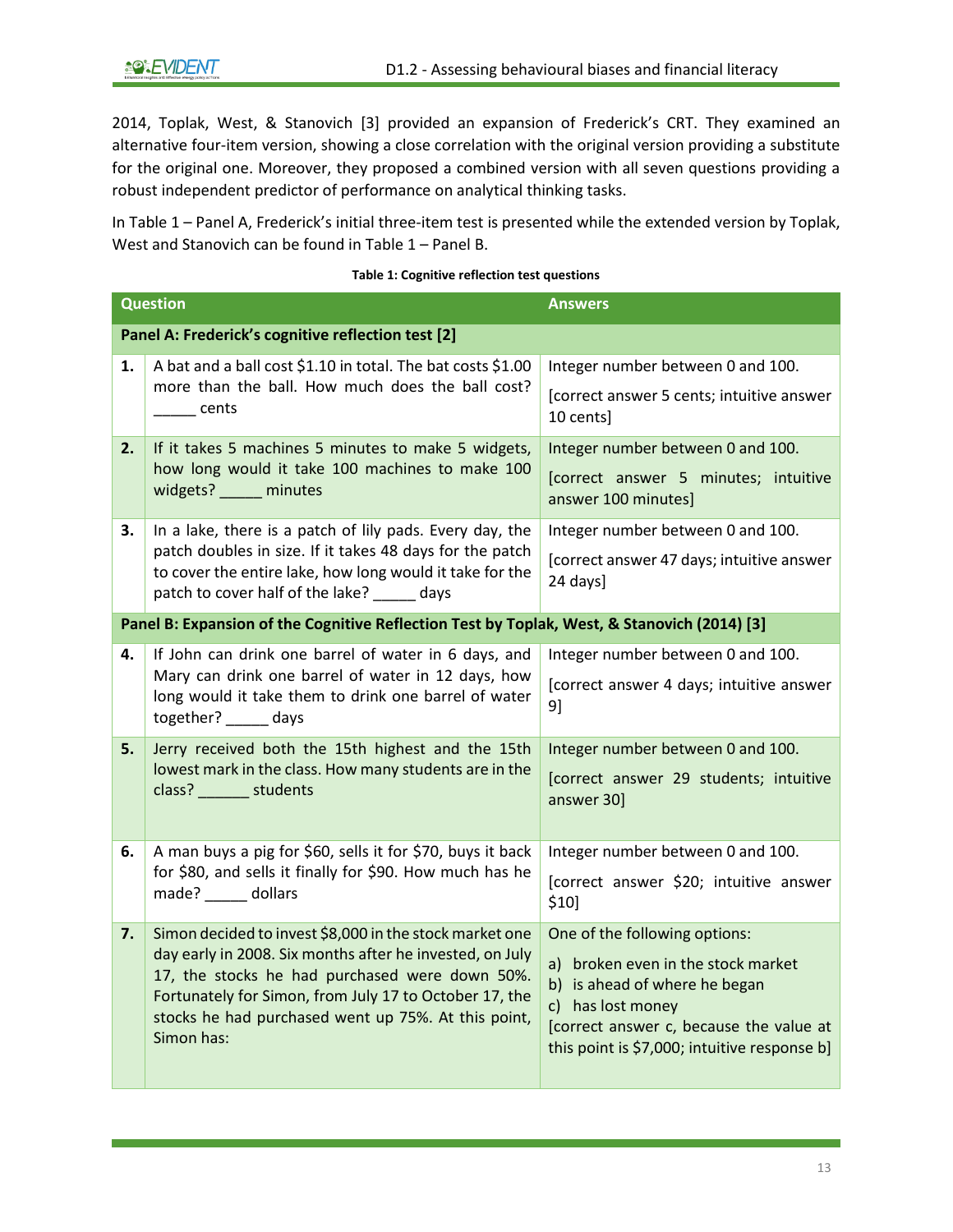#### <span id="page-14-0"></span>3.1.2 Overconfidence

Overconfidence can be effectively defined as the tendency to overestimate the possibility of achieving a goal due to the self-righteous belief that one's own abilities or attributes may be used to bring about a specific result [4]. The overconfidence effect is a well-established behavioural bias in which people subjective confidence in their judgments is reliably larger than the objective accuracy of these judgments, especially when confidence is relatively high. However, greater confidence does not necessarily mean greater accuracy. In the investments and behavioural finance domain, overconfidence may lead individuals to overestimate their abilities and make risky investments. Overconfidence tends to make individuals less cautious in their decisions since many of these mistakes stem either from an illusion of knowledge or an illusion of control.

On an empirical basis, overconfidence bias has been broadly studied. Oechssler, Roider, & Schmitz, (2009) [5] find that the higher the test scores on the CRT, the lower the probability of presence of high rates of the conjunction fallacy, conservatism in updating probabilities, and overconfidence. The research uses a questionnaire with several decision problems combined with the CRT. In the case of the overconfidence bias, the researchers requested the subjects to estimate the number of questions on the CRT that they believed that had answered correctly. In an empirical application, Ahmad & Shah, in 2020 [6], showed how the overconfidence bias affected the performance of individual investors on the Pakistan Stock Exchange (PSX) after controlling for the mediating role of risk perception and financial literacy. Their questionnaire consists of six sections, while section C regarding overconfidence bias consists of sixteen questions divided into three facets: over-precision, overestimation, and over-placement. Based on their findings, they suggest that overconfidence is significantly negatively associated with poor investment decision-making. In addition, Montier (2006)[7] managed to scale behavioural biases for over 300 professional fund managers through a seventeen-item questionnaire. Based on his findings, the most common bias across the fund manager is over-optimism. Taylor & Brown (1988) [8] suggests that overconfidence and over-optimism biases are closely related and likely to appear jointly.

[Table 2,](#page-14-1) presents the questions and the type of overconfidence bias collected from relevant studies. The table contains the types of over-precision [\(Table 2](#page-14-1) – Panel A), over-placement [\(Table 2](#page-14-1) – Panel B) and over-estimation [\(Table 2](#page-14-1) – Panel C) as proposed by Odean, (1999) [9] and Barber & Odean (2000) [10].

<span id="page-14-1"></span>

|    | <b>Question</b>                                                               | <b>Answers</b>                                                                                                                       | <b>Source</b> |
|----|-------------------------------------------------------------------------------|--------------------------------------------------------------------------------------------------------------------------------------|---------------|
|    | Panel A: Questions related with the over-precision                            |                                                                                                                                      |               |
| 1. | What do you think, how many of the CRT questions did<br>you answer correctly? | A number between 0 and 3.<br>[0,1,2,3]                                                                                               | $[5]$         |
| 2. | Are you actively involved in trade activity?                                  | One of the following options:<br>a) Strongly disagree<br>b)<br><b>Disagree</b><br>c) Somewhat agree<br>d) Agree<br>e) Strongly agree | [6]           |
| 3. | Do you make investments to make money quickly?                                | One of the following options:<br>Strongly disagree<br>a)                                                                             | [6]           |

**Table 2: Overconfidence bias questions**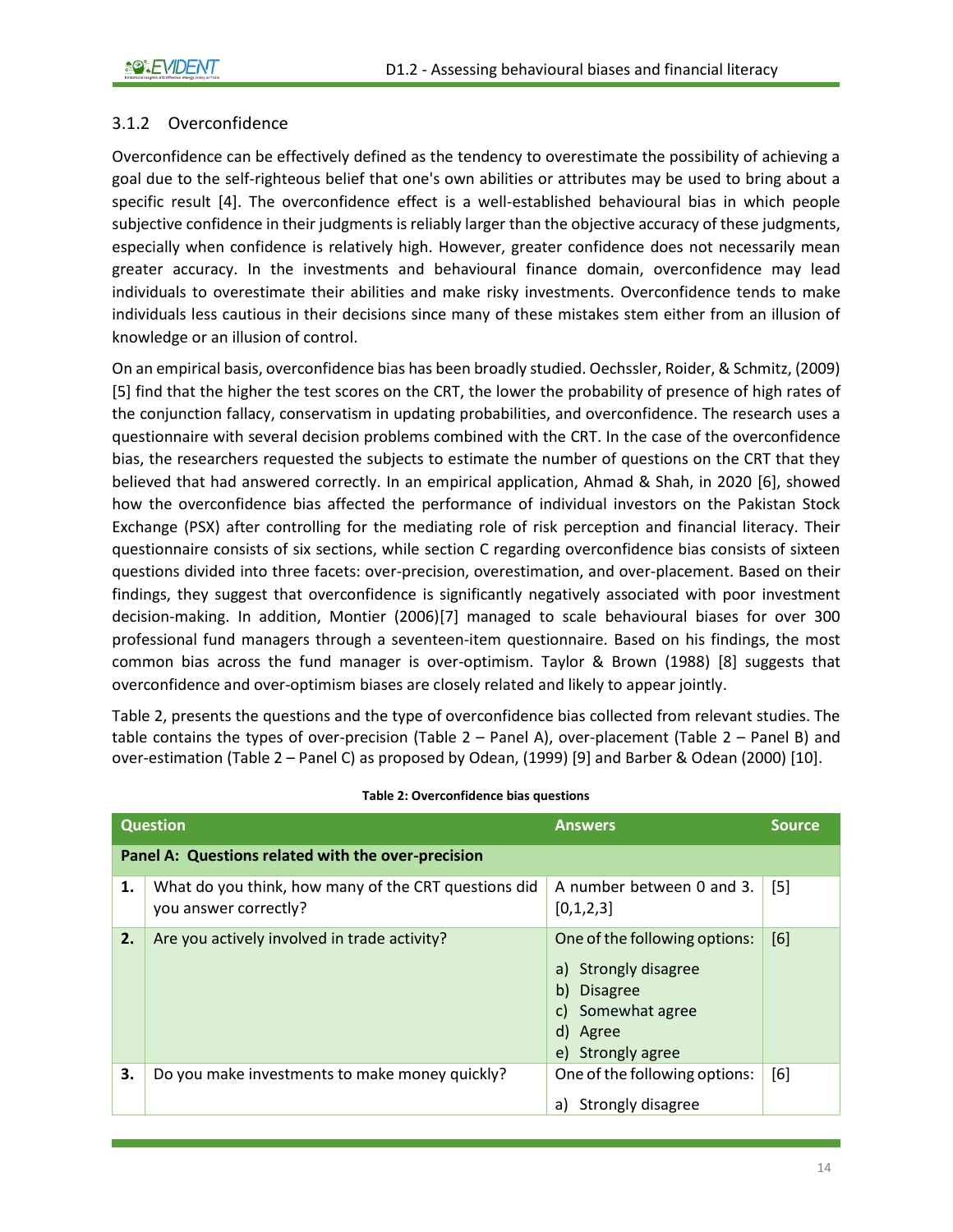|    |                                                                                                     | b) Disagree                      |       |
|----|-----------------------------------------------------------------------------------------------------|----------------------------------|-------|
|    |                                                                                                     | c) Somewhat agree                |       |
|    |                                                                                                     | d) Agree                         |       |
|    |                                                                                                     | e) Strongly agree                |       |
| 4. | Do you make riskier investments for enjoyment?                                                      | One of the following options:    | [6]   |
|    |                                                                                                     | a) Strongly disagree             |       |
|    |                                                                                                     | b) Disagree                      |       |
|    |                                                                                                     | c) Somewhat agree                |       |
|    |                                                                                                     | d) Agree                         |       |
|    |                                                                                                     | e) Strongly agree                |       |
|    | Panel B: Questions related with the over-placement                                                  |                                  |       |
| 1. | Do you believe that more or less than 10% of all                                                    | One of the following options:    | $[5]$ |
|    | participants answered all three [CRT]<br>questions                                                  |                                  |       |
|    | correctly?                                                                                          | a) More                          |       |
|    |                                                                                                     | b) Less                          |       |
| 2. | Do you believe that more or less than 60% of all<br>participants answered all three [CRT] questions | One of the following options:    | [5]   |
|    | correctly?                                                                                          | a) More                          |       |
|    |                                                                                                     | b) Less                          |       |
| 3. | What do you think, is the percentage of participants                                                | Integer number between 0         | $[5]$ |
|    | who answered all three CRT questions correctly?                                                     | and 100.                         |       |
| 4. | Do you believe that you have a better investment                                                    | One of the following options:    | [6]   |
|    | record with regard to others?                                                                       | a) Strongly disagree             |       |
|    |                                                                                                     | b) Disagree                      |       |
|    |                                                                                                     | c) Somewhat agree                |       |
|    |                                                                                                     | d) Agree                         |       |
|    |                                                                                                     | e) Strongly agree                |       |
| 5. | Do you have a better investment record as compared to                                               | One of the following options:    | [6]   |
|    | others?                                                                                             |                                  |       |
|    |                                                                                                     | a) Strongly disagree             |       |
|    |                                                                                                     | b)<br><b>Disagree</b>            |       |
|    |                                                                                                     | Somewhat agree<br>c)             |       |
|    |                                                                                                     | d) Agree                         |       |
|    |                                                                                                     | e) Strongly agree                |       |
|    | Panel C: Questions related with the over-estimation                                                 |                                  |       |
| 1. | Do you believe that your skills and knowledge of stock                                              | One of the following options:    | [6]   |
|    | market can help you to outperform the market?                                                       | a) Strongly disagree             |       |
|    |                                                                                                     | b)<br><b>Disagree</b>            |       |
|    |                                                                                                     | Somewhat agree<br>$\mathsf{c}$ ) |       |
|    |                                                                                                     | d) Agree                         |       |
|    |                                                                                                     | e) Strongly agree                |       |
| 2. | Are you confident of your ability to do better than                                                 | One of the following options:    | [6]   |
|    | others in picking stocks?                                                                           | Strongly disagree<br>a)          |       |
|    |                                                                                                     | b) Disagree                      |       |
|    |                                                                                                     | c) Somewhat agree                |       |
|    |                                                                                                     | d) Agree                         |       |
|    |                                                                                                     |                                  |       |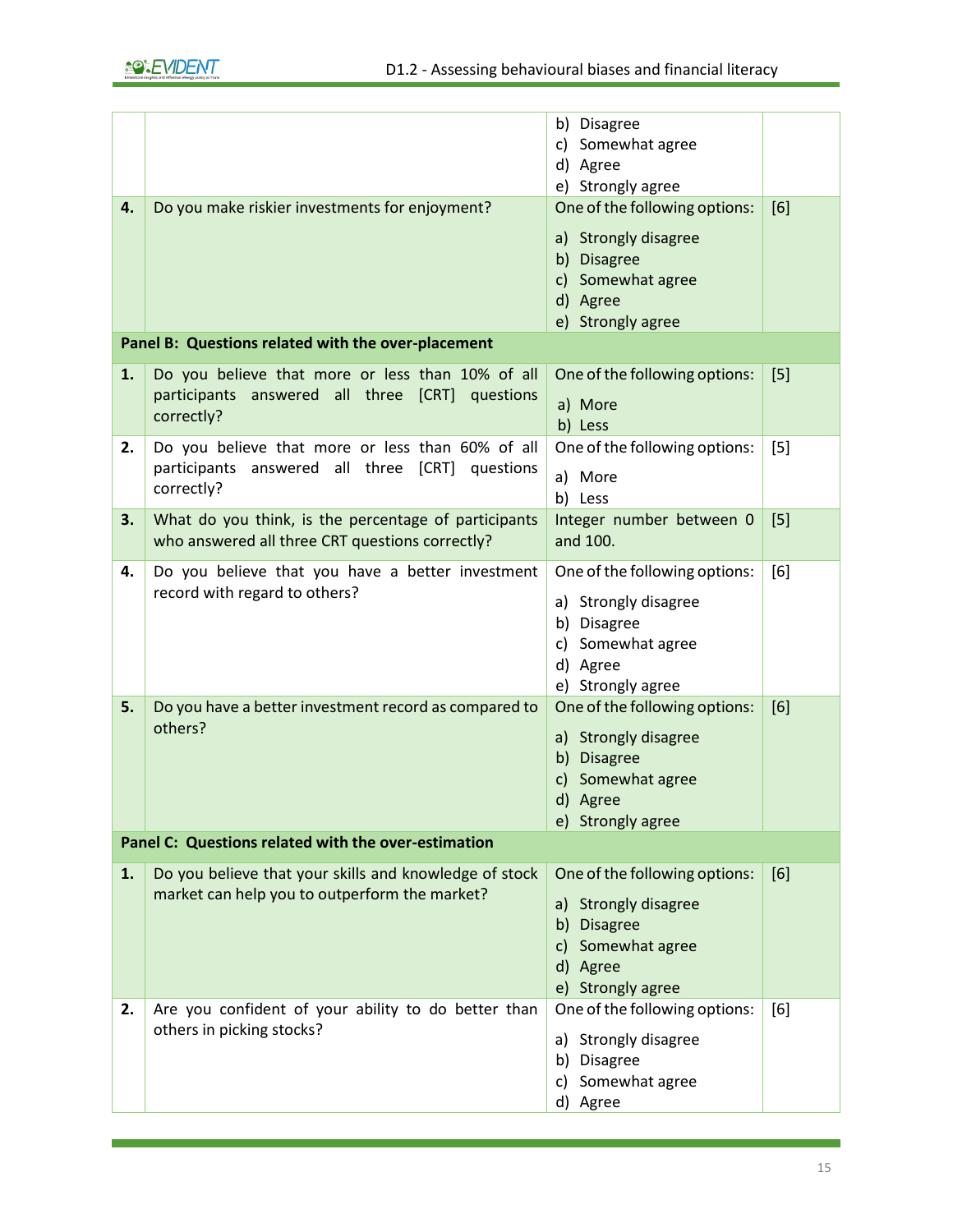|    |                                                   | e) Strongly agree                                                                                                                    |       |
|----|---------------------------------------------------|--------------------------------------------------------------------------------------------------------------------------------------|-------|
| 3. | Do you have control of your investment decisions? | One of the following options:<br>a) Strongly disagree<br>b)<br><b>Disagree</b><br>c) Somewhat agree<br>d) Agree<br>e) Strongly agree | [6]   |
| 4. | Are you above average at your job?                | One of the following options:<br>a) Yes<br>b) No                                                                                     | $[7]$ |

#### <span id="page-16-0"></span>3.1.3 Conservatism bias

Conservatism bias refers to a mental process in which people insist on their prior beliefs or perceptions even new contradictory information arrives. This means that conservatism bias causes agents to overweight prior rates and on the other hand to underreact to new evidence. Thus, individuals are not able to timely react in a rational way when new information arrives [11]. In the financial world, conservatism can mean that the investor may be slow to respond to new data or events, compromising their judgement. An important distinction should be made between conservatism bias and representativeness bias since it's rather usual for people to exhibit both biases simultaneously. However, representativeness bias refers to over-reacting to the latest information, while conservatism bias refers to under-reacting to new information.

For example, conservatism bias might reflect a price trend as investors progressively incorporate new information, resulting in a slow adjustment of prices back to their underlying values. An additional example initiates from the concept of representativeness. Representativeness is a type of behavioural bias that leads investors to erroneously conclude that a pattern that has been established will continue well into the future. However, most of the time, these conclusions are based on a small sample of new information.

Behavioural finance studies shows that conservatism bias is part of "belief perseverance". It has consequences for complex information situations where there's an expectation or onus to absorb new information and adjust. Edwards in 1968 [12] , through an experiment he managed to illustrate the technical side of conservatism bias eloquently. Edwards suggested that people updated beliefs conservatively, following Bayes' theorem more slowly. Pompian (2012) [11] set up his conservatism bias test consisting of three simple questions suggesting that objects that select answers indicating slower adaptation to new information may indicate susceptibility to conservatism bias.

<span id="page-16-1"></span>[Table 3,](#page-16-1) presents the questions about conservatism bias collected from relevant studies.

| Question                                                                                       | <b>Answers</b>                                                                             | <b>Source</b> |
|------------------------------------------------------------------------------------------------|--------------------------------------------------------------------------------------------|---------------|
| Imagine there are two urns - urn A and<br>urn B. Urn A contains 3 blue balls and $7 \parallel$ | Either decimal number between 0 and 1 or $\vert$ [12]<br>integer number between 0 and 100. |               |
| red balls. Urn B contains 7 blue balls and                                                     |                                                                                            |               |
| 3 red balls. Balls are now randomly                                                            |                                                                                            |               |

#### **Table 3: Conservatism bias questions**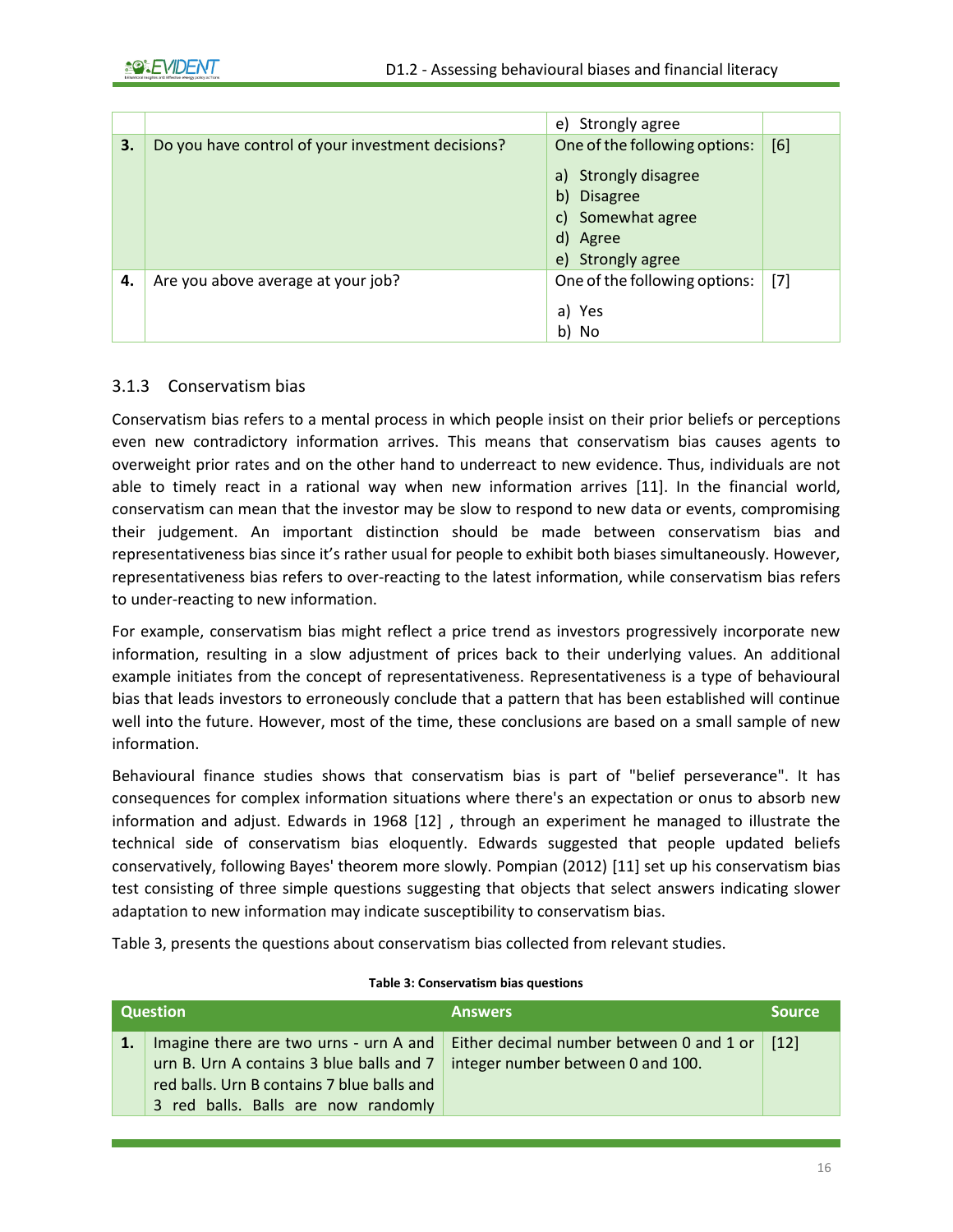| drawn from one of these urns where the<br>drawn ball is always placed back into the<br>same urn. Twelve such random draws<br>yielded 8 red balls and 4 blue balls. What<br>do you estimate the probability that the<br>balls were drawn from urn A?<br>or similarly,<br>There are two bookbags, one containing | [correct answer 0.97; intuitive response<br>closer to the base rate of 0.5]                                                                                                                                                                                                                                                                                                                                                                                                                                                                           |        |
|----------------------------------------------------------------------------------------------------------------------------------------------------------------------------------------------------------------------------------------------------------------------------------------------------------------|-------------------------------------------------------------------------------------------------------------------------------------------------------------------------------------------------------------------------------------------------------------------------------------------------------------------------------------------------------------------------------------------------------------------------------------------------------------------------------------------------------------------------------------------------------|--------|
| 700 red and 300 blue chips, the other<br>containing 300 red and 700 blue. Take<br>one of the bags. Now, you sample,<br>randomly, with replacement after each<br>chip. In 12 samples, you get 8 reds and 4<br>blues. what is the probability that this is<br>the predominantly red bag?                         |                                                                                                                                                                                                                                                                                                                                                                                                                                                                                                                                                       |        |
| Suppose that you live in Baltimore, MD,<br>and you make a forecast such as, "I think<br>it will be a snowy winter this year."<br>Furthermore suppose that, by mid-<br>February, you realize that no snow has<br>fallen. What is your natural reaction to<br>this information?                                  | One of the following options:<br>a) There's still time to get a lot of snow, so<br>my forecast is probably correct.<br>b) There still may be time for some snow,<br>but I may have erred in my forecast.<br>c) My experience tells me that my forecast<br>was probably incorrect. Most of the<br>winter has elapsed; not much snow, if<br>any, is likely to arrive now.                                                                                                                                                                               | $[11]$ |
| When you recently hear news that has<br>potentially negative implications for the<br>price of an investment you own, what is<br>natural<br>reaction<br>your<br>this<br>to<br>information?                                                                                                                      | One of the following options:<br>a) I tend to ignore the information.<br>Because I have already made the<br>investment, I've already determined<br>that the company will be successful.<br>b) I will re-evaluate my reasons for buying<br>the stock, but I will probably stick with it<br>because I usually stick with my original<br>determination that a company will be<br>successful.<br>c) I will re-evaluate my reasoning for<br>buying the stock and will decide, based<br>on an objective consideration of all the<br>facts, what to do next. | $[11]$ |
| When<br>out that<br>news<br>comes<br>has<br>potentially negative implications for the<br>price of a stock that you own, how<br>quickly do you react to this information?                                                                                                                                       | One of the following options:<br>a) I usually wait for the market to<br>communicate the significance of the<br>information and then I decide what to<br>do.<br>b) Sometimes, I wait for the market to<br>communicate the significance of the                                                                                                                                                                                                                                                                                                          | $[11]$ |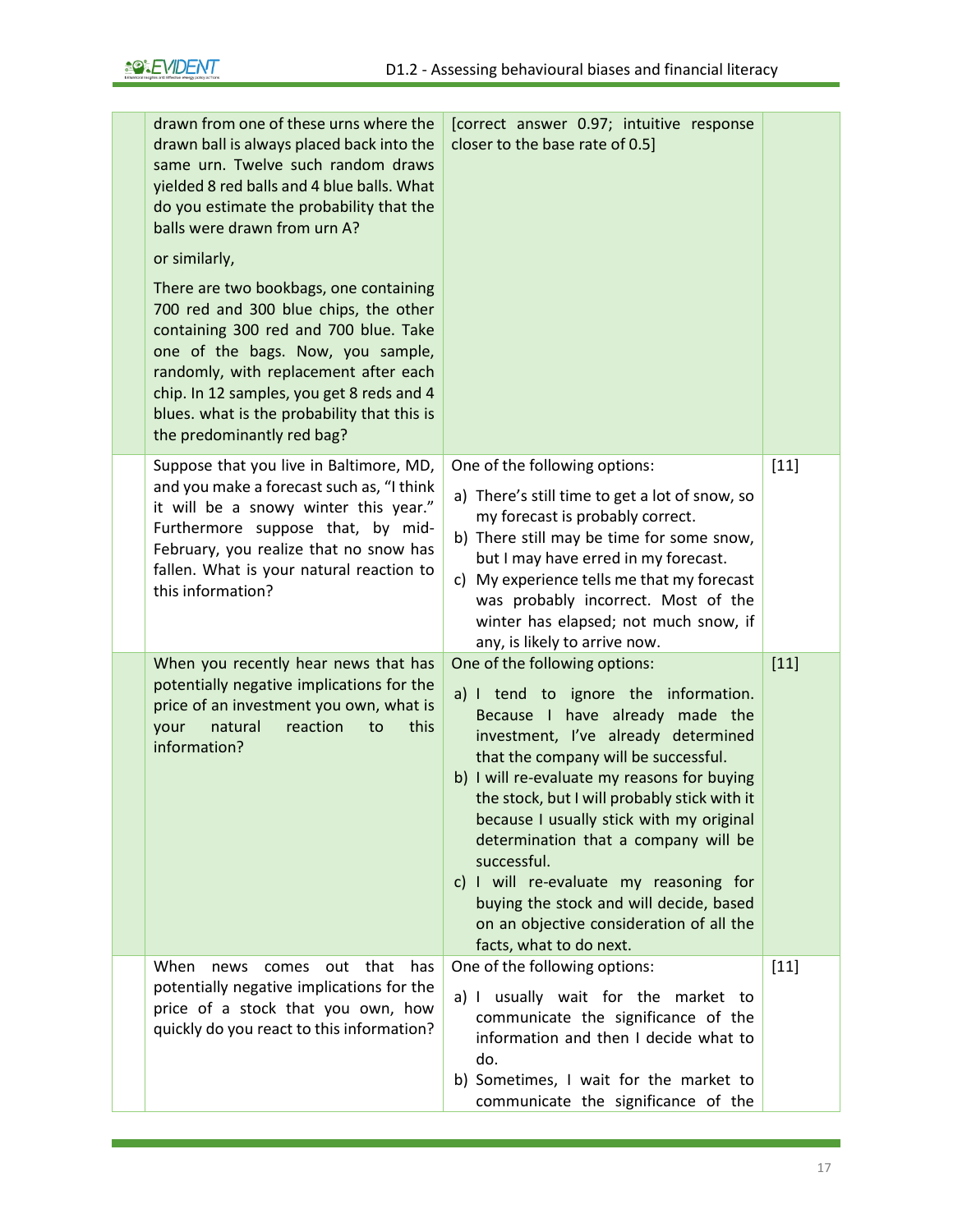| information, but other times, I respond |  |
|-----------------------------------------|--|
| without delay.                          |  |
| I always respond without delay.<br>C)   |  |

#### <span id="page-18-0"></span>3.1.4 Anchoring bias

Anchoring (or anchoring bias) refers to people's propensity to estimate the possibility of an uncertain event or either predict or recall a specific value or result by considering the initial value and adjusting it up or down to draw conclusions [13]. Anchoring and adjustment is a psychological-related biasthat affects the way people estimate and consider probabilities.

For example, investors who exhibit anchoring bias are usually influenced by buying "signals" or arbitrary staring price levels or price indices, and when it comes to decisions about buying/selling assets or estimate the market trends they tend to cling to these points. In the process of decision-making, rational investors are expected to be less affected by anchoring bias since they react more rationally to new information and do not reflect on arbitrary purchase or target prices. However, anchoring and adjustment bias implies that investors elaborate new information in a sluggish and many times in false way [11]. Another example shows that buyers may be more likely to purchase a car if it is placed alongside a more expensive model (the anchor).

Gregory Northcraft and Margaret Neale, in 1987 [14] , performed a research experiment about the effects of anchoring and adjustment. They asked a group of real estate professionals to value a listing after being given a proposed selling price quoted by the researchers at the experiment's outset. Based on their analysis, it's clear that anchoring bias is widespread, applying to many areas of finance and business decision-making. Moreover, Kudryavtsev & Cohen (2011) [15] tried to analyse the role of the anchoring bias in perceiving economic and financial information. In their experimental procedure, the participants had to recall several recent economic and financial indicators; however, they provided them with unrelated economic or financial indicators ("anchor indicators") before each question. Their results showed that, on average, each of their experimental questions and the vast majority of participants showed significant anchoring bias.

<span id="page-18-1"></span>[Table 4,](#page-18-1) questions related to the anchoring bias collected from relevant studies can be found.

| <b>Question</b> |                                                                                                                                                                                | <b>Answers</b>                            | <b>Source</b> |
|-----------------|--------------------------------------------------------------------------------------------------------------------------------------------------------------------------------|-------------------------------------------|---------------|
| 1.              | The current value of S&P 500 Index is 1172 points. I<br>suppose that the current value of TA-25 Index is                                                                       | Integer number larger or<br>equal than 0. | $[1]$         |
| 2.              | The S&P 500 Index annual return in 2009 was 23.45%. I<br>suppose that the TA-25 Index annual return in 2009 was<br>%.                                                          | Integer<br>number<br>between 0 and 100.   | $[1]$         |
| 3.              | The average annual return of S&P 500 Index over the years<br>2007-2009 was-7.70%. I suppose that the average annual<br>return of TA25 Index over the years 2007-2009 was<br>%. | Integer<br>number<br>between 0 and 100.   | $[1]$         |

#### **Table 4: Anchoring bias questions**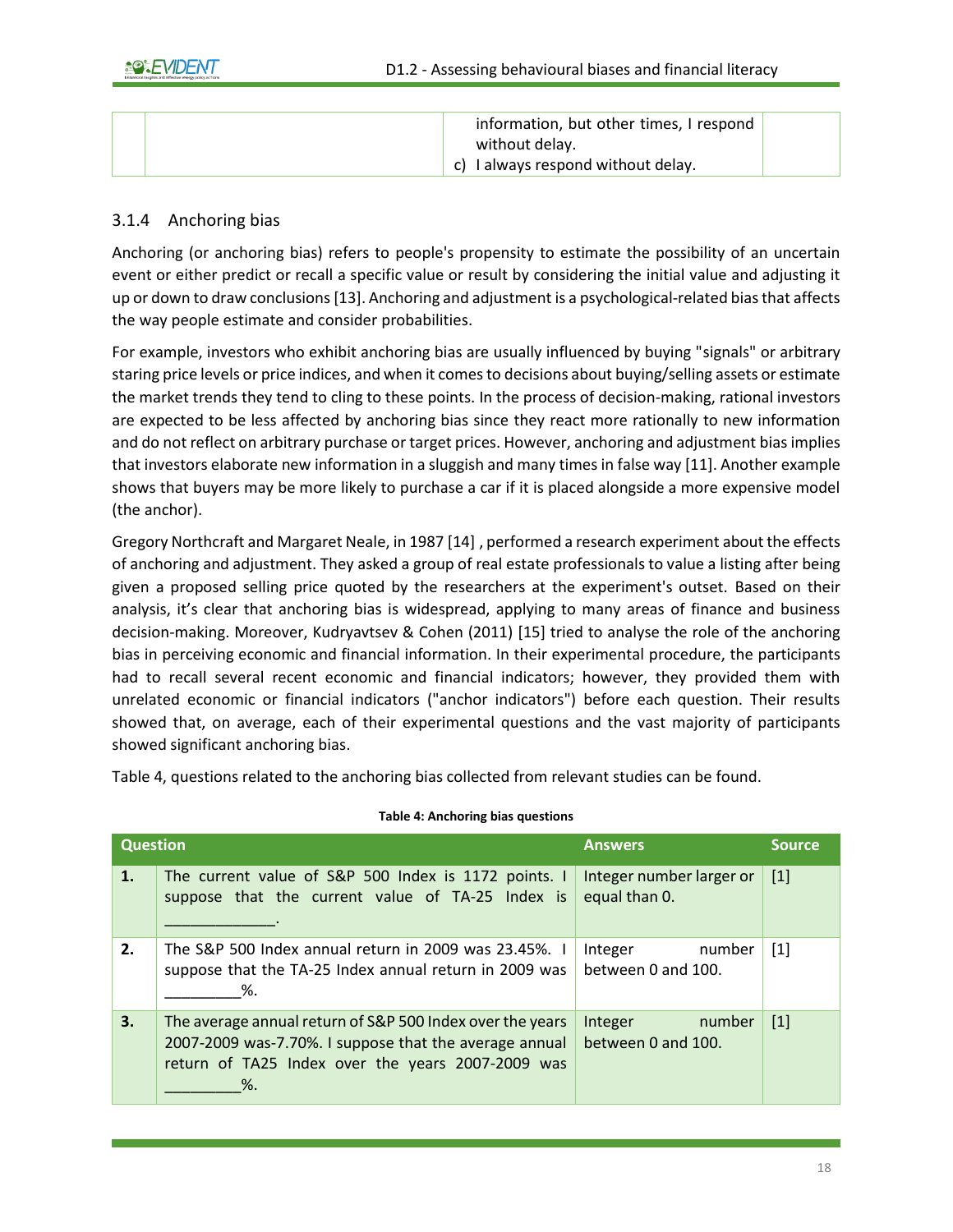| 4.  | The current value of S&P 500 Index differs from the Index's<br>historical high by 25.11%. I suppose that the current value<br>of TA25 Index differs from the Index's historical high by<br>%.                                                                                               | Integer<br>number<br>between 0 and 100. | $[1]$ |
|-----|---------------------------------------------------------------------------------------------------------------------------------------------------------------------------------------------------------------------------------------------------------------------------------------------|-----------------------------------------|-------|
| 5.  | The manufacturing production in Israel increased in 2008<br>relatively to 2007 by 7.39%. I suppose that the TA-100<br>Index annual return in 2009 was _________%.                                                                                                                           | number<br>Integer<br>between 0 and 100. | $[1]$ |
| 6.  | The average annual rate of increase in the manufacturing<br>production in Israel over the years 1998-2008 was 3.55%.<br>I suppose that the average annual return of TA-100 Index<br>over the years 2007-2009 was _________%.                                                                | Integer<br>number<br>between 0 and 100. | $[1]$ |
| 7.  | The major increase in the manufacturing production in<br>Israel in the last decade took place in 2000. The<br>manufacturing production increased by 9.88%. I suppose<br>that the current value of TA-100 Index differs from the<br>Index's historical high by __________%.                  | Integer<br>number<br>between 0 and 100. | $[1]$ |
| 8.  | The DAX Index annual return in 2009 was 23.85%. I<br>suppose that the Mid-Cap-50 (Yeter 50) Index annual<br>return in 2009 was _________%.                                                                                                                                                  | Integer<br>number<br>between 0 and 100. | $[1]$ |
| 9.  | The current value of DAX Index differs from the Index's<br>historical high by 23.71%. I suppose that the current value<br>of Mid-Cap-50 (Yeter 50) Index differs from the Index's<br>historical high by __________%.                                                                        | Integer<br>number<br>between 0 and 100. | $[1]$ |
| 10. | The agricultural output in Israel increased in 2008<br>relatively to 2007 by 7.45%. I suppose that the Tel-Bond 20<br>Index annual return in 2009 was _________%.                                                                                                                           | Integer<br>number<br>between 0 and 100. | $[1]$ |
| 11. | The agricultural output in Israel increased in 2008<br>relatively to 1998 by 16.28%. I suppose that the current<br>before taxes 5-years yield to maturity on Galil (CPI-linked<br>fixed rate) government bonds is equal to %.                                                               | Integer<br>number<br>between 0 and 100. | $[1]$ |
| 12. | The major increase in the agricultural output in Israel in<br>the last decade took place in 2004. The agricultural output<br>increased by 10.1%. I suppose that the current before<br>taxes 5-years yield to maturity on Shahar (non-linked fixed<br>rate) government bonds is equal to 3%. | Integer<br>number<br>between 0 and 100. | $[1]$ |
| 13. | The inflation rate in the US in from the beginning of this<br>year is 1.8%. I suppose that the inflation rate in Israel from<br>the beginning of this year is __________%.                                                                                                                  | number<br>Integer<br>between 0 and 100. | $[1]$ |
| 14. | The inflation rate in the US in 2009 was 2.7%. I suppose<br>that the inflation rate in Israel in 2009 was __________ %.                                                                                                                                                                     | number<br>Integer<br>between 0 and 100. | $[1]$ |
| 15. | The average annual inflation rate in the US over the years<br>2007-2009 was 2.29%. I suppose that the average annual                                                                                                                                                                        | number<br>Integer<br>between 0 and 100. | $[1]$ |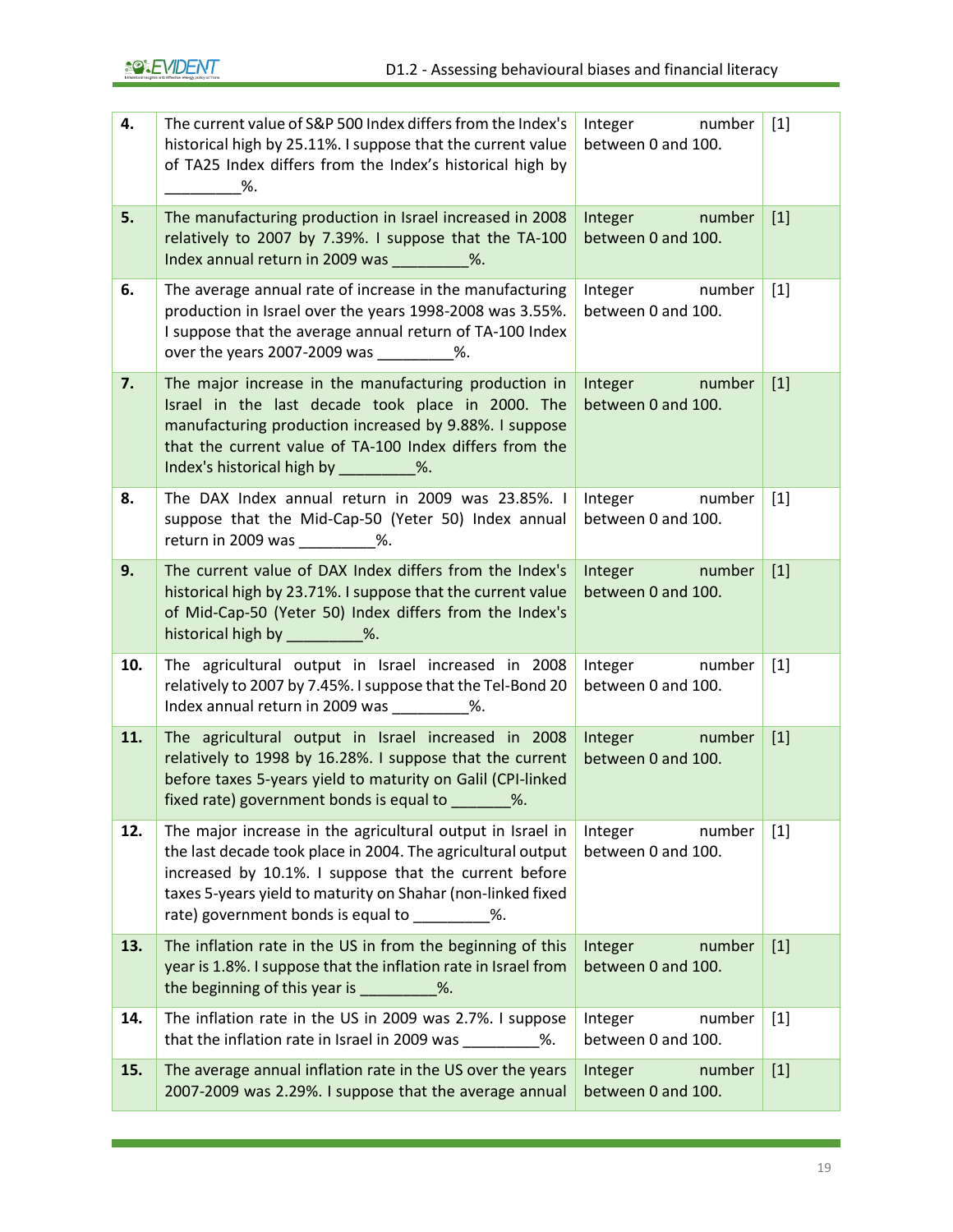|     | inflation rate in Israel over the years 2007-2009 was<br>$\%$ .                                                                                                                                                                |                                                           |       |
|-----|--------------------------------------------------------------------------------------------------------------------------------------------------------------------------------------------------------------------------------|-----------------------------------------------------------|-------|
| 16. | The gross domestic product of Israel increased in 2008<br>relatively to 2007 by 2.2%. I suppose that the current<br>Interest Rate of Bank of Israel is equal to ______ %.                                                      | number<br>Integer<br>between 0 and 100.                   | $[1]$ |
| 17. | The gross domestic product of Israel increased in 2006<br>relatively to 2005 by 3.4%. I suppose that the current<br>Prime Interest Rate is equal to _________%.                                                                | number<br>Integer<br>between 0 and 100.                   | $[1]$ |
| 18. | The Yen/Shekel exchange rate changed from the<br>beginning of this year by -0.45%. I suppose that the<br>Dollar/Shekel exchange rate changed from the beginning<br>of this year by ___________%.                               | number<br>Integer<br>between 0 and 100.                   | $[1]$ |
| 19. | The Yen/Shekel exchange rate changed over the year 2009<br>by -3.66%. I suppose that the Dollar/Shekel exchange rate<br>changed over the year 2009 by __________%.                                                             | number<br><b>Integer</b><br>between 0 and 100.            | $[1]$ |
| 20. | The Dollar-to-British Pound exchange rate (Dollars for 1<br>Pound) changed from the beginning of this year by -6.67%.<br>I suppose that the Euro/Shekel exchange rate changed<br>from the beginning of this year by 1990 1990. | Integer<br>number<br>between 0 and 100.                   | $[1]$ |
| 21. | The Dollar-to-British Pound exchange rate (Dollars for 1<br>Pound) changed over the year 2009 by -9.13%. I suppose<br>that the Euro/Shekel exchange rate changed over the year<br>2009 by ____ %.                              | Integer<br>number<br>between 0 and 100.                   | $[1]$ |
| 22. | Please write down the last four digits of your telephone<br>number. Is the number of physicians in London higher or<br>lower than this number?                                                                                 | One of the following<br>options:<br>a) Lower<br>b) Higher | $[2]$ |
| 23. | Please write down the last four digits of your telephone<br>number. What is your best guess as to the number of<br>physicians in London?                                                                                       | Integer number larger<br>than 0.                          | $[2]$ |

### <span id="page-20-0"></span>3.1.5 Tolerance to risk (risk preferences) and Risk aversion

Risk tolerance plays a crucial role in financial planning. Dalton & Dalton (2004) [16] define risk tolerance as "The level of risk exposure with which an individual is comfortable; an estimate of the level of risk an investor is willing to accept in his or her investment portfolio". Risk tolerance (or risk preferences) is also associated with other behavioural attributes such as overconfidence, base rate fallacy and conservatism. In the domain of trading, risk tolerance is also closely correlated with martingale bias (when you lose, double the bet), impact bias (overestimate the significance of what you think may happen in the future) and regret theory bias (hold onto a losing asset for longer than a trader should do).

In economics and finance, risk aversion means that individuals tend to prefer low-uncertainty over highuncertainty results, even if the latter's average rate of return is equal to or higher than the monetary value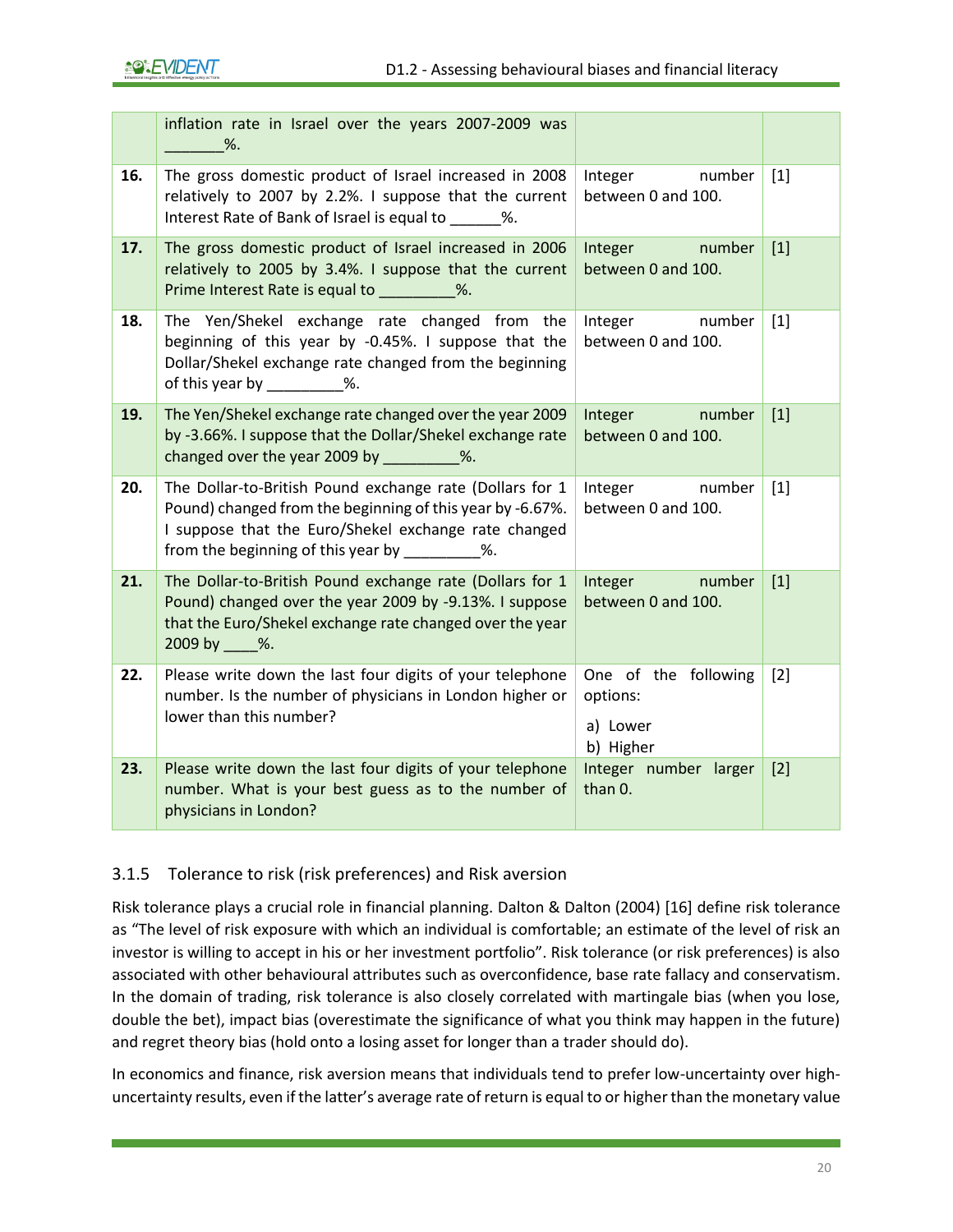of more certain results [17]. Risk aversion explains the propensity of individuals to select situations with possible lower payoffs but more predictable and "safe" in the sense of results outcome, rather than situations where higher yields are probable but less guaranteed.

Questions concerning attitudes, current behaviour, and feelings have been extensively discussed in the literature related to composite risk tolerance measures [18]–[21]. The Federal Reserve (FR) has sponsored the Survey of Consumer Finances<sup>1</sup> (SCF), a cross-sectional survey of U.S. families which is repeated every three years. The survey data includes information about household balance sheets, pensions, income, and demographic characteristics, and since the first survey (1983), it has included questions about risk tolerance.

[Table 5](#page-21-0) presents questions of Risk Preferences and Risk aversion bias collected from relevant studies. [Table 5](#page-21-0) – Panel A contains questions regarding risk aversion whil[e Table 5](#page-21-0) – Panel B and C presents general risk tolerance questions and risk tolerance questions coming from Private Investment Funds (PIV) respectively.

<span id="page-21-0"></span>

|    | <b>Question</b>                                                                                                                                                                                                                                                                                                                                                                                         | <b>Answers</b>                                                                                                                                                                                                                                                                                                                      | <b>Source</b> |
|----|---------------------------------------------------------------------------------------------------------------------------------------------------------------------------------------------------------------------------------------------------------------------------------------------------------------------------------------------------------------------------------------------------------|-------------------------------------------------------------------------------------------------------------------------------------------------------------------------------------------------------------------------------------------------------------------------------------------------------------------------------------|---------------|
|    | Panel A: questions measuring risk aversion                                                                                                                                                                                                                                                                                                                                                              |                                                                                                                                                                                                                                                                                                                                     |               |
| 1. | Which of the following statements comes<br>closest to describing the amount of financial<br>risk that you are willing to take when you save<br>or make investments?                                                                                                                                                                                                                                     | One of the following options:<br>a) Take substantial financial risks<br>expecting to earn substantial<br>returns<br>b) Take above average financial risks<br>expecting to earn above average<br>returns<br>c) Take average financial<br>risks<br>expecting to earn average returns<br>d) Not willing to take any financial<br>risks | <b>FR</b>     |
| 2. | Suppose that you are the only income earner<br>in the family, and you have a good job<br>guaranteed to give you your current income<br>every year for life. You are given the<br>opportunity to take a new and equally good<br>job, with a 50-50 chance that it will double<br>your income and a 50-50 chance that it will cut<br>your income by one-third (33 percent). Would<br>you take the new job? | One of the following options:<br>a) Yes<br>b) No                                                                                                                                                                                                                                                                                    | <b>FR</b>     |
| З. | Now suppose that the chances were 50-50<br>that it would double your income and 50-50                                                                                                                                                                                                                                                                                                                   | One of the following options:<br>a) Yes                                                                                                                                                                                                                                                                                             | <b>FR</b>     |

#### **Table 5: Questions related to the research of risk preferences and risk aversion**

<sup>1</sup> <https://www.federalreserve.gov/econres/scfindex.htm>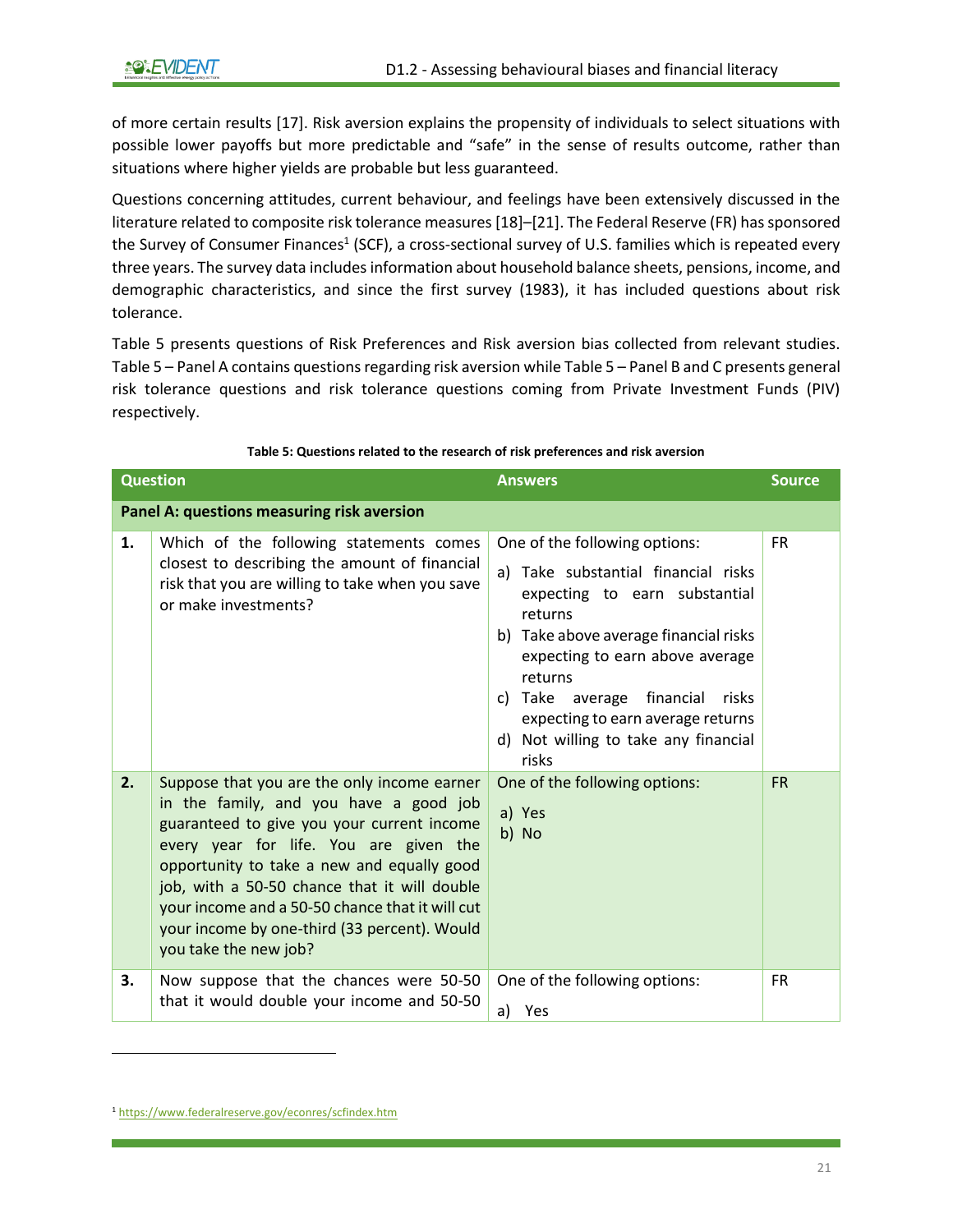|    | that it would cut your income by half (50<br>percent). Would you still take the new job?                                                                                                                                                                                         | No<br>b)                                                                                                                                                                                                                                                                                                                              |            |
|----|----------------------------------------------------------------------------------------------------------------------------------------------------------------------------------------------------------------------------------------------------------------------------------|---------------------------------------------------------------------------------------------------------------------------------------------------------------------------------------------------------------------------------------------------------------------------------------------------------------------------------------|------------|
| 4. | Now suppose that the chances were 50-50<br>that it would double your income and 50-50<br>that it would cut your income by one-fifth (20<br>percent). Would you now take the new job?                                                                                             | One of the following options:<br>a)<br>Yes<br>b)<br><b>No</b>                                                                                                                                                                                                                                                                         | <b>FR</b>  |
| 5. | You have the choice between two alternatives.<br>Alternative<br>$1:$ You<br>10<br>receive<br>euros.<br>Alternative 2: You receive a lottery ticket that<br>yields a 75% chance of winning 20 euros. With<br>25% probability it is worthless. Which<br>alternative do you choose? | One of the following options:<br>c) Alternative 1<br>d) Alternative 2                                                                                                                                                                                                                                                                 | $[5]$      |
| 6. | You have to pay 10 euros. Would you rather<br>replace this payment through the following<br>alternative: With a probability of 75% you<br>must pay 20 euros? With 25% probability you<br>don't have to pay anything.                                                             | One of the following options:<br>a) Yes<br>b) No                                                                                                                                                                                                                                                                                      | $[5]$      |
| 7. | How do you see yourself: are you generally a<br>person who is fully prepared to take risks or do<br>you try to avoid taking risks?                                                                                                                                               | Scale from 0 to 10, where the value 0<br>means: 'unwilling to take risks' and<br>the value 10 means: 'fully prepared<br>to take risk'.                                                                                                                                                                                                | $[22]$     |
|    | Panel B: questions measuring risk tolerance                                                                                                                                                                                                                                      |                                                                                                                                                                                                                                                                                                                                       |            |
|    |                                                                                                                                                                                                                                                                                  |                                                                                                                                                                                                                                                                                                                                       |            |
| 1. | Which of the following statements comes<br>closest to the amount of financial risk that you<br>are willing to take when you save or make<br>investments                                                                                                                          | One of the following options:<br>a) Take substantial financial<br>risk<br>expecting to earn substantial<br>returns<br>b) Take above average financial risks<br>expecting to earn above average<br>returns<br>c) Take average financial<br>risks<br>expecting to earn average returns<br>d) Not willing to take any financial<br>risks | <b>SCF</b> |
|    | Panel C: questions measuring risk tolerance from Private Investment Funds (PIV)                                                                                                                                                                                                  |                                                                                                                                                                                                                                                                                                                                       |            |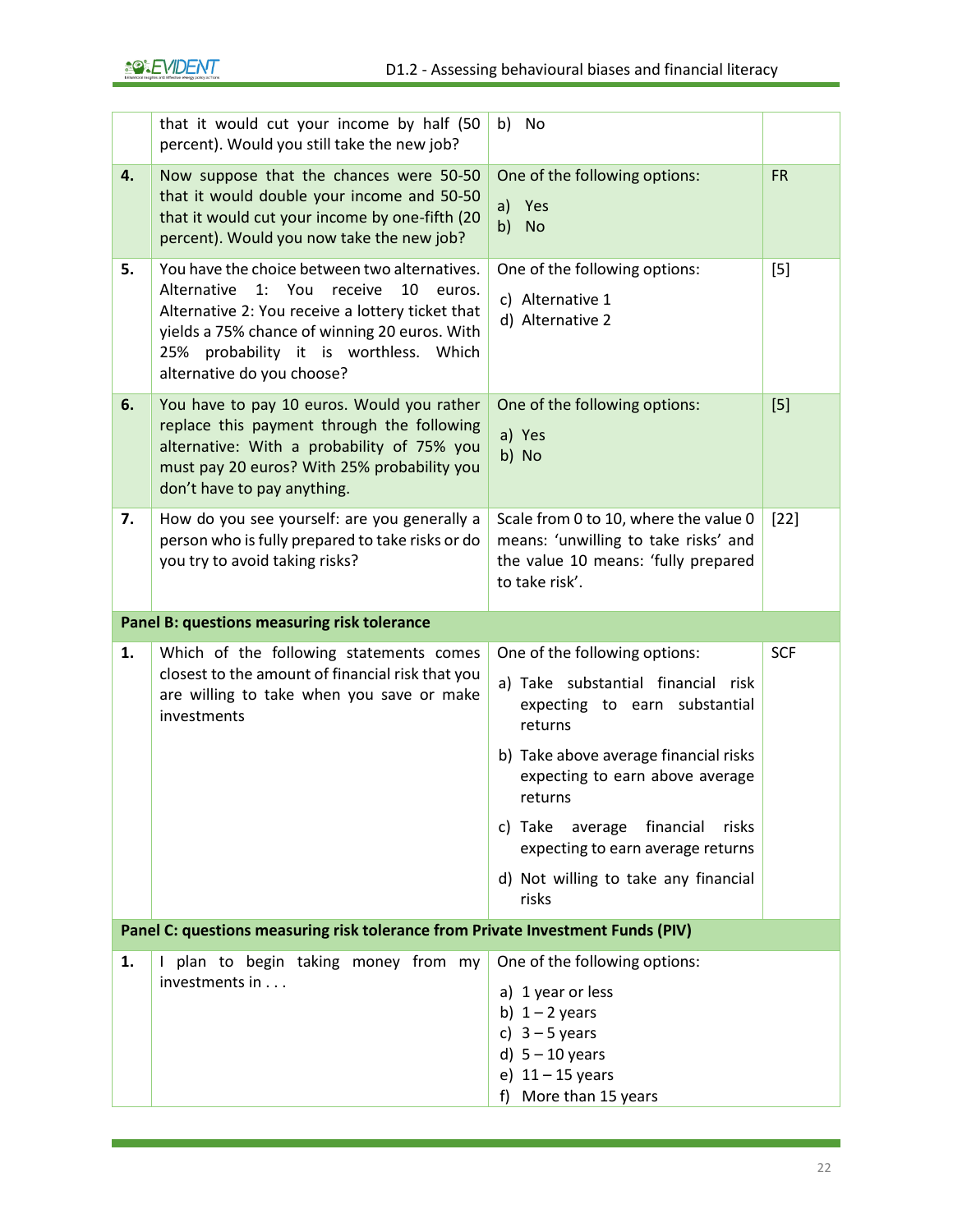| 2. | As I withdraw money from these investments,                                                     | One of the following options:                  |
|----|-------------------------------------------------------------------------------------------------|------------------------------------------------|
|    | I plan to spend it over a period of                                                             | a) 2 years or less                             |
|    |                                                                                                 | b) $3 - 5$ years                               |
|    |                                                                                                 | c) $6 - 10$ years                              |
|    |                                                                                                 | d)<br>$11 - 15$ years                          |
|    |                                                                                                 | e) More than 15 years                          |
| 3. | When making a long-term investment, I plan                                                      | One of the following options:                  |
|    | to keep the money invested for                                                                  | a) $1 - 2$ years                               |
|    |                                                                                                 | b) $3 - 4$ years                               |
|    |                                                                                                 | c) $5-6$ years                                 |
|    |                                                                                                 | d) $7 - 8$ years                               |
|    |                                                                                                 | e) More than 8 years                           |
| 4. | From September 2008 through November                                                            | One of the following options:                  |
|    | 2008, stocks lost over 31%. If I owned a stock                                                  | a) Sell all of the remaining                   |
|    | investment that lost about 31% in 3 months, I                                                   | investment.                                    |
|    | would: (If you owned stocks during this period,<br>select the answer that corresponds to your   | b) Sell a portion of the remaining investment. |
|    | actual behaviour.)                                                                              | c) Hold onto the investment                    |
|    |                                                                                                 | and sell nothing.                              |
|    |                                                                                                 | d) Buy more of the Investment                  |
| 5. | Generally, I prefer investments with little or no                                               | One of the following options:                  |
|    | fluctuation in value, and I'm willing to accept<br>the lower return associated with these       | a) Strongly disagree                           |
|    | investments.                                                                                    | b) Disagree                                    |
|    |                                                                                                 | c) Somewhat agree                              |
|    |                                                                                                 | d) Agree                                       |
| 6. |                                                                                                 | e) Strongly agree                              |
|    | During market declines, I tend to sell portions<br>of my riskier assets and invest the money in | One of the following options:                  |
|    | safer assets.                                                                                   | a) Strongly disagree                           |
|    |                                                                                                 | b)<br><b>Disagree</b>                          |
|    |                                                                                                 | Somewhat agree<br>$\mathsf{c}$ )<br>d)         |
|    |                                                                                                 | Agree<br>e) Strongly agree                     |
| 7. | I would invest in a mutual fund based solely on                                                 | One of the following options:                  |
|    | a brief conversation with a friend, co-worker,                                                  |                                                |
|    | or relative.                                                                                    | a) Strongly disagree                           |
|    |                                                                                                 | <b>Disagree</b><br>b)                          |
|    |                                                                                                 | c) Somewhat agree                              |
|    |                                                                                                 | d) Agree                                       |
|    |                                                                                                 | e) Strongly agree                              |
| 8. | From September 2008 through October 2008,                                                       | One of the following options:                  |
|    | bonds lost nearly 4%. If I owned a bond<br>investment that lost almost 4% in 2 months, I        | a) Sell all of the remaining                   |
|    | would: (If you owned bonds during this period,                                                  | investment.                                    |
|    |                                                                                                 | b) Sell a portion of the                       |
|    |                                                                                                 |                                                |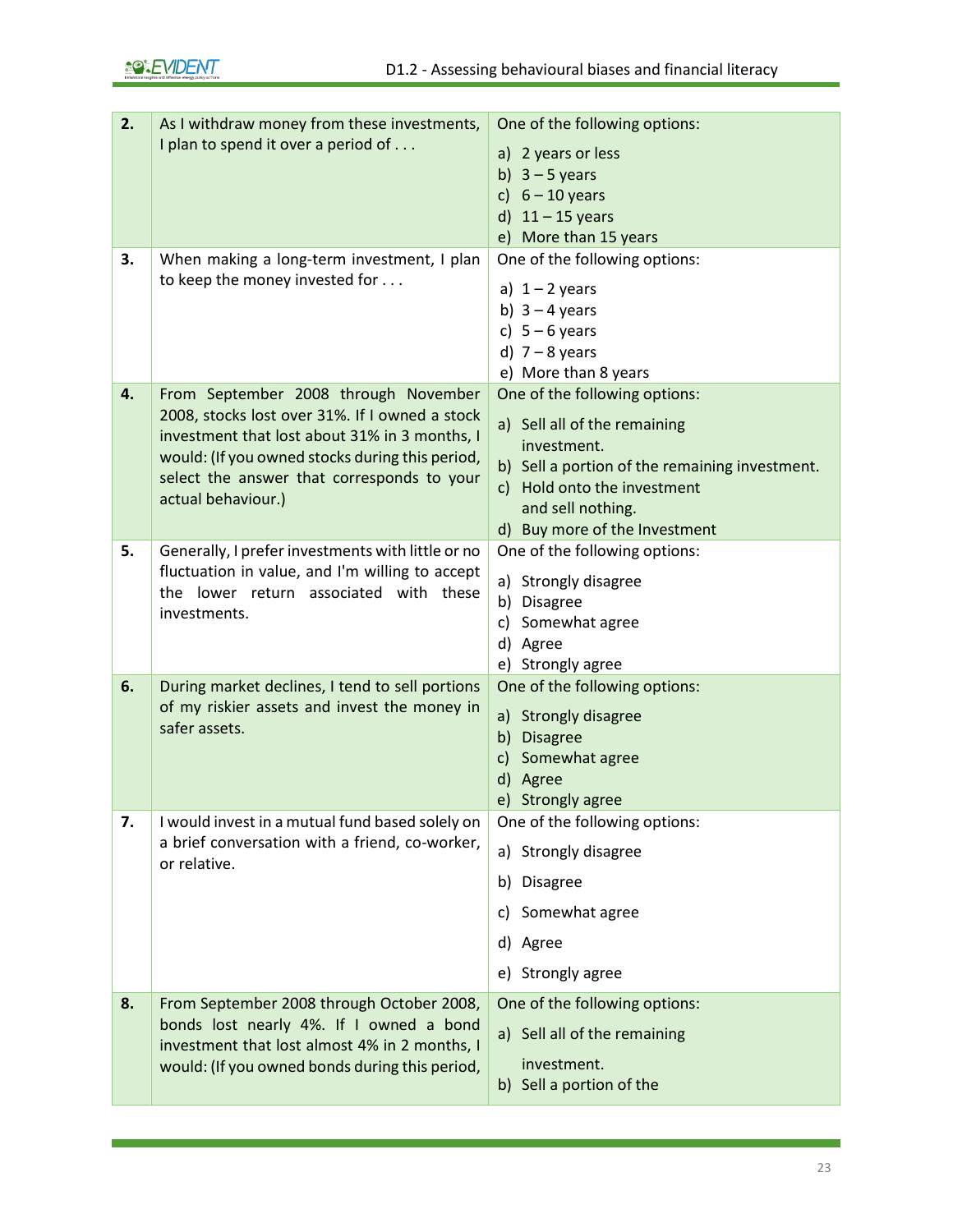|     | select the answer that corresponds to your<br>actual behaviour.)                                                           | remaining investment.<br>Hold onto the investment<br>C)<br>and sell nothing.<br>d) Buy more of the investment.                                          |
|-----|----------------------------------------------------------------------------------------------------------------------------|---------------------------------------------------------------------------------------------------------------------------------------------------------|
| 9.  | When it comes to investing in stock or bond<br>mutual funds (or individual stocks or bonds), I<br>would describe myself as | One of the following options:<br>a) Very inexperienced<br>b) Somewhat inexperienced<br>c) Somewhat experienced<br>d) Experienced<br>e) Very experienced |
| 10. | Am I comfortable investing in the stock<br>market?                                                                         | One of the following options:<br>a) Strongly disagree<br>b)<br><b>Disagree</b><br>Somewhat agree<br>$\mathsf{C}$<br>d) Agree<br>e) Strongly agree       |
| 11. | When I put aside money for retirement, I do<br>not plan on accessing it before I retire.                                   | One of the following options:<br>a) Strongly disagree<br><b>Disagree</b><br>b)<br>Somewhat agree<br>c)<br>d) Agree<br>e) Strongly agree                 |

### <span id="page-24-0"></span>3.1.6 Base rate fallacy (Base rate neglect) - Representativeness

Base-rate fallacy refers to people's tendency to neglect base rates favouring, e.g., distinguishing information rather than integrating the two. This tendency might extensively affect the understanding of judgment phenomena in clinical, legal, and social-psychological settings[23]. In other words, people's preexisting ideas (stereotypes) seems to affect their judgement and perceive their probabilities even if the expected results seem to be statistically invalid. When new information is received, "rational" investors update those probabilities to reflect the given data; however, when subject to base rate fallacy, only a little care is given on the base rates (prior probabilities) and too much on the new information. The opposite effect also is a standard cognitive error, known as the conservatism bias (section 3.1.3), whereby the base rate is overly weighted.

Base rate fallacy bias may also lead to harmful effects since individuals rely on past, outdated, and inadequate statistical data that does not reflect the current status to make decisions. In terms of investing, the base rate fallacy (or the base rate neglect) may lead to overreaction or underreaction. Investors may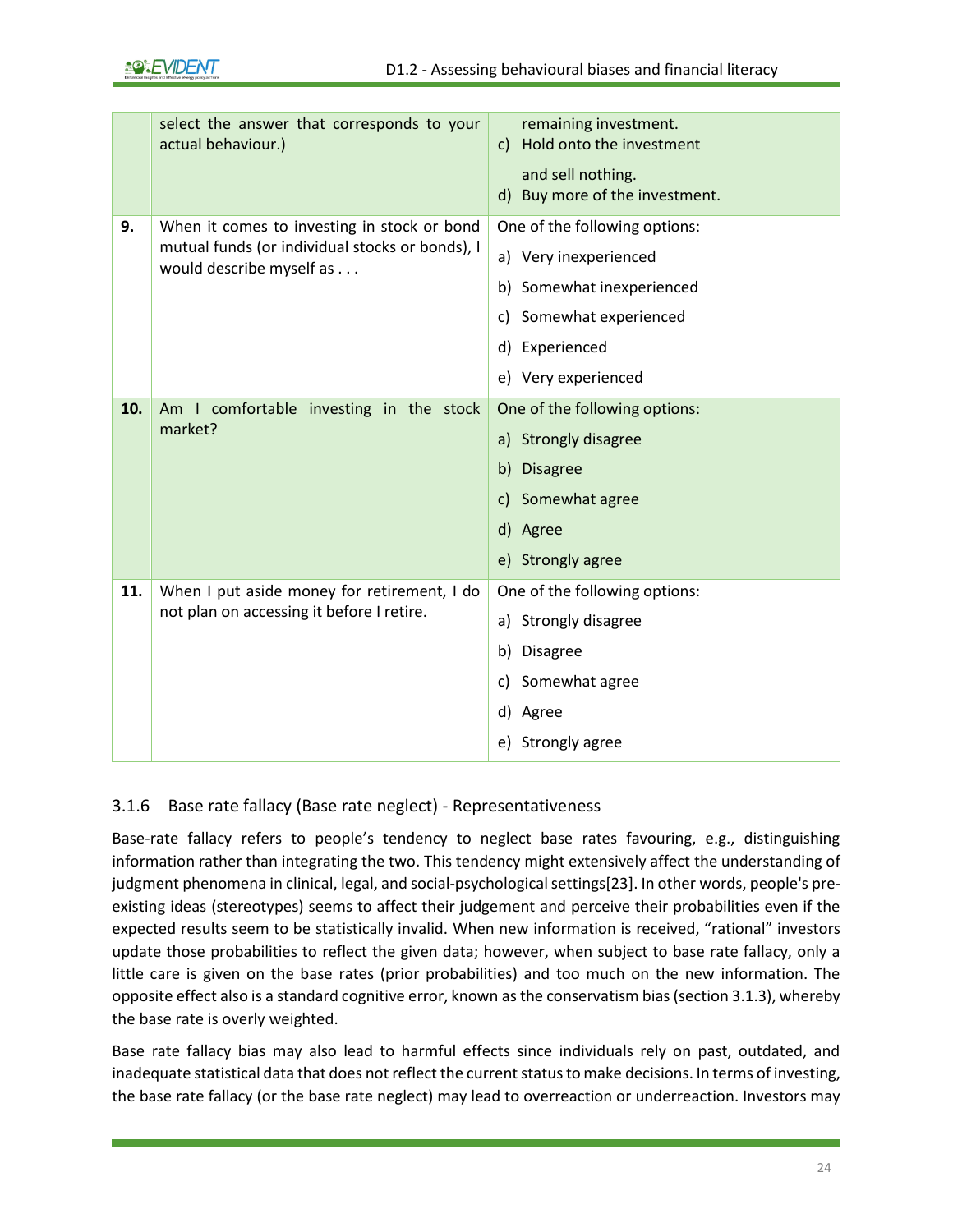erroneously overact in a temporary downside movement of a stock, neglecting information about the stock's long-term trend.

For example,<sup>2</sup>, Mike is an opera fan who also enjoys visiting art museums and other historic sites in his free time. Growing up, Mike liked also to play chess with friends, and his favourite musical was The Phantom of the Opera. Which situation is more likely?

- a) Mike plays the first violin for a major symphony orchestra
- b) Mike is a lawyer

Even if there are more probabilities for Mike being a lawyer, most people will incorrectly reply that Mike is a musician. Based on the given description and Mike's characteristics, it seems reasonable to be employed in the arts rather than law. However, the base rate fallacy can be easily disclosed by looking at some statistics. There are more than 1.5 million lawyers in America, rather only a few first-chair violinists for a major orchestra.

Hoppe and Kusterer (2009) [24] performed a large-scale quasi-experiment to explore whether subjects' cognitive ability (through CRT) are related to the base rate fallacy, and other biases such as overconfidence, conservatism bias, and endowment effect. Results showed that subjects with higher CRT scores are less prone to base rate fallacy bias and state the correct probability more often. In addition, Montier (2006) [7] discovered that judging things by how they appear rather than how statistically likely they are is a common bias among individuals.

<span id="page-25-0"></span>[Table 6](#page-25-0) presents questions of base rate fallacy bias collected from relevant studies.

|    | <b>Question</b>                                                                                                                                                                                                                                                                                                                                                                                                                        | <b>Answers</b>                                                                        | <b>Source</b> |
|----|----------------------------------------------------------------------------------------------------------------------------------------------------------------------------------------------------------------------------------------------------------------------------------------------------------------------------------------------------------------------------------------------------------------------------------------|---------------------------------------------------------------------------------------|---------------|
| 1. | In a city with 100 criminals and 100,000<br>innocent citizens there is a surveillance<br>camera with an automatic face recognition<br>software. If the camera sees a known criminal,<br>it will trigger the alarm with 99% probability; if<br>the camera sees an innocent citizen, it will<br>trigger the alarm with a probability of 1%.<br>What is the probability that indeed a criminal<br>was filmed when the alarm is triggered? | Integer number between 0 and 100.<br>[correct answer 9; intuitive response<br>$>90$ ] | $[24]$        |
| 2. | A group of police officers have breathalysers<br>displaying false drunkenness in 5% of the cases<br>in which the driver is sober. However, the<br>breathalysers never fail to detect a truly drunk<br>person. One in a thousand drivers is driving<br>drunk. Suppose the police officers then stop a<br>driver at random and force the driver to take a                                                                                | Integer number between 0 and 100.                                                     | $[24]$        |

#### **Table 6: Rate fallacy bias questions**

<sup>2</sup> Example taken fro[m www.investopedia.com](http://www.investopedia.com/)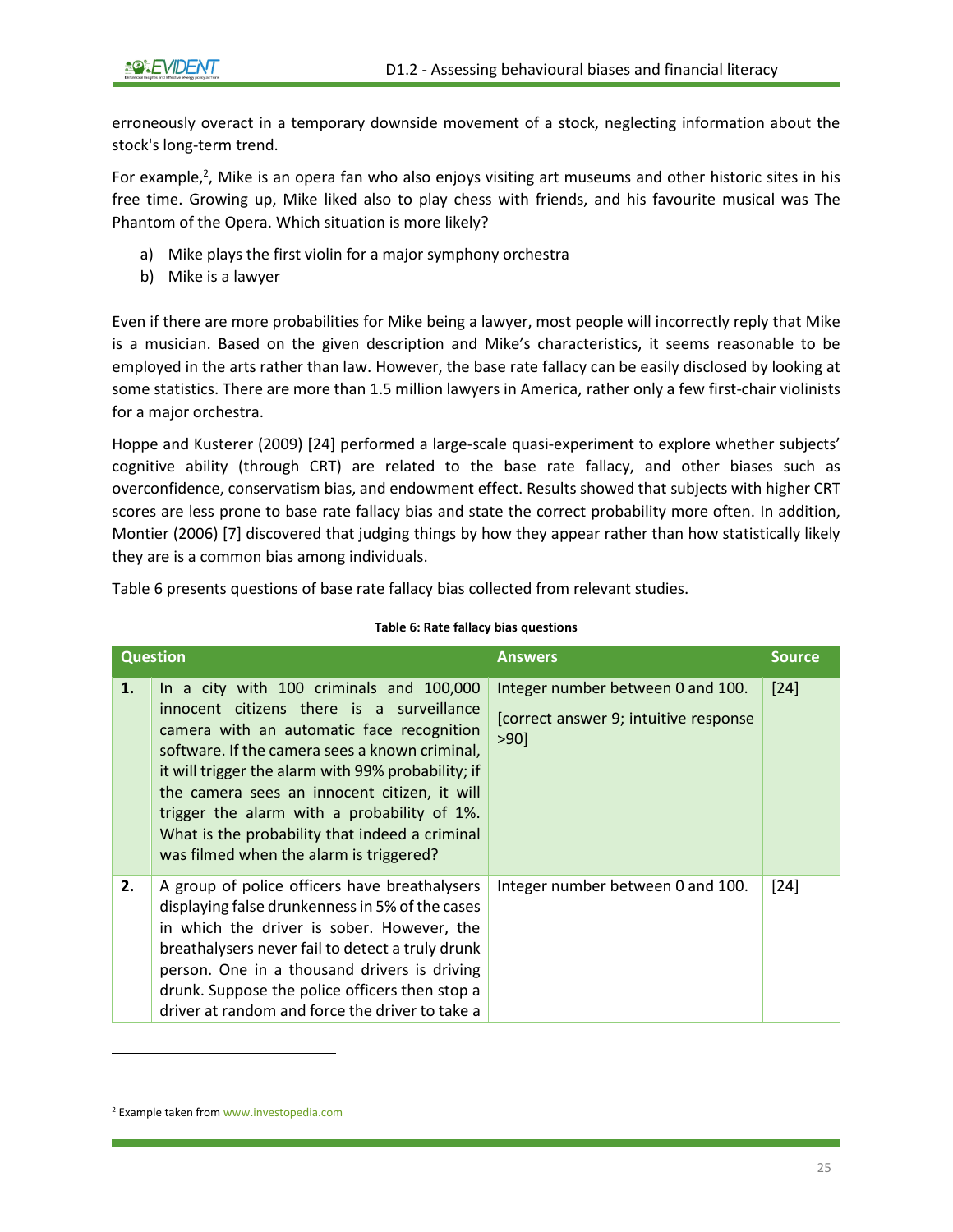|    | breathalyser test. It indicates that the driver is<br>drunk. We assume you don't know anything<br>else about him or her. How high is the<br>probability he or she really is drunk?                                                                                                                                                                         |                                                                                                                                                                                                                                                                       |        |
|----|------------------------------------------------------------------------------------------------------------------------------------------------------------------------------------------------------------------------------------------------------------------------------------------------------------------------------------------------------------|-----------------------------------------------------------------------------------------------------------------------------------------------------------------------------------------------------------------------------------------------------------------------|--------|
| 3. | Linda is 31 years old, single, outspoken and<br>very bright. She majored in philosophy. As a<br>student, she was deeply concerned with issues<br>of discrimination and social justice, and also<br>participated in anti-nuclear demonstrations.<br>Next, we ask you which of the following<br>statements you think is more likely:                         | One of the following options:<br>a) Linda is a bank teller<br>b) Linda is a bank teller and is active<br>in the feminist movement                                                                                                                                     | $[25]$ |
| 4. | A health survey was conducted in a sample of<br>adult males in New Jersey, of all ages and<br>occupations. Please give your best estimates<br>of the following values:<br>What percentage of the men surveyed have<br>had one or more heart attacks?<br>What percentage of the men surveyed are<br>both over 55 and have had one or more heart<br>attacks? | Integer number between 0 and 100<br>for the "percentage of the men<br>surveyed have had one or more heart<br>attacks".<br>Integer number between 0 and 100<br>for the "percentage of the men<br>surveyed are both over 55 and have<br>had one or more heart attacks". | $[7]$  |
| 5. | Suppose an unbiased coin is flipped three<br>times, and each time the coin lands on heads.<br>If you had to bet \$1000 on the next toss, what<br>side would choose? Heads, tails or no<br>preference?                                                                                                                                                      | One of the following options:<br>a) Heads<br>b) Tails<br>c) No preference                                                                                                                                                                                             | $[7]$  |
| 6. | A student at a university has a Grade Point<br>Average (GPA) of 3.8 in her first semester. The<br>average GPA at the university is 3.1. What will<br>be her GPA percentile when she graduates as<br>a senior? (The better she does the higher the<br>percentilei.e. 100 would be the top people in<br>the year).                                           | Integer number between 0 and 100.                                                                                                                                                                                                                                     | $[7]$  |
| 7. | Jim is an ex-college baseball player. After he<br>graduated from college, Jim became a physical<br>education teacher. Jim has two sons, both of<br>whom are excellent athletes. Which is more<br>likely?                                                                                                                                                   | One of the following options:<br>a) Jim coaches a local Little League<br>team.<br>b) Jim coaches a local Little League<br>team and plays softball with the<br>local softball team.                                                                                    | $[11]$ |
| 8. | What is the probability that Company A (ABC,<br>a 75-year-old steel manufacturer that is having<br>some business difficulties) belongs to group B<br>(value stocks that will likely recover) rather                                                                                                                                                        | Either decimal number between 0<br>and 1 or integer number between 0<br>and 100.                                                                                                                                                                                      | $[11]$ |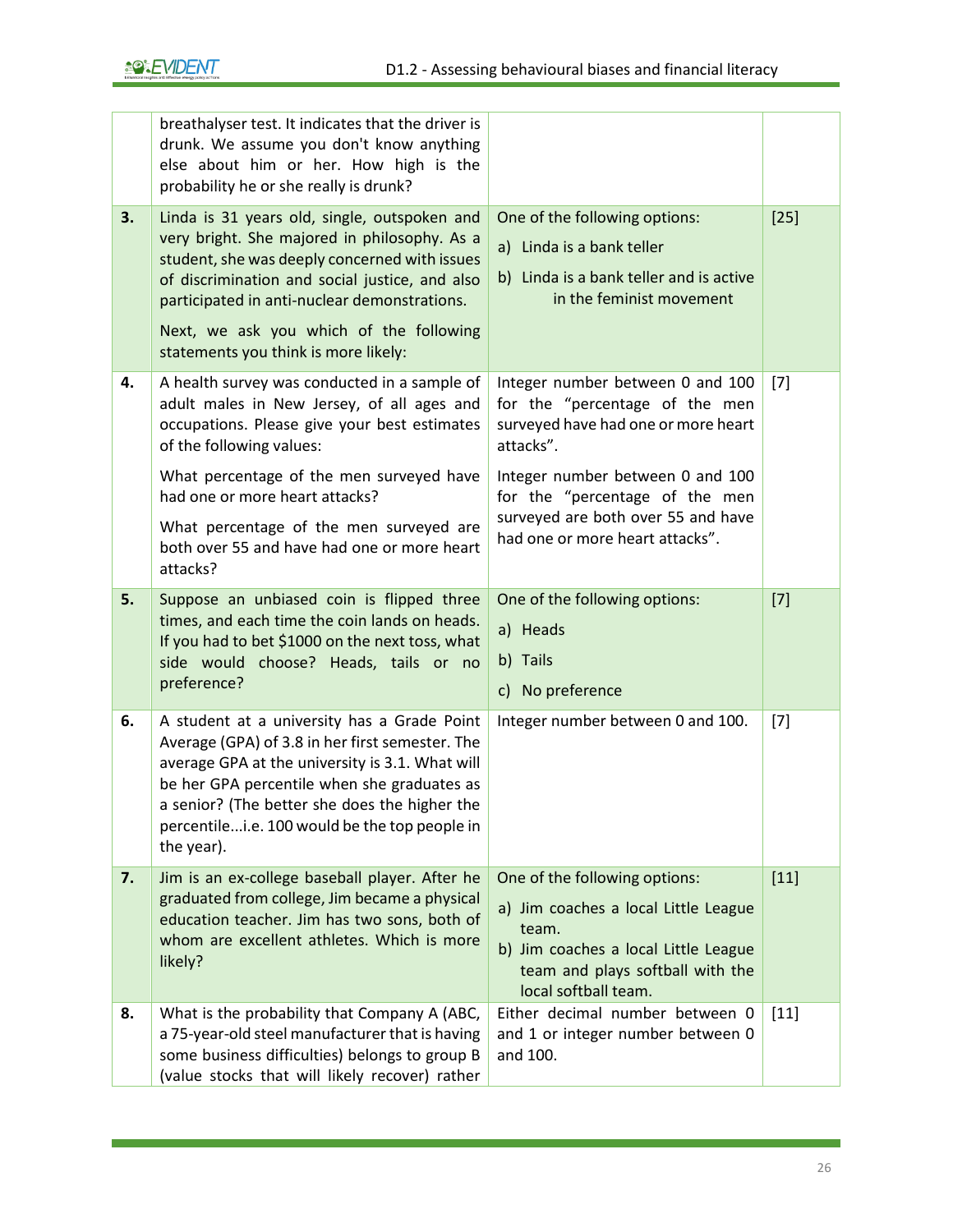|    | than to Group C (companies that will go out of<br>business)?                                                                                                                                                          |                                                                                  |                    |
|----|-----------------------------------------------------------------------------------------------------------------------------------------------------------------------------------------------------------------------|----------------------------------------------------------------------------------|--------------------|
| 9. | What is the probability that AAA-rated<br>Municipal Bond A (issued by an "inner city"<br>and racially divided county) belongs to Group<br>B (risky municipal bonds) rather than to Group<br>C (safe municipal bonds)? | Either decimal number between 0<br>and 1 or integer number between 0<br>and 100. | $\lceil 11 \rceil$ |

#### <span id="page-27-0"></span>3.1.7 Financial self-efficacy

Self-efficacy is connected to self-confidence, motivation and optimism, that one can cope with a range of life's obstacles. It's also referring to a sense of personal agency and the belief that one can achieve and succeed at a specific activity [26]. Every aspect of human endeavour is influenced by self-efficacy. For example, self-efficacy might influence a person's beliefs regarding their power to affect situations, their ability to face challenges and make choices. According to Bandura (1977) [27], individuals presenting higher levels of self-efficacy and confidence are willing to undertake more challenging tasks with a higher probability of success.

In the finance domain, financial self-efficacy is the confidence individuals have in accessing, using financial products or services, undertaking financial decisions, and dealing with complicated financial situations [28], [29]. According to Hejazi, Shahraray, Farsinejad, & Asgary, (2008) [30], self-efficacy contributes positively to the procedure of cognitive thinking to achieve the desired action driven by willpower apart from the skills individuals have endowed.

In 1995, Schwarzer and Jerusalem [31] developed a generalized self-efficacy scale (GSES), that consists by a ten-item scale to measure the individual's belief in their own ability when it comes to handle and accomplish with new or difficult situations or deal with any associated obstacles or setbacks. Based on their findings, there is a negative relationship between stress, anxiety, depression, and burnout. Lown (2011) [32] developed a similar 6-item Financial Self-Efficacy Scale (FSES) based on Schwarzer and Jerusalem GSES, concluding that financial self-efficacy may differ from general self-efficacy.

<span id="page-27-1"></span>GSES and FSES questions related to self-efficacy are presented in [Table 7.](#page-27-1)

| <b>Question</b> |                                                                              | <b>Answers</b>                                                                                                       | <b>Source</b>      |
|-----------------|------------------------------------------------------------------------------|----------------------------------------------------------------------------------------------------------------------|--------------------|
| 1.              | manage to solve difficult<br>always<br>can<br>problems if I try hard enough. | One of the following options:<br>a) Exactly true<br>b) Moderately true<br>c) Hardly true<br>a) Not true at all       | $[31] -$<br>(GSES) |
| 2.              | It is hard to stick to my spending plan when<br>unexpected expenses arise.   | One of the following options:<br>a) Exactly true<br>b) Moderately true<br>Hardly true<br>c)<br>Not true at all<br>d) | [31],<br>$[32]$    |

#### **Table 7: Questions related to financial self-efficacy bias**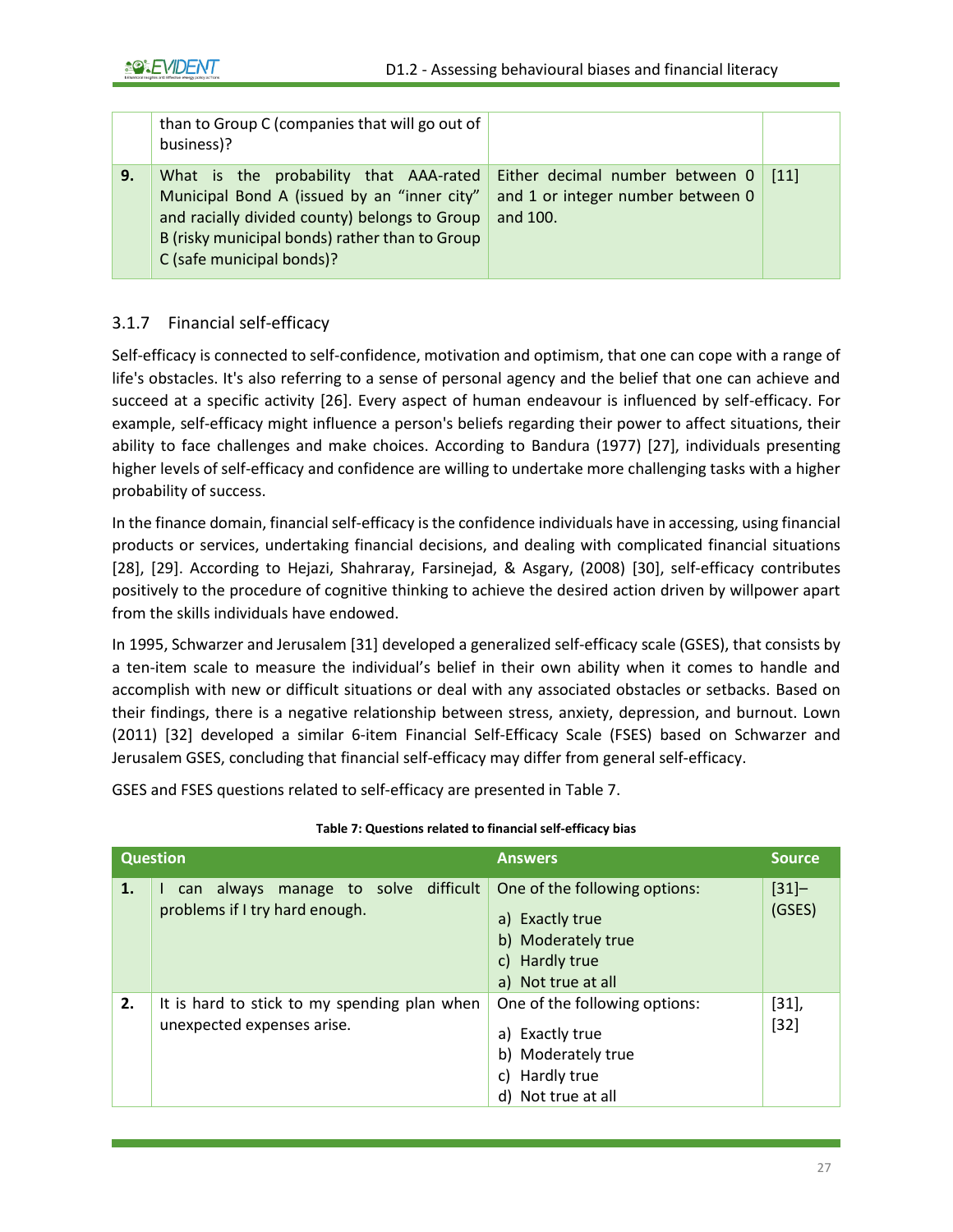| 3.  | It is challenging to make progress towards my<br>financial goals.                        | One of the following options:<br>a) Exactly true<br>b) Moderately true<br>c) Hardly true<br>d) Not true at all | $[31]$ ,<br>$[32]$ |
|-----|------------------------------------------------------------------------------------------|----------------------------------------------------------------------------------------------------------------|--------------------|
| 4.  | When unexpected expenses occur, I usually<br>have to use credit.                         | One of the following options:<br>a) Exactly true<br>b) Moderately true<br>c) Hardly true<br>d) Not true at all | $[31],$<br>$[32]$  |
| 5.  | I am confident that I could deal efficiently with<br>unexpected events.                  | One of the following options:<br>a) Exactly true<br>b) Moderately true<br>c) Hardly true<br>d) Not true at all | $[31]$             |
| 6.  | When faced with financial challenge, I have a<br>hard time figuring out a solution       | One of the following options:<br>a) Exactly true<br>b) Moderately true<br>c) Hardly true<br>d) Not true at all | $[31]$ ,<br>$[32]$ |
| 7.  | I lack confidence in my ability to manage my<br>finances.                                | One of the following options:<br>a) Exactly true<br>b) Moderately true<br>c) Hardly true<br>d) Not true at all | $[31],$<br>$[32]$  |
| 8.  | I can solve most problems if I invest the<br>necessary effort                            | One of the following options:<br>a) Exactly true<br>b) Moderately true<br>c) Hardly true<br>d) Not true at all | $[31]$             |
| 9.  | I worry about running out of money in<br>retirement.                                     | One of the following options:<br>a) Exactly true<br>b) Moderately true<br>c) Hardly true<br>d) Not true at all | $[31]$ ,<br>$[32]$ |
| 10. | I can remain calm when facing difficulties<br>because I can rely on my coping abilities. | One of the following options:<br>a) Exactly true<br>b) Moderately true<br>c) Hardly true<br>d) Not true at all | $[31]$             |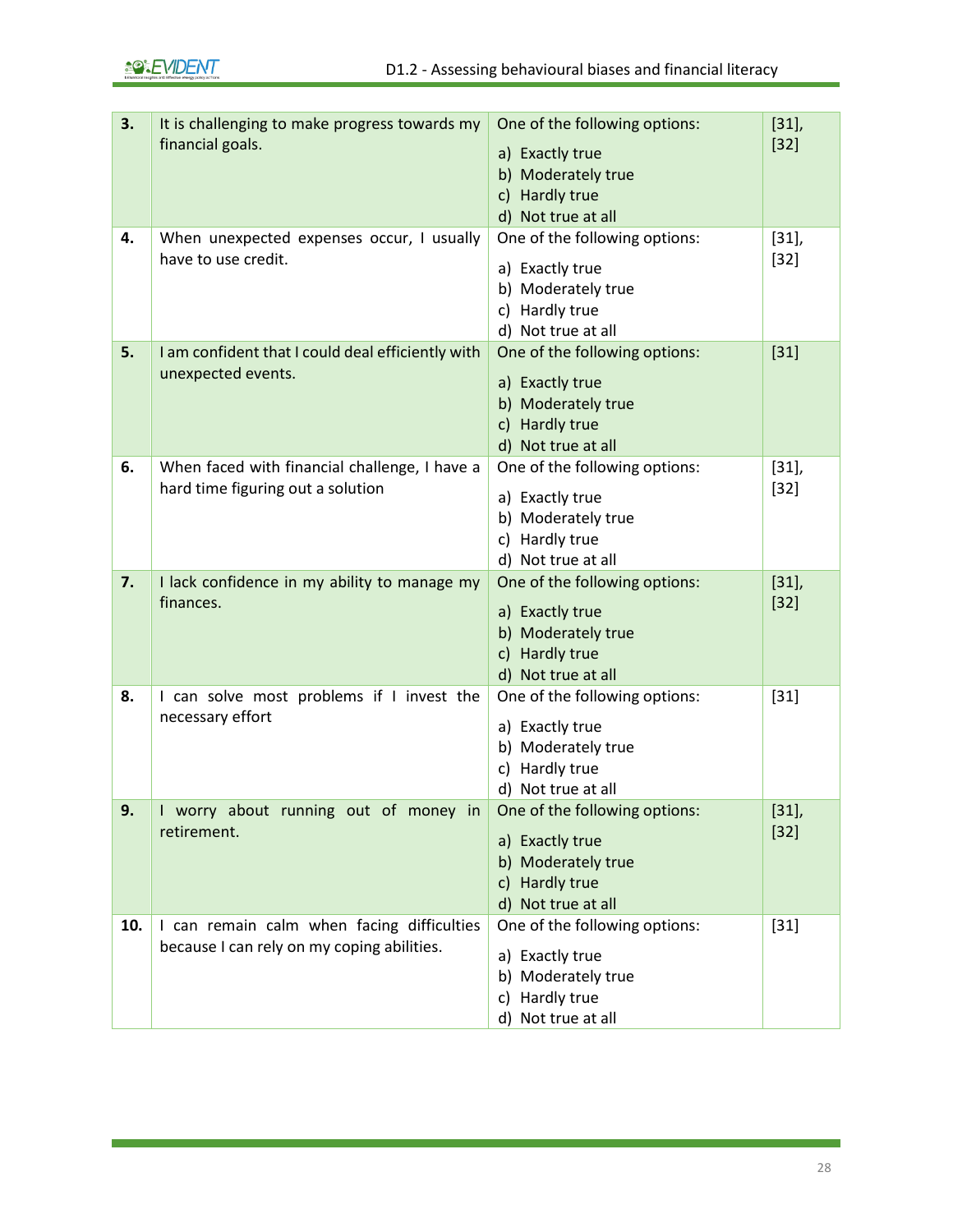#### <span id="page-29-0"></span>3.1.8 Present bias (impatience)

When suffering from present bias, people will probably weigh more the payoffs that are closer to the present time rather than considering the trade-offs between two future moments [33].

As an example<sup>3</sup>, consider the following two choices:

**Choice A:** \$100 today over **Choice B:** \$110 in a week **Choice C:** \$100 4 weeks over **Choice D:** \$110 in 5 weeks

Subjects in choice experiments often choose A (pay now) over B (pay later). This behaviour extends to other domains including primary rewards, showing that this choice pattern prevails in everyday decision making [34].

In finance, empirical research finds that present bias is associated with undesirable spending, borrowing, and saving behaviours. Research shows that present-biased consumers may spend too much [35], borrow too much [36], and save less [37], compared to other consumers. Present-biased consumers also exhibit fewer beneficial health behaviours [38]. O'Donoghue & Rabin (1999) [33] made two sets of distinctions: the first distinction is whether choices involve immediate costs while the second choices involve immediate rewards. In the first case, the costs of an action are immediate but any rewards are delayed while the benefits of an action are immediate, but any costs are delayed.

[Table 8](#page-29-1) presents questions relative to present bias collected from relevant studies, while [Table 8](#page-29-1) – Panel A contains generic questions about present bias while [Table 8](#page-29-1) – Panel B presents questions regarding "immediate rewards"/ "immediate costs".

<span id="page-29-1"></span>

|                                                                     | <b>Question</b>                                                                | <b>Answers</b>                                                                                                                                                                        | <b>Source</b> |
|---------------------------------------------------------------------|--------------------------------------------------------------------------------|---------------------------------------------------------------------------------------------------------------------------------------------------------------------------------------|---------------|
| Panel A: generic questions regarding present bias                   |                                                                                |                                                                                                                                                                                       |               |
| 1.                                                                  | I am impulsive and tend to buy things even<br>when I can't really afford them. | One of the following options:<br>a) Strongly Agree<br>b) Agree<br>c) Undecided<br>d) Disagree<br>e) Strongly Disagree                                                                 | $[39]$        |
| 2.                                                                  | I intend to live in the present more and do not<br>consider the future.        | One of the following options:<br>a) Totally inapplicable<br>b) Somewhat inapplicable<br>c) Generally applicable<br>d) Somewhat applicable<br>e) Totally applicable<br>Don't know<br>f | $[40]$        |
| Panel B: questions regarding "immediate reward" / "immediate costs" |                                                                                |                                                                                                                                                                                       |               |

#### **Table 8: Present bias questions**

<sup>3</sup> Example taken from (Chakraborty, 2019)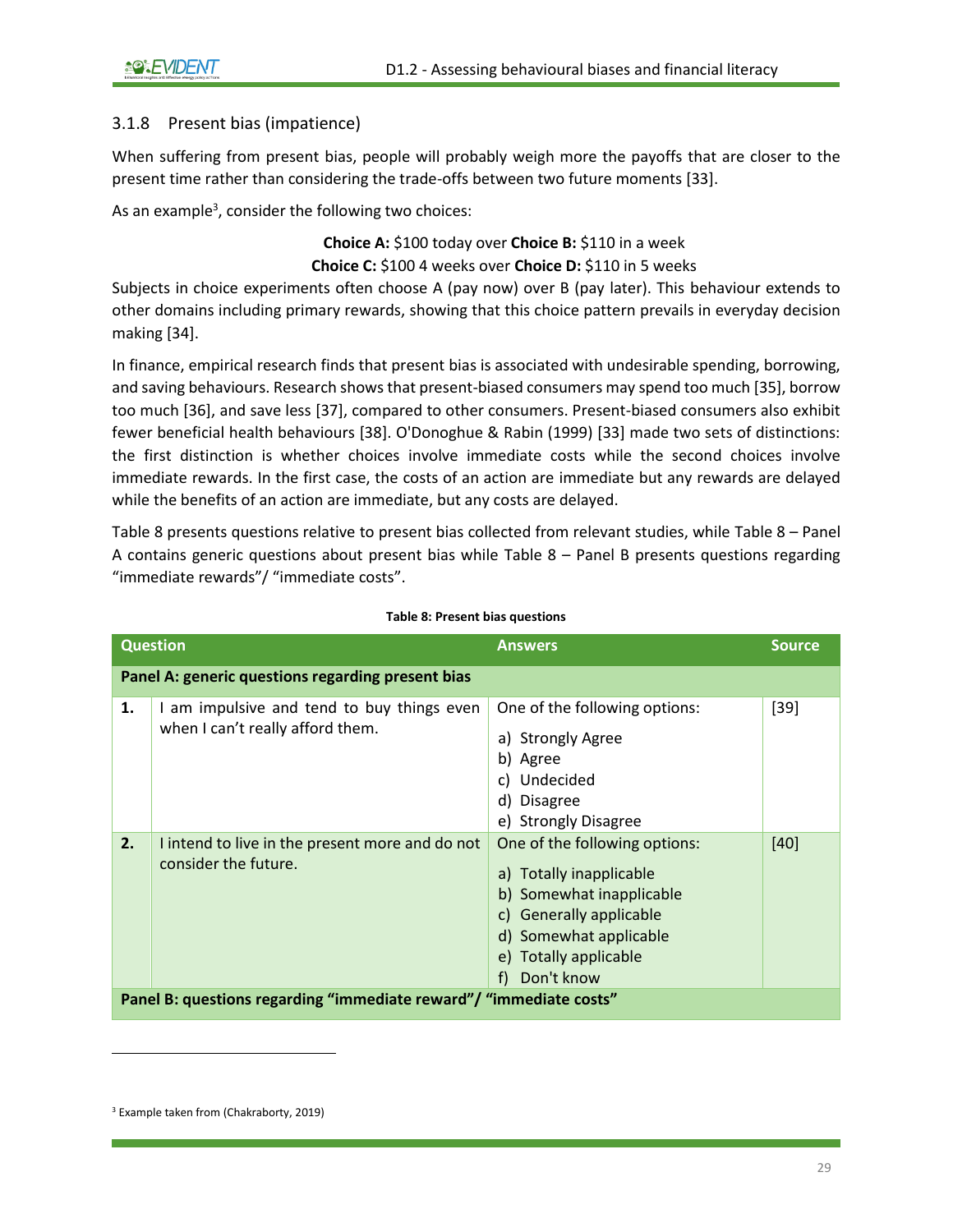| 1. | If you are one of the six winners who receive a<br>prize for this questionnaire, you can pick<br>between two alternatives. Which alternative<br>do you choose? | One of the following options:<br>We will transfer your winnings<br>a)<br>immediately after the end of the<br>experiment<br>b) We will transfer your winnings 1<br>month after the end of the<br>experiment with a 10% premium. | [5]    |
|----|----------------------------------------------------------------------------------------------------------------------------------------------------------------|--------------------------------------------------------------------------------------------------------------------------------------------------------------------------------------------------------------------------------|--------|
| 2. | Would you prefer to receive \$100 today or<br>\$153.80 in 12 months?                                                                                           | One of the following options:<br>a) $$100.00$ today<br>b) $$153.80$ in 12 months                                                                                                                                               | $[41]$ |
| 3. | Would you prefer to receive \$120 in 12<br>months or \$184.60 in 24 months?                                                                                    | One of the following options:<br>a) $$120.00$ in 12 months<br>b) $$184.60$ in 24 months                                                                                                                                        | $[41]$ |
| 4. | Do you think you would prefer to choose to<br>receive \$110 on that day or \$169.20 in another<br>12 months?                                                   | One of the following options:<br>a) $$110$ on that day<br>\$169.20 12 months later<br>b)                                                                                                                                       | $[41]$ |

### <span id="page-30-0"></span>**3.2 Empirically assessing the financial literacy level**

According to OECD INFE<sup>4</sup>, financial literacy is defined as:

"A combination of awareness, knowledge, skill, attitude and behaviour necessary to make sound financial decisions and ultimately achieve individual financial wellbeing."

In other words, financial literacy refers to individuals' ability to understand and to manage their financial resources at an optimum level. This definition does not refer to just comprehend numbers and arithmetic sequences. Financial literacy implies consumers' ability to understand basic financial concepts such as the time value of money, the difference between real and nominal values, how compound interest rates operate, the meaning of inflation and its effects on borrowing, how to achieve financial diversification, and ultimately how to interpret financial data correctly.

In accordance to the above definition Lusardi and Mitchell (2014) [42], further argue that financial literacy could also include:

"…peoples' ability to process economic information and make informed decisions about financial planning, wealth accumulation, debt and pensions".

Financial literacy research has traditionally linked people's knowledge of finance and economics to their decisions regarding financial issues, such as retirement planning, saving, and portfolio selection. Lusardi & Mitchell, in 2007 [43] aim to evaluate how successfully individuals make their retirement plans and how the subsequent accumulation of retirement wealth is associated with their financial literacy level. In their

<sup>4</sup> OECD International Network on Financial Education - OECD/INFE [\(https://www.oecd.org/financial/education/oecd-international-network-on](https://www.oecd.org/financial/education/oecd-international-network-on-financial-education.htm)[financial-education.htm\)](https://www.oecd.org/financial/education/oecd-international-network-on-financial-education.htm)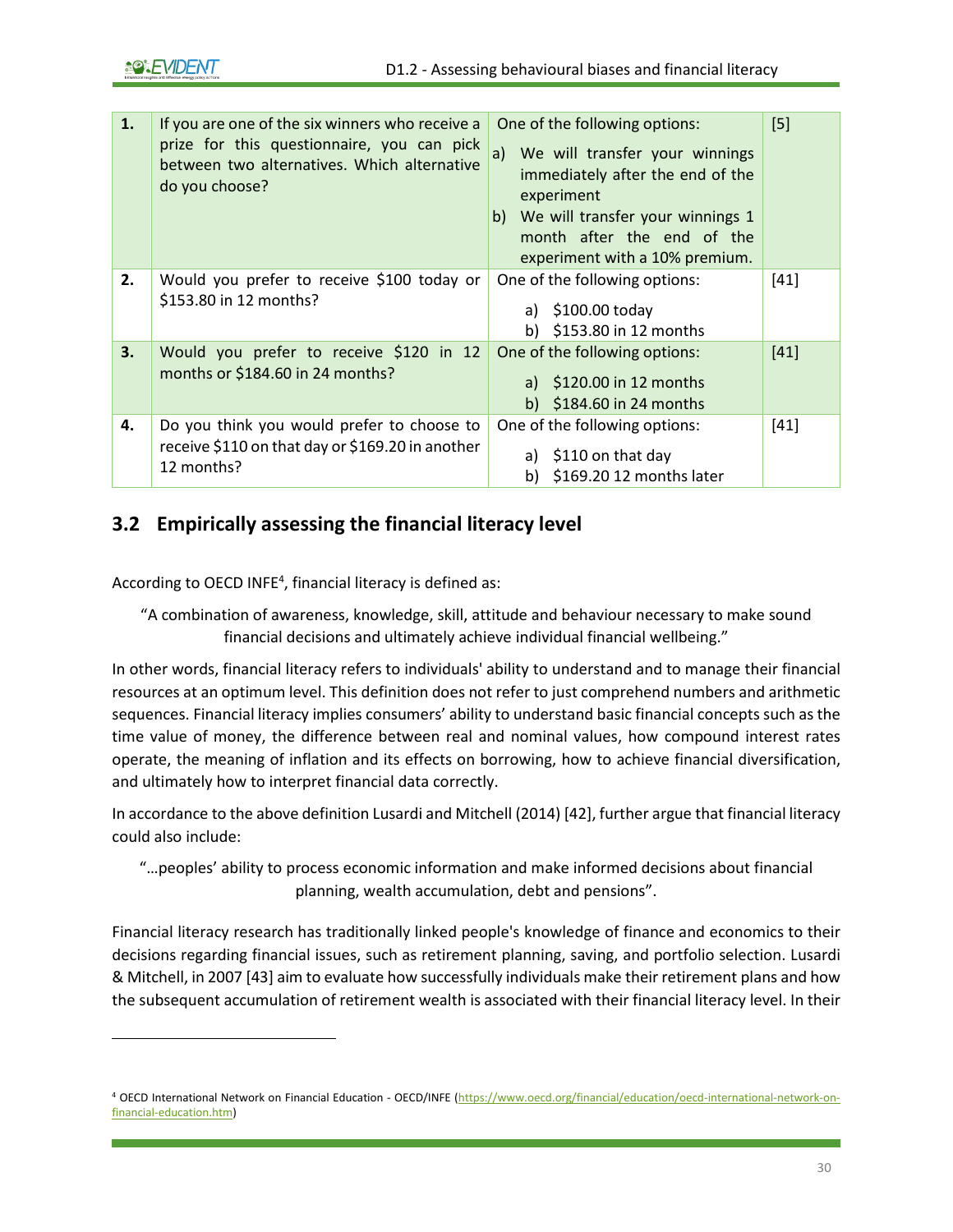analysis they use two cohorts and compare in between differences in their accumulated retirement capital: the first cohort includes the early Baby Boomers in 2004 and the second cohort includes individuals in the same age group in 1992 and by using instrumental variables (e.g., net worth, wealth, etc.), they show that retirement planning preferences can explain the differences in savings and retirement plans. Gathergood (2012) [39] used household survey data (for example, consumer's credit market participation, portfolio analysis and payment problems) to examine whether there is a causal relationship regarding financial literacy, self-control, and credit over-indebtedness on UK consumers. Based on their findings, highly indebted consumers are more likely to suffer from financial illiteracy and lack of self-control. In a later study, Gathergood and Weber (2014) [44] use data coming from a UK survey to analyse the puzzling relationship between high-cost consumer credit alongside with households' low yield savings plans, which they name the 'co-hold puzzle'. Focusing on two different sources of behavioural biases: lack of self-control and poor financial literacy, they link consumers' high-cost credit with behavioural biases that affect their decision making.

Academic literature has seen several approaches for the assessment of the levels of financial literacy. The first approach follows Mandell (2004, 2008) [45], [46] and the second approach is based on the analysis of Lusardi & Mitchell (2007) [43]. Both approaches follow a quiz-type questions, installed either in custommade or mainstream population surveys, such as large-scale and repetitive surveys conducted by international organizations like OECD, IMF, and the World Bank. Contrary to Lusardi and Mitchell's approach, Mandell's approach is based on long test-type quizzes which induced criticism due to the fact that a large number of questions is usually included. Furthermore, the criticism for Mandell's approach often focuses on questions lacked conceptual clarity that were often interrelated. This may result in conceptual and statistical shortcomings. Lusardi & Mitchell based their approach on sets of 3, 5, 7, or 17 questions characterized by simplicity and conceptual clarity. Due to its clarity and simplicity, their approach dominated the field. It should be noted that, the topics covered in the questionnaire focused on understanding the three fundamental notions of finance, namely, inflation effects, interest compounding, and portfolio diversification. Moreover, Lusardi & Mitchell (2011) [47] argue that while it is essential to assess the level of people's financial literacy, the assessment should be based only on four fundamental principles: brevity, relevance, simplicity, and the capacity to differentiate. They categorised the financial literacy questions into two pools, namely "basic" and "sophisticated" based on their complexity and difficulty to get answered correctly. An apriori assumption could be that sophisticated questions would induce a larger number of false answers.

The 2004 US Health and Retirement Study (HRS) were the first experimental financial literacy module in which the three questions from Lusardi's & Mitchell's financial literacy toolkit were introduced. Thenceforth many other consumer surveys, such as the National Longitudinal Survey of Youth (NLSY) for 2007-2008, the Financial Capability Study (FINRA) in 2010, the Rand American Life Panel (ALP) in 2008, use these questions (either solely or along) to assess participants' financial literacy level. The questions are included in [Table 9](#page-32-0) – Panel A. In addition, the World Bank has included this set of questions in a number of its own custom-made surveys. For each question, there is a 5 level Likert Scale of possible answers; however, there is only one correct answer. Participants can also refuse to answer a question or even choose "Don't know" as an option.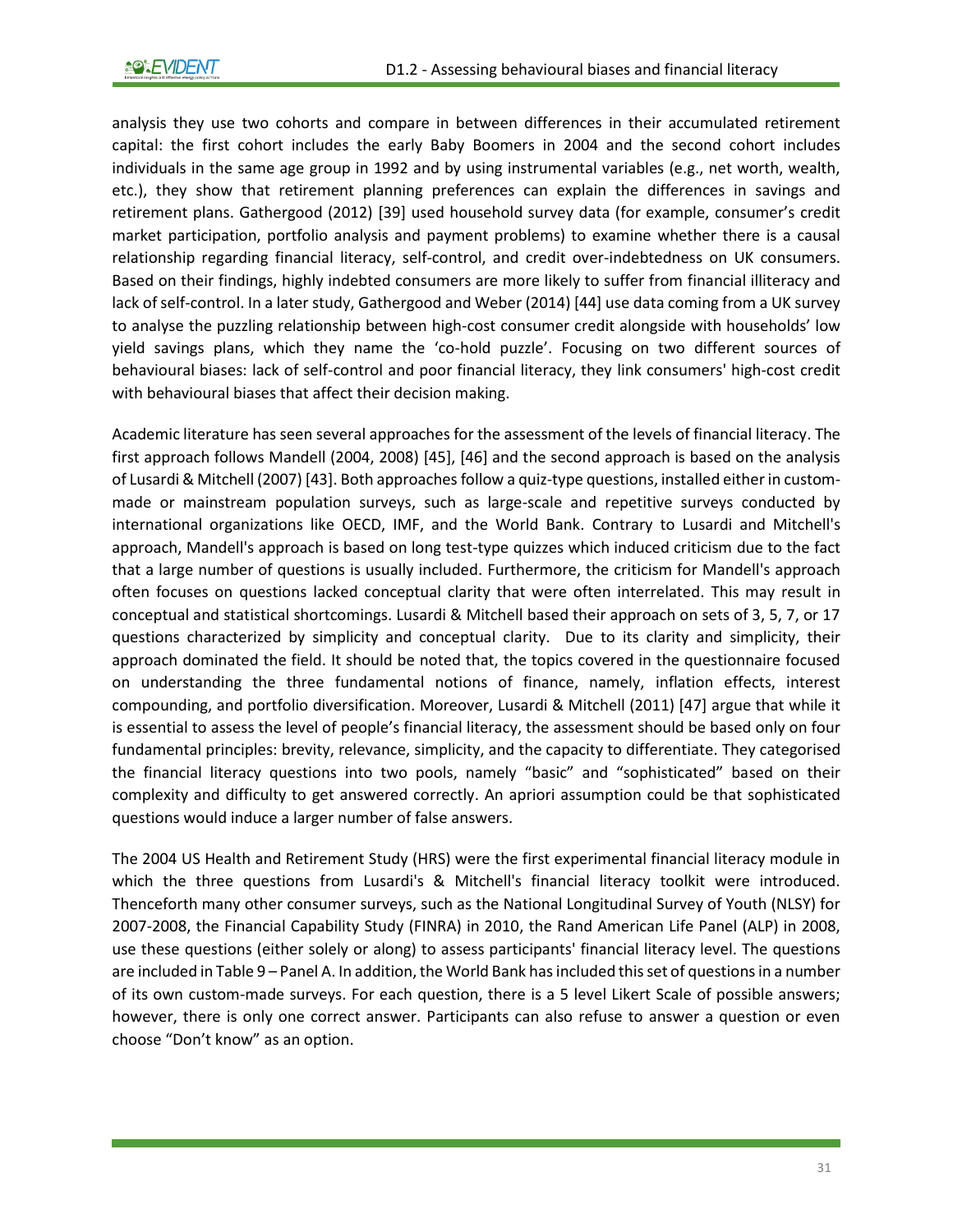In more recent research Klapper, Lusardi, & Oudheusden (2015) [48] extend the three-item financial literacy questionnaire by distinguishing the concepts of interest rates and numeracy. The four financial literacy assessment questions are presented i[n Table 9](#page-32-0) – Panel B.

In 2009, OECD presented the International Network on Financial Education (OECD/INFE) toolkit. INFE was based on OECD working paper by Kempson in 2009 [49], 1 national survey, international research and expert advice and built up a toolkit for measuring financial literacy and financial inclusion. The questions included in INFE were taken from existing surveys, and they have been successfully used to capture the financial literacy of diverse populations. INFE originates in 2010 where OECD implemented the first international exercise about financial literacy and financial inclusion measurement. The financial literacy questions used in INFE have all been validated and approved by OECD/INFE experts. OECD/INFE questions cover many categories, such as planning and managing finances and choosing and using financial products and refer to participants' attitudes, behaviours, and financial knowledge. [Table 9](#page-32-0) – Panel C includes a series of eight questions from the OECD's (2018) [50] latest endeavour to negotiate the same 3-4 fundamental concepts, namely interest, inflation, risk, and numeracy.

Finally, [Table 9](#page-32-0) – Panel D presents questions regarding financial literacy assessment from relevant publications such as Gathergood (2012) [39], Gathergood & Weber (2017) [51] and Lusardi & Tufano (2009) [52] already analysed in previous paragraphs.

<span id="page-32-0"></span>

|                                                                                                                     | <b>Question</b><br><b>Answers</b>                                                                                                                                                                                                |                                                                                                                                           |  |
|---------------------------------------------------------------------------------------------------------------------|----------------------------------------------------------------------------------------------------------------------------------------------------------------------------------------------------------------------------------|-------------------------------------------------------------------------------------------------------------------------------------------|--|
|                                                                                                                     | Panel A: The 3 basic financial literacy assessment questions Lusardi & Mitchell (2014) [42]                                                                                                                                      |                                                                                                                                           |  |
| 1.                                                                                                                  | Numeracy [interest compounding]                                                                                                                                                                                                  | One of the following options:                                                                                                             |  |
|                                                                                                                     | Suppose you had \$100 in a savings account and the<br>interest rate was 2% per year. After 5 years, how<br>much do you think you would have in the account if<br>you left the money to grow?                                     | a) More than \$102<br>b) Exactly \$102<br>c) Less than \$102<br>d) Do not know<br>e) Refuse to answer                                     |  |
| 2.                                                                                                                  | <b>Inflation</b><br>Imagine that the interest rate on your savings<br>account was 1 percent per year and inflation was 2<br>percent per year. After 1 year, how much would you<br>be able to buy with the money in this account? | One of the following options:<br>a) More than today<br>b) Exactly the same<br>c) Less than today<br>d) Do not know<br>e) Refuse to answer |  |
| 3.                                                                                                                  | Risk diversification<br>True or false? Buying a company stock usually<br>provides a safer return than a stock mutual fund.                                                                                                       | One of the following options:<br>a) True<br>b) False<br>c) Do not know<br>d) Refuse to answer                                             |  |
| Panel B: The 5 extended financial literacy assessment questions by Klapper, Lusardi, & Oudheusden,<br>$(2015)$ [48] |                                                                                                                                                                                                                                  |                                                                                                                                           |  |
| 1.                                                                                                                  | Numeracy [interest compounding]                                                                                                                                                                                                  | One of the following options:                                                                                                             |  |

#### **Table 9: Financial literacy assessment questions**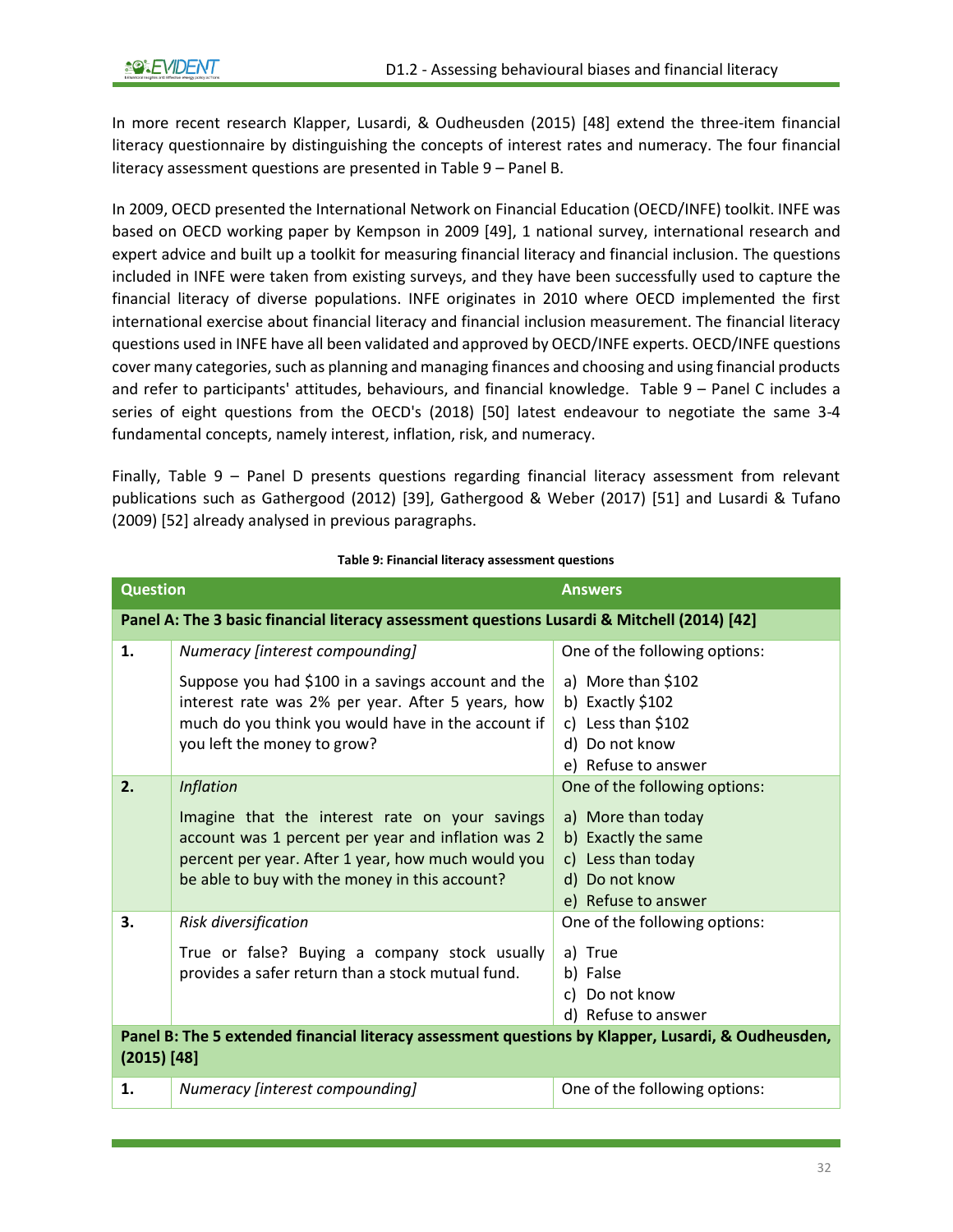|    | Suppose you need to borrow 100 US dollars. Which<br>is the lower amount to pay back: 105 US dollars or<br>100 US dollars plus three percent?                                                                                                                             | a) 105 US dollars<br>b) 100 US dollars plus three percent<br>c) Do not know                                               |
|----|--------------------------------------------------------------------------------------------------------------------------------------------------------------------------------------------------------------------------------------------------------------------------|---------------------------------------------------------------------------------------------------------------------------|
|    |                                                                                                                                                                                                                                                                          | d) Refuse to answer                                                                                                       |
| 2. | <b>Inflation</b>                                                                                                                                                                                                                                                         | One of the following options:                                                                                             |
|    | Suppose over the next 10 years the prices of the<br>things you buy double. If your income also doubles,<br>will you be able to buy less than you can buy today,<br>the same as you can buy today, or more than you can<br>buy today?                                     | a) Less<br>b) The same<br>c) More<br>d) Do not know<br>e) Refuse to answer                                                |
| 3. | Compound interest 1                                                                                                                                                                                                                                                      | One of the following options:                                                                                             |
|    | Suppose you had 100 US dollars in a savings account<br>and the bank adds 10 percent per year to the<br>account. How much money would you have in the<br>account after five years if you did not remove any<br>money from the account?                                    | a) More than 150 dollars<br>b) Exactly 150 dollars<br>c) Less than 150 dollars<br>d) Do not know<br>e) Refuse to answer   |
| 4. | Compound interest 2                                                                                                                                                                                                                                                      | One of the following options:                                                                                             |
|    | Suppose you put money in the bank for two years<br>and the bank agrees to add 15 percent per year to<br>your account. Will the bank add more money to your<br>account the second year than it did the first year, or<br>will it add the same amount of money both years? | a) More<br>b) The same<br>c) Do not know<br>d) Refuse to answer                                                           |
| 5. | Risk diversification                                                                                                                                                                                                                                                     | One of the following options:                                                                                             |
|    | Suppose you have some money. Is it safer to put your<br>money into one business or investment, or to put<br>multiple<br>money<br>into<br>businesses<br>your<br>or<br>investments?                                                                                        | a) One business or investment<br>b) Multiple businesses or investments<br>c) Do not know<br>d) Refuse to answer           |
|    | Panel C: 8 Financial literacy assessment questions from OECD/INFE Toolkit (2018) [50]                                                                                                                                                                                    |                                                                                                                           |
| 1. | Imagine that five <brothers> are given a gift of<br/>\$1,000. If the <brothers> have to share the money<br/>equally how much does each one gets?</brothers></brothers>                                                                                                   | Record response [Minimum value=0]<br>or                                                                                   |
|    | * <brothers> could be substituted</brothers>                                                                                                                                                                                                                             | One of the following options:                                                                                             |
|    | ** the currency could be substituted                                                                                                                                                                                                                                     | a) Don't know<br>b) Refuse to answer<br>c) Irrelevant answer                                                              |
| 2. | Now imagine that the <brothers> have to wait for</brothers>                                                                                                                                                                                                              | One of the following options:                                                                                             |
|    | one year to get their share of the \$1,000 and inflation<br>stays at X percent. In one year's time they will be able<br>to buy?<br>* answer d) can be considered correct but should not                                                                                  | a) More with their share of the money<br>than they could today<br>b) The same amount<br>c) Less than they could buy today |
|    | be read out/shown<br>** the currency could be substituted                                                                                                                                                                                                                | d) It depends on the types of things<br>that they want to buy<br>e) Don't know<br>Refuse to answer<br>$f$ )               |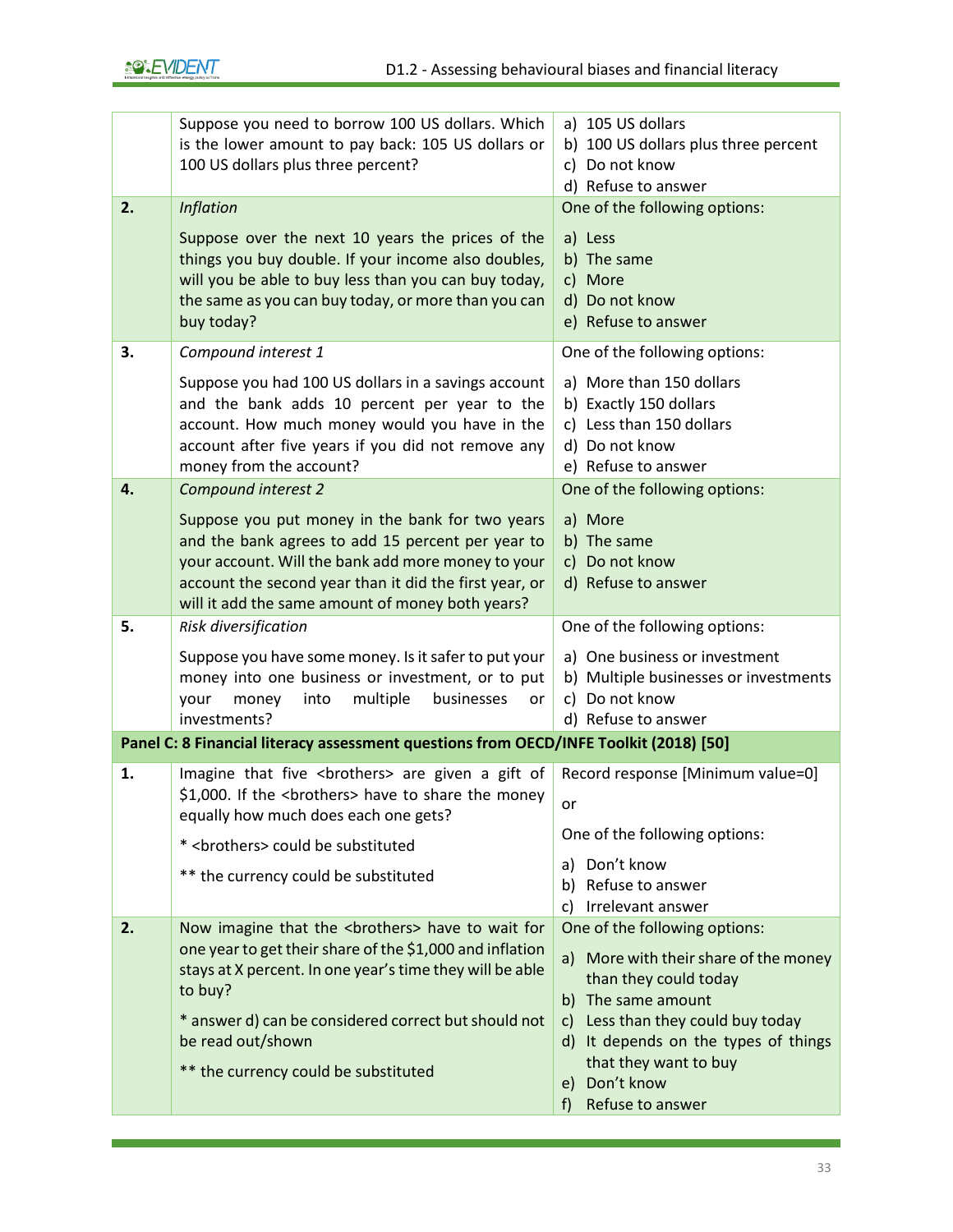|    |                                                                                                                                                                                                                                                                                                                                                                                          | g) Irrelevant answer                                                                                                                                                                                                    |
|----|------------------------------------------------------------------------------------------------------------------------------------------------------------------------------------------------------------------------------------------------------------------------------------------------------------------------------------------------------------------------------------------|-------------------------------------------------------------------------------------------------------------------------------------------------------------------------------------------------------------------------|
| 3. | You lend \$25 to a <friend acquaintance=""> one<br/>evening and he gives you \$25 back the next day. How<br/>much interest has he paid on this loan?<br/>* the currency could be substituted</friend>                                                                                                                                                                                    | Record response [Minimum value=0]<br>or<br>One of the following options:<br>a) Don't know<br>b) Refuse to answer<br>c) Irrelevant answer                                                                                |
| 4. | Suppose you put \$100 into a <no fee,="" free="" tax=""><br/>savings account with a guaranteed interest rate of<br/>2% per year. You don't make any further payments<br/>into this account, and you don't withdraw any<br/>money. How much would be in the account at the<br/>end of the first year, once the interest payment is<br/>made?<br/>* the currency could be substituted</no> | Record response [Minimum value=0]<br>or<br>One of the following options:<br>a) Don't know<br>b) Refuse to answer<br>c) Irrelevant answer                                                                                |
| 5. | [continued] and how much would be in the account<br>at the end of five years [add if necessary:<br>remembering there are no fees]? Would it be:                                                                                                                                                                                                                                          | One of the following options:<br>a) More than \$110<br>b) Exactly \$110<br>c) Less than \$110<br>d) It impossible to tell from the<br>information given<br>e) Don't know<br>f) Refuse to answer<br>g) Irrelevant answer |
| 6. | An investment with a high return is likely to be high<br>risk?<br>Alternative: If someone offers you the chance to<br>make a lot of money there is also a chance that you<br>will lose a lot of money.                                                                                                                                                                                   | One of the following options:<br>a) True<br>b) False<br>Don't know<br>$\mathsf{c}$ )<br>d) Refuse to answer                                                                                                             |
| 7. | High inflation means that the cost of living is<br>increasing rapidly?                                                                                                                                                                                                                                                                                                                   | One of the following options:<br>a) True<br>b) False<br>c) Don't know<br>d) Refuse to answer                                                                                                                            |
| 8. | It is usually possible to reduce the risk of investing in<br>the stock market by buying a wide range of stocks<br>and shares?<br>Alternative: It is less likely that you will lose all of your<br>money if you save it in more than one place.<br>Panel D: Alternative questions for financial literacy assessment from relevant research                                                | One of the following options:<br>True<br>a)<br>b) False<br>c) Don't know<br>d) Refuse to answer                                                                                                                         |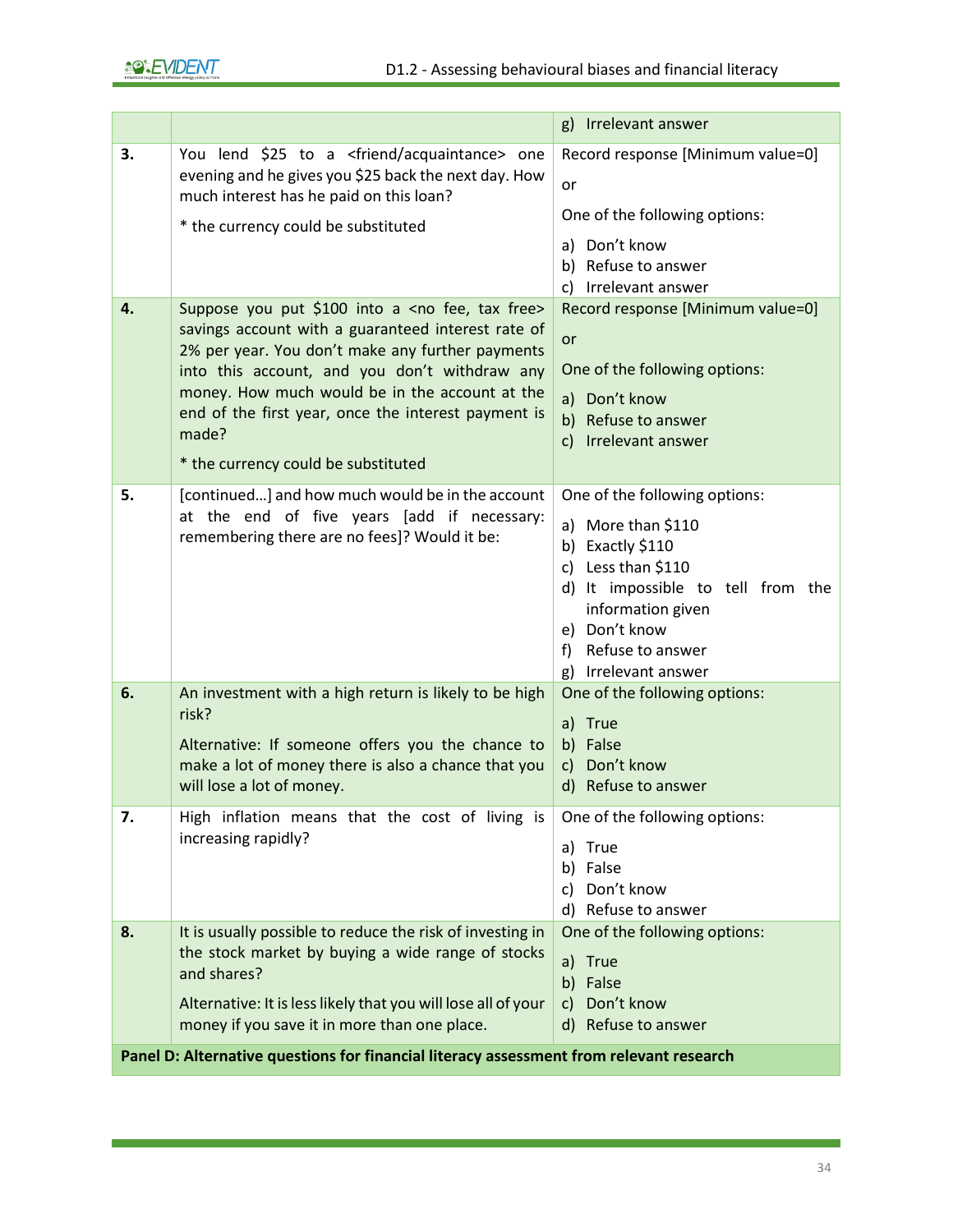| 1. | Suppose a 15-year mortgage and a 30-year mortgage<br>have the same Annual Percentage Rate and the same<br>amount borrowed. The total amount repaid will be:                                                                                                   | One of the following<br>options:<br>a) Higher for the 15-<br>year mortgage<br>b) Higher for the 30-<br>year mortgage<br>c) The total amount<br>repaid<br>both<br>on<br>mortgages will be<br>the same<br>d) Don't know | $[51]$ |
|----|---------------------------------------------------------------------------------------------------------------------------------------------------------------------------------------------------------------------------------------------------------------|-----------------------------------------------------------------------------------------------------------------------------------------------------------------------------------------------------------------------|--------|
| 2. | Numeracy [non-amortizing mortgage]                                                                                                                                                                                                                            | One of the following                                                                                                                                                                                                  | $[51]$ |
|    | Suppose you owe £200,000 on a mortgage with at an<br>Annual Percentage Rate of 5%. If you made annual<br>payments of £10,000 per year how long would it take<br>to repay the whole mortgage?                                                                  | options:<br>a) Less than 20 years<br>b) Between 20 and 30<br>years<br>c) Between 30 and 40<br>years<br>d) The<br>mortgage<br>would<br>never<br>be<br>repaid<br>e) Don't know                                          |        |
| 3. | Numeracy [interest compounding]                                                                                                                                                                                                                               | One of the following                                                                                                                                                                                                  | $[39]$ |
|    | Cheryl owes £1000 on her bank overdraft and the<br>interest rate she is charged is 15% per year. If she<br>didn't pay anything off, at this interest rate, how<br>much money would she owe on her overdraft after 1<br>year?                                  | options:<br>a) £850<br>b) £1000<br>c) £1150<br>d) £1500<br>e) Do not know                                                                                                                                             |        |
| 4. | Numeracy [interest compounding]                                                                                                                                                                                                                               | One of the following                                                                                                                                                                                                  | $[39]$ |
|    | Sarah owes £1000 on her credit card and the interest<br>rate she is charged is 20% per year compounded<br>annually. If she didn't pay anything off, at this<br>interest rate, how many years would it take for the<br>amount she owes to double?              | options:<br>a) Less than 5 years<br>b) Between 5 and 10<br>years<br>c) More than 10 years<br>d) Don't know                                                                                                            |        |
| 5. | Numeracy [interest compounding]                                                                                                                                                                                                                               | One of the following                                                                                                                                                                                                  | $[39]$ |
|    | David has a credit card debt of £3000 at an Annual<br>Percentage Rate of 12% (or 1% per month). He makes<br>payments of £30 per month and does not gain any<br>charges or additional spending on the card. How long<br>will it take him to pay off this debt? | options:<br>a) Less than 5 years<br>b) Between 5 and 10<br>years<br>c) More than 10 years<br>d) None of the above,<br>he will continue to<br>be in debt                                                               |        |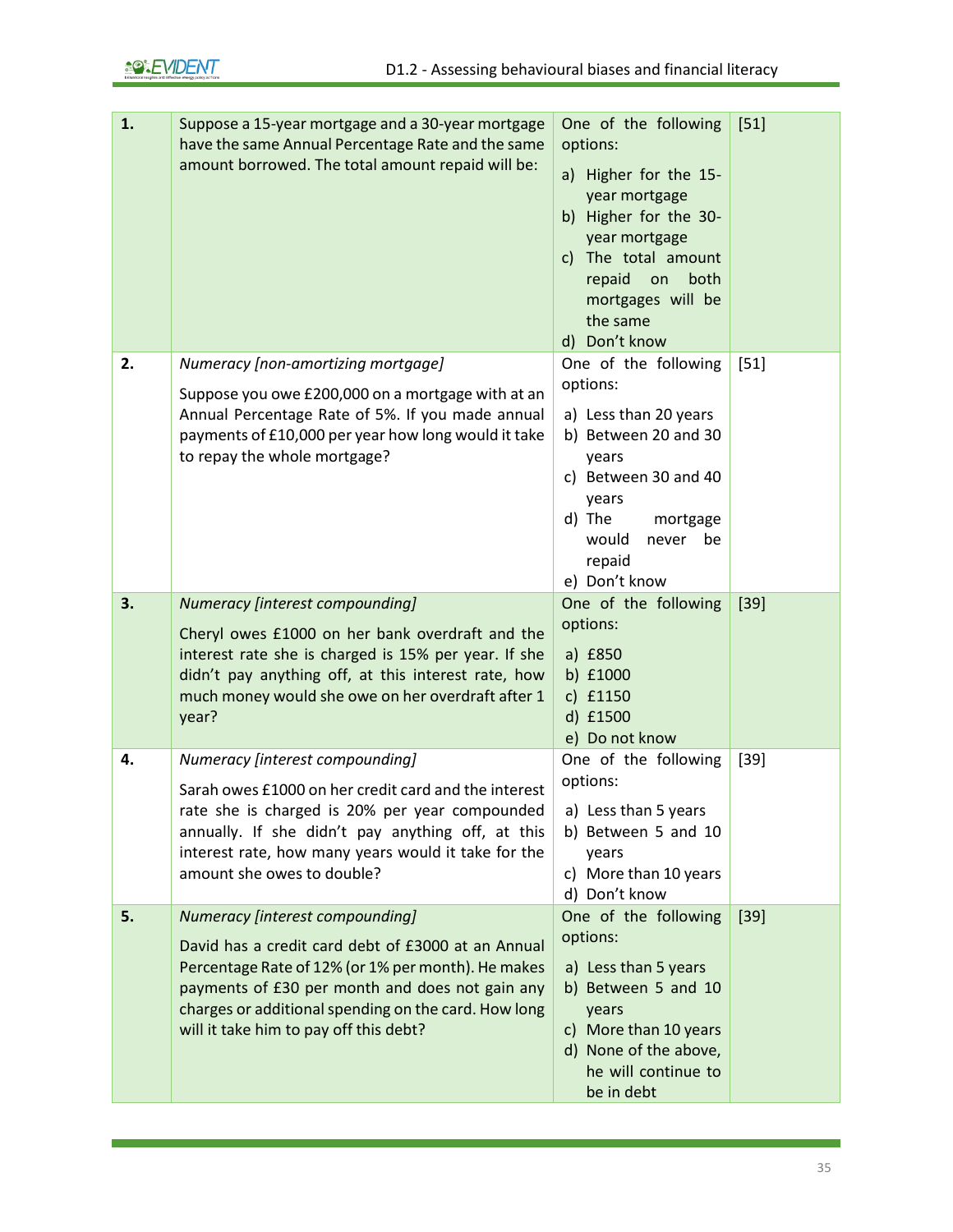

|    |                                                                                                                                                                                                                                                                                                                                                     | e) Don't know                                                                                                                                            |                      |
|----|-----------------------------------------------------------------------------------------------------------------------------------------------------------------------------------------------------------------------------------------------------------------------------------------------------------------------------------------------------|----------------------------------------------------------------------------------------------------------------------------------------------------------|----------------------|
| 6. | Numeracy [interest compounding]<br>Suppose you owe £50,000 on a mortgage at an<br>Annual Percentage Rate of 6%. If you didn't make any<br>payments on this mortgage how much would you<br>owe in total after one year?                                                                                                                              | One of the following<br>options:<br>a) Less than £50,000<br>b) £50,000 - £54,999<br>c) £55,000 - £59,999<br>d) £60,000 - £64,999<br>e) More than £65,000 | $[52]$ and<br>$[51]$ |
|    |                                                                                                                                                                                                                                                                                                                                                     | Don't know<br>$f$ )                                                                                                                                      |                      |
| 7. | Numeracy [interest compounding]<br>Suppose you owe £100,000 on a mortgage at an<br>Annual Percentage Rate of 5%. If you didn't make any<br>payments on this mortgage how much would you<br>owe in total after five years?                                                                                                                           | One of the following<br>options:<br>a) Less than $£120,000$<br>b) Between £120,000<br>and £125,000<br>c) More<br>than<br>£125,000<br>d) Don't know       | $[52]$ and<br>$[51]$ |
| 8. | Numeracy [notion of the time value of money]<br>You purchase an appliance which costs \$1,000. To<br>pay for this appliance, you are given the following<br>two options: a) Pay 12 monthly installments of \$100<br>each; b) Borrow at a 20% annual interest rate and pay<br>back \$1,200 a year from now. Which is the more<br>advantageous offer? | One of the following<br>options:<br>a) Option (a)<br>b) Option (b)<br>c) They are the same<br>d) Don't know<br>e) Prefer<br>not<br>to<br>answer          | $[52]$               |

### 3.2.1 Resulting Measure of Financial Literacy for EVIDENT

In this section, we propose a framework to measure the level of financial literacy and estimate the behaviour of the people regarding the risks they ought to take in their financial decisions, thus will try to estimate the instrumental variables that lead their actions. The questions of central interest are "Does financial and technological literacy lead individuals to careless or careful financial decisions?" and "Does financially and technologically literate individuals combined with a high sense of overconfidence are prone to risk or do they avoid risk in their decision making?".

Since there is a lot of discussion about cognitive reflection and decision making [3] [4] [5] it would be interesting to examine how new technologies and the convenience technology offers affect people decisions and strengthen or weaken their behavioural biases. In the 21st century where FinTech first emerged, more and more people gain access to the financial system and started using their smart devices for everyday transactions. Considering the coronavirus pandemic (COVID-19) we would expect that the amount of these people to explode. However, is the usage of technology in our everyday life capable of suppressing people irrational behaviour and leading to more sophisticated decision making or does it lead to the opposite results?

The EVIDENT financial literacy assessment questionnaire-based toolkit consists of 19 items organised into 7 logical phases named Self-assessment, Financial knowledge, Technology knowledge, Self-management,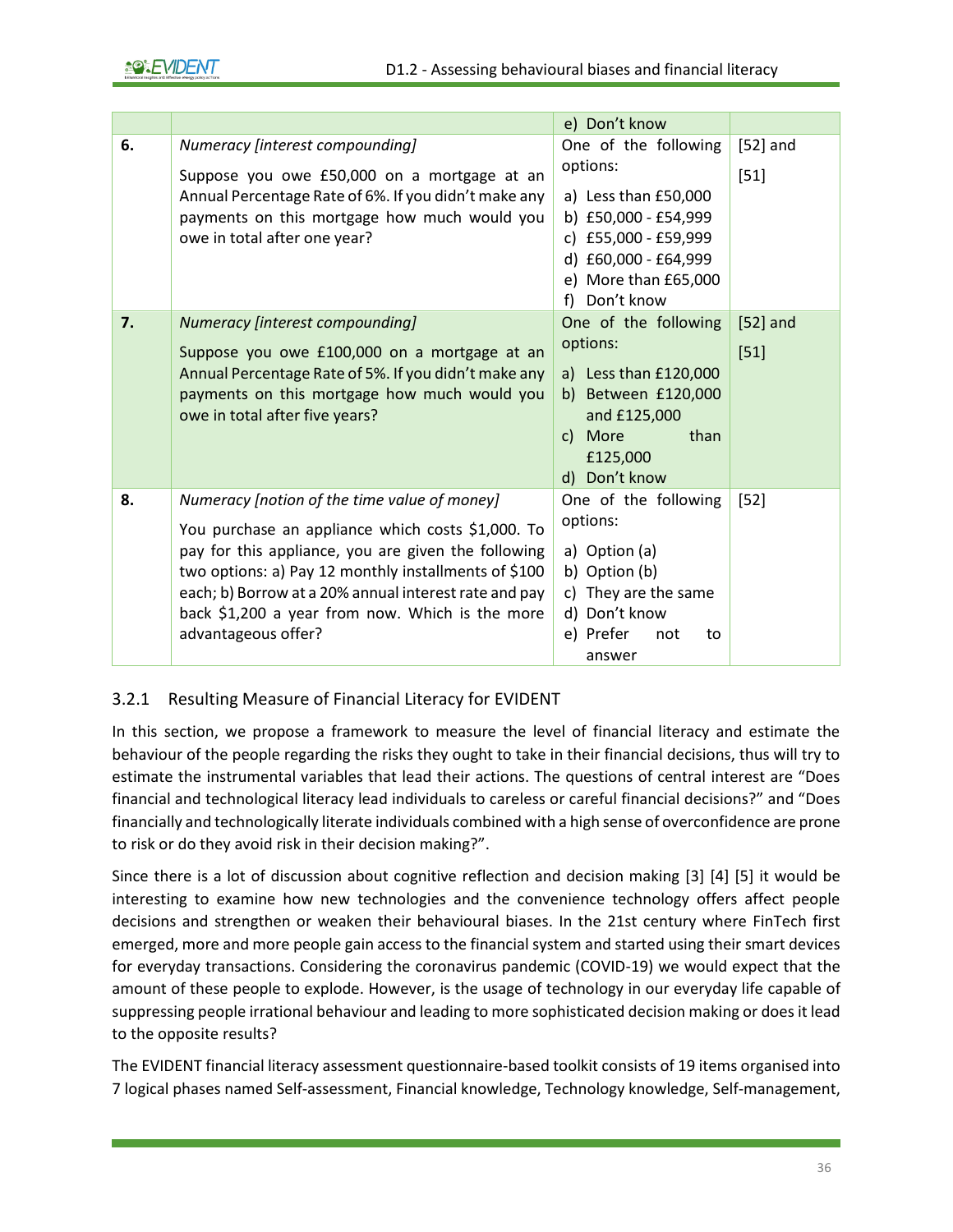Present bias, Risk and Overconfidence and 3 categories knowledge and Skills, Attitude and behaviour, and Behavioural Biases[. Table 10](#page-37-0) presents the questions used in the EVIDENT Financial Literacy toolkit among their available responses, phases, categories and their sources. The correct answers, when applicable, are presented in **bold**.

At the beginning of the questionnaire, phase one, the participant will have to self-evaluate their financial knowledge, thus a question from [6] will provide an indication about the participant's belief in his own knowledge. Later, this parameter will be used as a proxy to compare the answers provided in this first section with the answers to more objective measures to determine whether people know how much they know. The reason this phase is presented at the beginning is to a) prevent the participants answer the question considering their progress in the rest of the questions since the question is about the "overall financial knowledge" and b) to intrigue the participants to actively participate to the questionnaire, since starting the process with a self-assessment question might be a factor triggering participants willing to pay attention to the whole process.

In the second phase, five questions as proposed by Klapper, Lusardi and van Oudheusden (2015) [7] will be used (section 3.2). The questions measure the four fundamental concepts for financial decisionmaking: basic numeracy, interest compounding, inflation, and risk diversification. These questions will be used to objectively measure participants financial literacy levels. Similarly, in the next phase, phase three, three questions about technology knowledge will be used to elicit participants' technological literacy levels. Since more and more people have access to financial technology applications (e.g., online banking, e-shop, investment and trading applications, consulting, etc.) every day we expect that technology knowledge combined with financial knowledge will play a crucial role in people's decision-making process.

The next phase, phase four, consists of four questions related to self-management. With these questions, we will be able to gain information about participants attitudes and behaviours and have an overview of their financial background. We will be able to identify behaviours related to long term goals and learn if there are actively involved in trading activity.

The next three phases are devoted to behavioural biases. More specifically, phase five includes questions related to present bias (section 3.1.8) while in phase six, three questions about risk aversion and risk preference (section 3.1.5) will be used to see whether the participant is willing to take risks. Finally, phase seven considers the factor of overconfidence (section 3.1.2) as an explanatory parameter of participant behaviour thus a question based on J. Oechssler, A. Roider, and P. W. Schmitz (2009) is used.

<span id="page-37-0"></span>

| <b>Category</b>              | <b>Source</b>                       | <b>Questions</b>                                                                                                                                | <b>Response Options</b>                                                                                |
|------------------------------|-------------------------------------|-------------------------------------------------------------------------------------------------------------------------------------------------|--------------------------------------------------------------------------------------------------------|
|                              | <b>First Phase: Self-assessment</b> |                                                                                                                                                 |                                                                                                        |
| bue<br>Knowledge a<br>Skills | $[52]$                              | How would you assess your overall<br>financial knowledge?<br>Please use a scale of 1 to 7, where:<br>1 means very low and 7 means very<br>high. | Scale from 1 to 7<br>or<br>one of the following options:<br>Don't know<br>a)<br>Refuse to answer<br>b) |

#### **Table 10: EVIDENT Form Measure of Financial Literacy**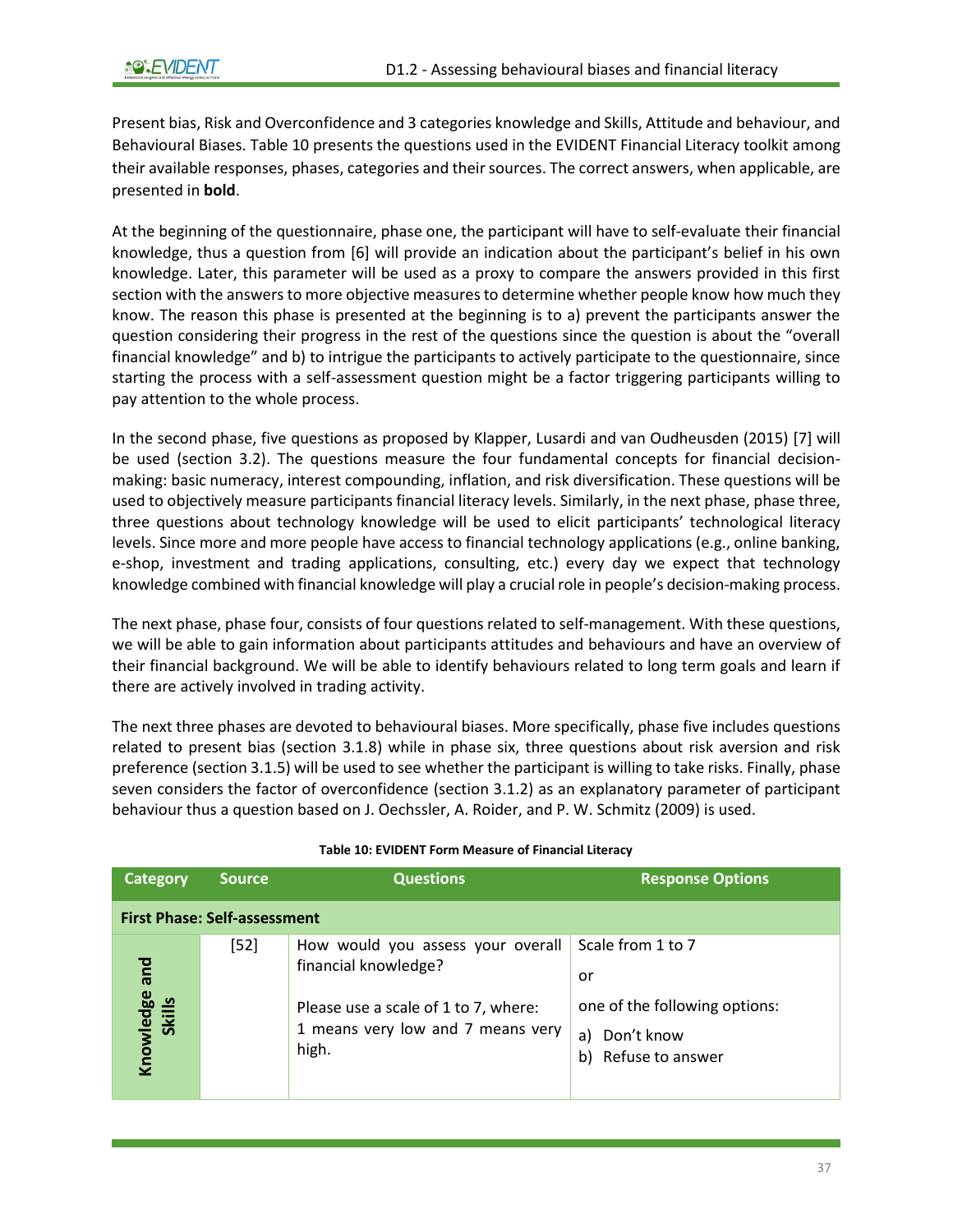|                      | <b>Second Phase: Financial knowledge</b> |                                                                                                                                                                                                                                                                                                          |                                                                                                                                                           |
|----------------------|------------------------------------------|----------------------------------------------------------------------------------------------------------------------------------------------------------------------------------------------------------------------------------------------------------------------------------------------------------|-----------------------------------------------------------------------------------------------------------------------------------------------------------|
|                      | [48]                                     | Numeracy [interest compounding]                                                                                                                                                                                                                                                                          | One of the following options:                                                                                                                             |
| Knowledge and Skills |                                          | Suppose you need to borrow 100 US<br>dollars. Which is the lower amount to<br>pay back: 105 US dollars or 100 US<br>dollars plus three percent?                                                                                                                                                          | a) 105 US dollars<br>b) 100 US dollars plus three<br>percent<br>c) Do not know<br>d) Refuse to answer                                                     |
|                      | $[48]$                                   | <b>Inflation</b><br>Suppose over the next 10 years the<br>prices of the things you buy double. If<br>your income also doubles, will you be<br>able to buy less than you can buy<br>today, the same as you can buy today,<br>or more than you can buy today?                                              | One of the following options:<br>a) Less<br>b) The same<br>c) More<br>d) Do not know<br>e) Refuse to answer                                               |
|                      | $[48]$                                   | Compound interest 1<br>Suppose you had 100 US dollars in a<br>savings account and the bank adds 10<br>percent per year to the account. How<br>much money would you have in the<br>account after five years if you did not<br>remove any money from the account?                                          | One of the following options:<br>a) More than 150 dollars<br>b) Exactly 150 dollars<br>c) Less than 150 dollars<br>d) Do not know<br>e) Refuse to answer  |
|                      | $[48]$                                   | Compound interest 2<br>Suppose you put money in the bank<br>for two years and the bank agrees to<br>add 15 percent per year to your<br>account. Will the bank add more<br>money to your account the second<br>year than it did the first year, or will it<br>add the same amount of money both<br>years? | One of the following options:<br>a) More<br>b) The same<br>c) Do not know<br>d) Refuse to answer                                                          |
|                      | $[48]$                                   | Risk diversification<br>Suppose you have some money. Is it<br>safer to put your money into one<br>business or investment, or to put your<br>money into multiple businesses or<br>investments?                                                                                                            | One of the following options:<br>a) One business or investment<br>b) Multiple<br>businesses<br>or<br>investments<br>c) Do not know<br>d) Refuse to answer |
|                      |                                          | <b>Third Phase: Technology knowledge</b>                                                                                                                                                                                                                                                                 |                                                                                                                                                           |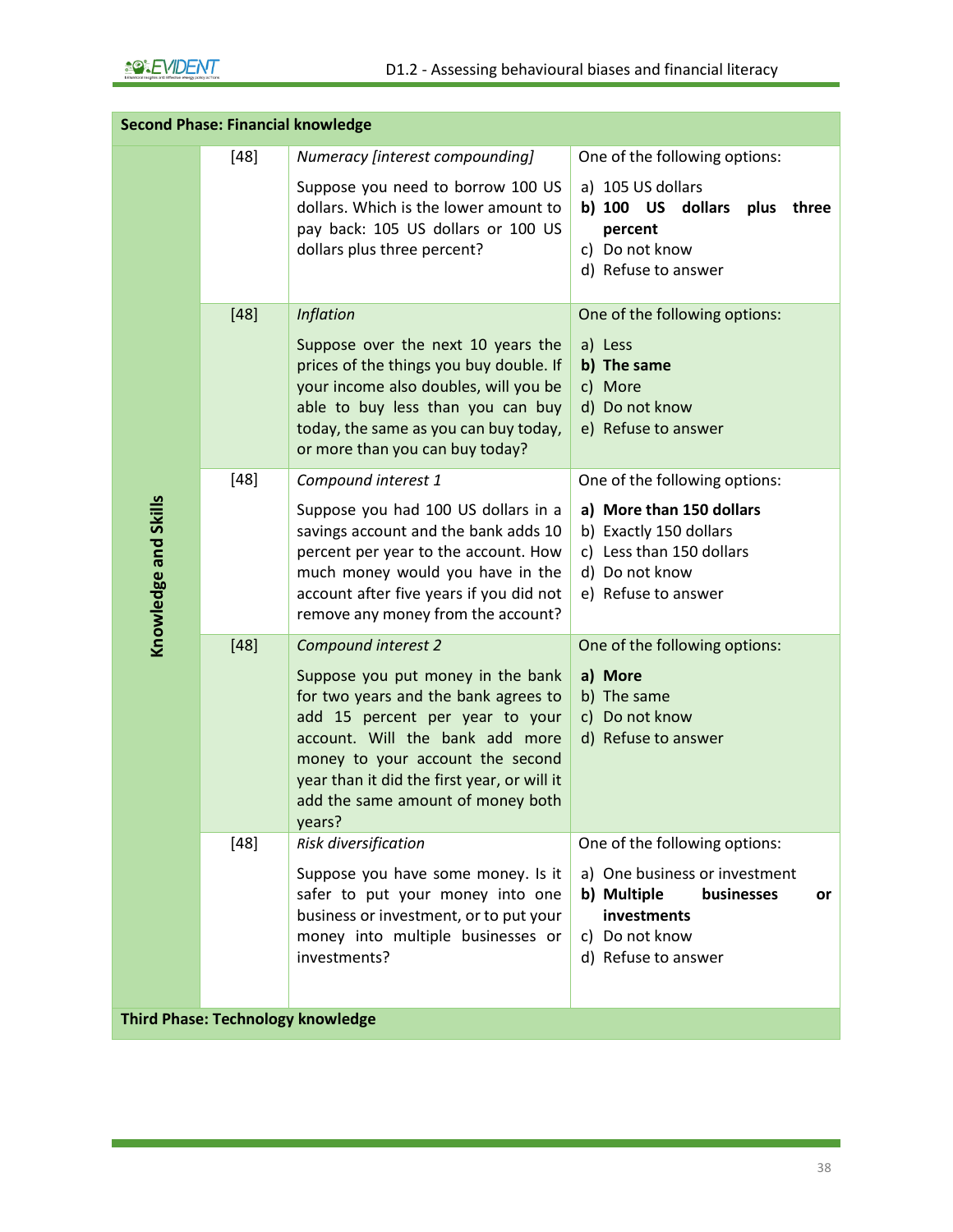| Attitude and<br>Behaviour<br>Knowledge and<br><b>Skills</b> | OECD/INF<br>E Toolkit<br>(2018)<br>$[50]$        | I use my <mobile phone=""> to make or<br/>receive payments.<br/>Please use a scale of 1 to 5, where:<br/>1 means that you completely agree<br/>with the statement and 5 means that<br/>you completely disagree with the<br/>statement.<br/>Are you aware of the blockchain<br/>technology?</mobile> | Scale from 1 to 5<br>or<br>one of the following options:<br>a) Don't know<br>b) Refuse to answer<br>One of the following options:<br>a) I know everything about the<br>blockchain technology<br>b) I am aware of the main concept<br>c) Do not know<br>d) Refuse to answer |
|-------------------------------------------------------------|--------------------------------------------------|-----------------------------------------------------------------------------------------------------------------------------------------------------------------------------------------------------------------------------------------------------------------------------------------------------|----------------------------------------------------------------------------------------------------------------------------------------------------------------------------------------------------------------------------------------------------------------------------|
| Attitude and<br><b>Behaviour</b>                            | OECD/INF<br>E Toolkit<br>(2018)<br>$[50]$        | I believe that it is a good time for<br>people to invest in crypto-assets or<br>initial coin offering (ICOs).<br>Please use a scale of 1 to 5, where:<br>1 means that you completely agree<br>with the statement and 5 means that<br>you completely disagree with the<br>statement.                 | Scale from 1 to 5<br>or<br>one of the following options:<br>a) Don't know<br>b) Refuse to answer                                                                                                                                                                           |
|                                                             | <b>Fourth Phase: Self-management</b>             |                                                                                                                                                                                                                                                                                                     |                                                                                                                                                                                                                                                                            |
|                                                             | OECD/INF<br>E Toolkit<br>(2018)<br>$[50]$        | I keep a close personal watch on my<br>financial affairs.<br>Please use a scale of 1 to 5, where:<br>1 means that you completely agree<br>with the statement and 5 means that<br>you completely disagree with the<br>statement.                                                                     | Scale from 1 to 5<br>or<br>one of the following options:<br>a) Don't know<br>b) Refuse to answer                                                                                                                                                                           |
| <b>Attitude and Behaviour</b>                               | OECD/INF<br><b>E</b> Toolkit<br>(2018)<br>$[50]$ | I set long term financial goals and<br>strive to achieve them.<br>Please use a scale of 1 to 5, where:<br>1 means that you completely agree<br>with the statement and 5 means that<br>you completely disagree with the<br>statement.                                                                | Scale from 1 to 5<br>or<br>one of the following options:<br>a) Don't know<br>b) Refuse to answer                                                                                                                                                                           |
|                                                             | OECD/INF<br>E Toolkit<br>(2018)<br>$[50]$        | I have too much debt right now.<br>Please use a scale of 1 to 5, where:<br>1 means that you completely agree<br>with the statement and 5 means that<br>you completely disagree with the<br>statement.                                                                                               | Scale from 1 to 5<br>or<br>one of the following options:<br>a) Don't know<br>b) Refuse to answer                                                                                                                                                                           |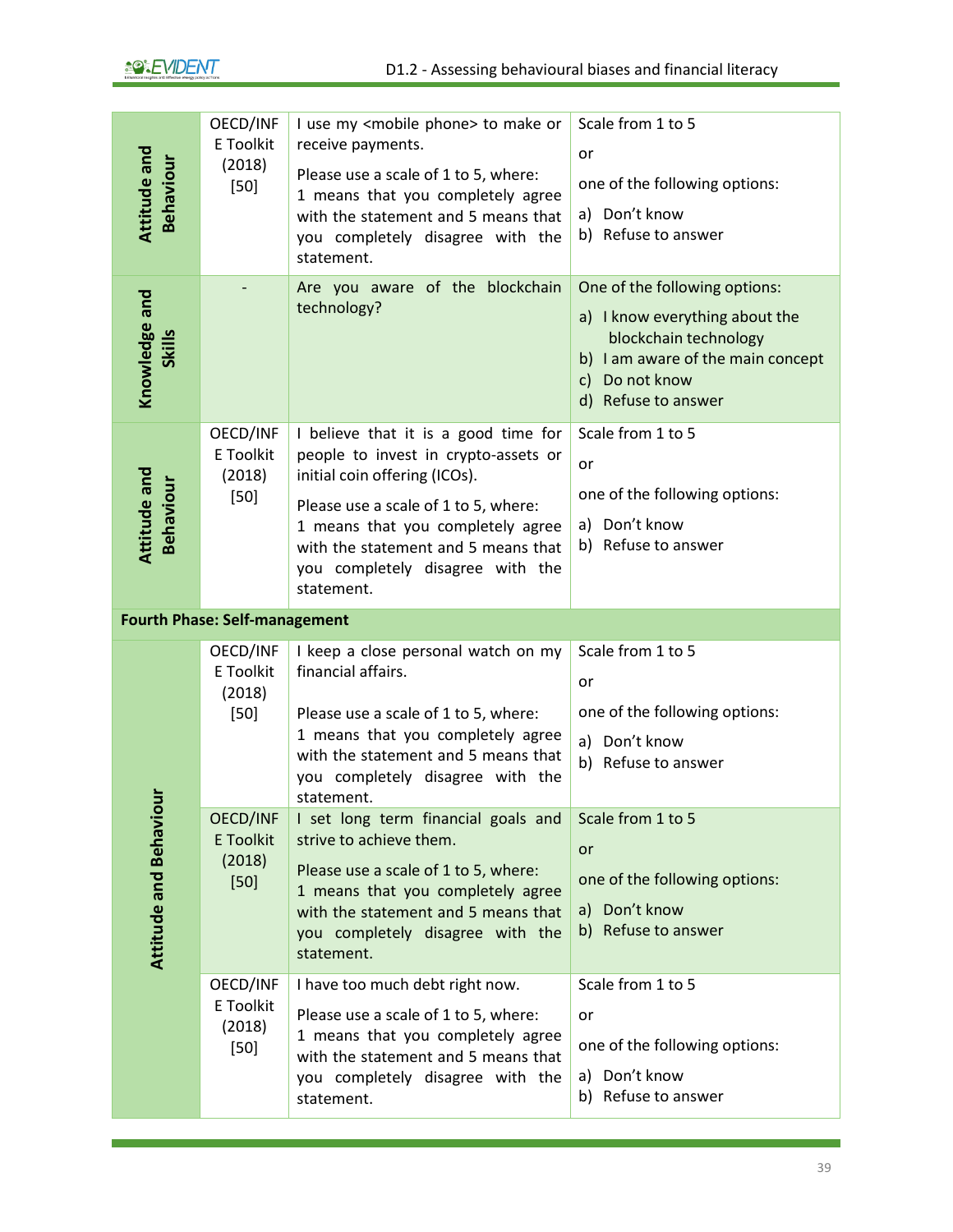|                           | [6]                                       | Are you actively involved in trade<br>activity?                                                                                                                                                                                                                                               | One of the following options:<br>a) Strongly disagree<br>b) Disagree<br>c) Somewhat agree<br>d) Agree<br>e) Strongly agree |
|---------------------------|-------------------------------------------|-----------------------------------------------------------------------------------------------------------------------------------------------------------------------------------------------------------------------------------------------------------------------------------------------|----------------------------------------------------------------------------------------------------------------------------|
|                           | <b>Fifth Phase: Present bias</b>          |                                                                                                                                                                                                                                                                                               |                                                                                                                            |
| <b>Behavioural Biases</b> | OECD/INF<br>E Toolkit<br>(2018)<br>$[50]$ | I find it more satisfying to spend<br>money than to save it for the long<br>term.<br>Please use a scale of 1 to 5, where:<br>1 means that you completely agree<br>with the statement and 5 means that<br>you completely disagree with the<br>statement.                                       | Scale from 1 to 5<br>or<br>one of the following options:<br>a) Don't know<br>b) Refuse to answer                           |
|                           | $[40]$                                    | I intend to live in the present more and<br>do not consider the future.<br>Please use a scale of 1 to 5, where:<br>1 means that you completely agree<br>with the statement and 5 means that<br>you completely disagree with the<br>statement.                                                 | Scale from 1 to 5<br>or<br>one of the following options:<br>a) Don't know<br>b) Refuse to answer                           |
| <b>Sixth Phase: Risk</b>  |                                           |                                                                                                                                                                                                                                                                                               |                                                                                                                            |
|                           | $[22]$                                    | How do you see yourself: are you<br>generally a person who is fully<br>prepared to take risks or do you try to<br>avoid taking risks?<br>Please use a scale of 1 to 5, where:<br>1 means that you are "unwilling to<br>take risks", and 5 means that you are<br>"fully prepared to take risk" | Scale from 1 to 5<br>or<br>one of the following options:<br>a) Don't know<br>b) Refuse to answer                           |
| <b>Behavioural Biases</b> | OECD/INF<br>E Toolkit<br>(2018)<br>$[50]$ | I am prepared to risk some of my own<br>money when saving or making an<br>investment.<br>Please use a scale of 1 to 5, where:<br>1 means that you completely agree<br>with the statement and 5 means that<br>you completely disagree with the<br>statement.                                   | Scale from 1 to 5<br>or<br>one of the following options:<br>a) Don't know<br>b) Refuse to answer                           |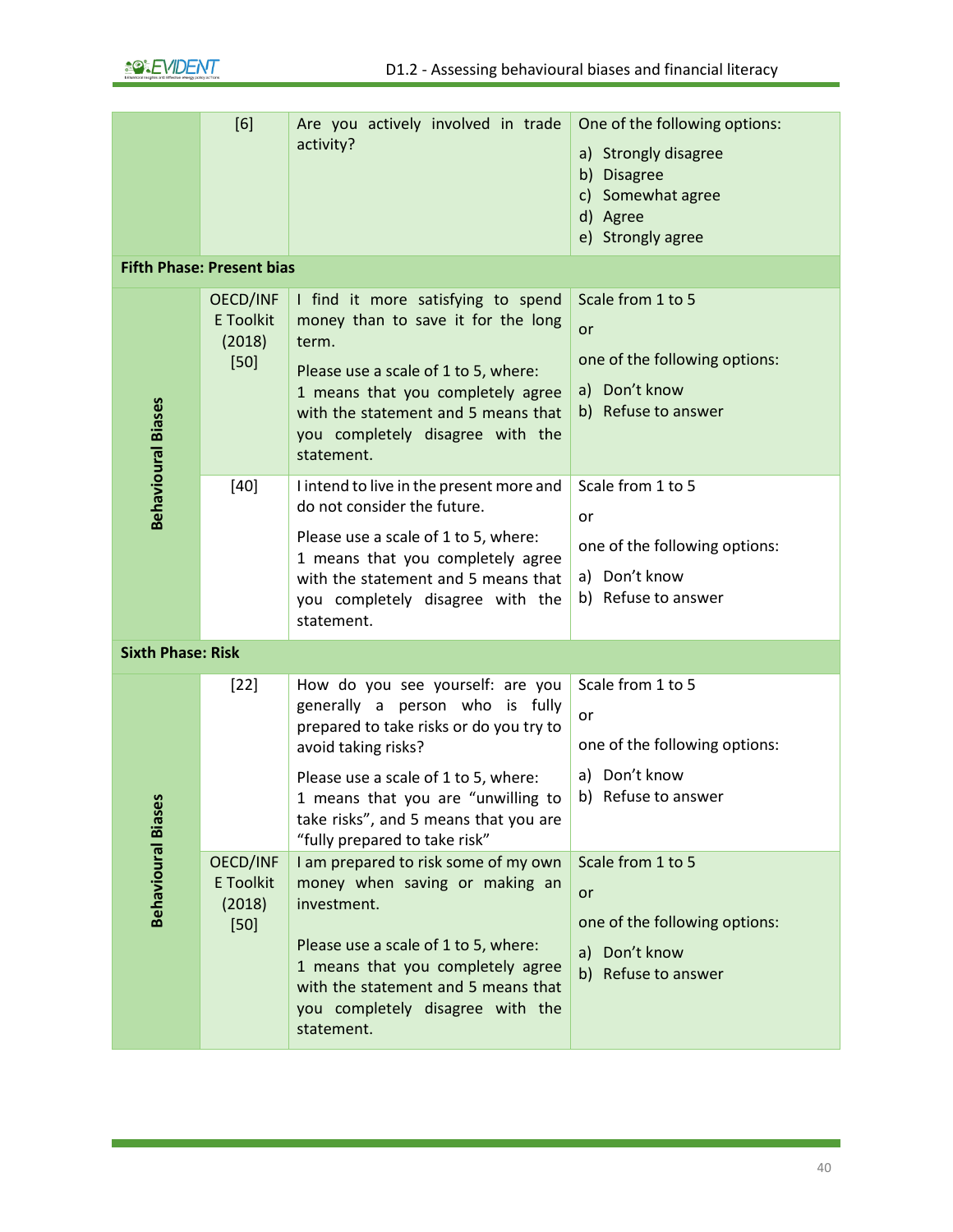

|                              | [6]                                  | Do you make investments to make<br>money quickly?<br>Please use a scale of 1 to 5, where:<br>1 means that you completely agree<br>with the statement and 5 means that<br>you completely disagree with the<br>statement. | Scale from 1 to 5<br>or<br>one of the following options:<br>a) Don't know<br>b) Refuse to answer    |
|------------------------------|--------------------------------------|-------------------------------------------------------------------------------------------------------------------------------------------------------------------------------------------------------------------------|-----------------------------------------------------------------------------------------------------|
|                              | <b>Seventh Phase: Overconfidence</b> |                                                                                                                                                                                                                         |                                                                                                     |
| Behavioural<br><b>Biases</b> | Based on<br>$[5]$                    | What do you think, how many of the<br>Financial Knowledge questions did<br>you answer correctly?                                                                                                                        | Scale from 1 to 5<br>or<br>one of the following options:<br>Don't know<br>a)<br>b) Refuse to answer |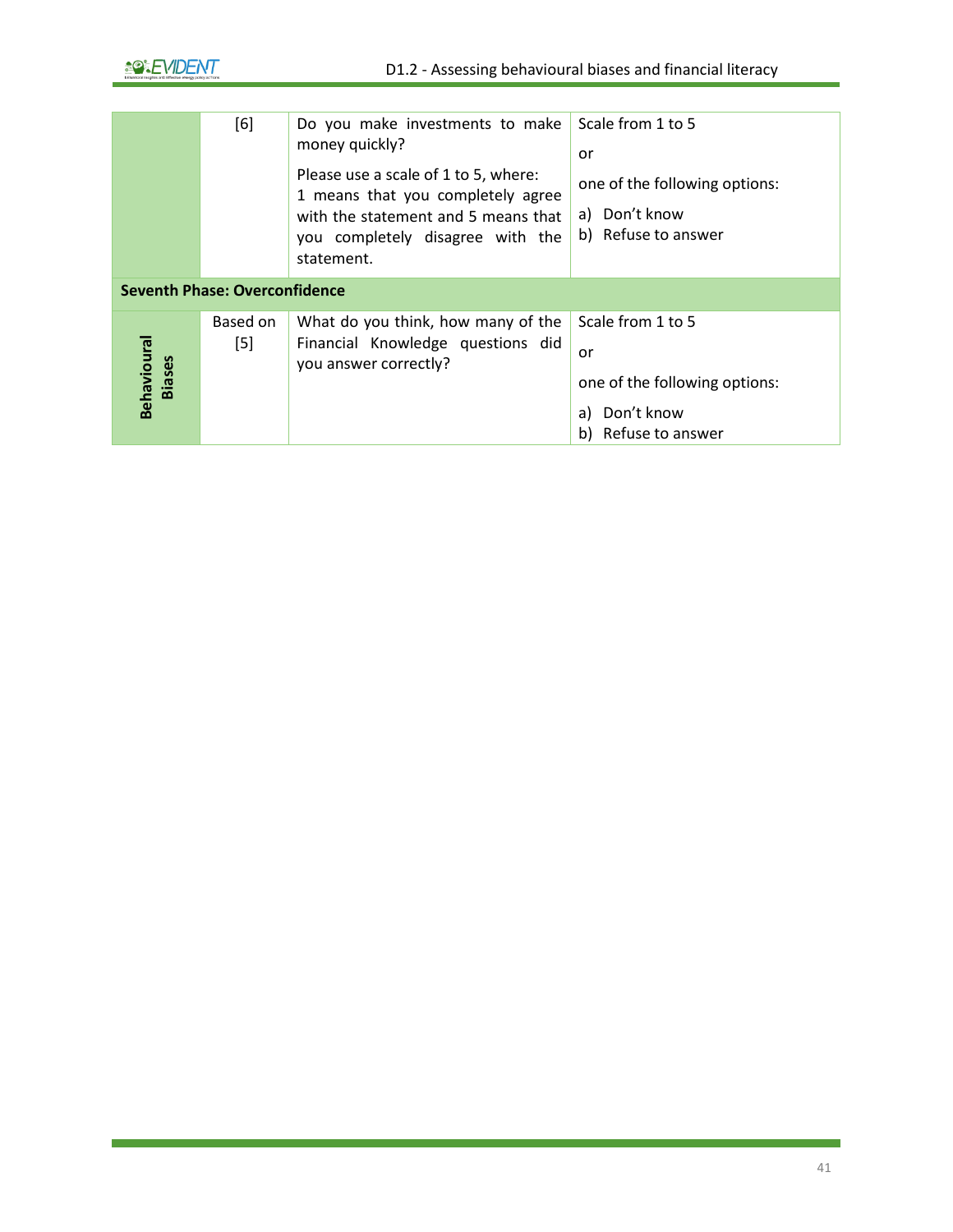# **4. The concept of environmental literacy and its assessment tools**

# **4.1 Overview of Environmental Literacy**

The impact of human behaviour on both local and global environments is being increasingly brought to the attention of the general public. The large and varied environmental threats including pollution of air and water, global warming, biodiversity depletion, soil infertility, deforestation, waste and reduced natural resources, all pose immediate and severe challenges [53]. These environmental challenges are difficult and complex, and are impacted by numerous social, political and economic factors [54]. As such, significant skills are needed to understand and critically analyse these topics [55]. In the context of these challenges, there is a need for aware, articulated and active citizens, willing to engage in action [54], [56] and aware of social, political and economic factors as they pertain to environmental topics [57]. To support, this additional analysis of how individuals can be supported to enhance their environmental knowledge is needed.

Environmental literacy has been highlighted as a means through which individuals may be facilitated to engage in greater levels of pro-environmental behaviour and increase environmental awareness. Environmental literacy is an individual's awareness of how human behaviour impacts the environment and actions required to address these impacts [58]. It is a measure of a person's knowledge about the interactions of humans and their environments, environmental issues, and the various connections in ecological systems [59]. Put simply, it is a person who "knows enough to care, cares enough to learn more, and learns more to act" [60]. More recently the concept of environmental literacy has been expanded to consider the increasingly connected global environment [9]. Rather than an individual pursuit, environmental literacy is proposed to consist of active, engaged citizens and leaders, and promotion of environmental-focused dialogue across public and social spheres. Recent studies have demonstrated major shortcomings in the public's understanding and awareness of environmental issues [59]. The National Report Care on Environmental Attitudes, Knowledge and Behaviour (NEETF)[62], [10] found 66% of American adults failed to correctly answer simple environmental questions. Interestingly, 70% felt they had sufficient knowledge, suggesting a discrepancy between perceived and actual environmental knowledge. Environmental literacy levels have remained stable [62], [63], though the gap between those with high and lower environmental literacy is growing [64]. Low environmental literacy in turn has been found to contribute to deficits in energy policy [65], with shortcomings in environmental literacy levels impacting the quality of policy proposals [66], [67]. As such, a means to enhance environmental literacy skills while emphasising global citizenship is needed [68]. To address this, analysis of environmental literacy is needed to determine how best to support individuals to engage more positively with the natural environment.

To date, environmental literacy interventions have primarily been directed towards educational settings and school age groups [56]. The highly complex nature of environmental challenges positions formal education settings as an ideal avenue through which skill acquisition can be attained [69], [70]. In addition to increasing environmental science knowledge, functional, cultural, and critical literacy skills are also addressed [71]. Through supporting environmental knowledge acquisition, formal education facilitates the processing and analysis of environmental information [72]. While research has examined the role of formal education systems in supporting environmental literacy development, limited analysis in adult non-education populations has occurred [60].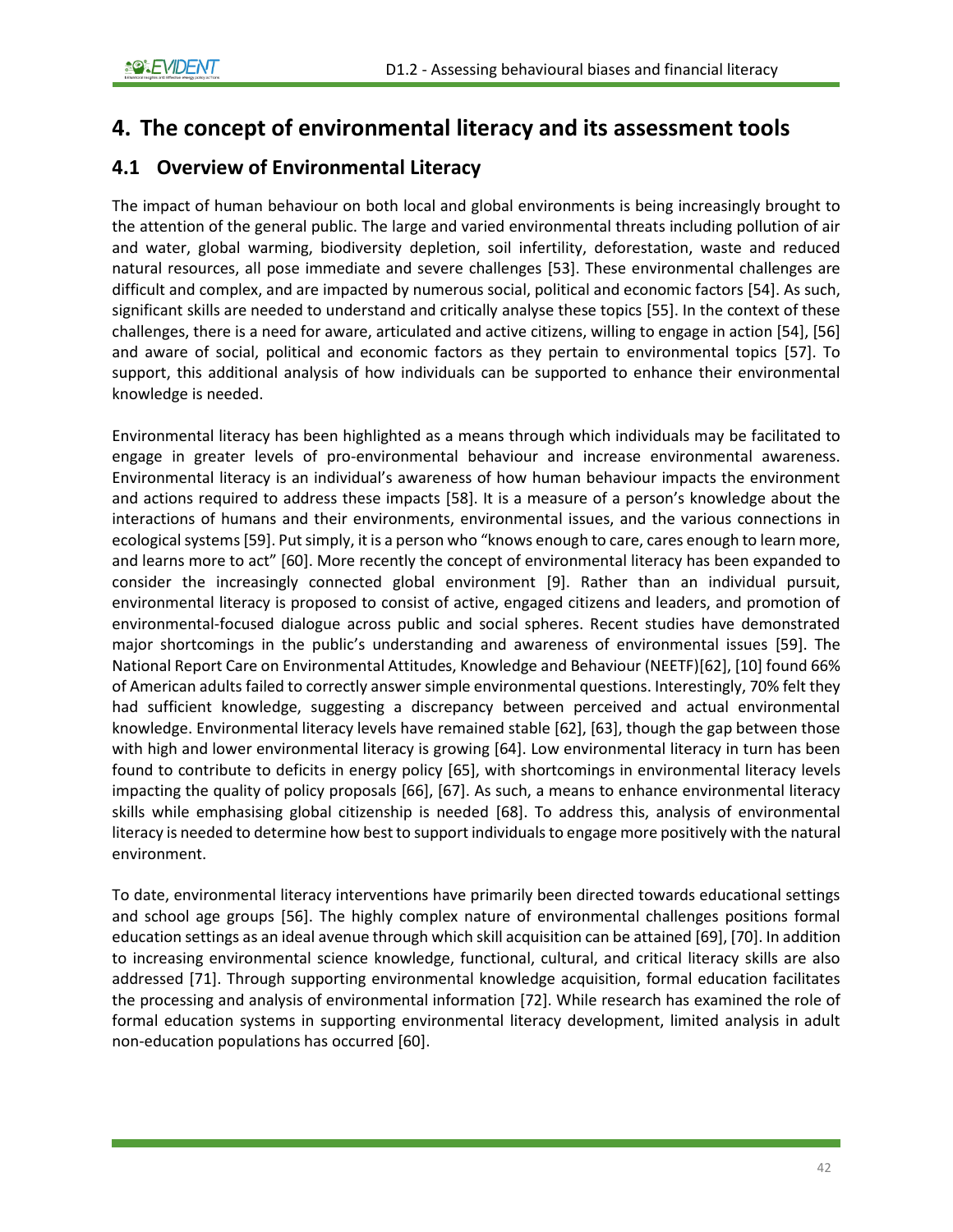## **4.1.1 Defining Environmental Literacy**

Environmental literacy is the ability to examine the state of the natural environment and to take action to maintain or restore the health of that environment [56]. It includes both awareness of the environment, and the skills and motivation to support it [73]. In this context, literacy is used to surmise the integration of thinking, valuing and acting as it pertains to the environment, embedded within a wider social context. While this broad definition is well accepted [74], some variance in the specific content of environmental literacy definitions has been noted. A universally agreed definition has yet to be determined [75]. The term environmental literacy itself has become overused to the point that it has limited accepted meaning [56], and is used interchangeably with other terms to encompass environmental education as a whole. Further the interchangeable use of different terms such as ecoliteracy, ecological literacy and environmental literacy has diluted meaning [74]. Key definitions of environmental literacy and their key components are presented in [Table 11](#page-46-0) below. In order to examine the role of environmental literacy in supporting pro-environmental behaviour, a definition of environmental literacy must first be determined. This section will provide insight into environmental literacy, how it is measured and how it impacts proenvironmental behaviour and attitude.

Environmental literacy was first described as an individual's knowledge and awareness of the impact of their behaviour on the environment [76]. As such, it can be considered the inter-relationship between people and the natural environment [77]. Arising from this definition four primary aspects of environmental literacy were posited [56]. The first of these was the interrelationship between nature and social systems, highlighting the interconnectedness of humans and their environments. A second aspect was unity across people and nature, which emphasises the impact humans have on their environments. Thirdly, the use of technology as a means to mitigate environmental impacts was noted. The final aspect is learning across the lifespan, which emphasises the need for ongoing learning and development of skills as a continuous process. As such, literacy draws upon an individual's environmental attitude, knowledge, values, actions, personal interest and responsibility. This initial definition is echoed in McBeth et al [78] who note four components of environmental literacy, namely ecological knowledge (understanding of ecological issues), environmental affect (verbal commitment to environmental action), cognitive skills (identification of environmental issues and resultant actions) and behavioural commitment (willingness to engage in environmental behaviours). Similarly, Coyle [79] identified three levels of environmental literacy. These are awareness (i.e. familiarity with the environment), personal conduct knowledge (i.e. willingness to take action and an awareness of the impact of own behaviour), and true literacy (understanding environmental issues and having the skills and motivation to examine and act on these issues). As such, while no singular agreed definition exists, strong commonalities across definitions have been noted.

The development of environmental literacy is underpinned by four key documents [60]. These are the Belgrade Charter [80], the Tbilisi Declaration [81], the International Strategy for Action of Environmental Education and Training for the 1990s [82], and Agenda 21 [83]. The need to develop environmental literacy across the population was first raised within the Belgrade Charter [80]. This document noted the need for education in response to environmental degradation and the impact of human behaviour on the environment. Following this the need for environmental literacy to be considered a fundamental goal of education was raised within the UNESCO-UNEP [84] publication 'Environmental Literacy for All'. The need for an international framework was first raised in 1972 at the UN conference on Human Environment in Stockholm. Following this an Intergovernmental Conference on environmental education occurred, with the resultant aims and goals of this conference known as the Tbilisi Declaration [81]. The Tbilisi Declaration is particularly important in the development of environmental literacy and continues to impact how it is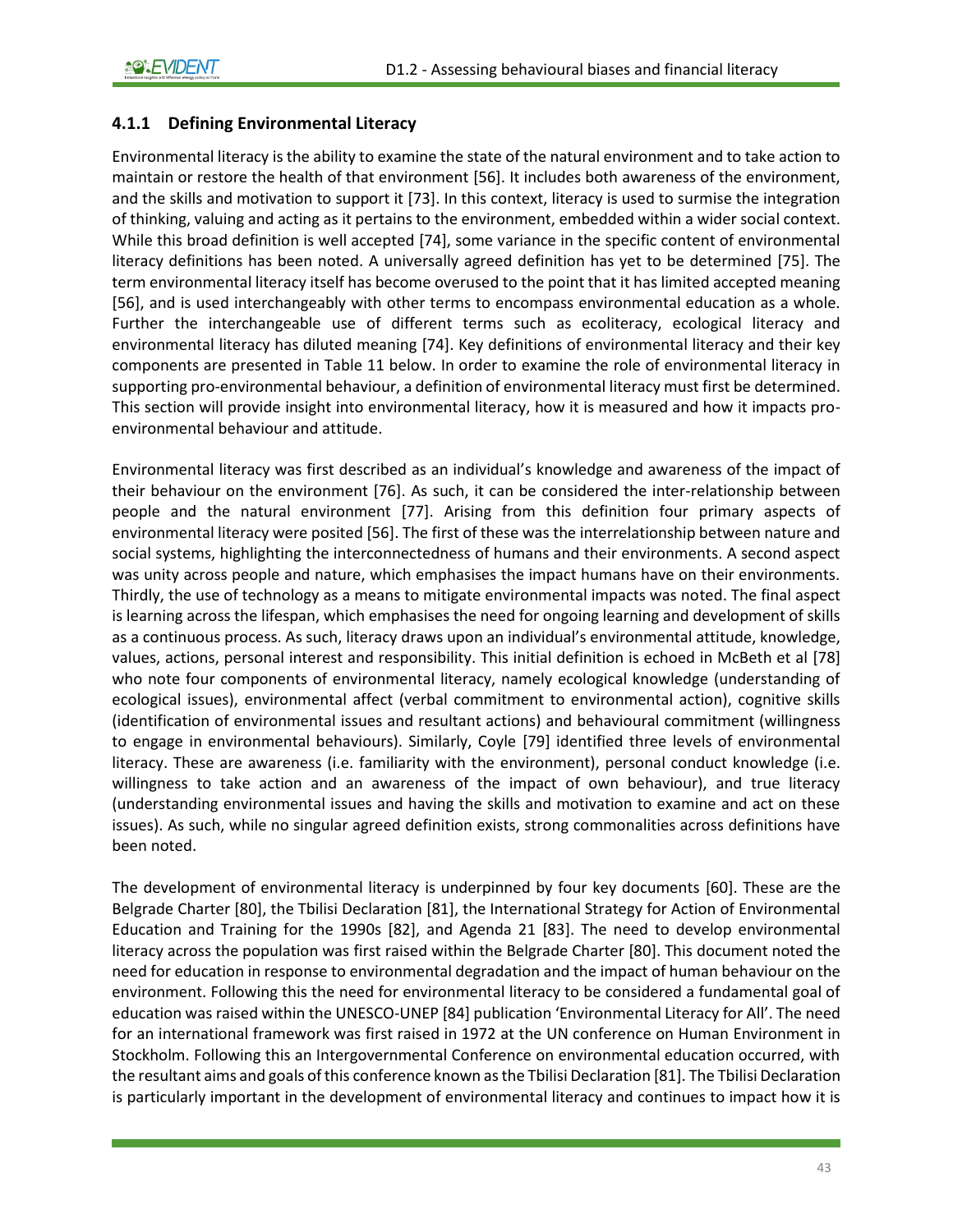approached. From this, a key model of environmental literacy arose, the Awareness, Knowledge, Attitude, Skills, Action (AKASA) model. AKASA consists of five categories of objectives. The first of these is awareness, or an understanding and sensitivity to the environment and its concerns. Secondly, knowledge pertains to a basic understanding of how the environment works. Thirdly, attitudes describe the motivations and values of individuals in relation to the environment. Fourthly, skills consist of the tools to identify and solve environmental problems as they emerge. Finally, action includes behaviours taken to support the reduction of environmental problems. Each step in the model is independent, though progress in one step may support or inform the others [64]. Environmental literacy within this model is considered a hierarchical process and determines how individuals interact with their environments. This model serves as a key guiding principle in environmental education and underlines environmental literacy research.

Arising from AKASA two primary approaches to environmental literacy were developed. Both of these address three of the thematic emphases of environmental education namely the natural world, environmental problems, and sustainable solutions [85]. The basis of the first approach derived from a review of environmental literacy definitions and theoretical frameworks [86]. Results suggest seven key components, namely affect, ecological knowledge, socio-political knowledge, environmental issue awareness, cognitive skills and pro-environmental behaviour. The findings of this review formed the basis of the NAAEEs Guidelines for Learning [73], which in turn are used to determine how environmental education is addressed in practice. The NAAEE more recently list four components of environmental literacy, inclusive of contexts (i.e. awareness of local and global environment), competencies (i.e. can identify environmental issues), personal conduct (i.e. awareness of own action and willingness to act) and true literacy (i.e. understanding, skill and motivation regarding environmental issues) [87]. The second approach devised a framework to develop tools to determine the environmental literacy of students and teachers [88]. While no single agreed upon definition of environmental literacy has been developed, significant commonalities have been noted. Commonalities across definitions of environmental literacy as they pertain to the ASAKA model can be observed in [Table 11](#page-46-0) below. While most definitions are consistent with the ASAKA model, an absence of behavioural considerations can be noted for some [89] and an absence of attitudinal variables noted for others [90].

The notion of environmental literacy as a continuum, rather than a discrete entity, has been raised. One such approach noted three levels of environmental literacy [56]. These are nominal literacy wherein an individual can observe and label environmental issues, functional literacy in which an individual has a broader knowledge base and can engage in action in at least one environmental area, and finally, operational literacy wherein the knowledge base is further expanded, and the individual can act in multiple areas. This continuum emphasises the differing levels of aptitude across multiple domains, from knowledge to action, and emphasises the need for environmental knowledge and action across broader environmental concerns. Such an approach allows the environmental literacy skills of a wide variety of individuals to be appropriately captured and goals determined based on current levels. Three levels of environmental literacy are also highlighted by Harvey [91]. These are 1) environmentally literate, 2) environmentally competent and 3) environmentally dedicated. While those who are environmentally literate may have strong environmental knowledge, those who are environmentally competent enhance this knowledge with behavioural intent. Those who are environmentally dedicated differ again in that environmental actions are valued and personal responsibility considered. It is clear from both approaches that environmental literacy consists of multiple stages comprising of awareness, concern, understanding and action [56]. As such, environmental literacy should be considered a lifelong pursuit, with a need to continuously develop skills [61]. This also suggests a need to determine levels of environmental literacy across the population, rather than its presence or absence.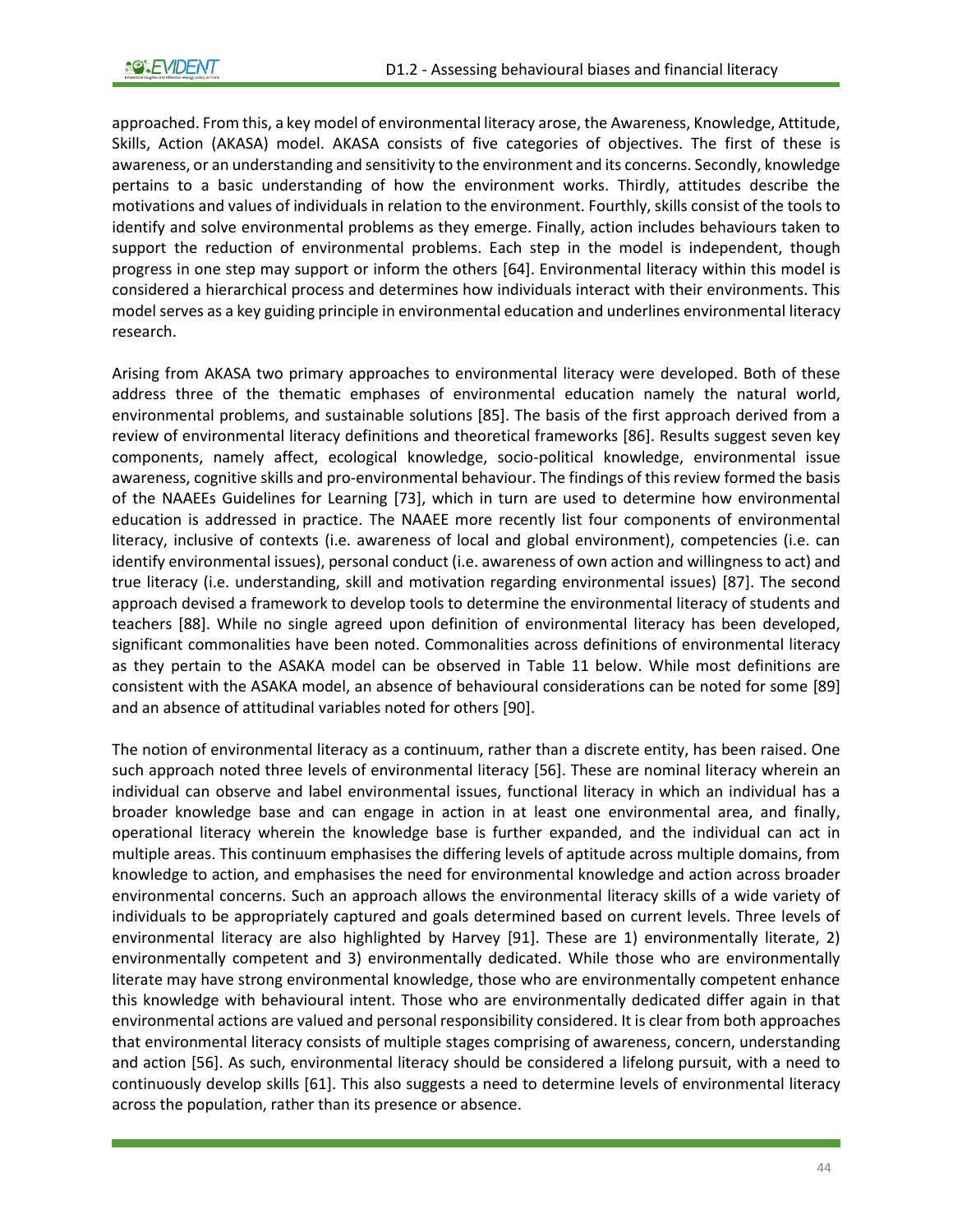More recently the importance of cognitive skills and critical analysis within environmental literacy has been highlighted. Cognitive skills appear particularly necessary for environmental literacy, with a need to have a basic understanding of ecological processes, the impact of human systems on these ecological processes and strategies which can be used to address these effects [56], [75], [92]. Critical analysis of environmental challenges to determine actions available to remediate these challenges have been highlighted [93]. While past definitions have highlighted the need for knowledge and action planning this emphasis on critical analysis requires additional consideration.

A number of key points can be gathered from this for use within the EVIDENT project. While a commonly agreed upon definition of environmental literacy has yet to be determined, high levels of consistency across definitions have been noted. One approach to defining environmental literacy which appears key is the AKASA model which underpins many other definitions of environmental literacy. The importance of incorporating knowledge, attitude, awareness, behaviour and action when defining environmental literacy is clear, with an emerging role of values and critical analysis also noted. The nature of environmental literacy as a continuum along which each of these aspects of environmental literacy develop is also posited. As such, EVIDENT should seek to ensure that any measure of environmental literacy employed includes the components of the AKASA model with consideration to the role of critical analysis skills.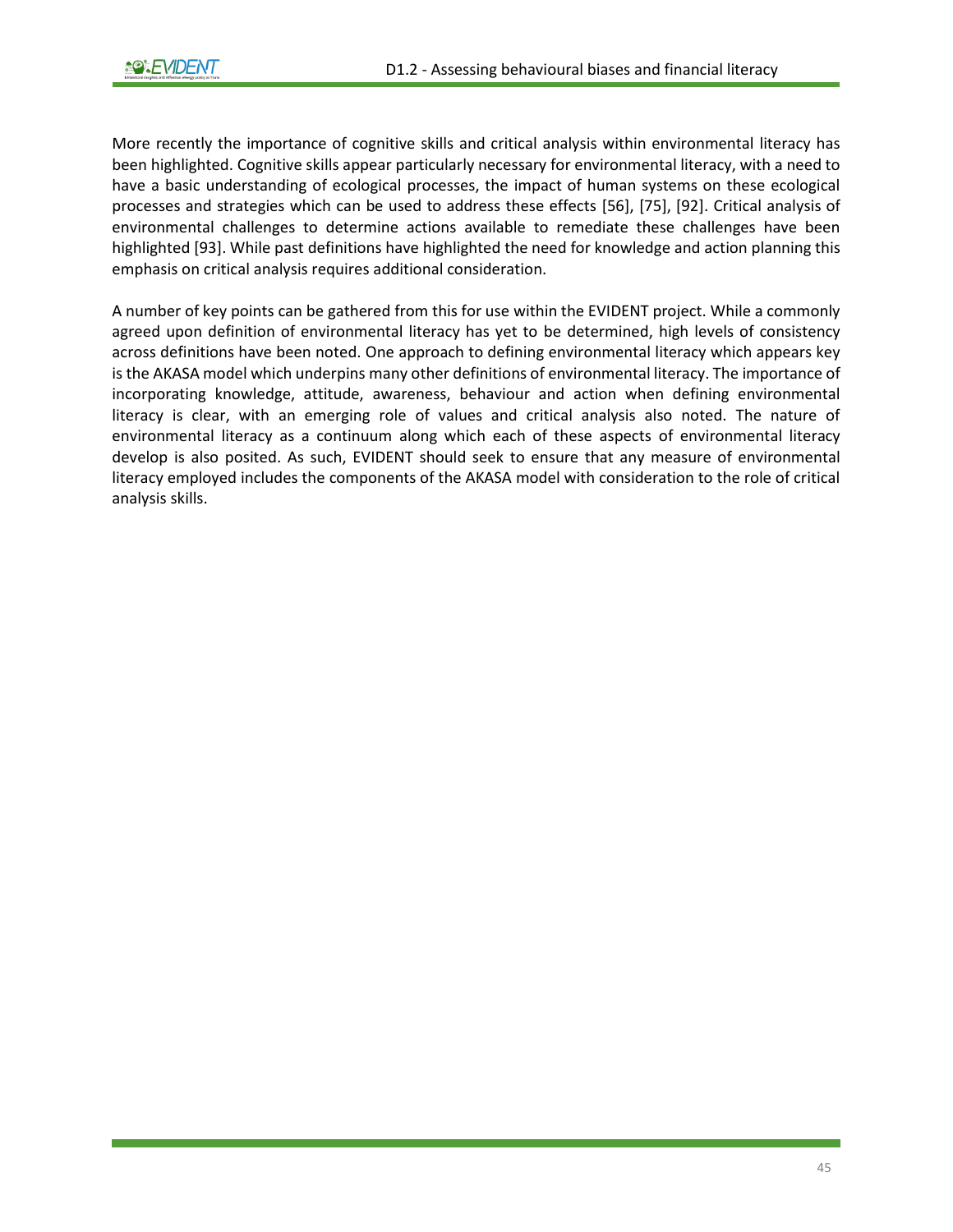<span id="page-46-0"></span>

| <b>Reference</b>     | <b>Key Components</b>                                                   | <b>Aspects of ASAKA included</b> |                           |                |               |        |
|----------------------|-------------------------------------------------------------------------|----------------------------------|---------------------------|----------------|---------------|--------|
|                      |                                                                         | Awareness                        | Knowledge                 | Attitude       | <b>Skills</b> | Action |
| <b>Tbilisi</b>       | AKASA model                                                             | X                                | x                         | X              | X             | X      |
| <b>Declaration</b>   | Awareness<br>1)                                                         |                                  |                           |                |               |        |
| $[81]$               | Knowledge<br>2)                                                         |                                  |                           |                |               |        |
|                      | Attitude<br>3)                                                          |                                  |                           |                |               |        |
|                      | <b>Skills</b><br>4)                                                     |                                  |                           |                |               |        |
|                      | 5)<br>Action                                                            |                                  |                           |                |               |        |
| Harvey [91]          | Three levels of literacy                                                | $\boldsymbol{\mathsf{X}}$        | $\pmb{\mathsf{X}}$        | $\pmb{\times}$ | X             | X      |
|                      | Environmentally literate,<br>1)                                         |                                  |                           |                |               |        |
|                      | <b>Environmentally competent</b><br>2)                                  |                                  |                           |                |               |        |
|                      | <b>Environmentally dedicated</b><br>3)                                  |                                  |                           |                |               |        |
| Hungerford           | Four goal levels of environmental literacy                              | X                                | $\boldsymbol{\mathsf{X}}$ |                | x             | Χ      |
| et al [94]           | Ecological knowledge<br>1)                                              |                                  |                           |                |               |        |
|                      | Conceptual awareness of behavioural impacts on the environment<br>2)    |                                  |                           |                |               |        |
|                      | Skill in issue identification<br>3)                                     |                                  |                           |                |               |        |
|                      | <b>Action skills</b><br>4)                                              |                                  |                           |                |               |        |
| <b>Ballard &amp;</b> | Three key systems for environmental literacy                            | $\boldsymbol{\mathsf{x}}$        | $\mathsf{x}$              |                |               |        |
| Pandya [89]          | <b>Natural Systems</b><br>1)                                            |                                  |                           |                |               |        |
|                      | <b>Resources</b><br>2)                                                  |                                  |                           |                |               |        |
|                      | <b>Human Systems</b><br>3)                                              |                                  |                           |                |               |        |
| Marcinkowski         | Nine items comprising of environmental literacy                         | X                                | x                         | x              | x             | X      |
| $[95]$               | Awareness and sensitivity toward the environment<br>1)                  |                                  |                           |                |               |        |
|                      | Respect and concern for the natural environment<br>2)                   |                                  |                           |                |               |        |
|                      | Understanding of natural and social systems<br>3)                       |                                  |                           |                |               |        |
|                      | Understanding of environmental problems, on a local and global<br>4)    |                                  |                           |                |               |        |
|                      | level.                                                                  |                                  |                           |                |               |        |
|                      | Ability to analyse and critically evaluate environmental concerns<br>5) |                                  |                           |                |               |        |
|                      | Personal responsibility<br>6)                                           |                                  |                           |                |               |        |

#### **Table 11: Common Definitions of Environmental Literacy and their Inclusion of ASAKA Components**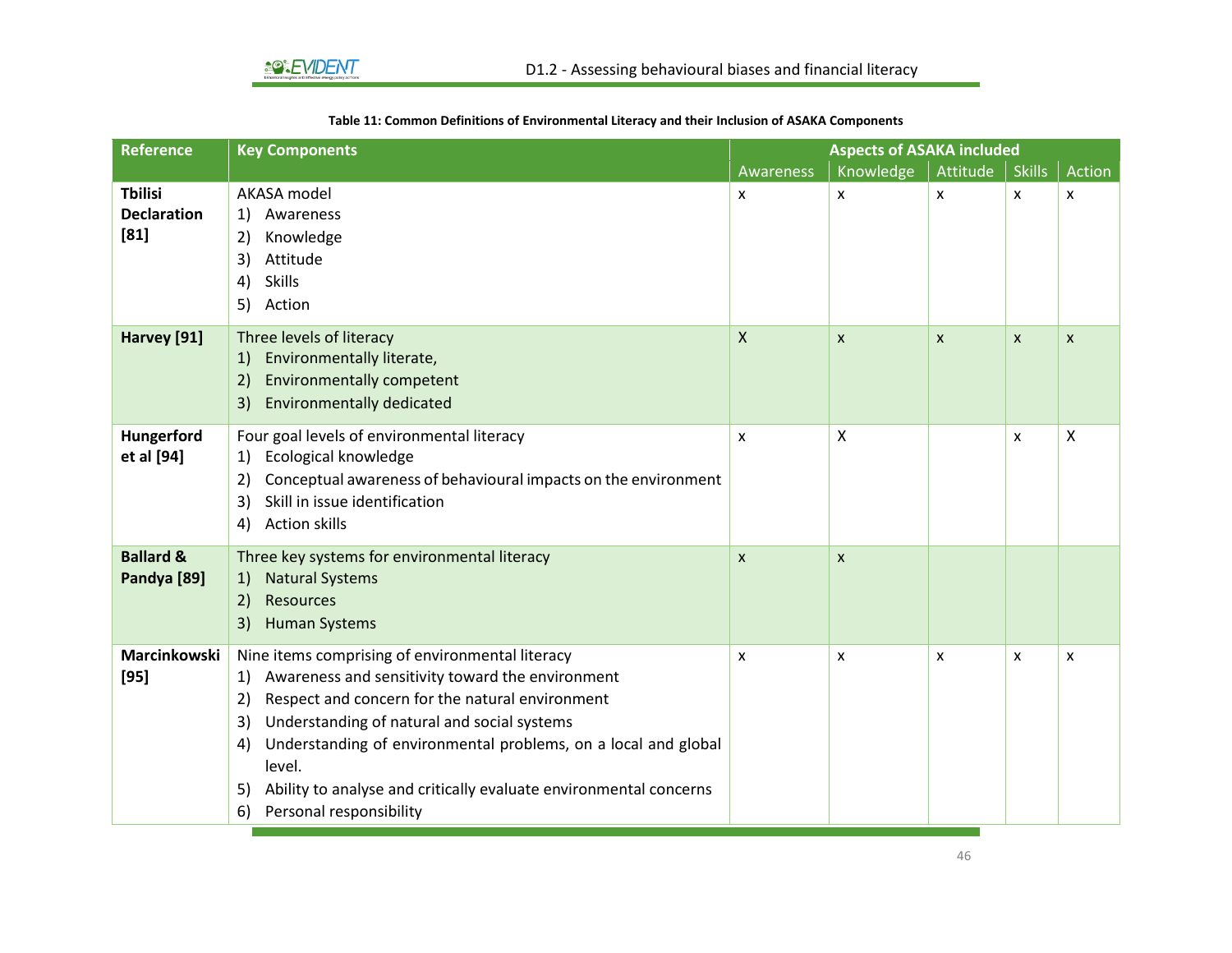# *<u>AOHENT</u>*

|                                | 7) Ability to act to address environmental concerns<br>8) Skills to develop an action plan<br>9) Active involvement in resolving environmental concerns                                                                                                                                                                                                                                                                  |                           |                |                           |   |    |
|--------------------------------|--------------------------------------------------------------------------------------------------------------------------------------------------------------------------------------------------------------------------------------------------------------------------------------------------------------------------------------------------------------------------------------------------------------------------|---------------------------|----------------|---------------------------|---|----|
| <b>Roth [56]</b>               | <b>Four Factors</b><br>1) The interrelationship between nature and social systems<br>2)<br>Unity across people and nature<br>Use of technology<br>3)<br>Learning across the lifespan<br>4)                                                                                                                                                                                                                               | $\mathsf{x}$              | $\pmb{\times}$ |                           |   |    |
| <b>Simmons et</b><br>al., [86] | 6 key components<br>1) Affect<br>Ecological knowledge<br>2)<br>3) Socio-political knowledge<br><b>Environmental awareness</b><br>4)<br>5) Cognitive skills<br>Pro-environmental behaviour<br>6)                                                                                                                                                                                                                          | X                         | X              | X                         | x | XX |
| <b>Elder</b> [64]              | Includes<br>1) Awareness<br>2)<br>Knowledge<br>3)<br><b>Skills</b><br>4) Attitudes                                                                                                                                                                                                                                                                                                                                       | $\boldsymbol{\mathsf{x}}$ | X              | $\boldsymbol{\mathsf{x}}$ | X |    |
| <b>NSTA [96]</b>               | Nine declarations for environmental literacy<br>1) Observation, investigation, experimentation, and innovation.<br>2) Scientific literacy<br>3) Knowledge of environmental concerns<br>Critical thinking<br>4)<br>5) Awareness of global issues and solutions/actions.<br>Consideration of environmental, economic,<br>6)<br>social<br>and<br>perspectives<br>7) Use of technology<br>Formal and informal learning<br>8) | X                         | X              | X                         |   |    |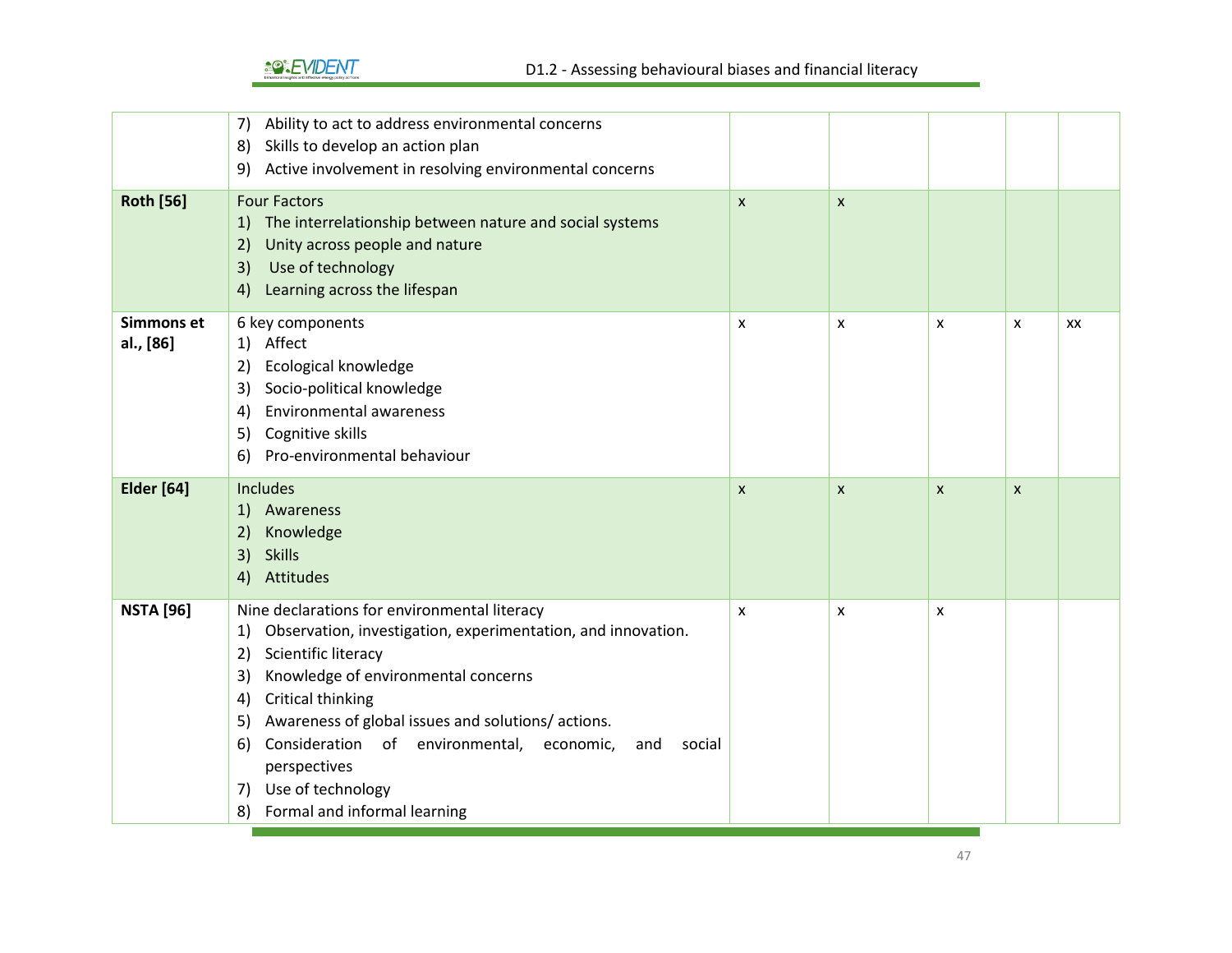

|                          | Enhanced through exchange between formal and informal<br>9)<br>settings.                                                                                                                                                                                                                                               |                  |              |                           |              |              |
|--------------------------|------------------------------------------------------------------------------------------------------------------------------------------------------------------------------------------------------------------------------------------------------------------------------------------------------------------------|------------------|--------------|---------------------------|--------------|--------------|
| <b>Coyle [79]</b>        | Three factors<br>1) Awareness (familiarity with the environment)<br>Personal conduct knowledge (willingness to act and awareness<br>2)<br>own behavioural impact)<br>3) True literacy (understanding environmental issues and having the<br>skills and motivation to act)                                              | $\boldsymbol{x}$ | $\mathsf{x}$ | $\boldsymbol{\mathsf{x}}$ |              |              |
| McBeth et al.,<br>$[78]$ | Four factors<br>1) Ecological knowledge<br>Environmental affect (verbal commitment)<br>2)<br>3) Cognitive skills (identification of issues and actions)<br>Behavioural commitment<br>4)                                                                                                                                | $\mathsf{x}$     | X            | $\boldsymbol{\mathsf{x}}$ | $\mathsf{x}$ | X            |
| Nichols [90]             | 'Essential Ecoliteracy' consisting of 4 domains;<br>1) Concepts<br>2) Sense of place<br>3) Respect for others<br>4) Competencies which align with knowledge, affect, morals and<br>skills                                                                                                                              | $\mathsf{x}$     | $\mathsf{x}$ |                           | $\mathsf{x}$ |              |
| McBride [97]             | 6 key dimensions<br>1) Cycles and webs (movement of matter, food webs)<br>Ecosystem services (benefits humans derive from nature)<br>2)<br>Negative human aspects (harm caused to the environment)<br>3)<br>Critical thinking<br>4)<br>Ecological science<br>5)<br>Biogeography (change in ecosystems over time)<br>6) | X                | x            | $\boldsymbol{\mathsf{X}}$ |              |              |
| Hollweg et al.<br>$[54]$ | 4 components<br>Knowledge<br>1)<br><b>Dispositions</b><br>2)                                                                                                                                                                                                                                                           |                  | $\mathsf{x}$ | $\boldsymbol{\mathsf{x}}$ | $\mathsf{x}$ | $\mathsf{x}$ |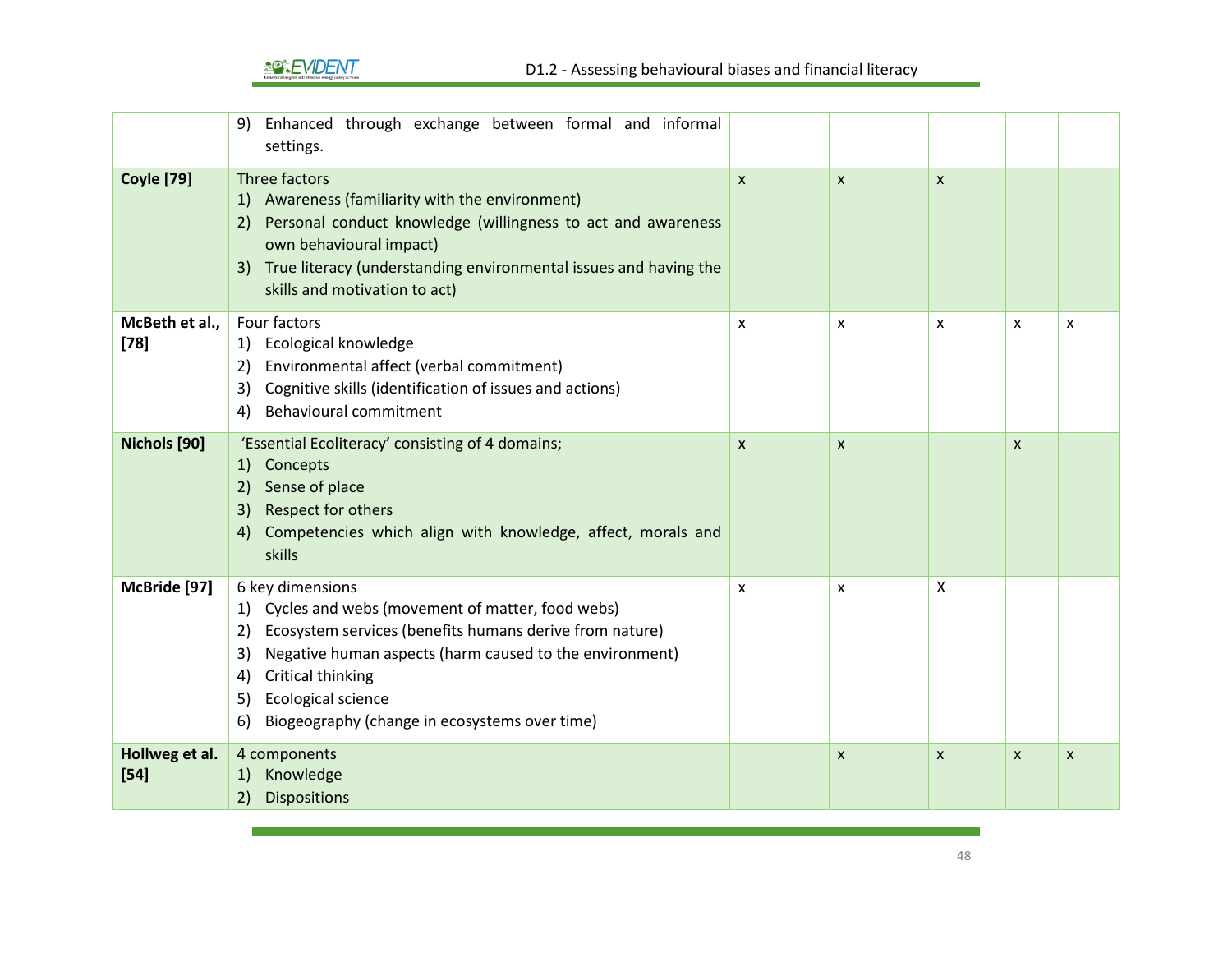

|                                  | 3) Competencies<br>4) Pro-environmental behaviour                                                                                                                                                                                                                                                                                                     |   |   |                           |   |  |
|----------------------------------|-------------------------------------------------------------------------------------------------------------------------------------------------------------------------------------------------------------------------------------------------------------------------------------------------------------------------------------------------------|---|---|---------------------------|---|--|
| <b>NAAEE</b> [87]                | Consists of<br>1) Contexts (i.e. physical environmental awareness, local area)<br>2) Competencies (i.e. can identify and analyse environmental<br>concerns<br>3) Environmental knowledge (knowledge of the environmental<br>context and ability to determine ways forward)<br>Dispositions toward the environment (i.e. behavioural intention).<br>4) | x | X | x                         | x |  |
| <b>Shri &amp; Tiwari</b><br>[65] | 1) Awareness of the local environment<br>Awareness and knowledge about environmental problems<br>2)<br>3) Attitudes towards environmental protection                                                                                                                                                                                                  | X |   | $\boldsymbol{\mathsf{x}}$ |   |  |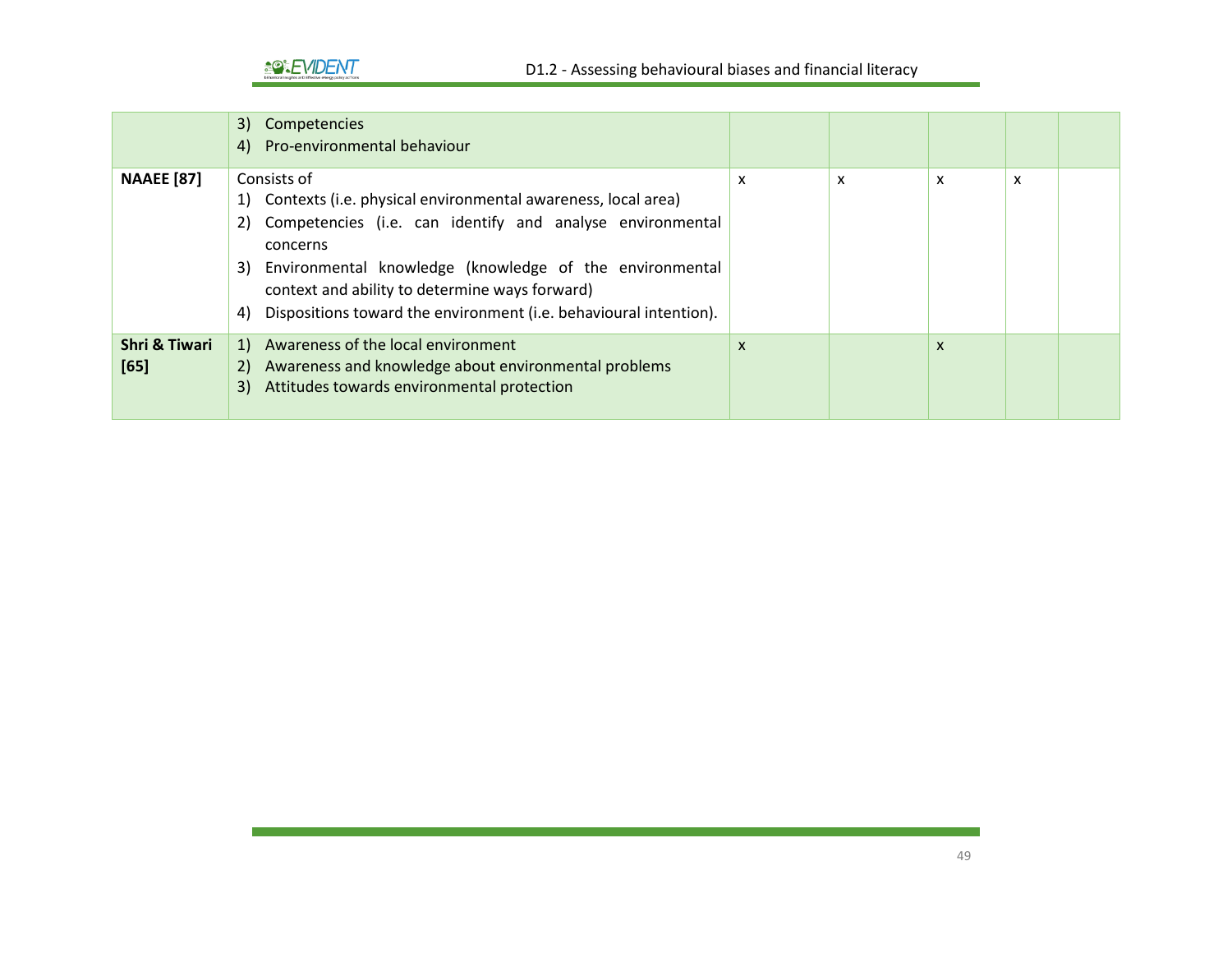# <span id="page-50-0"></span>**4.2 The impact of environmental literacy on attitudes and decision-making**

While the importance of developing environmental literacy has been posited, the relationship between it and pro-environmental behaviour is still to be fully determined [75]. While differing perspectives on environmental literacy and human-environmental relations have been found (e.g., [98]–[100]), the link between behaviour, attitude and environmental knowledge remains unknown. While research suggests that pro-environmental behaviour reflects an individual's environmental literacy, increased environmental literacy does not necessarily result in increased pro-environmental behaviour [56], [88]. As such, environmental awareness does not always lead to positive behaviour change [101]. Proenvironmental behaviour is a repertoire of learned behaviours, embedded within a larger social context [102] and as such the development and use of this repertoire is impacted by environmental contingencies. Further analysis into the specific factors which mediate this behaviour-environmental literacy relation requires additional analysis. Three key factors which have been posited to mediate the relationship between environmental literacy and pro-environmental behaviour are attitude, cognitive skills and community. The impact of each of these factors will be discussed in turn.

## **4.2.1 Impact of Attitude on Environmental Literacy and Behaviour**

Environmental literacy has a limited effect on behaviour in natural environments [101], [103]. As such, increasing environmental literacy alone may not be sufficient to establish behaviour change [103]. Rather, the impact of environmental literacy on attitude [104] and demographic factors [105] should be considered to determine how best to establish lasting behaviour change. A key area of debate is the relationship between environmental knowledge, attitude and behaviour [106]. Research suggests that environmental literacy may mediate the relationship between attitude and behaviour [107]. The Environmental Literacy Components Model sought to explain how attitude, responsibility, knowledge and concern interact [108]. Results suggest environmental knowledge as a key predictor of environmental attitude. Responsibility and concern were also found to have an impact. As such, through the acquisition of environmental literacy skills, those with positive environmental attitudes may be supported to engage in greater levels of pro-environmental behaviour. Researchers have also sought to examine the subdimensions of environmental literacy using structural equation modelling [109]. Positive relations between knowledge, attitude and environmental behaviours were noted. Results suggested that greater environmental knowledge was positively associated with attitude. In addition, those with more positive attitudes were more willing to learn about the environment. The model of responsible environmental behaviour notes the impact of attitudes, locus of control and personal responsibility as personality factors, which in addition to action skills, knowledge of action and knowledge of issues contributes to an intention to act [92]. Intention to act and situational factors then interact to result in responsible environmental behaviour. This suggests environmental literacy may support environmental behaviour through positively impacting environmental attitudes.

However, as environmental attitudes are difficult to measure their impact on pro-environmental behaviour remains the focus of intense discussion within the literature [110]. Recent research has highlighted the impact of affect, rather than attitude, on behaviour [111]. The role of affect on proenvironmental behaviour has been examined from a number of lenses, with emotional connection [112], willingness [78], self-efficacy [54] and hope [111] all demonstrating impacts. Analysis of how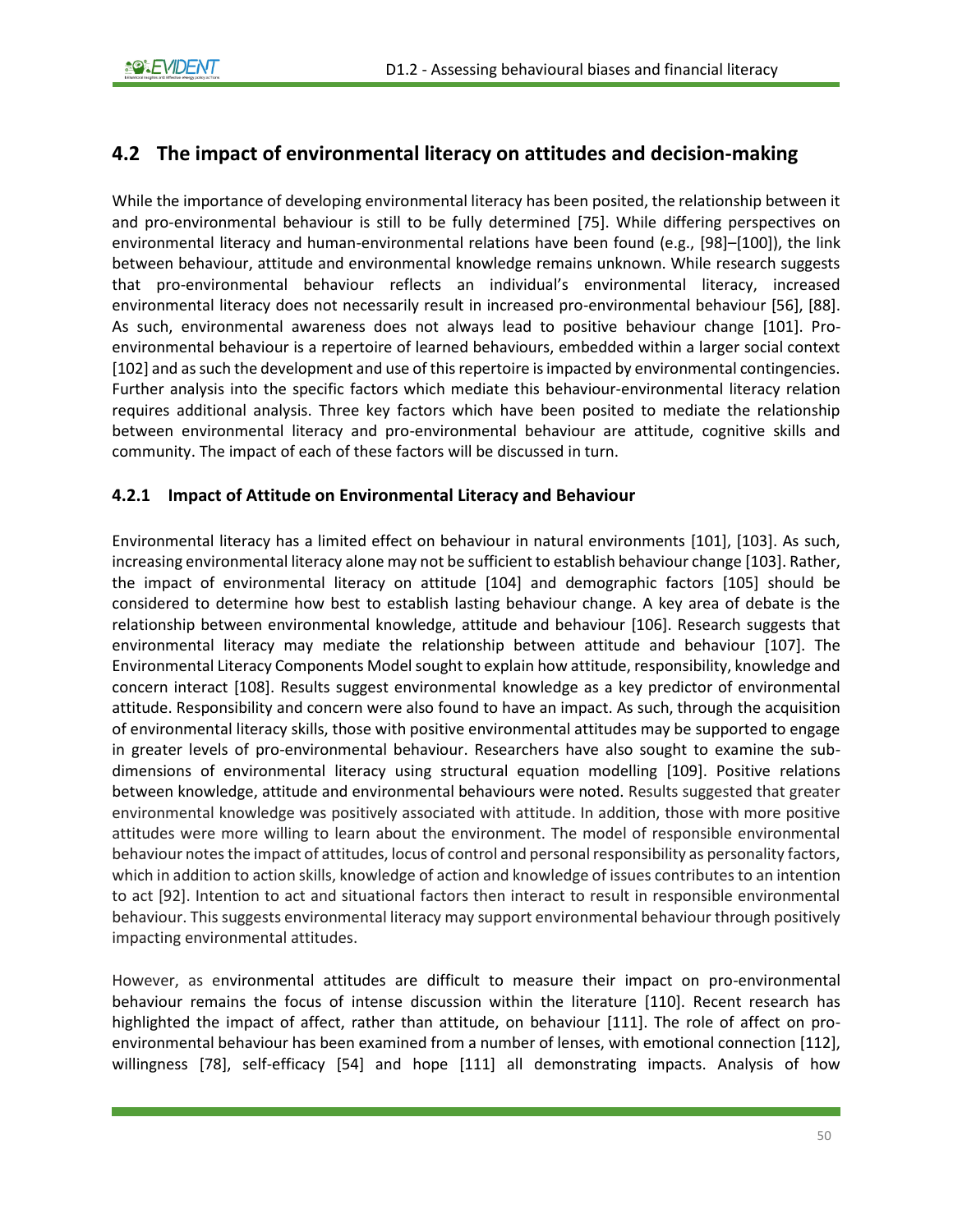environmental literacy may better consider affect is needed. Additionally, consideration as to the relationship between affect, environmental literacy and behaviour is also needed.

Research has also considered the importance of values in supporting environmental literacy and proenvironmental behaviour. A recent study sought to determine the relationship between knowledge, values and behaviour [113]. Results suggested a linear relationship between knowledge and values, values and behaviour, and knowledge and behaviour. Additionally, the behaviour was found to be more closely linked to values in comparison to knowledge. This suggests a key role of environmental literacy in supporting the development of environmental values, which in turn impact behaviour. This is in line with past research which suggests knowledge to be the basis of values [114]. Values may also positively impact environmental behaviour by reducing denial. A recent study sought to examine the psychological barriers which may impact energy conservation behaviour [115]. Results found that denial reduced energy conservation behaviour by reducing the moral impetus. Environmental knowledge mitigated this effect, resulting in increased energy conservation behaviour, suggesting a protective effect. However, while values appear to positively impact environmental behaviour a challenge remains in addressing valueaction gaps [116], to ensure individuals act in line with increased environmental knowledge. These results highlight the need for personal values and stewardship to be developed as part of environmental literacy to support effective action.

## **4.2.2 Impact of cognitive skills on environmental literacy and behaviour**

The impact of cognitive skills on both environmental literacy and behaviour has also been considered. Research examining the impacts of environmental knowledge acquisition on pro-environmental behaviour is mixed, with some noting positive effects [102] and some noting an absence of effects [117]. This suggests a non-linear relationship between cognitive skills and behaviour requiring analysis [102]. Hungerford & Volk's [117] traditional assumption of environmental behaviour found that environmental knowledge leads to increased environmental awareness which in turn leads to pro-environmental behaviour. This model highlights both major and minor factors which may impact environmental behaviour. These include entry level variables (i.e. environmental sensitivity, ecological knowledge), ownership variables (i.e. in-depth knowledge on environmental concerns, understanding of consequences of behaviour, personal commitment), empowerment variables (i.e. locus of control, skill in using environmental actions) and citizenship behaviour. This suggests the impact of cognitive skills on behaviour through impacting environmental knowledge.

The impacts of different forms of knowledge have also been noted. For example, the difference between objective and subjective knowledge is of note [115]. Individuals tend to underestimate their objective financial and energy knowledge [118]. This suggests a need to support accurate judgements of knowledge to support behaviour change. Three forms of knowledge have been noted which may impact proenvironmental behaviour [119]. These are factual, action-specific and effectiveness knowledge. Analysis of this model suggests it may be an effective means to explore environmental knowledge types and their impact on behaviour [114]. Results suggest that factual knowledge alone may not be sufficient to influence behaviour (e.g.[120]). However, action (e.g.[53]) and effectiveness knowledge do impact behaviour [121]. This suggests an important role of supporting competence in environmental action and effectiveness rather than knowledge alone to support pro-environmental behaviour. As such, there is a need for environmental literacy to incorporate action and effectiveness specific knowledge targets to support effective environmental impacts.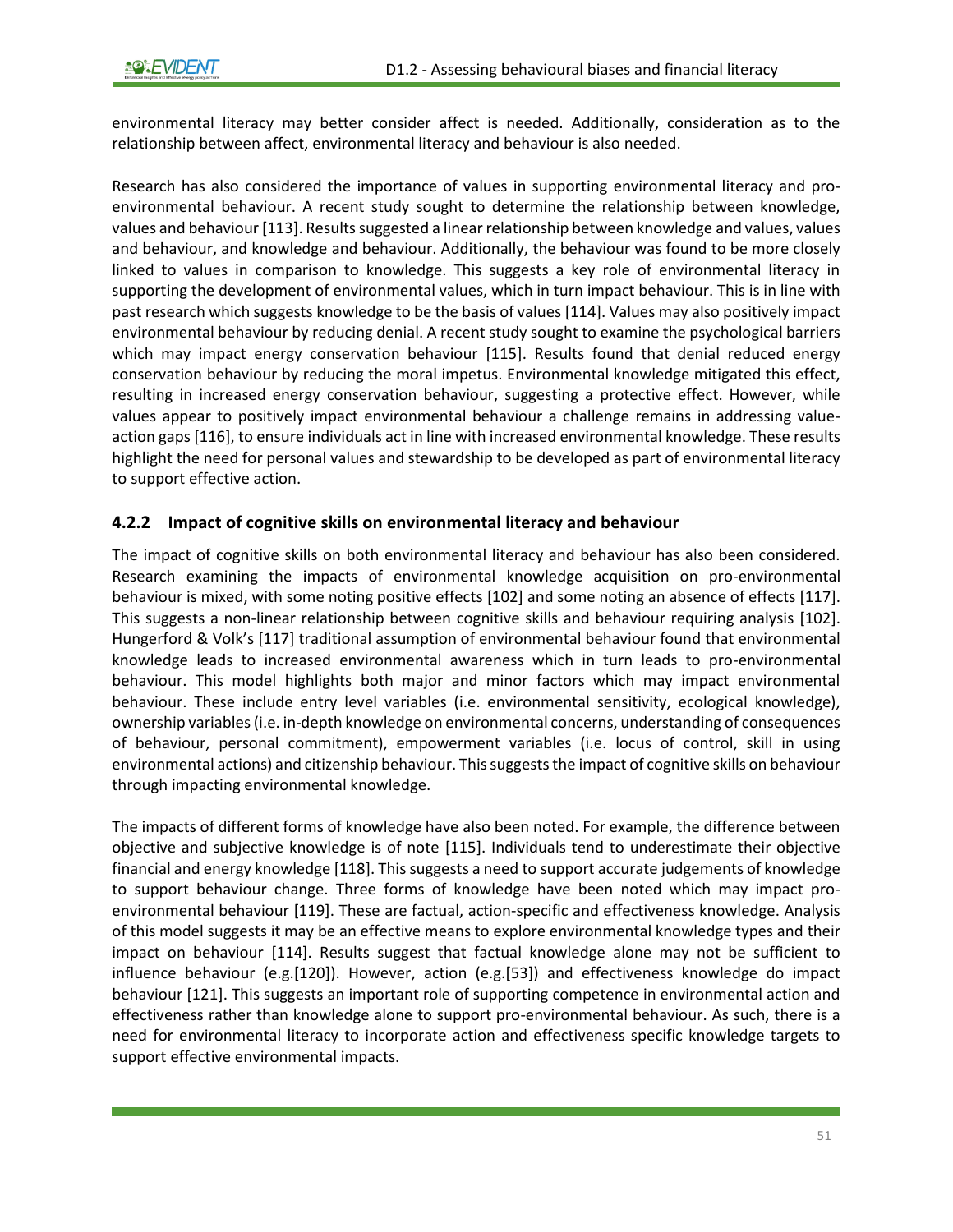A further cognitive skill that has been emphasised is critical analysis. Individuals who have stronger critical thinking skills are more able to process environmental information and determine actions which can be undertaken to meet environmental needs [122]. Research suggests that for environmental change to occur there is a need to support individuals to develop analytic and reflective skills to teach them to strive for better as it pertains to the environment [123]. This need for critical analysis skills has been termed critical ecoliteracy [124] and can be considered under an environmental literacy umbrella. Critical analysis skills may be predicted by knowledge and values, and may in turn predict behaviour [111]. However the link between critical analysis skills and environmental behaviour requires additional analysis as clear links are yet to be established. Recent research noted that while positive interaction between critical thinking skills and environmental literacy was found, these effects did not reach statistical significance [125]. This suggests a need for additional analysis of how critical analysis skills may be impacted by environmental literacy, and in turn impact behaviour.

## **4.2.3 Role of community factors on environmental literacy and behaviour**

Further factors that may impact the effects of environmental literacy on behaviour are community level factors. The mitigating role of community on pro-environmental behaviour and environmental literacy has been highlighted. Creating an environmentally literate society requires community action and cooperation. Educational, social and cultural factors contribute to environmental knowledge [126]. While past research has focused on 'I' statements in environmental literacy education, a need to emphasise the importance of collective action has been found [127]. Positive effects for the use of implementation science and local wisdom in developing environmental literacy for students has been noted [125]. It is clear that social factors impact environmental literacy, consideration to the role played by local wisdom is needed. Behaviour change requires a larger cultural effort with a need for regulatory, policy and community supports [116]. Environmental literacy may provide both a foundation for increased environmental awareness and also contribute to more effective behaviour choices facilitating more sustainable communities [65].

Urban versus rural habituation also appears to mitigate the impacts of environmental literacy on proenvironmental behaviour with those who live in rural environments having increased awareness of environmental issues [128]. An examination of the impact of economic development on environmental literacy found high environmental literacy associated with more frequent visits to rural areas, residing in rural areas, knowledge acquisition from peers and family [129]. Those who depended on the environment for their livelihoods also had greater environmental literacy. Oral knowledge transfer of knowledge was found to be key to the acquisition and maintenance of environmental literacy in communities. This suggests a key role played by communities in supporting the development of environmental literacy and lasting behaviour change.

While research suggests an impact of community level factors on environmental literacy and behaviour, few studies have noted the importance of community specific social, cultural or political factors. While many factors have been highlighted as contributing to environmental literacy decline including urbanisation and globalisation [129], these factors are broad and the specific means by which they impact environmental literacy is undetermined. Additionally, an absence of analysis of the impacts of environmental literacy on environmental management behaviours for those who are of low socioeconomic status has been noted [130]. This suggests a need for additional analysis of the impacts of community level factors on environmental literacy and resulting behaviour.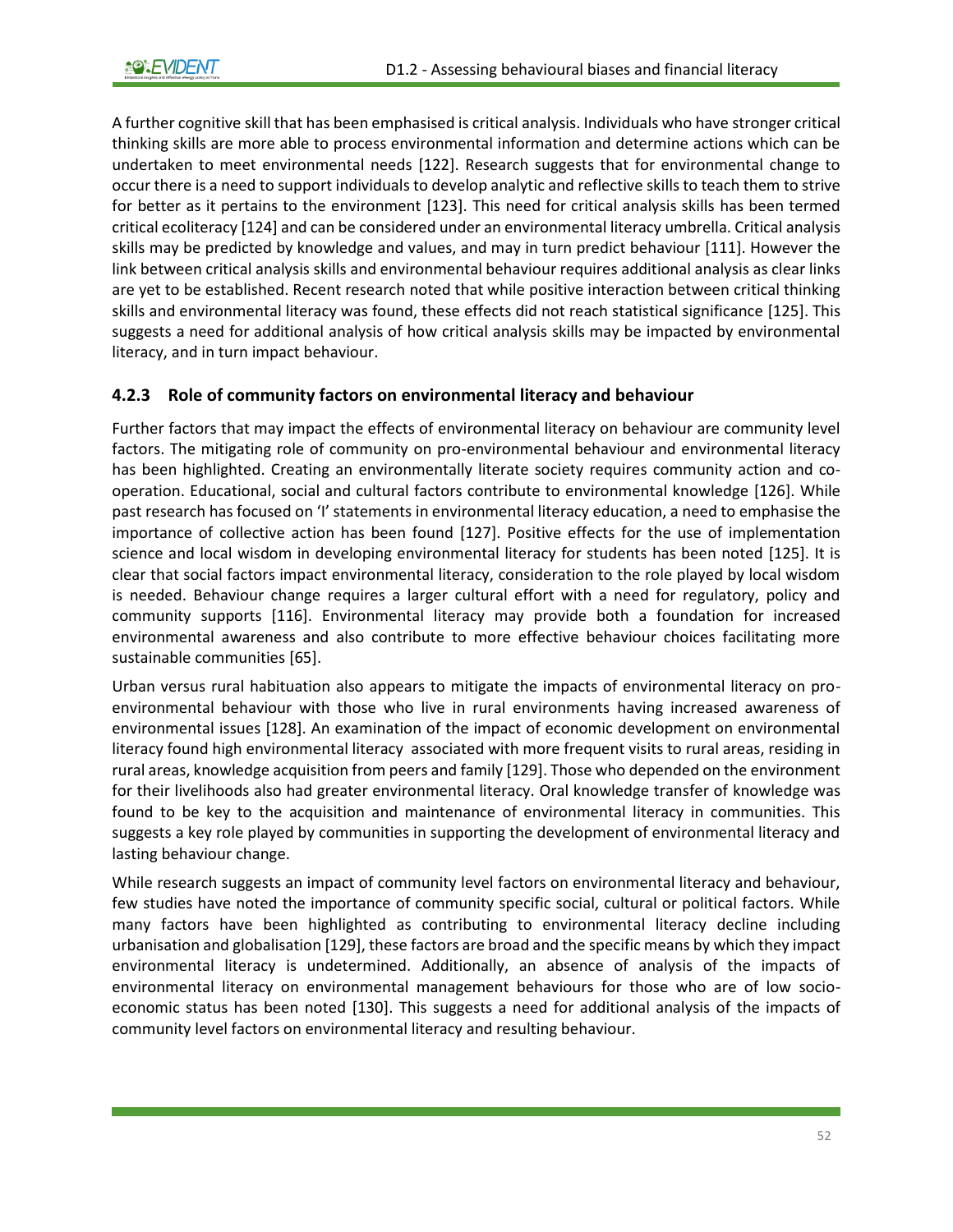## **4.3 Empirically assessing the environmental literacy level**

As environmental literacy is a spectrum from limited knowledge to strong understanding, there is a need to determine individual environmental literacy levels. While environmental literacy levels can be determined through observable behaviours [56], this is often impractical to examine on a large scale. Instead, several standardised measures of environmental literacy have been developed to determine the environmental literacy levels of the population at large. However, to date, there is no one standard measure of environmental literacy [75]. Rather, a number of key measures have been developed, as outlined i[n Table 12](#page-54-0) below.

Five primary means of measuring environmental literacy have been noted in the literature. The first of these is the New Environmental Paradigm Scale (NEP) [131], [132] which considers both ethics and values in human-environmental relations. A second primary tool used to measure environmental literacy is the First Pennsylvania Environmental Readiness for the 21st Century Survey Report [133]. This tool was used in one of the first studies examining large-scale environmental literacy and includes measures of knowledge, attitude and behaviour toward the environment. A third primary measure is the Needs Assessment for Environmental Education [134], which was developed by the State of Florida with the purpose of assisting the Advisory Council on Environmental Education (ACEE) guide environmental education initiatives. A fourth commonly used tool is The Middle School Environmental Literacy Survey [135]. This includes measures of environmental literacy including ecological knowledge, verbal and actual commitment, pro-environmental behaviour, sensitivity to the environment, skills in environmental issue identification and action planning. It in turn measures knowledge, affect, cognitive skills and behaviour. The final, and most common, means of measuring environmental literacy is the AKASA model, which arose from the Tbilisi Declaration [81] and is described in section [4.2.](#page-50-0) This model consists of five components, namely awareness, knowledge, attitude, skills and action to determine overall environmental literacy. Most past environmental literacy literature is based on AKASA components, considering environmental literacy as a hierarchical process which determines how individuals act and engage in their environments. However, while the AKASA is a good starting place, more consideration is needed into how environmental literacy is measured [60]. It is of note that each of these measures was developed primarily for use in American educational settings. This poses a limitation as expected environmental literacy levels for the general population may differ from educational contexts. In addition, as each of the measures was developed in similar locations, cultural factors relevant in other settings may not have been considered. As such generalisation across locations may be impacted. This suggests a need for non-educational measures developed in novel locations.

A number of more recent methods to measure environmental literacy have also been noted across the literature, the majority of which are based upon or add to the five measures above. A fulsome description of common tools is presented i[n Table 12.](#page-54-0) Leeming et al [110] developed a scale designed to measure the environmental attitude and knowledge of school children in America, and is considered a good measure of global environmental literacy. The longitudinal study of American youth has also been amended and used as a measure of environmental literacy [136]. More recently, efforts to measure environmental literacy using instruments adapted to match local concerns have occurred. One such example is O'Brien [60] who examined cultural and globally relevant environmental literacy concerns and from this developed a survey which considered environmental literacy from the perspective of these concerns. Key local concerns included climate change, population growth, pollution, biodiversity and environmental education. Key global concerns included agriculture, water quality, habitat loss, urban expansion and land use. The researchers then used adapted versions of the NEETF alongside newly composed questions to examine environmental literacy with success. Similarly, Teksoz et al., [108] adapted an environmental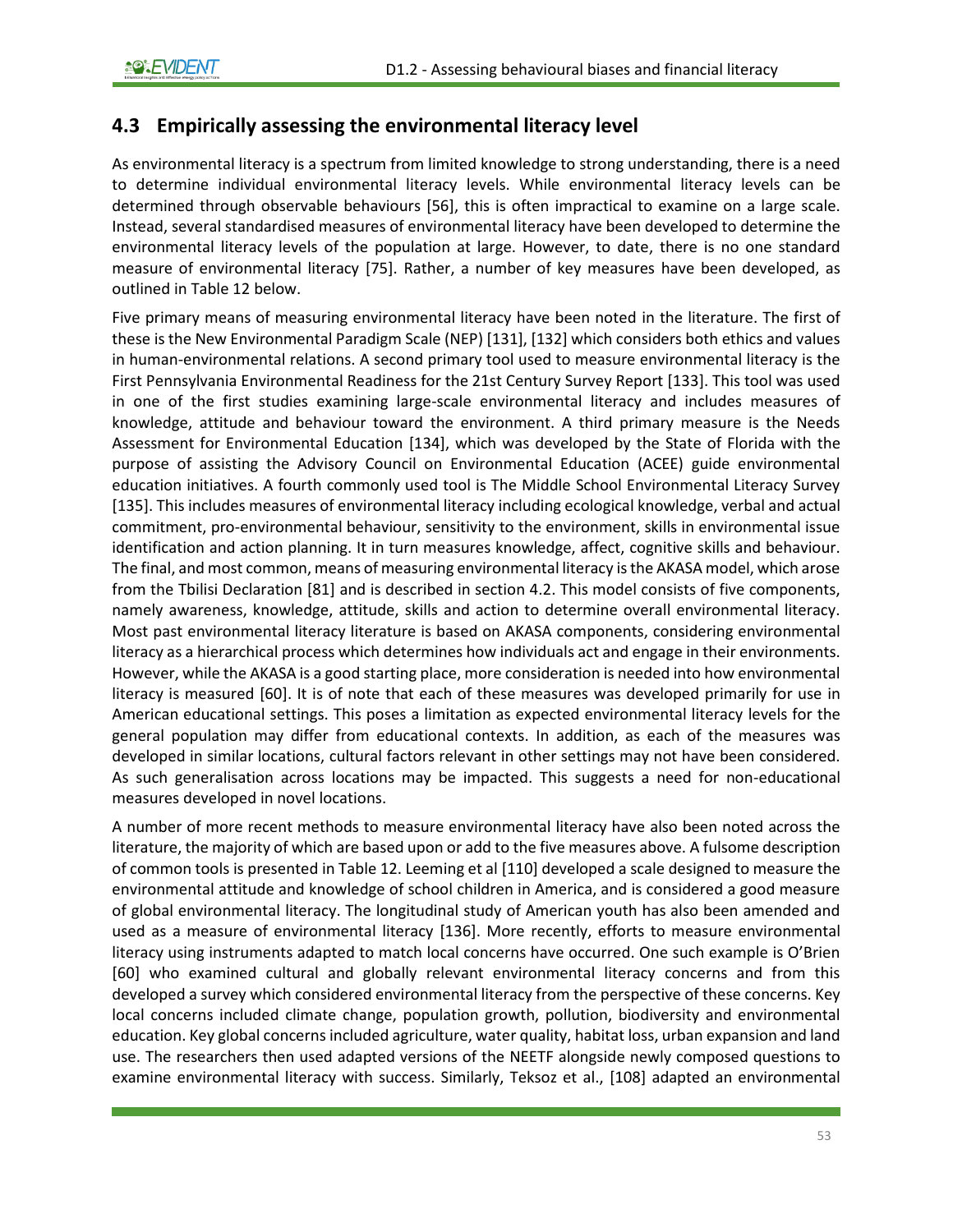literacy survey [137] inclusive of questions on knowledge, attitudes, responsibility and concern to examine environmental literacy. Good reliability for the measure was found [79]. This suggests the need for adaptation of environmental literacy measures to better reflect the context in which they are being used.

A key limitation of past measures of environmental literacy is their length, with surveys often containing many questions and taking ample time to complete. However, longer measures risk attrition or incomplete responses should the response burden become too great. As such, shorter instruments are needed to facilitate greater completion rates and less attrition [138]. Recent research has responded to this need for short environmental literacy measures with the development of the Environmental Literacy Instrument for Adolescents (ELI-A) [111]. This is a short (5-10 minute) survey which includes measures of ecological knowledge, hope, cognitive skills and behaviour. This measure is based on the Tbiilisi declaration definition of environmental literacy [84] and is consistent with the US National Environmental Education Act of 1990. As such it includes measures aimed at targeting environmental awareness and sensitivity, knowledge and understanding, attitudes, skills, and participation [139].

A number of key recommendations for EVIDENT can be derived from past measures of environmental literacy. While no standard measure of environmental literacy has been noted, five key measures have been commonly employed across the literature. One such measure, based on the AKASA model appears most popular and should be considered within EVIDENT. However, these commonly used tools have primarily been used in North American education contexts which may pose a limitation. To mitigate against this, adaption of the measure to better reflect the context of the EVIDENT study should be considered, as has been successfully conducted in similar past research. In addition, past research highlights the importance of low response effort for participants when examining environmental literacy to reduce attrition. As such, measures of environmental literacy within the EVIDENT project should be as short as practicable. In summary, a need for a short, context-specific measure of environmental literacy which is based upon the AKASA model, or a similar highly acceptable model, is needed to best examine environmental literacy within EVIDENT.

<span id="page-54-0"></span>

| <b>Reference</b>                            | <b>Tool</b>                                                        | Aim/Purpose                                                                                                                                                                                                                                                                                      |
|---------------------------------------------|--------------------------------------------------------------------|--------------------------------------------------------------------------------------------------------------------------------------------------------------------------------------------------------------------------------------------------------------------------------------------------|
| Szczytko et al., [111]                      | Environmental Literacy<br>for.<br>Instrument<br><b>Adolescents</b> | Short environmental literacy measure                                                                                                                                                                                                                                                             |
| Kaplowitz<br>&<br>Levine<br>$[137]$         | Environmental Literacy<br>survey                                   | Includes questions on knowledge, attitudes,<br>responsibility and concern                                                                                                                                                                                                                        |
| <b>Wilke [88]</b>                           | Middle<br>school<br>environmental literacy<br>instrument           | Multiple-choice test designed<br>to<br>measure<br>awareness of environmental issues and basic<br>ecological knowledge                                                                                                                                                                            |
| Gambro and Switzky,<br>$[136]$              | National survey of high<br>school students                         | Multiple-choice test of seven items from the<br>Longitudinal Study of American Youth                                                                                                                                                                                                             |
| Hungerford, McBeth &<br><b>Bluhm, [135]</b> | <b>Middle</b><br>School<br>Environmental Literacy<br>Survey        | Includes demographic items and measures of<br>environmental literacy<br>including<br>ecological<br>knowledge, verbal and actual commitment, pro-<br>environmental behaviour, sensitivity to the<br>environment, skills in environmental issue<br>identification and action, and action planning. |

#### **Table 12: Key Measures of Environmental Literacy**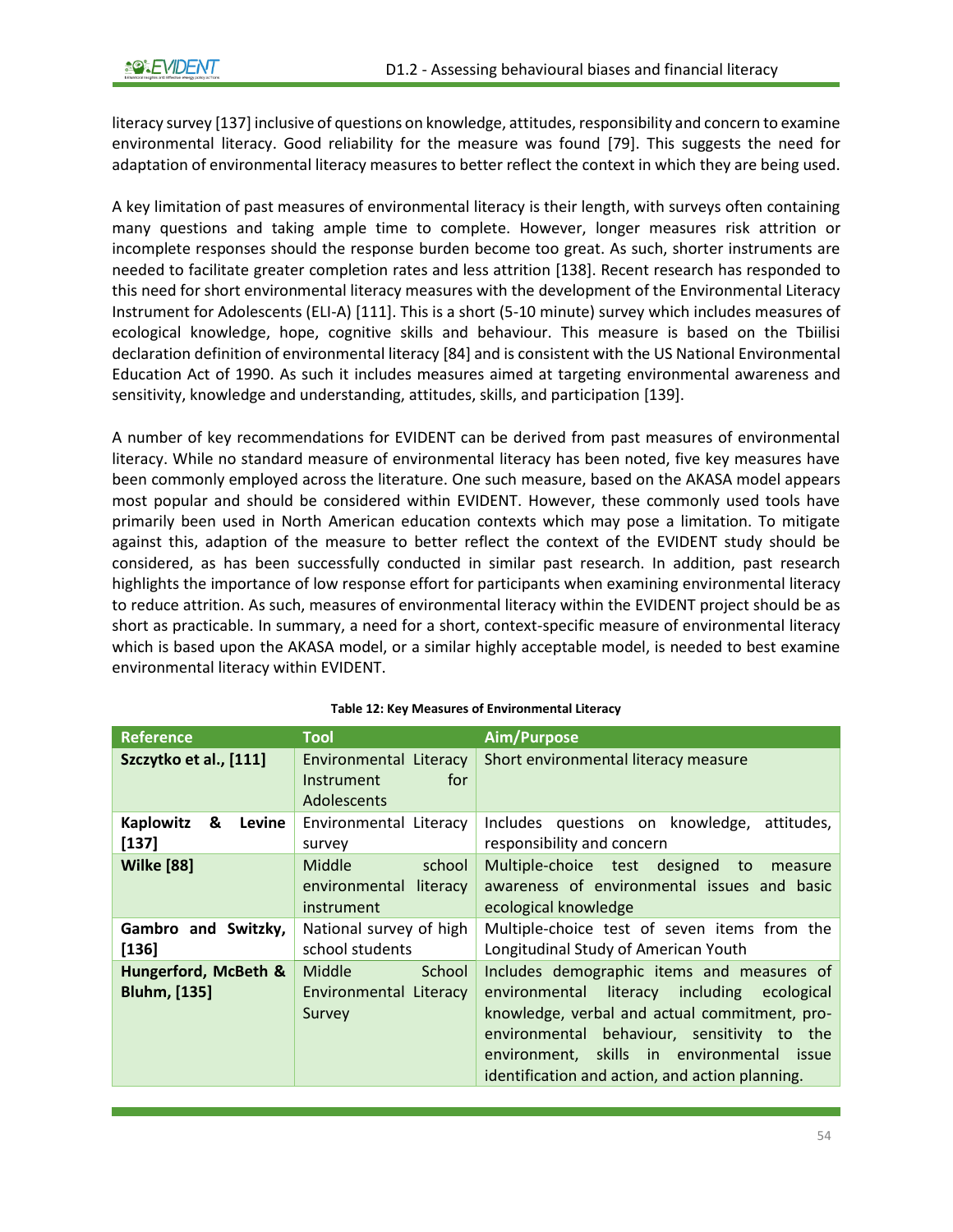| Leeming et al [110]           | Environmental<br><b>Attention scale</b>                                                    | Measures environmental attitude and knowledge<br>of school children in America.                                                                                                                                                                                                                                            |
|-------------------------------|--------------------------------------------------------------------------------------------|----------------------------------------------------------------------------------------------------------------------------------------------------------------------------------------------------------------------------------------------------------------------------------------------------------------------------|
| Dunlap & Van Liere<br>$[131]$ | <b>New Environmental</b><br>Paradigm Scale (NEP)                                           | Seeks to determine environmental attitudes and<br>considers ethics and values.                                                                                                                                                                                                                                             |
| <b>O'Brien</b> [60]           | <b>Environmental Literacy</b><br>Survey                                                    | Individualised survey to match local and global<br>needs. Includes sections on attitude, awareness<br>and knowledge.                                                                                                                                                                                                       |
| <b>NEETF &amp; Roper [62]</b> | <b>NEETF/Roper Survey</b>                                                                  | Examines public understanding of environmental<br>issues and preparedness to act in support of the<br>environment                                                                                                                                                                                                          |
| <b>Bethlendi and Pora [9]</b> | Environmental literacy<br>Survey                                                           | Examined environment consciousness, green<br>attitude, financial knowledge, financial attitude,<br>demand for green financial products and price<br>sensitivity.                                                                                                                                                           |
| Bogan & Kromrey,<br>$[140]$   | Florida Environmental<br>Literacy Survey of high<br>school students                        | Five subtests measuring knowledge of ecological<br>principles, attitude, behaviours, active<br>environmental behaviours and political action                                                                                                                                                                               |
| <b>PCEE</b> [133]             | The First Pennsylvania<br>Environmental<br>Readiness for the 21st<br>Century Survey Report | Consists of four sections, namely, environmental<br>literacy, attitudes, behaviours and environmental<br>education.                                                                                                                                                                                                        |
| <b>NAAEE</b> framework [87]   | <b>NAAEE</b> framework                                                                     | Consists of four components. These are contexts<br>(awareness of environmental concerns in local,<br>regional, global environments), competencies<br>(ability to examine environmental issues and<br>solutions),<br>environmental<br>knowledge<br>and<br>disposition (locus of control, attitude, sensitivity<br>$etc.$ ). |

## **4.3.1 Resulting Measure of Environmental Literacy for EVIDENT**

To address the limitations of past measures of environmental literacy, an adapted 50-item measure was developed for use within the EVIDENT project. Consistent with recommendations arising from past literature, the AKASA model was used as the basis of this measure. As such, individual sections targeting awareness, knowledge, attitude, skill and action based on past measures of environmental literacy were included. All individual questions included in the EVIDENT environmental literacy survey are presented in [Table 13](#page-57-0) below. This measure specifically sought to address the limitations of past measures, including the omission of aspects of environmental literacy (specifically values and critical analysis skills) and generalisation concerns. As most past measures of environmental literacy were developed for North American contexts and education settings included questions were amended to better fit the EVIDENT context. To address this, the wording of questions was amended and some questions removed, to better reflect the concerns of individuals based in Europe.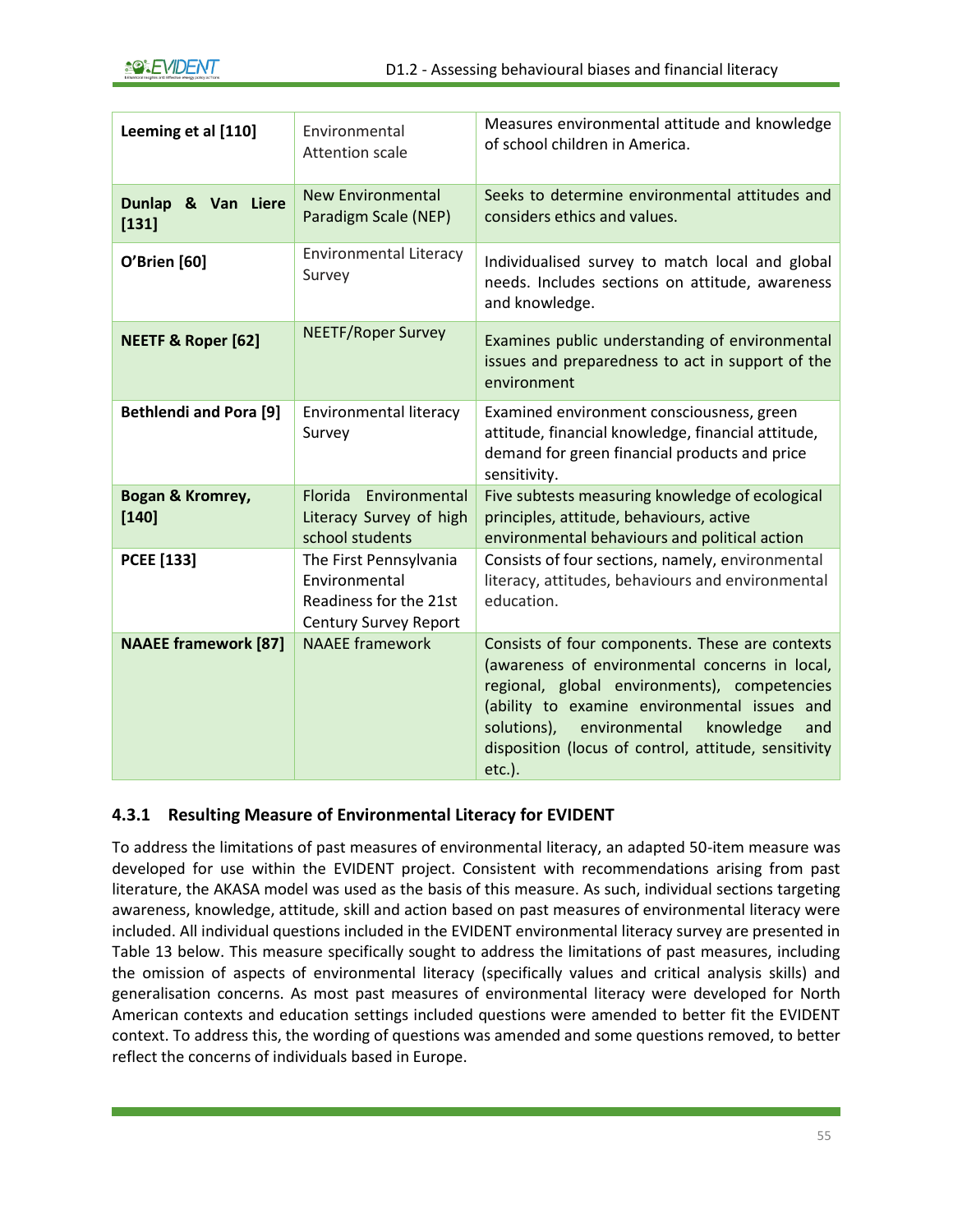A number of past measures were used within the current survey. To measure awareness, the attitude and disposition subsection of the National Environmental Literacy/Awareness Survey was used [141]. This measure includes five questions responded to using a five-point likert scale from one (strongly disagree) to five (strongly agree). Knowledge was measured using the NEETF/Roper Survey, which included eleven items with individual response options presented for each question [62]. This survey was adapted for a European sample by removing and re-wording individual questions. In response to the literature, three aspects of attitude were included within the current environmental literacy survey. These are behavioural intention, values and general attitude towards the environment. Behavioural intention is measured using two questions deriving from Wang et al., [142] which seek to determine the individuals willingness to act in support of the environment. Environmental values are determined using the biosphere section of the Environmental Portrait Value Questionnaire (E-PVQ; [143]). This includes four questions, responded to using a seven point Likert scale from one (totally not me) to seven (totally me) and examines self-reported values towards the environment. General environmental attitude is measured using the New Environmental Paradigm Scale (NEP, [131]). This consists of fifteen items responded to using a five-point Likert scale from one (strongly disagree) to five (strongly agree). To determine the skill of respondents as it pertains to environmental literacy, both action planning and critical analysis questions were included. To examine action planning skills six questions were derived from the cognitive skill action planning subsection of Liang et al [144]. Each of these was responded to using a five-point Likert scale from 1 (strongly disagree) to 5 (strongly agree). To examine critical analysis skills an adapted version of the Defining Issues Test ([145] adapted by [111]) was used. For this, participants are presented with an environmental scenario and asked to rank the appropriateness of five responses. Finally, action was measured using the action subscale of Szczytko et al [111]. Within this section, participants were presented with six actions and asked how often they completed them using a four-point Likert scale from zero (never) to three (all of the time).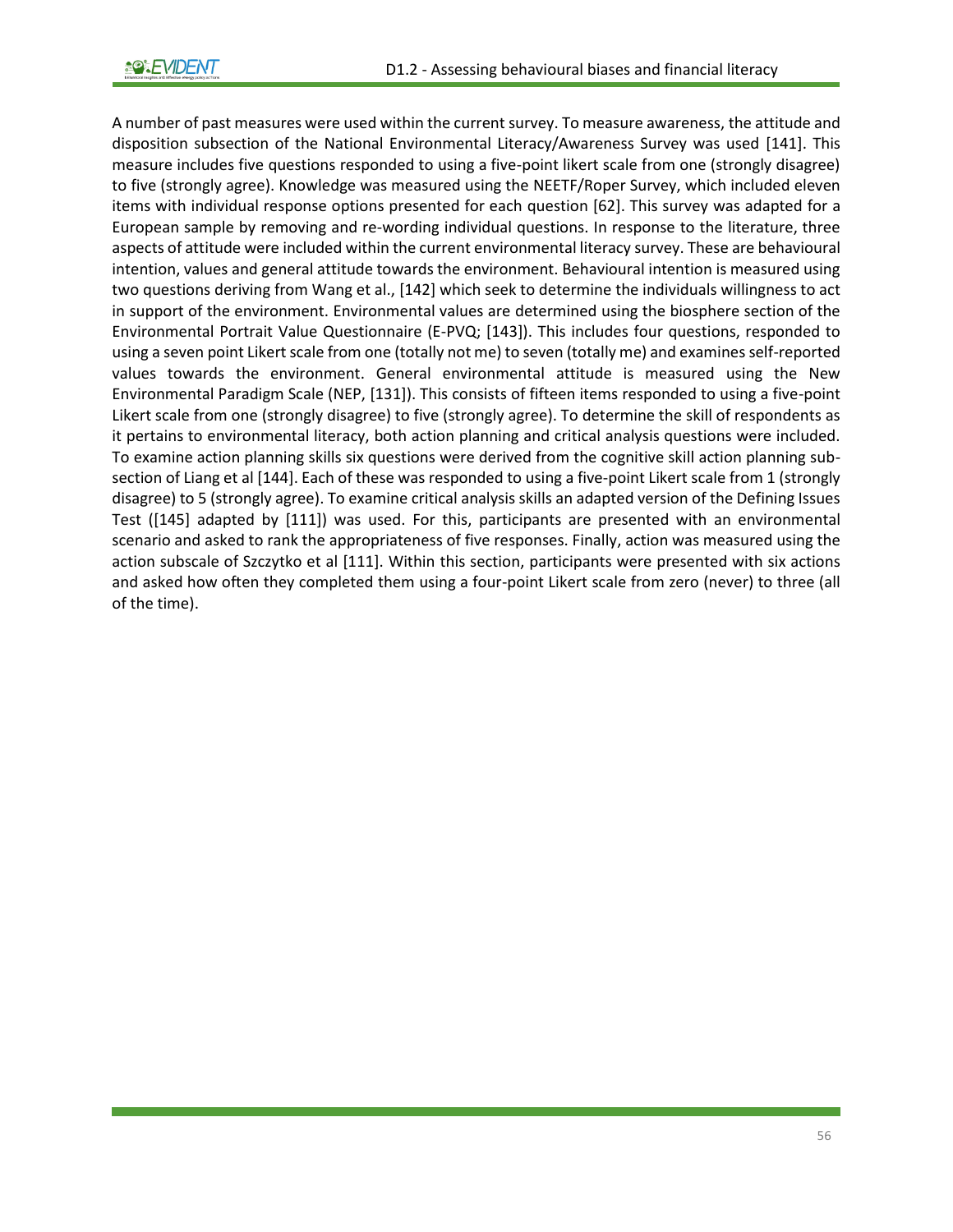#### **Table 13: EVIDENT Long-Form Measure of Environmental Literacy**

<span id="page-57-0"></span>

| <b>Aspect of</b><br><b>Environmental</b><br>Literacy | <b>Measure Employed</b>                                 | <b>Questions</b>                                                                                                                                                                                                                                                          | <b>Response Options</b>                                                                                                                                                     |
|------------------------------------------------------|---------------------------------------------------------|---------------------------------------------------------------------------------------------------------------------------------------------------------------------------------------------------------------------------------------------------------------------------|-----------------------------------------------------------------------------------------------------------------------------------------------------------------------------|
| <b>Attitude</b>                                      | Willingness/Behavioural<br>Intention [142]              | Do you think there is room for you to reduce your monthly<br>electricity consumption?<br>If there is a power-saving measure that can help you<br>reduce your electricity bills, but this measure may change<br>your lifestyle habits. Do you think you might stick to it? | Basically impossible.<br>Can be reduced a bit.<br>Can be reduced a lot.<br>Basically impossible.<br>Can stick for a while.<br>Can stick.                                    |
|                                                      | E-PVQ -Biosphere<br>section amended [143]<br>NEPS [131] | Please read each description carefully and indicate how much this is like you:<br>It is important to prevent environmental pollution.<br>It is important to protect the environment.                                                                                      | $1 = \text{Totally not like you}$<br>$2 = Not like you$<br>3 = Somewhat not like you<br>$4 =$ Neutral                                                                       |
|                                                      |                                                         | It is important to respect nature<br>It is important to be in unity with nature.                                                                                                                                                                                          | 5 = Somewhat like you<br>$6$ = Like you<br>7 = Totally like you<br>$1 =$ Strongly disagree<br>$2 = Disagree$<br>$3 =$ Neither<br>$4 = \text{Agree}$<br>$5 =$ Strongly agree |
|                                                      |                                                         | We are approaching the limit of the number of people<br>the Earth can support.<br>Humans have the right to modify the natural environment<br>to suit their needs.<br>When humans interfere with nature it often produces<br>disastrous consequences.                      |                                                                                                                                                                             |
|                                                      |                                                         | Human ingenuity will insure that we do not make the Earth<br>unlivable.<br>Humans are seriously abusing the environment.<br>The Earth has plenty of natural resources if we just learn                                                                                    |                                                                                                                                                                             |
|                                                      |                                                         | how to develop them.<br>Plants and animals have as much right as humans to exist.                                                                                                                                                                                         |                                                                                                                                                                             |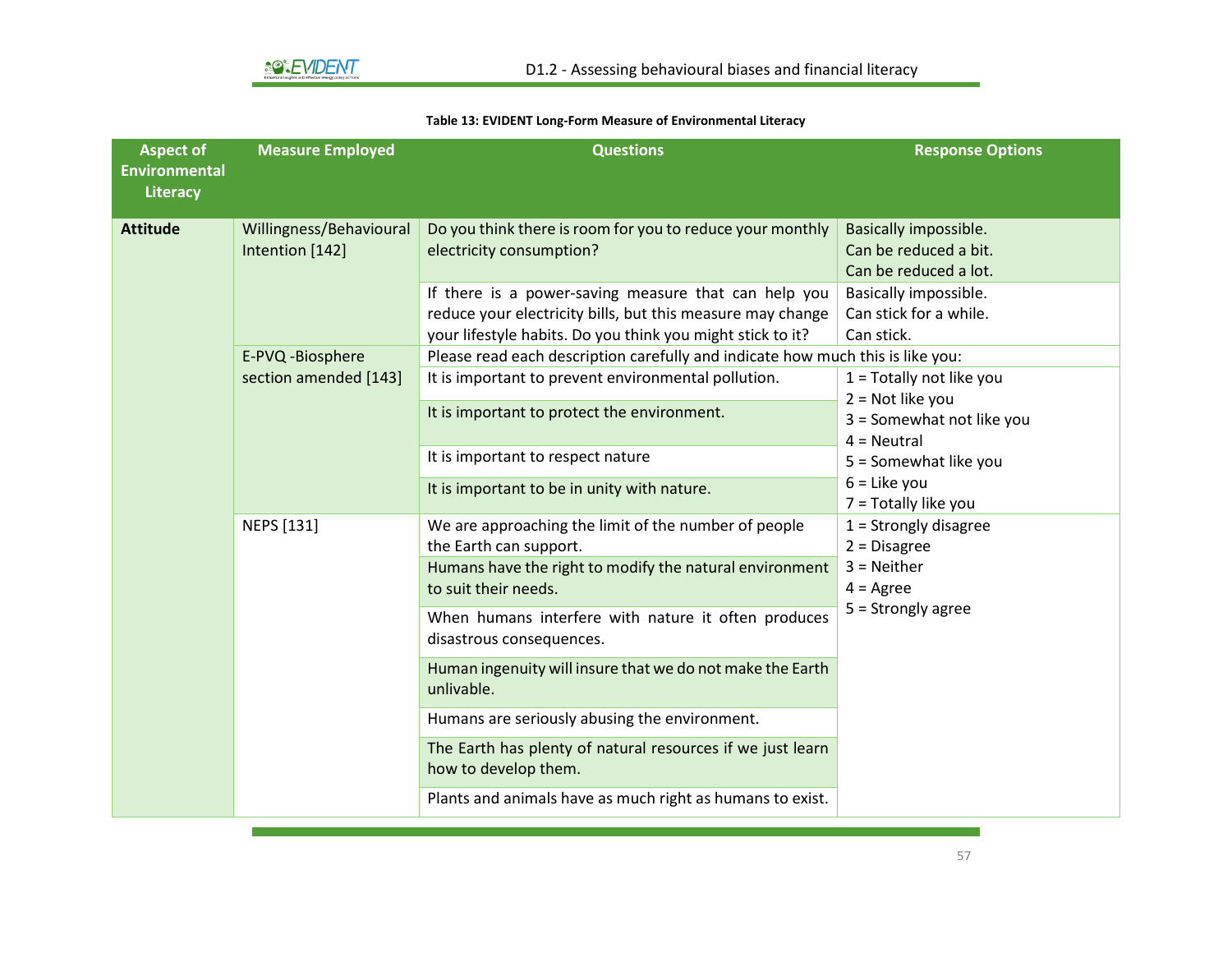

|                  |                                                          | The balance of nature is strong enough to cope with the<br>impacts of modern industrial nations.        |                                                                |
|------------------|----------------------------------------------------------|---------------------------------------------------------------------------------------------------------|----------------------------------------------------------------|
|                  |                                                          | Despite our special abilities, humans are still subject to the<br>laws of nature.                       |                                                                |
|                  |                                                          | The so-called "ecological crisis" facing humankind has<br>been greatly exaggerated.                     |                                                                |
|                  |                                                          | The Earth is like a spaceship with very limited room and<br>resources.                                  |                                                                |
|                  |                                                          | Humans were meant to rule over the rest of nature.                                                      |                                                                |
|                  |                                                          | The balance of nature is very delicate and easily upset.                                                |                                                                |
|                  |                                                          | Humans will eventually learn enough about how nature<br>works to be able to control it.                 |                                                                |
|                  |                                                          | If things continue on their present course, we will soon<br>experience a major ecological catastrophe   |                                                                |
| <b>Awareness</b> | <b>National Environmental</b><br>Literacy/Awareness      | Protecting the environment is critically important for the<br>survival of future generations            | $1 =$ Strongly disagree<br>$2 = Disagree$                      |
|                  | Survey: Attitude &<br><b>Disposition Subsection</b>      | Protecting the environment is equally important as job<br>creation                                      | $3 =$ Neither<br>$4 = \text{Agree}$                            |
|                  | $[141]$                                                  | Environmental education should be a necessary                                                           | $5 =$ Strongly agree                                           |
|                  |                                                          | component of primary and secondary school education<br>Recycling waste is a benefit to both the natural |                                                                |
|                  |                                                          | environment and the economy                                                                             |                                                                |
|                  |                                                          | Environmental laws are properly enforced in Europe                                                      |                                                                |
| Knowledge        | NEETF/Roper - Adapted<br>for a European sample<br>$[62]$ | In general, how much do you feel you know about<br>environmental issues and problems?                   | A lot<br>A fair amount<br>Only a little<br>Practically nothing |
|                  |                                                          |                                                                                                         | Don't Know                                                     |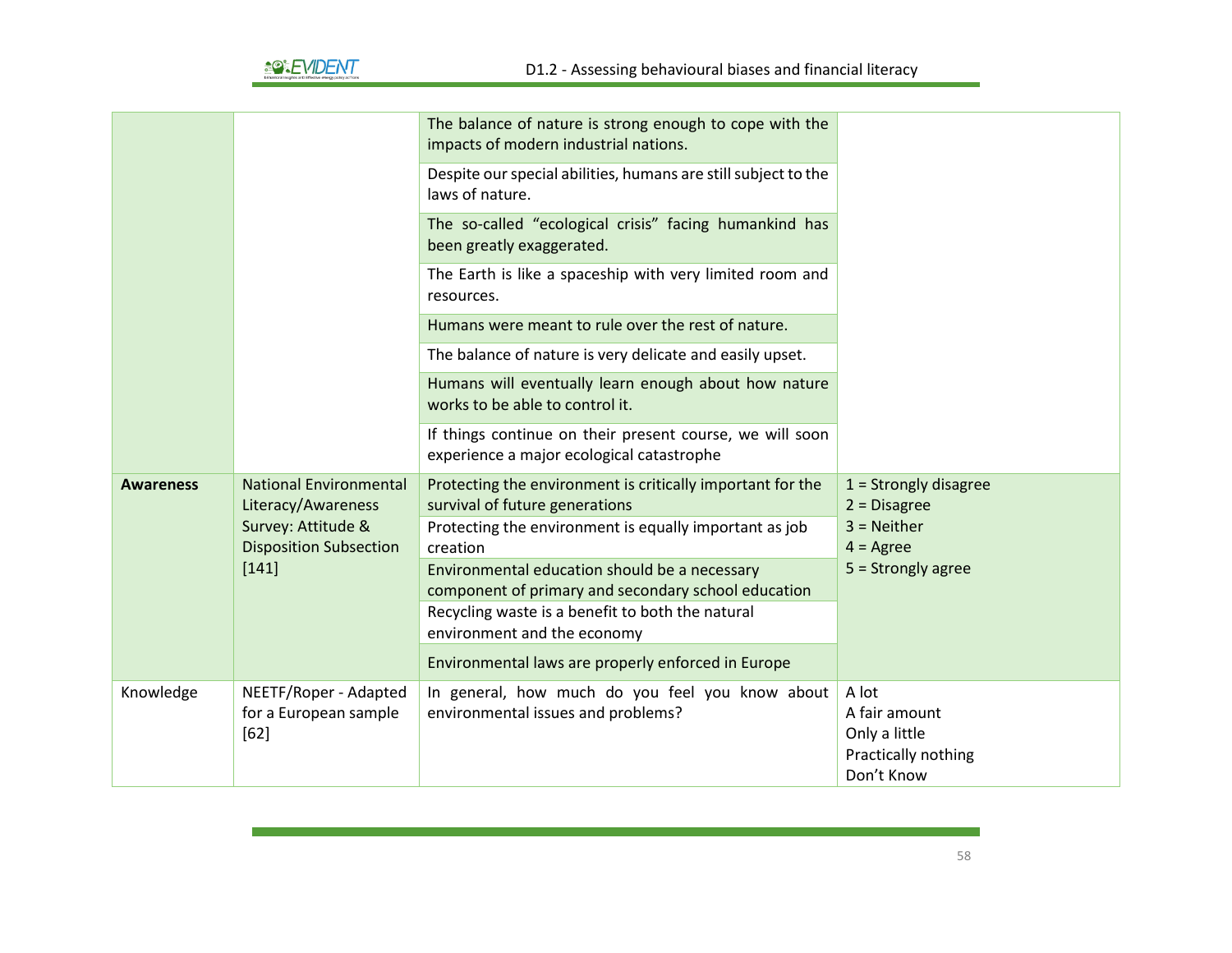|  | There are many kinds of animals and plants, and they live<br>in many different types of environments. What is the word                    | Multiplicity<br>Biodiversity                                                                                                                                                                            |
|--|-------------------------------------------------------------------------------------------------------------------------------------------|---------------------------------------------------------------------------------------------------------------------------------------------------------------------------------------------------------|
|  | used to describe this idea?                                                                                                               | Socio-economics<br>Evolution<br>Don't Know                                                                                                                                                              |
|  | Carbon monoxide is a major contributor to air pollution in<br>Europe. Which of the following is the biggest source of<br>carbon monoxide? | Factories and businesses<br>People breathing<br>Motor vehicles<br><b>Trees</b><br>Don't know                                                                                                            |
|  | How is most electricity in Europe generated?                                                                                              | By burning oil, coal and wood<br>With nuclear power<br>Through solar energy<br>By hydro electric power plants<br>Don't know                                                                             |
|  | What is the most common cause of pollution of streams,<br>rivers and oceans?                                                              | Dumping of garbage by cities<br>Surface water running off yards, city<br>streets, paved lots and farm fields.<br>Trask washed into the ocean from<br>beaches<br>Waste dumped by factories<br>Don't Know |
|  | Which of the following is a renewable resource?                                                                                           | Oil<br>Iron Ore<br><b>Trees</b><br>Coal<br>Don't know                                                                                                                                                   |
|  | Ozone forms a protective layer in the earth's upper<br>atmosphere. What does ozone protect us from?                                       | Acid rain<br>Global warming<br>Sudden changes in temperature<br>Harmful cancer-causing sunlight<br>Don't know                                                                                           |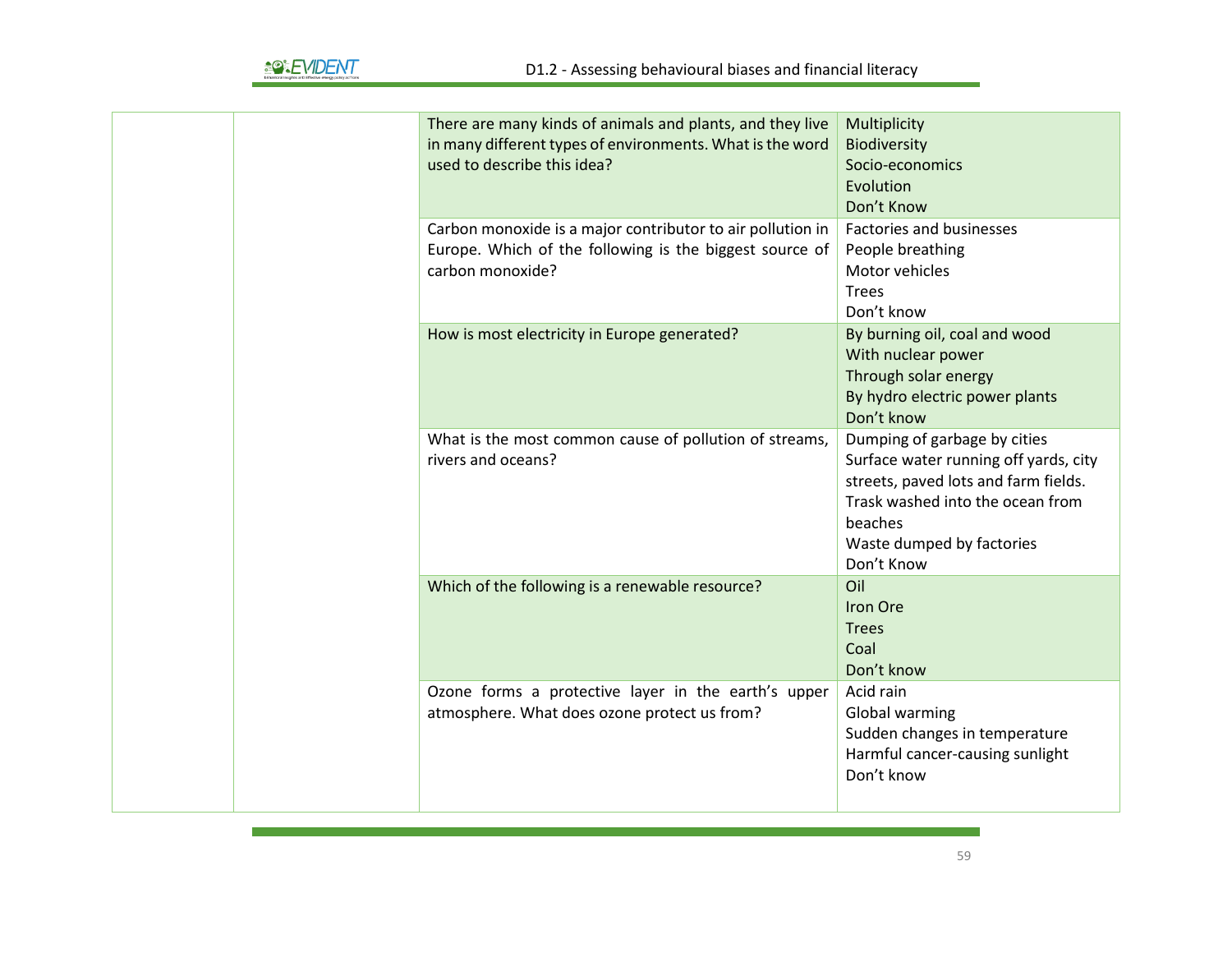|               |                                                                            | Where does most of the waste in the Europe end up?                                                                                  | <b>Oceans</b><br>Incinerators<br><b>Recycling Centres</b><br>Landfills<br>Don't know                                                                                       |
|---------------|----------------------------------------------------------------------------|-------------------------------------------------------------------------------------------------------------------------------------|----------------------------------------------------------------------------------------------------------------------------------------------------------------------------|
|               |                                                                            | Which of the following household wastes is considered a<br>hazardous waste?                                                         | <b>Plastic Packaging</b><br>Glass<br><b>Batteries</b><br>Spoiled Food<br>Don't know                                                                                        |
|               |                                                                            | What is the most common reason that an animal species<br>becomes extinct?                                                           | Pesticides are killing them<br>Their habitats are being destroyed by<br>humans<br>There is too much hunting<br>There are climate changes that affect<br>them<br>Don't Know |
| Action        | Action subscale [111]                                                      | How often do you do the following:                                                                                                  |                                                                                                                                                                            |
|               |                                                                            | Turn off the lights at home when they are not in use                                                                                | $0 = All$ the time                                                                                                                                                         |
|               |                                                                            | Pick up trash that I find outside                                                                                                   | $1 =$ Some of the time                                                                                                                                                     |
|               |                                                                            | Ask others about things I can do about environmental                                                                                | $2 =$ Rarely                                                                                                                                                               |
|               |                                                                            | problems.                                                                                                                           | $3 =$ Never                                                                                                                                                                |
|               |                                                                            | Turn off the water when it is not in use                                                                                            |                                                                                                                                                                            |
|               |                                                                            | Close the refrigerator door while I decide what to get out<br>of it                                                                 |                                                                                                                                                                            |
|               |                                                                            | Recycle at home                                                                                                                     |                                                                                                                                                                            |
| <b>Skills</b> | <b>Action Planning -</b><br>Cognitive skill action<br>planning sub-section | I will use multi-media, such as newspapers, magazines, or<br>the Internet to obtain information related to<br>environmental issues. | $1 =$ Strongly disagree<br>$2 = Disagree$<br>$3 =$ Neither                                                                                                                 |
|               | $[144]$                                                                    | I am able to identify environmental problems and find                                                                               | $4 = \text{Agree}$                                                                                                                                                         |
|               |                                                                            | solutions to them                                                                                                                   | $5 =$ Strongly agree                                                                                                                                                       |
|               |                                                                            | I can integrate different viewpoints on environmental<br>issues and form my personal opinions.                                      |                                                                                                                                                                            |
|               |                                                                            |                                                                                                                                     |                                                                                                                                                                            |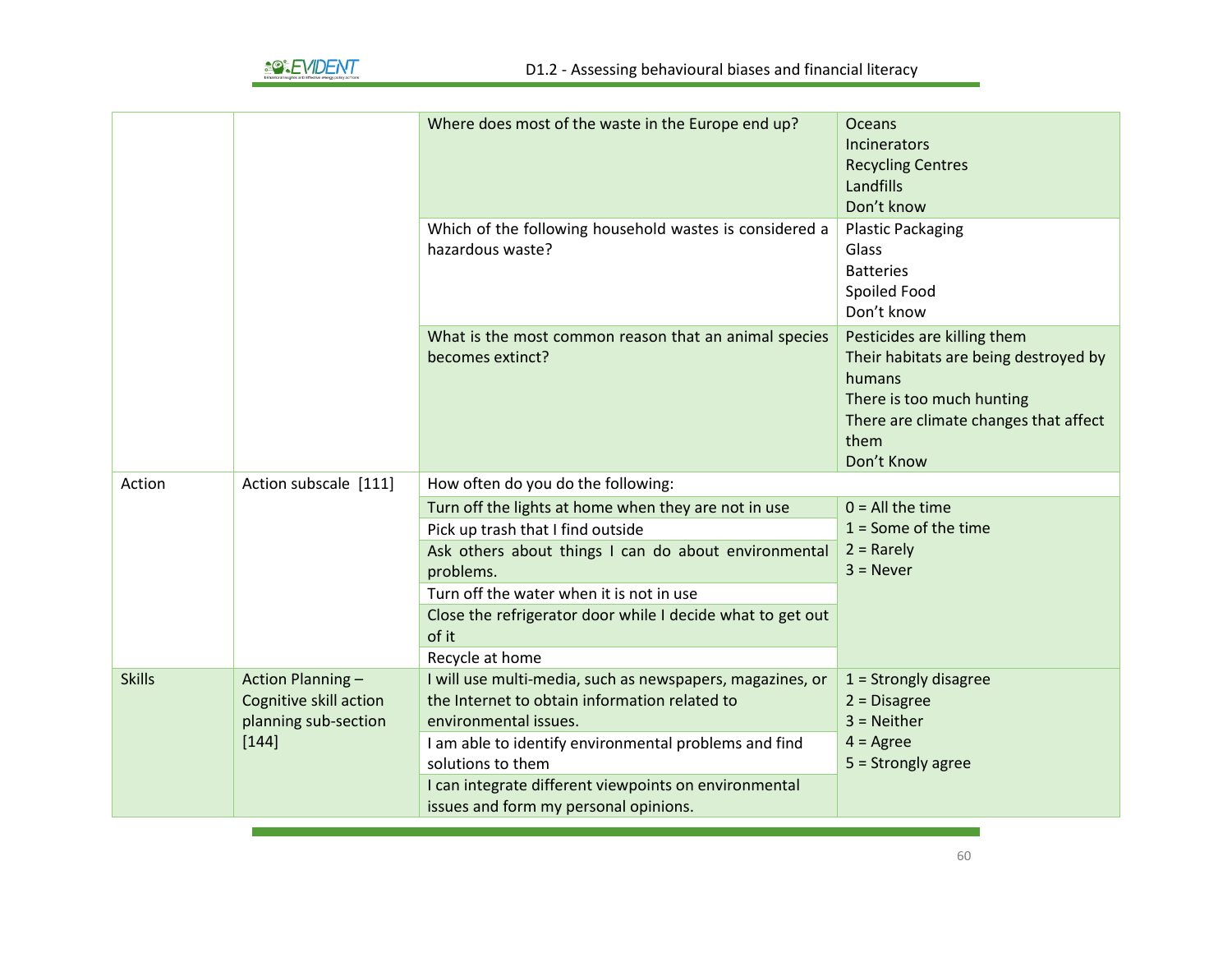

|                            | I can reflect on my own behaviour about the social and                                             |         |
|----------------------------|----------------------------------------------------------------------------------------------------|---------|
|                            | environmental impacts                                                                              |         |
|                            | I am able to communicate relevant environmental-                                                   |         |
|                            | related information to others.                                                                     |         |
|                            | I know how to use appropriate channels to promote                                                  |         |
|                            | environmental knowledge and environmental friendly                                                 |         |
|                            | policies.                                                                                          |         |
| <b>Critical Analysis -</b> | Striped bass is a popular sportfish and is also harvested for food. anglers and commercial fishers |         |
| Adapted defining issues    | are spending more time fishing for striped bass than they used to but are catching fewer and       |         |
| test [[145] adapted by     | smaller striped bass than in the past. Daniel is in charge of making sure that fishing for striped |         |
| [111]                      | bass is sustainable over time. therefore, Daniel must think about many issues to determine the     |         |
|                            | best solution to this challenge. What are the most important questions to ask as you begin to      |         |
|                            | solve this problem?                                                                                |         |
|                            | What has been the number of new striped bass entering                                              | Rate1-5 |
|                            | the population each year?                                                                          |         |
|                            | What size are the striped bass that can successfully                                               |         |
|                            | reproduce?                                                                                         |         |
|                            | What are the most important foods striped bass eat?                                                |         |
|                            | Do predators eat juvenile striped bass                                                             |         |
|                            | What do striped bass fishers use for bait?                                                         |         |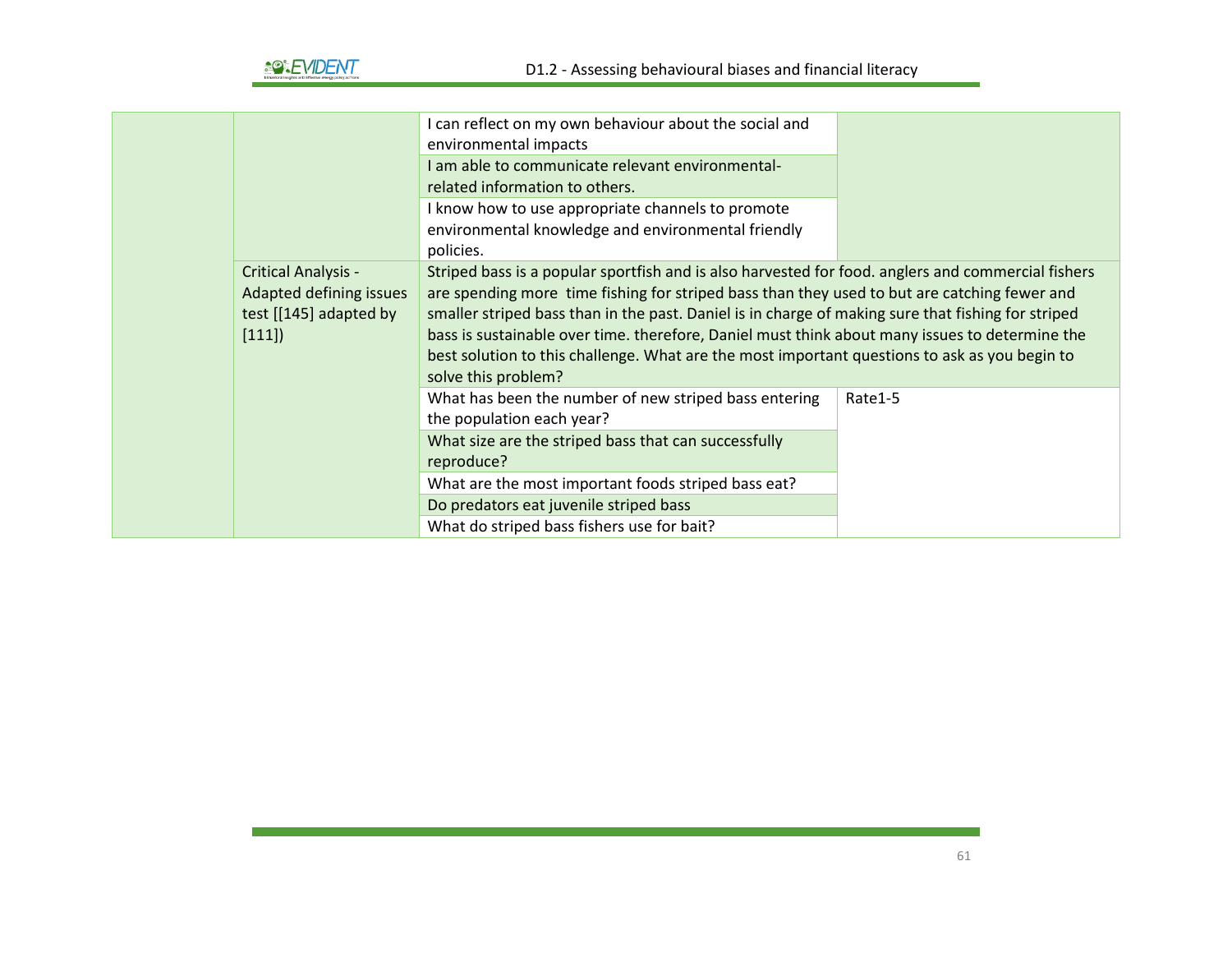### **4.3.1.1 Short-Form Measure of Environmental Literacy**

As noted above, longer measures of environmental literacy risk increased rates of attrition and nonresponse bias. To mitigate against this a short-form version of the EVIDENT Environmental Literacy Survey was developed. This consists of 27 questions, again based on the AKASA model. All individual questions included are presented in [Table 14](#page-63-0) below. This version differs from the long-form version in the knowledge, attitude and action sections. For the knowledge section, five key questions from the NEETF/Roper measure were used, with only those deemed most relevant to the EVIDENT project retained. For attitude, the short-form version of the National Environment Paradigm was included [146] to reduce response effort. In addition, the section examining values was omitted in the short-form survey as many aspects of values are thought to be considered within the National Environment Paradigm questions. Minimal reductions were also made to the skills section with one action planning question removed due to perceived overlap with other questions in the survey. As such, while this shortened version of the survey still considers all aspects of AKASA and addresses the past limitations noted in the sections above, its shorter length may facilitate its inclusion in surveys which also include other areas of analysis.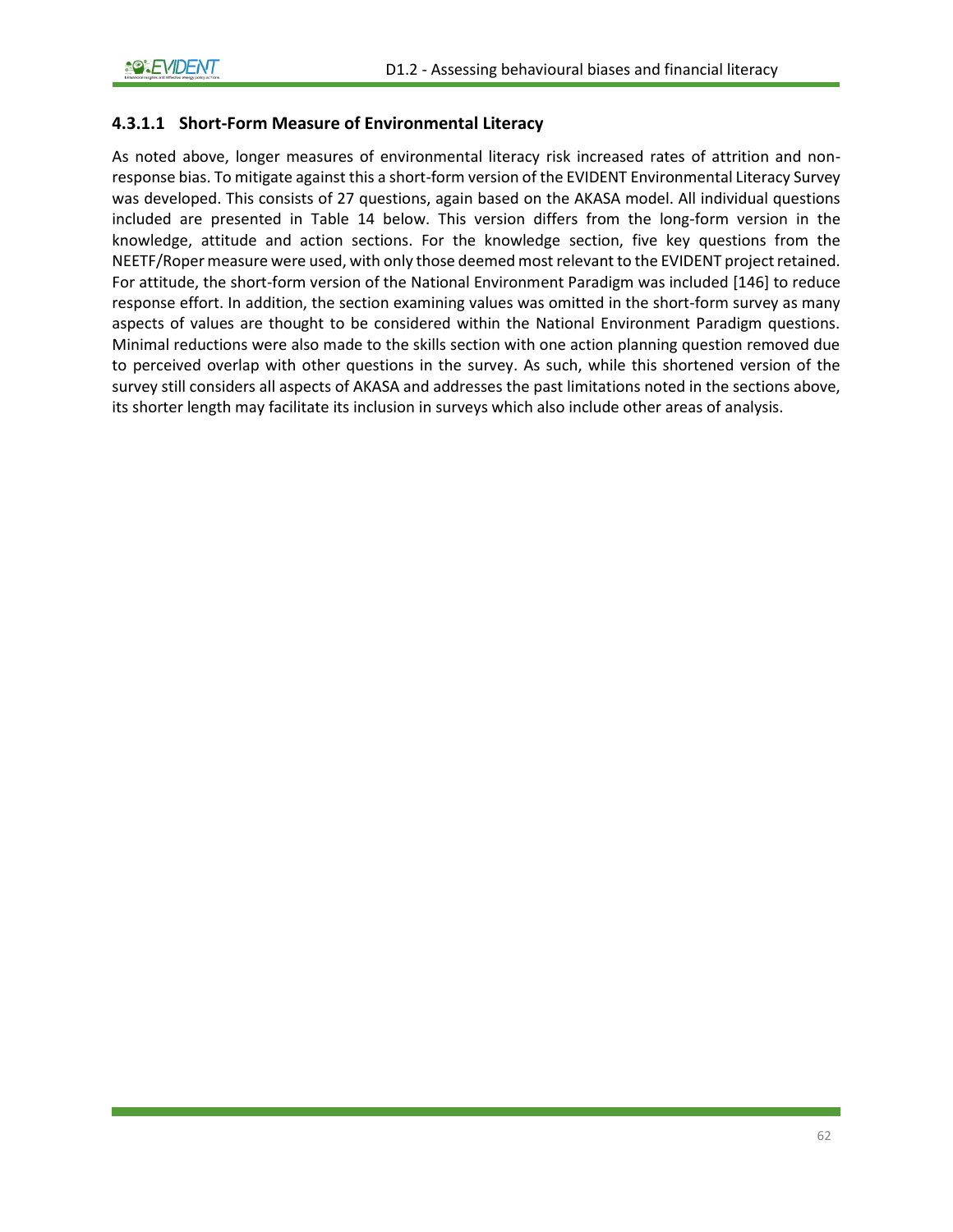#### **Table 14: EVIDENT Short-Form Environmental Literacy Survey**

<span id="page-63-0"></span>

| <b>Aspect of</b><br><b>Environmental</b><br><b>Literacy</b> | <b>Measure Employed</b>                                                                                             | <b>Questions</b>                                                                                                                                                                 | <b>Response Options</b>                                                                                  |
|-------------------------------------------------------------|---------------------------------------------------------------------------------------------------------------------|----------------------------------------------------------------------------------------------------------------------------------------------------------------------------------|----------------------------------------------------------------------------------------------------------|
| <b>Attitude</b>                                             | Willingness/Behavioural<br>Intention [142]                                                                          | If there is a power-saving measure that can help you reduce your<br>electricity bills, but this measure may change your lifestyle habits. Do<br>you think you might stick to it? | Basically impossible.<br>Can stick for a while.<br>Can stick.                                            |
|                                                             | NEPS: Shortened 6 item                                                                                              | Plants and animals have as much right as humans to exist.                                                                                                                        | $1 =$ Strongly disagree<br>$2$ = Disagree                                                                |
|                                                             | scale [146]                                                                                                         | The Earth is like a spaceship with very limited room and resources.                                                                                                              |                                                                                                          |
|                                                             |                                                                                                                     | Humans were meant to rule over the rest of nature.                                                                                                                               | $3$ = Neither<br>$4 = \text{Agree}$                                                                      |
|                                                             |                                                                                                                     | The balance of nature is very delicate and easily upset.                                                                                                                         | $5 =$ Strongly agree                                                                                     |
|                                                             |                                                                                                                     | Modifying the environment for human use seldom causes serious<br>problems                                                                                                        |                                                                                                          |
|                                                             |                                                                                                                     | There are no limits to growth for places like Europe                                                                                                                             |                                                                                                          |
| <b>Awareness</b>                                            | <b>National Environmental</b><br>Literacy/Awareness<br>Survey: Attitude &<br><b>Disposition Subsection</b><br>[141] | Protecting the environment is critically important for the survival of<br>future generations                                                                                     | $1 =$ Strongly disagree<br>$2$ = Disagree<br>$3 =$ Neither<br>$4 = \text{Agree}$<br>$5 =$ Strongly agree |
|                                                             |                                                                                                                     | Protecting the environment is equally important as job creation                                                                                                                  |                                                                                                          |
|                                                             |                                                                                                                     | Environmental education should be a necessary component of<br>primary and secondary school education                                                                             |                                                                                                          |
|                                                             |                                                                                                                     | Recycling waste is a benefit to both the natural environment and the<br>economy                                                                                                  |                                                                                                          |
|                                                             |                                                                                                                     | Environmental laws are properly enforced in Europe                                                                                                                               |                                                                                                          |
| Knowledge                                                   | NEETF/Roper [62]                                                                                                    | Carbon monoxide is a major contributor to air pollution in Europe.<br>Which of the following is the biggest source of carbon monoxide?                                           | <b>Factories and businesses</b><br>People breathing<br>Motor vehicles<br><b>Trees</b><br>Don't know      |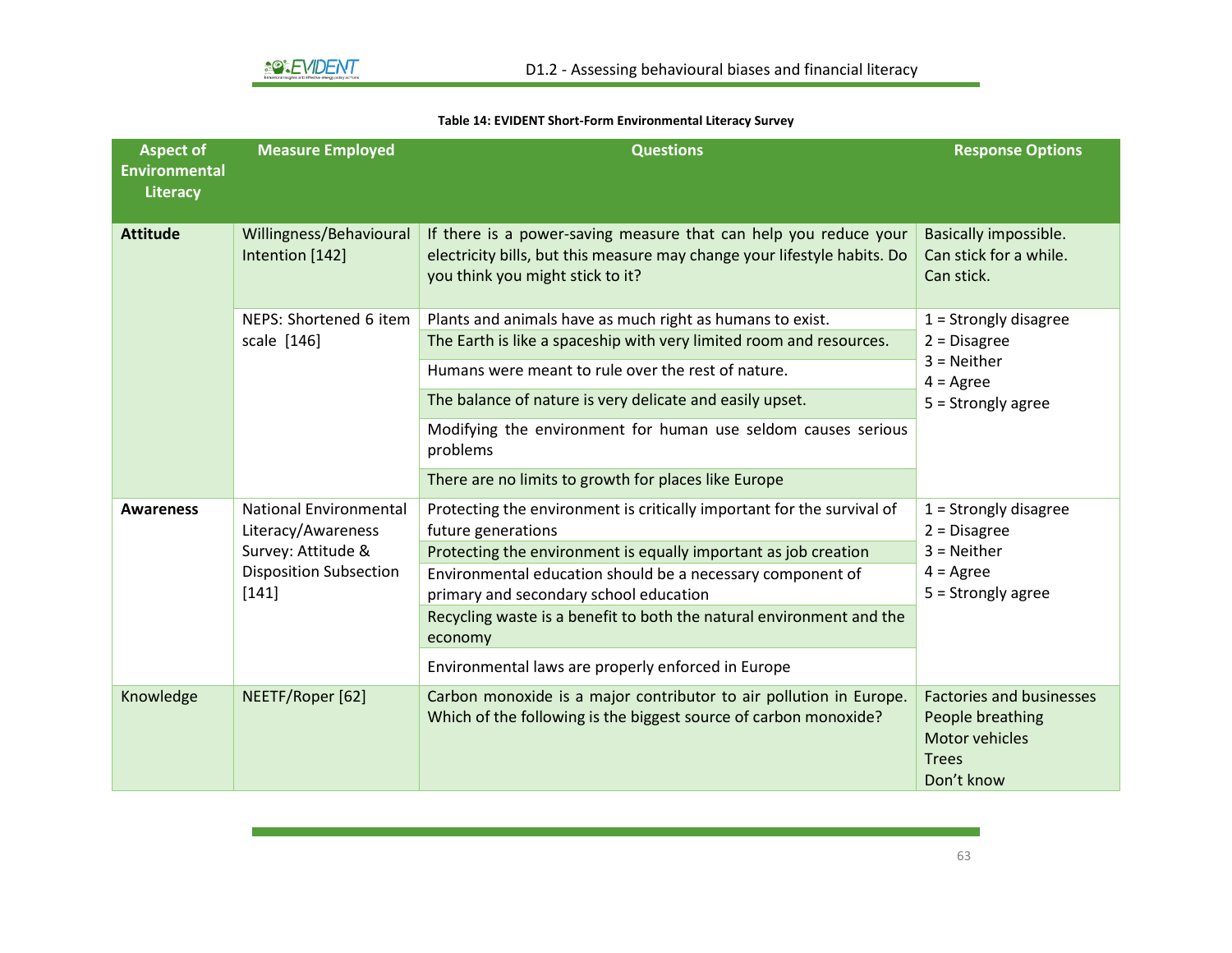

|        |                       | What is the most common cause of pollution of streams, rivers and<br>oceans?                                                                                                                                                                                                | Dumping of waste by cities<br>Surface water running off<br>yards, city streets, paved<br>areas and farm fields.<br>Trask washed into the<br>ocean from beaches<br>Waste dumped by<br>factories<br>Don't Know |
|--------|-----------------------|-----------------------------------------------------------------------------------------------------------------------------------------------------------------------------------------------------------------------------------------------------------------------------|--------------------------------------------------------------------------------------------------------------------------------------------------------------------------------------------------------------|
|        |                       | Which of the following is a renewable resource?                                                                                                                                                                                                                             | Oil<br>Iron Ore<br><b>Trees</b><br>Coal<br>Don't know                                                                                                                                                        |
|        |                       | Ozone forms a protective layer in the earth's upper atmosphere.<br>What does ozone protect us from?                                                                                                                                                                         | Acid rain<br>Global warming<br>Sudden changes in<br>temperature<br>Harmful cancer-causing<br>sunlight<br>Don't know                                                                                          |
|        |                       | Where does most of the waste in the Europe end up?                                                                                                                                                                                                                          | <b>Oceans</b><br>Incinerators<br><b>Recycling Centres</b><br>Landfills<br>Don't know                                                                                                                         |
| Action | Action subscale [111] | How often do you do the following:                                                                                                                                                                                                                                          |                                                                                                                                                                                                              |
|        |                       | Turn off the lights at home when they are not in use<br>Pick up trash that I find outside<br>Ask others about things I can do about environmental problems.<br>Turn off the water when it is not in use<br>Close the refrigerator door while I decide what to get out of it | $0 = All$ the time<br>$1 =$ Some of the time<br>$2 =$ Rarely<br>$3 =$ Never                                                                                                                                  |
|        |                       | Recycle at home                                                                                                                                                                                                                                                             |                                                                                                                                                                                                              |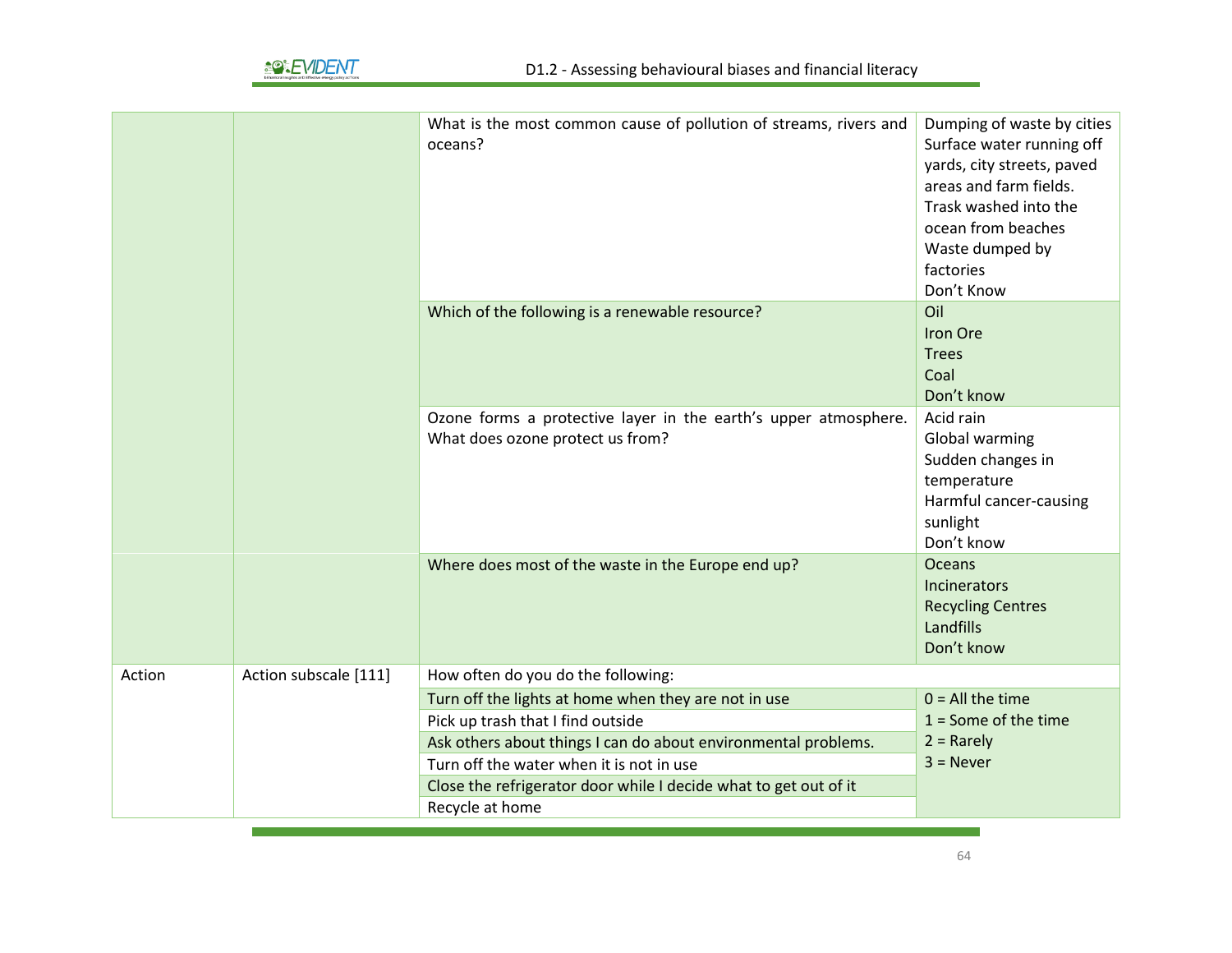*<u>AOHENT</u>* 

| <b>Skills</b> | Cognitive skill action<br>planning sub-section | I will use multi-media, such as newspapers, magazines, or the<br>Internet to obtain information related to environmental issues.                                                                                                                                                                                                                                                                                                                                                                                                                | $1 =$ Strongly disagree<br>$2 = Disagree$ |
|---------------|------------------------------------------------|-------------------------------------------------------------------------------------------------------------------------------------------------------------------------------------------------------------------------------------------------------------------------------------------------------------------------------------------------------------------------------------------------------------------------------------------------------------------------------------------------------------------------------------------------|-------------------------------------------|
|               | $[144]$                                        | I am able to identify environmental problems and find solutions to<br>them                                                                                                                                                                                                                                                                                                                                                                                                                                                                      | $3$ = Neither<br>$4 = \text{Agree}$       |
|               |                                                | I can integrate different viewpoints on environmental issues and<br>form my personal opinions.                                                                                                                                                                                                                                                                                                                                                                                                                                                  | $5 =$ Strongly agree                      |
|               |                                                | I am able to communicate relevant environmental-related<br>information to others.                                                                                                                                                                                                                                                                                                                                                                                                                                                               |                                           |
|               | Adapted defining issues<br>test [111]          | Striped bass is a popular sportfish and is also harvested for food.<br>anglers and commercial fishers are spending more time fishing for<br>striped bass than they used to but are catching fewer and smaller<br>striped bass than in the past. daniel Pinder is in charge of making<br>sure that fishing for striped bass is sustainable over time. therefore,<br>daniel must think about many issues to determine the best solution<br>to this challenge. What are the most important questions to ask as<br>you begin to solve this problem? | Rate1-5                                   |
|               |                                                | What has been the number of new striped bass entering the<br>population each year?                                                                                                                                                                                                                                                                                                                                                                                                                                                              |                                           |
|               |                                                | What size are the striped bass that can successfully reproduce?                                                                                                                                                                                                                                                                                                                                                                                                                                                                                 |                                           |
|               |                                                | What are the most important foods striped bass eat?                                                                                                                                                                                                                                                                                                                                                                                                                                                                                             |                                           |
|               |                                                | Do predators eat juvenile striped bass                                                                                                                                                                                                                                                                                                                                                                                                                                                                                                          |                                           |
|               |                                                | What do striped bass fishers use for bait?                                                                                                                                                                                                                                                                                                                                                                                                                                                                                                      |                                           |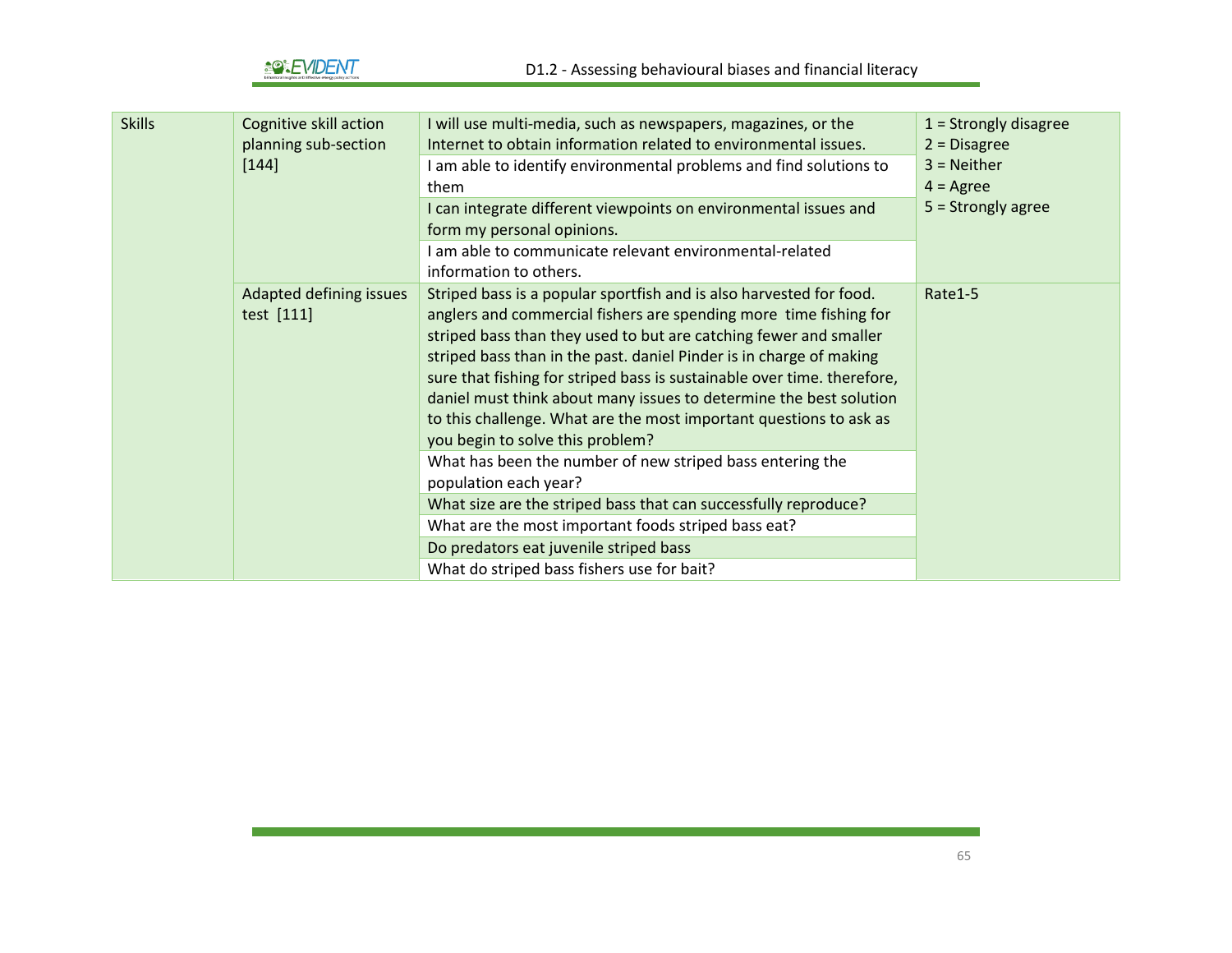# **5. Reconciling financial and environmental literacy**

# **5.1 Theoretical framework and motivation**

It is well documented in the literature that behavioural biases, financial and environmental literacy play an important role in decision-making. To further understand their impact and most importantly to estimate their combined impact on the decision-making process, we propose in this section a quasiexperiment in the framework of the marginal price bias.

More specifically, nonlinear energy pricing complicate economic decisions by providing multiple marginal prices for the same service. A central assumption in economics is that firms and consumers are rational and that optimize given the available information which in the current example is a marginal pricing scheme. For example, consider consumers that face nonlinear tariffs in their energy consumption. These nonlinear tariffs are usually induced to optimize the intraday use of energy and to decrease consumption during peak times. The main assumption for this proposed policy is that consumers optimize their consumption with respect to the price which implicitly assumes that the realized price equals the perceived price. Furthermore, this marginal price bias has found to apply to other domains as for example on optimal taxation. In this regard, the implicit assumption is that taxpayers respond to their marginal tax rate by correctly estimating the right tax that applies to their income [147][148][149].

In the same vein, empirical studies in economics and subsequent policy recommendations generally take this rationality assumption as given when estimating the impact of various policies on a variety of domains that include nonlinear pricing schemes, subsidy, and tax rates. However, evidence from many recent studies suggests that consumers may not respond to nonlinear pricing schemes as the standard economic theory assumes. Many surveys find that few people understand the complexity of a nonlinear price. Many of these estimations took place in laboratory experiments, and results show cognitive difficulty in understanding nonlinear price systems while subjects tend to respond to an average price. While these results may have important welfare implications, still there is no clear empirical evidence on this question.

In the proposed quasi-experiment, we design a framework to uncover consumers' perceived price of nonlinear price schedules. We assume that for consumers that don't use marginal prices in their estimation, they may use average price as an approximation of marginal price if the cognitive cost of understanding complex pricing is substantial. This suboptimization is described as "schmeduling" by Liebman and Zeckhauser (2004) [150].

# **5.2 Design of the survey**

In this part of the deliverable, we present the main framework of the proposed quasi-experiment. As it will be apparent later, the quasi-experiment is closely related to use cases 4 and 5 "Relation of energy consumption behavioural biases with consumers' financial literacy level" and "Exploit energy demand curves" respectively. The experiment is designed in a way to elicit consumers' perceptions about different pricing schemes and to relate findings with potential behavioural biases and the participants' financial and environmental literacy level. The implementation of the experiment is expected to take place through the EVIDENT's platform and its design is as follows: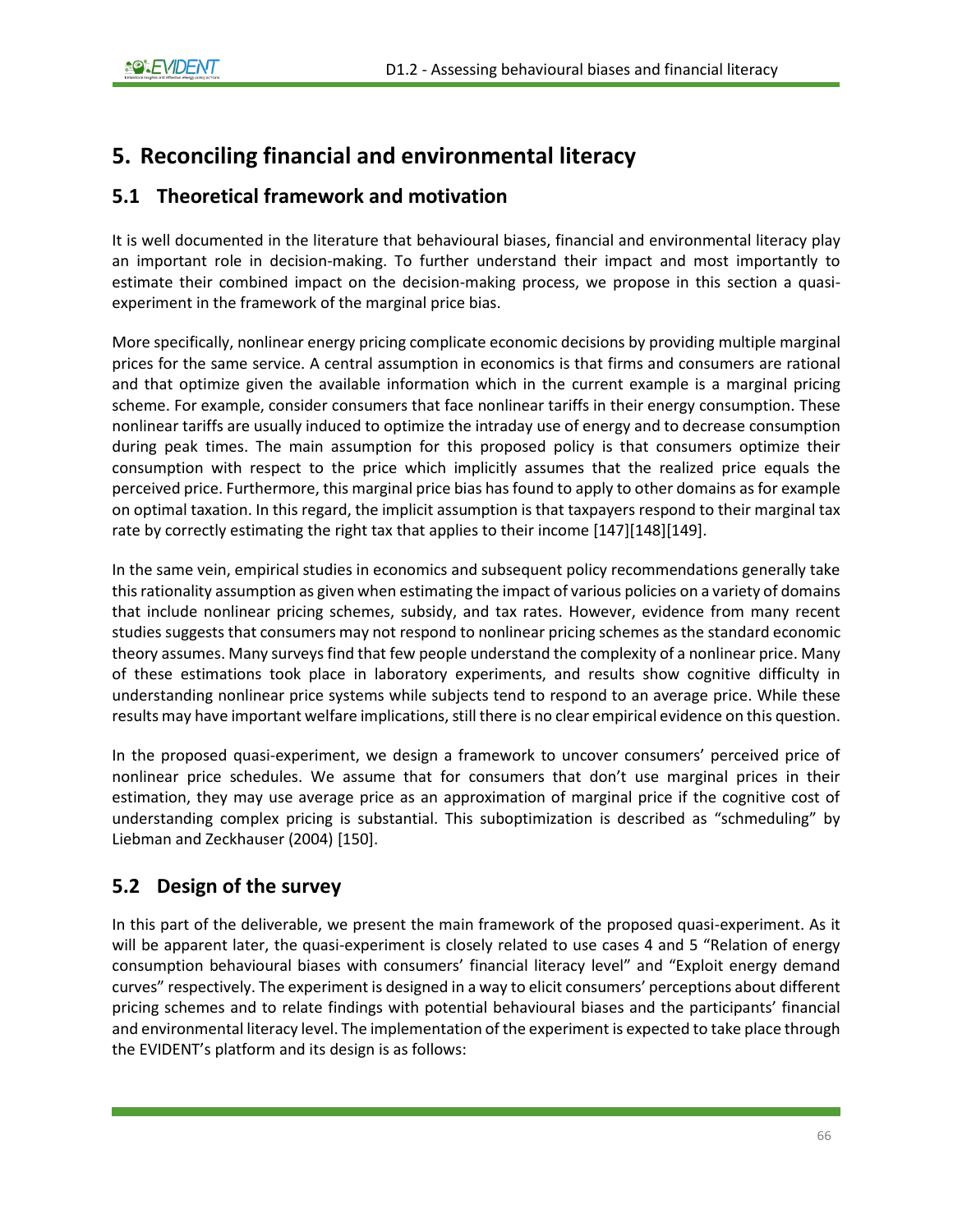**1 st step**: Participants answer a small set of questions for collecting demographic data

**2 nd step**: Participants answer a small set of questions related to biases

**3 rd step**: Participants answer a small set of questions related to financial literacy

**4 th step**: Participants answer a small set of questions related to environmental literacy

**5 th step**: Participants answer a small set of questions related to price perceptions.

The overall response time for a participant to complete the quasi-experiment will be no more than 20 minutes.

### **5.2.1 Description of step 5**

In the beginning, the participant receives a message "*Assuming that your yearly energy consumption is exactly 6,000kWh, which one of the following tariffs would you choose as the most cost effective?"* In order for the message to be as realistic as possible, will be slightly adjusted with respect to the specifics of the energy market in the country that the experiment is being implemented. For example, in countries where the average energy consumption of a household is higher, the energy amount will be considered to adjust accordingly.

Then, the participants receive on their screen different sets of tariffs. These different sets change in complexity, for example, one has to choose between an average price and a two-tier tariff scheme, while next is asked to choose between an average price and a three-tier tariff scheme. We may also consider increasing the complexity by adding four tiers or more. It is important to note, that we assume that for consumers that do not use marginal prices in their estimation, they may use average price as an approximation of marginal price and this is the main reason that each option includes both an average and a marginal price.

Also, different assumptions are made for the energy consumption threshold that triggers a change in the price. For example, for some options, energy consumption is evenly distributed between the tiers. In the two-tier pricing scheme, 3,000kWh are assigned in the first tier and the rest 3,000kWh of the total 6,000 kWh are assigned in the second tier (see for example option 1 below). Another option includes more kWh in the first tier and less in the second tier and vice versa (see for example option 3 and option 5 below respectively). This gradually increasing complexity can act as a proxy variable for measuring consumers' inattention.

It is important to note that among all potential sets of questions presented below, each participant is randomly assigned to only a few. This is so for keeping completion time low and at the same time to minimize attrition. One final note is that the order of appearance of the options to the participants will be randomly assigned.

Different tariff types (bold indicates the most cost-effective plan)

Less complex options

Option 1

a. 0.10 €/kWh for all consumed kwh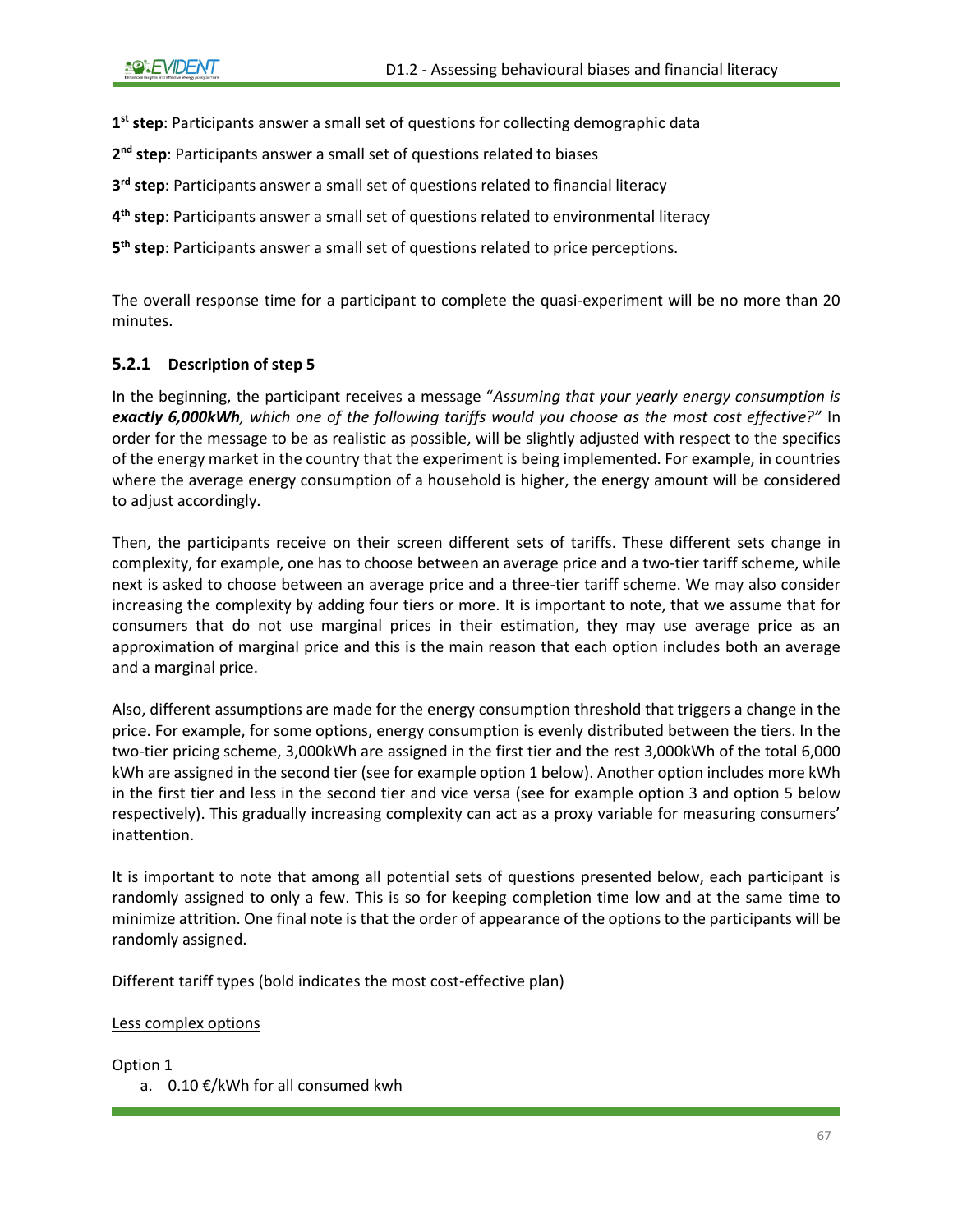#### **b. 0.08 €/kWh <3,000 kwh and 0.11 €/kWh > 3,001kWh**

#### Option 2

- **a. 0.10 €/kWh for all consumed kWh**
- b. 0.05 €/kWh <3,000 kWh and 0.16 €/kWh > 3,001 kWh

#### Option 3

- a. 0.10 €/kWh for all consumed kWh
- **b. 0.065 €/kWh <3,500 kWh and 0.135 €/kWh > 3,501kWh**

#### Option 4

- **a. 0.10 €/kWh for all consumed kwh**
- b. 0.065 €/kWh <3,500 kWh and 0.155 €/kWh > 3,501kWh

#### Option 5

- a. 0.10 €/kWh for all consumed kWh
- **b. 0.09 €/kWh <2,000 kWh and 0.11 €/kWh > 2,001kWh**

#### Option 6

#### **a. 0.10 €/kWh for all consumed kWh**

b. 0.055 €/kWh <2,000 kWh and 0.14 €/kWh > 2,001kWh

Each participant will be randomly assigned between options 1 and 2, options 3 and 4, and options 5 and 6.

#### More complex options

#### Even distribution of energy consumption between tiers

#### Option 7

#### **a. 0.10 €/kWh for all consumed kWh**

b. 0.081 €/kWh <2,000 kWh 0.09 for 2,001kWh - 4,000kWh and 0.135 €/kWh for the last 2,000kWh

#### Option 8

#### **a. 0.10 €/kWh for all consumed kWh**

b. 0.079 €/kWh <2,000 kWh 0.09 for 2,001kWh - 4,000kWh and 0.133 €/kWh for the last 2,000kWh

#### Option 9

- a. 0.10 €/kWh for all consumed kWh
- **b. 0.079 €/kWh <2,000 kWh 0.09 for 2,001kWh - 4,000kWh and 0.12 €/kWh for the last 2,000kWh**

Option 10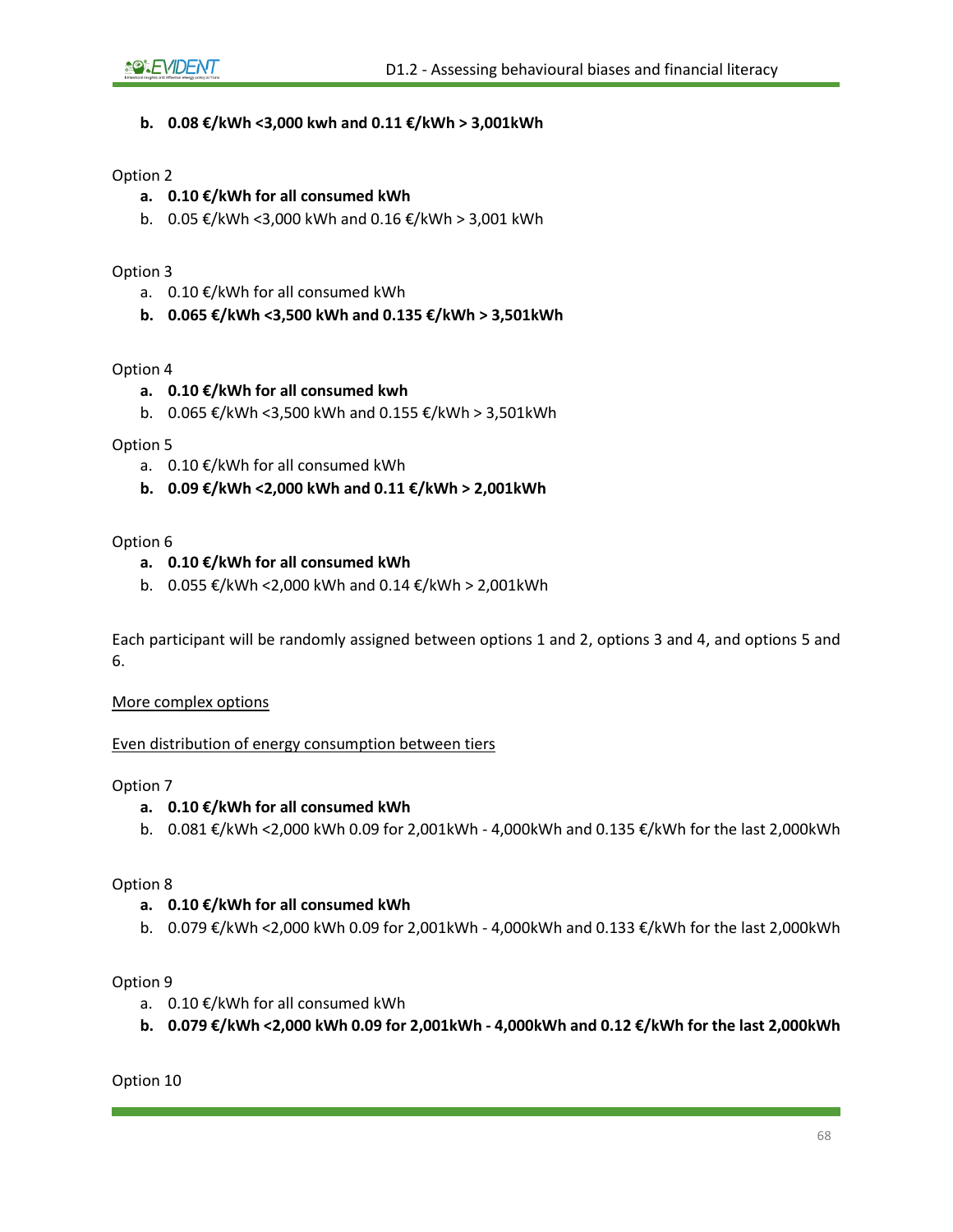#### **a. 0.10 €/kWh for all consumed kWh**

b. 0.059 €/kWh <2,000 kWh 0.09 for 2,001kWh - 4,000kWh and 0.152 €/kWh for the last 2,000kWh

Option 11

- a. 0.10 €/kWh for all consumed kwh
- **b. 0.09 €/kWh <2,000 kWh 0.09 for 2,001kWh - 4,000kWh and 0.106 €/kWh for the last 2,000kWh**

#### Different distribution of energy consumption between tiers

Option 12

#### **a. 0.10 €/kWh for all consumed kWh**

b. 0.08 €/kWh <3,500 kWh 0.09 for 3,501kWh - 4,500kWh and 0.159 €/kWh for the last 1,500kWh

Option 13

- a. 0.10 €/kWh for all consumed kWh
- **b. 0.08 €/kWh <3,500 kWh 0.09 for 3,501kWh - 4,500kWh and 0.12 €/kWh for the last 1,500kWh**

Option 14

- **a. 0.10 €/kWh for all consumed kWh**
- b. 0.08 €/kWh <1,500 kWh 0.09 for 1,501kWh 3,500kWh and 0.20 €/kWh for the last 1,500kWh

Option 15

#### **a. 0.10 €/kWh for all consumed kWh**

b. 0.08 €/kWh <1,500 kWh 0.095 for 1,501kWh - 2,500kWh and 0.12 €/kWh for the last 3,500kWh

As before each participant is randomly assigned between options 7 to 11 and between options 12 to 15.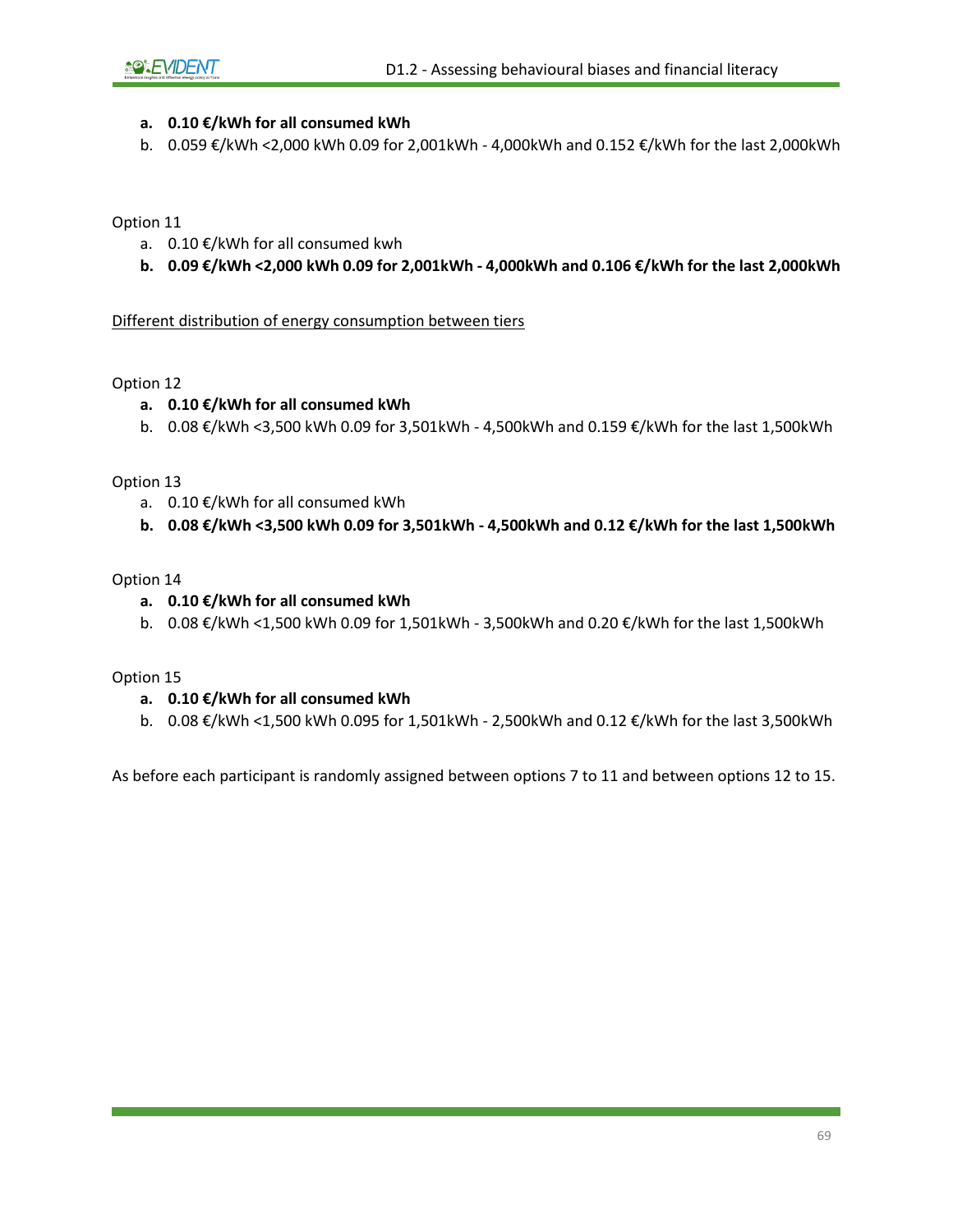# **6. Conclusions**

The deliverable is structured into 3 interdependent sections. The first section (section 3) refers to the main behavioural biases that may affect decision-making in energy efficiency while at the same time presenting the concept of financial literacy among their assessment tools. As the final part of the section, a new framework to measure the level of financial literacy and estimate the behaviour of the people regarding the risks they ought to take in their financial decisions is presented consisted of 19 items and incorporated into three different categories named Skills, Attitude and behaviour, and Behavioural Biases.

The next section (section 4) analyses the concept of environmental literacy providing an extensive overview of human behaviour and the impact of their actions on both local and global environments. Following the related literature proposes tools for empirically assessing their environmental literacy level consisted of 18 items organised into 7 logical phases named Self-assessment, Financial knowledge, Technology knowledge, Self-management, Present bias, Risk and Overconfidence and 3 categories knowledge and Skills, Attitude and behaviour, and Behavioural Biases.

Finally, in the last section (section 5), the deliverable proposes the design of a quasi-experiment that estimates how consumers respond to average and marginal prices considering the potential presence of biases as well participants' financial and environmental literacy level. The proposed quasi-experiment it's expected to uncover consumers' perceived price of nonlinear price schedules.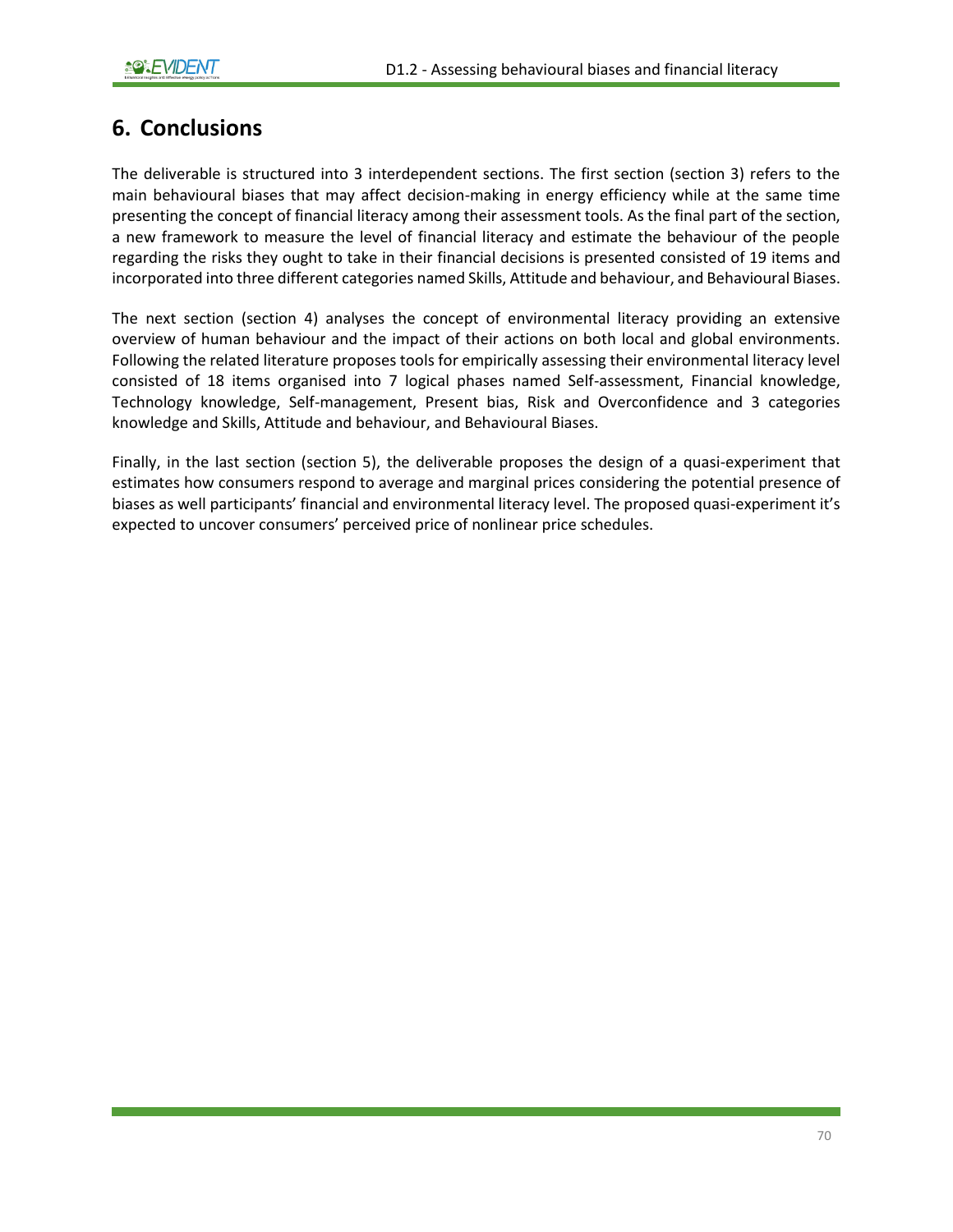# **References**

- [1] S. Frederick, "Cognitive Reflection and Decision Making," *Journal of Economic Perspectives*, vol. 19, no. 4, pp. 25–42, Nov. 2005, doi: 10.1257/089533005775196732.
- [2] M. Toplak, R. West, and K. Stanovich, "The Cognitive Reflection Test as a Predictor of Performance on Heuristics-and-Biases Tasks," *Memory & cognition*, pp. 1275–89, 2011.
- [3] M. E. Toplak, R. F. West, and K. E. Stanovich, "Assessing miserly information processing: An expansion of the Cognitive Reflection Test," *Thinking & Reasoning*, pp. 147-168, 2014.
- [4] B. Fabre and A. François-Heude, "Optimism and overconfidence investors' biases: a methodological note," *Finance*, pp. 79-119, 2009.
- [5] J. Oechssler, A. Roider, and P. W. Schmitz, "Cognitive abilities and behavioral biases," *Journal of Economic Behavior & Organization*, vol. 72, pp. 147-152, 2009.
- [6] M. Ahmad and S. Shah, "Overconfidence heuristic-driven bias in investment decision-making and performance: mediating effects of risk perception and moderating effects of financial literacy," *Journal of Economic and Administrative Sciences*, 2020.
- [7] J. Montier, "Behaving Badly." DrKW, 2006.
- [8] S. Taylor and J. Brown, "Illusion and Well-Being: A Social Psychological Perspective on Mental Health," *Psychological Bulletin*, pp. 193-210, 1988.
- [9] T. Odean, "Do Investors Trade Too Much?," *American Economic Review*, pp. 1279-1298, 1999.
- [10] B. Barber and T. Odean, "Trading Is Hazardous to Your Wealth," *The journal of finance*, 2000.
- [11] M. M. Pompian, *Behavioral finance and wealth management: how to build investment strategies that account for investor biases*. Hoboken, N.J: Wiley, 2012.
- [12] W. Edwards, "Conservatism in human information processing," in *Conservatism in Human Information Processing*, 1968, pp. 17-52,.
- [13] F. Strack and T. Mussweiler, "Explaining the Enigmatic Anchoring Effect: Mechanisms of Selective Accessibility," *Journal of Personality and Social Psychology*, pp. 437-446, 1997.
- [14] G. Northcraft and M. Neale, "Experts, Amateurs, and Real Estate: An Anchoring-and-Adjustment Perspective on Property Pricing Decisions," *Organizational Behavior and Human Decision Processes*, pp. 84-97, 1987.
- [15] A. Kudryavtsev and G. Cohen, "Behavioral biases in economic and financial knowledge: Are they the same for men and women?," *Advances in Management & Applied Economics*, pp. 15-52, 2011.
- [16] M. A. Dalton and J. F. Dalton, "Personal financial planning: Theory and practice," *Kaplan Financial*, 2004.
- [17] J. Werner, "Risk Aversion," *The New Palgrave Dictionary of Economics*, 2008.
- [18] J. E. Grable and J. E. & J. S.-H. Joo "Grable, "S-H," *Financial Counseling and Planning*, pp. 73-82, 2004.
- [19] J. E. Grable and R. H. Lytton, "Assessing the concurrent validity of the SCF risk," *Financial Counseling and Planning*, pp. 43-52, 2001.
- [20] M. J. Roszkowski and J. J. Grable, "Estimating risk tolerance: The degree of accuracy and the paramorphic representations of the estimate," *Financial Counseling and Planning*, pp. 29-47, 2005.
- [21] M. J. Roszkowski, G. Davey, and J. E. Grable, "Insights from psychology and psychometrics on measuring risk tolerance," *ournal of Financial Planning*, 2005.
- [22] T. Dohmen, A. Falk, D. Huffman, U. Sunde, J. Schupp, and G. G. Wagner, "Individual Risk Attitudes: Measurement, Determinants, and Behavioral Consequences," *Journal of the European Economic Association*, pp. 522-550, 2011.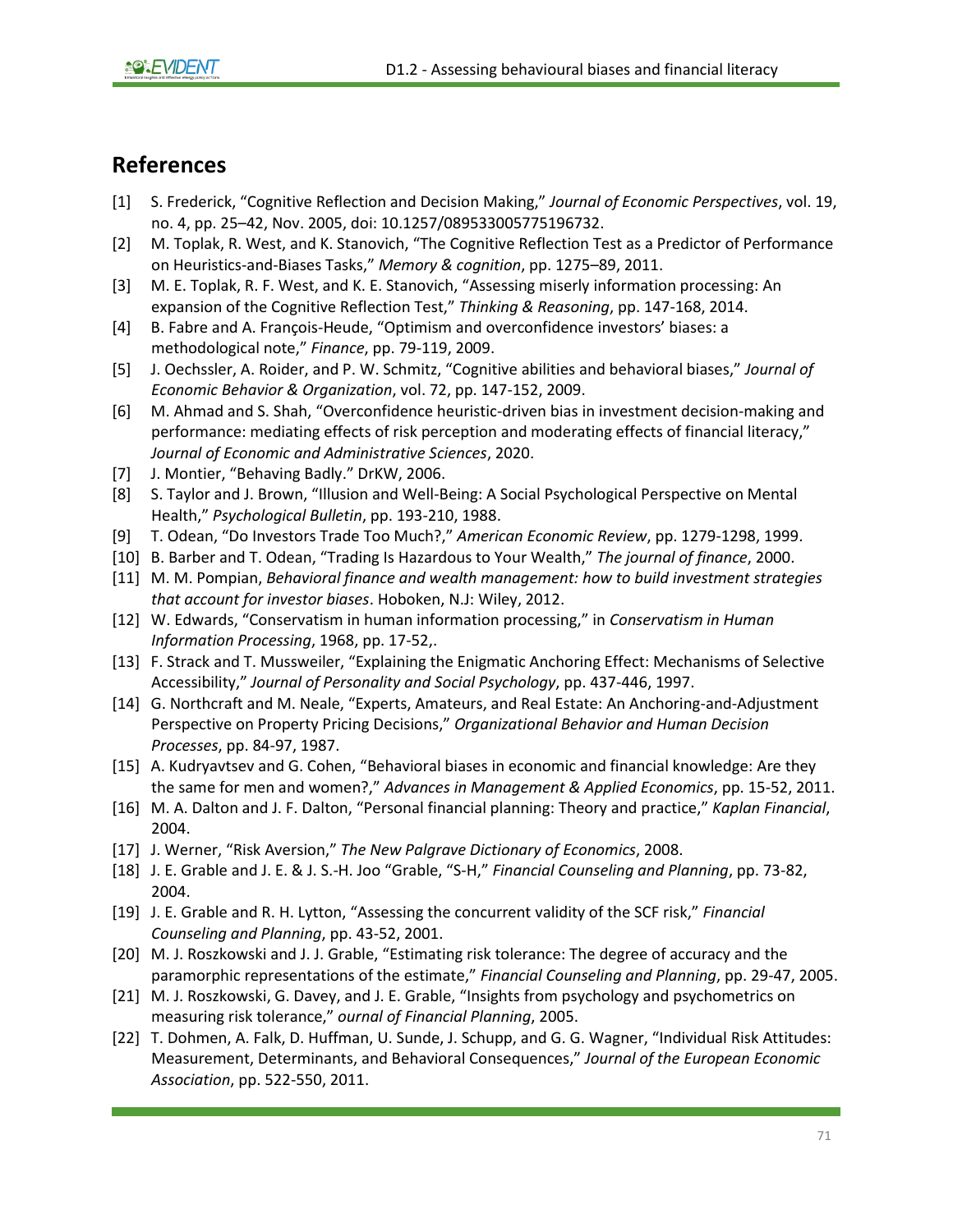- [23] Maya and Bar-Hillel, "The Base Rate Fallacy in Probability Judgments," *Acta Psychologica*, pp. 211- 233, 1980.
- [24] E. I. Hoppe and D. J. Kusterer, "Behavioral Biases and Cognitive Reflection," *Cognitive Social Science eJournal*, 2009.
- [25] Tversky and Kahneman, "Extension versus intuitive reasoning: the conjunction fallacy in probability judgement," *Psychological Review*, 1983.
- [26] A. Bandura, *Self-Efficacy*. Encyclopedia of human behavior, 1994.
- [27] A. Bandura, "Self-efficacy: Toward a unifying," *Psychological Review, p. Psychological Review*, 1977.
- [28] F. M. Amatucci and D. C. Crawley, "Financial self-efficacy among women entrepreneurs," *International Journal of Gender and Entrepreneurship*, pp. 23–17, 2011.
- [29] S. Ghosh and D. Vinod, "What constrains financial inclusion for women? Evidence from Indian micro data," *World Development*, pp. 60-81, 2017.
- [30] E. Hejazi, M. Shahraray, M. Farsinejad, and A. Asgary, "Identity styles and academic achievement: Mediating role of academic self-efficacy," *Social Psychology of Education*, pp. 123-135, 2008.
- [31] R. Schwarzer and M. Jerusalem, "Measures in Health Psychology: A User's Portfolio. Causal and Control Beliefs," *Causal and Control Beliefs*, pp. 35-37, 1995.
- [32] J. Lown, "Development and Validation of a Financial Self-Efficacy Scale," *Journal of Financial Counseling and Planning*, vol. 22, 2011.
- [33] T. O'Donoghue and M. Rabin, "Doing It Now or Later," *American Economic Review*, pp. 103-124, 1999.
- [34] M. S. McClure, K. M. Ericson, D. I. Laibson, G. Loewenstein, and J. D. Cohen, "Time Discounting for Primary Rewards," *The Journal of Neuroscience*, pp. 5796-5804, 2007.
- [35] Q. Nguyen, "Linking loss aversion and present bias with over-spending behavior of tourists: Insights from a lab-in-the-field experiment," *Tourism Management*, pp. 152-159, 2016.
- [36] S. Meier and C. Sprenger, "Present-biased preferences and credit card borrowing," *American Economic Journal: Applied Economics*, pp. 193-210, 2010.
- [37] J. R. Brown and A. Previtero, "Procrastination, present-biased preferences, and financial behaviors," *Landscape Research Japan Online*, pp. 543-546, 2014.
- [38] M. R. Mørkbak, D. Gyrd-Hansen, and T. Kjær, "Can present biasedness explain early onset of diabetes and subsequent disease progression? Exploring causal inference by linking survey and reg-ister data," *Social Science & Medicine*, pp. 34-42, 2017.
- [39] J. Gathergood, "Self-control, financial literacy and consumer over-indebtedness," *Journal of Economic Psychology*, pp. 590-602, 2012.
- [40] J. J. Xiao and N. Porto, "Present bias and financial behavior," in *2019 Academic Research Colloquium for Financial Planning and Related Disciplines*, 2019.
- [41] G. S. Goda, M. Levy, C. F. Manchester, A. Sojourner, and J. Tasoff, "Predicting Retirement Savings Using," *Economic Inquiry*, pp. 1636-1658, 2018.
- [42] A. Lusardi and O. S. Mitchell, "The Economic Importance of Financial Literacy: Theory and Evidence," *Journal of Economic Literature*, vol. 52, no. 1, pp. 5–44, Mar. 2014, doi: 10.1257/jel.52.1.5.
- [43] A. Lusardi and O. S. Mitchell, "Baby Boomer retirement security: The roles of planning, financial literacy, and housing wealth," *Journal of Monetary Economics*, pp. 205-224, 2007.
- [44] J. Gathergood and J. Weber, "Self-control, financial literacy & the co-holding puzzle," *Journal of Economic Behavior & Organization*, pp. 455-469, 2014.
- [45] L. Mandell, *Financial Literacy: Are We Improving?* Washington, D.C: JumpStart Coalition for Personal Financial Literacy, 2004.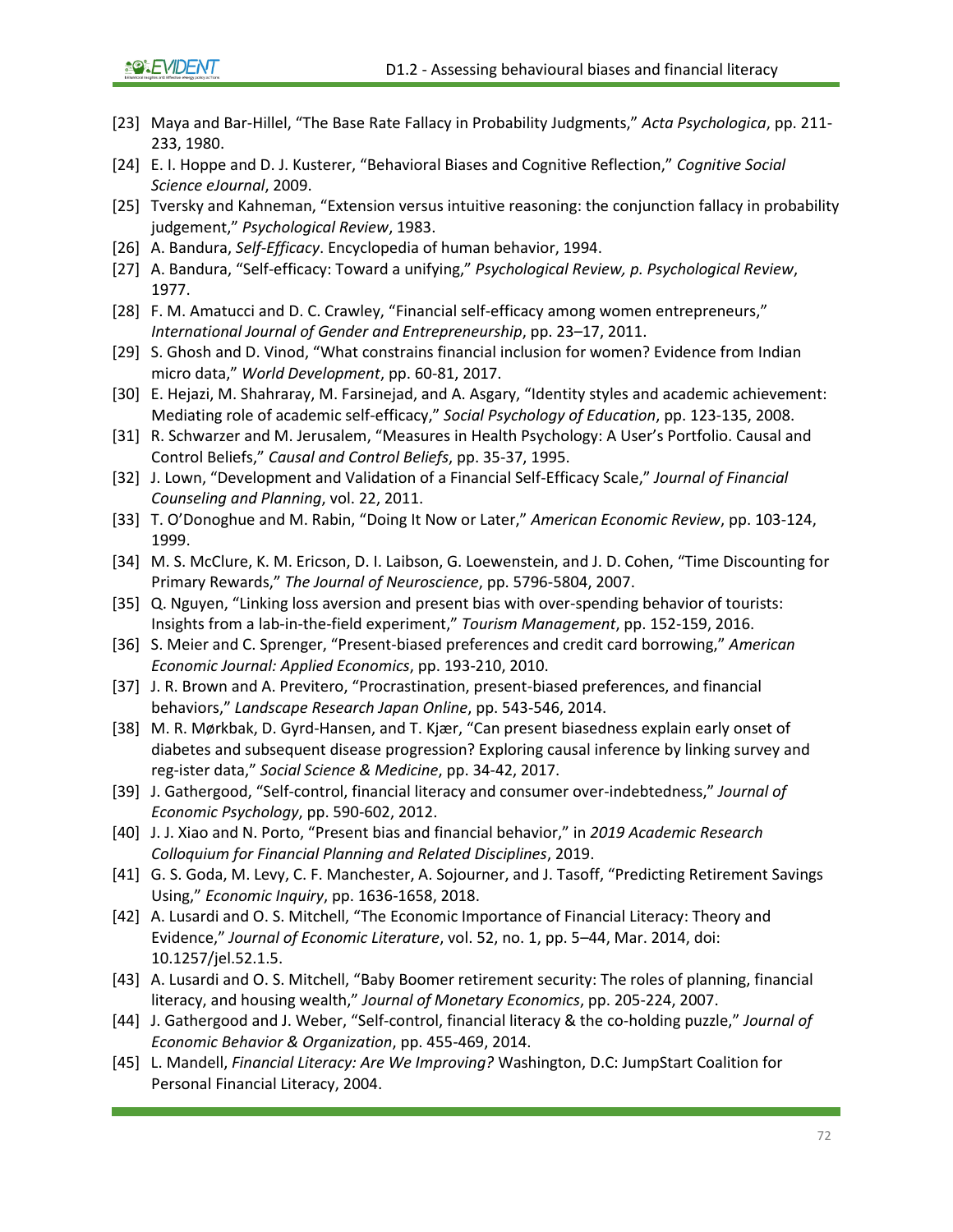- [46] L. Mandell, *The Financial Literacy of Young American Adults: Results of the 2008 National JumpStart Coalition Survey of High School Seniors and College Students*. Washington, D.C: Jumpstart Coalition, 2008.
- [47] A. Lusardi and O. S. Mitchell, "Financial Literacy Around the World: An Overview," *Journal of Pension Economics and Finance*, pp. 497-508, 2011.
- [48] L. Klapper, A. Lusardi, and P. Oudheusden, "Financial Literacy Around the World: Insights from the Standard & Poor's Ratings Services Global Financial Literacy Survey," S&P Report, 2015.
- [49] E. Kempson, "Framework for the Development of Financial Literacy Baseline Surveys: A," *OECD Working Papers on Finance, Insurance and*, 2009.
- [50] OECD/INFE, "OECD/INFE TOOLKIT FOR MEASURING FINANCIAL LITERACY AND FINANCIAL INCLUSION." 2018. Accessed: Nov. 09, 2021. [Online]. Available: https://www.oecd.org/financial/education/2018-INFE-FinLit-Measurement-Toolkit.pdf
- [51] J. Gathergood and J. Weber, "Financial literacy, present bias and alternative mortgage products," *Journal of Banking & Finance*, pp. 58-83, 2017.
- [52] A. Lusardi and P. Tufano, "Debt Literacy, Financial Experiences, and Over-indebtedness," *National Bureau of Economic Research*, 2009.
- [53] P. Díaz-Siefer, A. Neaman, E. Salgado, J. Celis-Diez, and S. Otto, "Human-Environment System Knowledge: A Correlate of Pro-Environmental Behavior," *Sustainability*, vol. 7, no. 11, pp. 15510– 15526, Nov. 2015, doi: 10.3390/su71115510.
- [54] K. S. Hollweg, J. R. Taylor, R. W. Bybee, T. J. Marcinkowski, W. C. McBeth, and P. Zoido, *Developing a framework for assessing environmental literacy*. Washington, DC: North American Association for Environmental Education, 2011. Accessed: Oct. 27, 2021. [Online]. Available: http://www.naaee.net
- [55] L. Sun, S. Yang, S. Li, and Y. Zhang, "Does education level affect individuals' environmentally conscious behavior? Evidence from Mainland China," *soc behav pers*, vol. 48, no. 9, pp. 1–12, Sep. 2020, doi: 10.2224/sbp.8488.
- [56] C. E. Roth, "Environmental Literacy: Its Roots, Evolution and Directions in the 1990s," ERIC/CSMEE Publications, The Ohio State University, Ohio, United States of America, 1992.
- [57] A. J. Clacherty, "Environmental literacy: Implications for environmental and teacher education, 12(1), 25-30.," *South African Journal of Education*, vol. 12, no. 1, pp. 25–30, 1992.
- [58] G. D. Harvey, "A conceptualization of environmental education," in *The report o f the North American Regional Seminar on environmental education*, J. L. Aldrich, A. M. Blackburn, and G. A. Abel, Eds. Columbus, Ohio: ERIC Clearing House for Science, Mathematics and Environmental Education, 1976.
- [59] J. H. Burchett, "Environmental Literacy and its Implications for Effective Public Policy Formation," p. 53, 2015.
- [60] S. R. M. O'Brien, "Indications of environmental literacy: using a new survey instrument to measure awareness, knowledge, and attitudes of university-aged students," Master of Science, Iowa State University, Digital Repository, Ames, 2007. doi: 10.31274/rtd-180813-16190.
- [61] M. McClaren, "Revisioning environmental literacy in the context of a global information and communications ecosphere," *The Journal of Environmental Education*, vol. 50, no. 4–6, pp. 416– 435, Dec. 2019, doi: 10.1080/00958964.2019.1687408.
- [62] National Environmental Education and Training Foundation, *The National Report Card on Environmental Knowledge, Attitudes and Behaviors: The Seventh Annual Survey of Adult Americans.* Washington, DC: National Environmental Education and Training Foundation, 1998.
- [63] National Environmental Education and Training Foundation, *The National Report Card on Environmental Knowledge, Attitudes and Behaviors: The Seventh Annual Survey of Adult*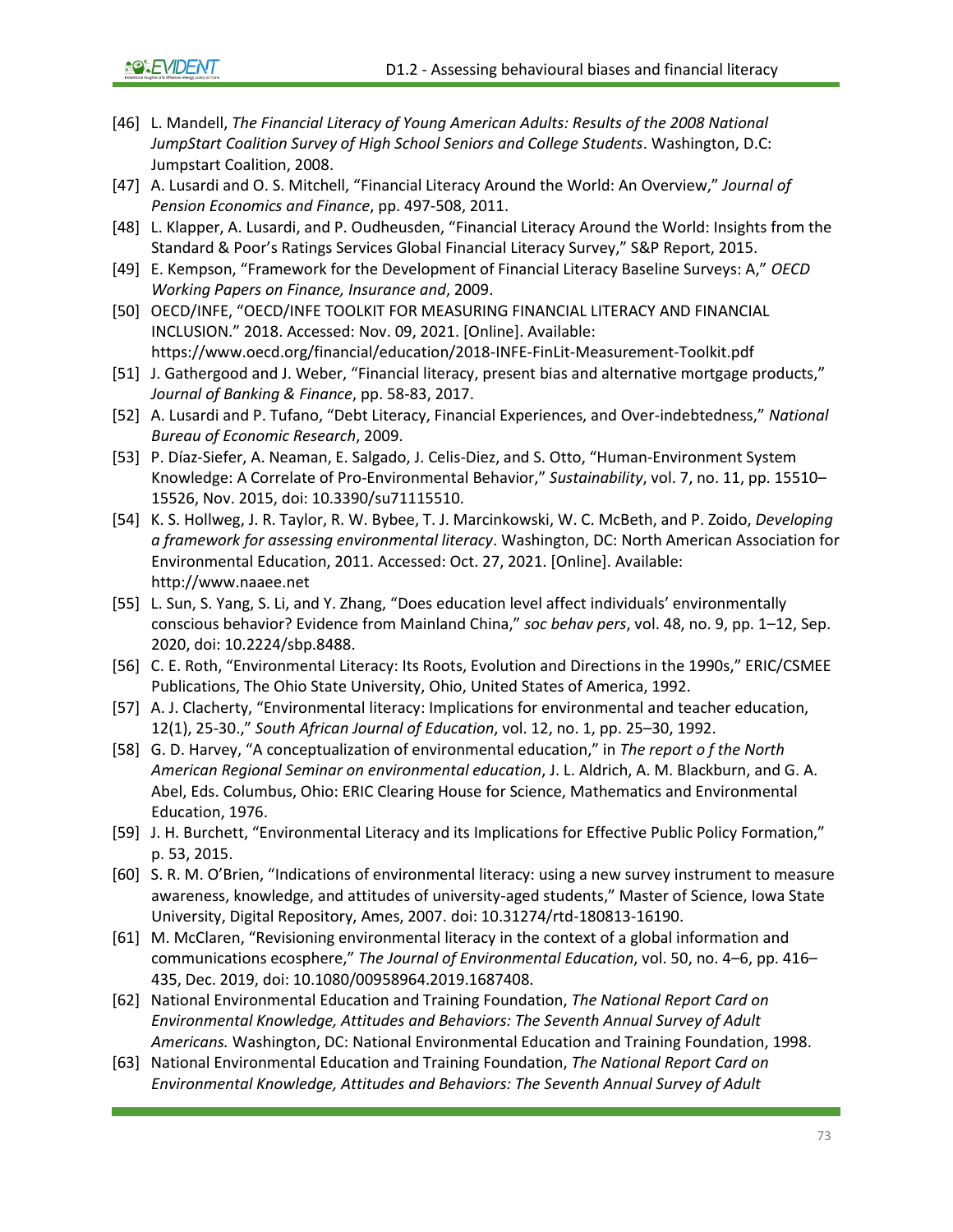*Americans.* Washington, DC: National Environmental Education and Training Foundation, 1997. [Online]. Available:

https://nepis.epa.gov/Exe/ZyNET.exe/400007Q9.TXT?ZyActionD=ZyDocument&Client=EPA&Index =1995+Thru+1999&Docs=&Query=&Time=&EndTime=&SearchMethod=1&TocRestrict=n&Toc=&T ocEntry=&QField=&QFieldYear=&QFieldMonth=&QFieldDay=&IntQFieldOp=0&ExtQFieldOp=0&Xm lQuery=&File=D%3A%5Czyfiles%5CIndex%20Data%5C95thru99%5CTxt%5C00000010%5C400007Q 9.txt&User=ANONYMOUS&Password=anonymous&SortMethod=h%7C-

&MaximumDocuments=1&FuzzyDegree=0&ImageQuality=r75g8/r75g8/x150y150g16/i425&Displa y=hpfr&DefSeekPage=x&SearchBack=ZyActionL&Back=ZyActionS&BackDesc=Results%20page&Ma ximumPages=1&ZyEntry=1&SeekPage=x&ZyPURL

- [64] J. L. Elder, *A Field Guide to Environmental Literacy: Making Strategic Investments in Environmental Education*. Washington, DC: Environmental Education Coalition, 2003.
- [65] G. U. Shri and R. R. Tiwari, "Environmental literacy among college students," *Indian Journal of Occupational and Environmental Medicine*, vol. 25, pp. 128–132, 2021.
- [66] G. Gopinath, "A study on the environmental awareness among secondary school students in a District of Kerala State.," *International Journal of Education and Psychological Research*, vol. 3, pp. 54–57, 2014.
- [67] A. Singh, S. Kumari, and J. Singh, "A comparative study of environmental awareness among secondary school teachers in Bareilly District," *International Journal of Environmental Science and Technology*, vol. 4, pp. 60–64, 2014.
- [68] j Öhman, "New ethical challenges within environmental and sustainability education.," *Environmental Education Research,* vol. 6, pp. 765–770, 2016, doi: 10.1080/13504622.2016.1165800.
- [69] M. Aklin, P. Bayer, S. P. Harish, and J. Urpelainen, "Understanding environmental policy preferences: New evidence from Brazil," *Ecological Economics*, vol. 94, pp. 28–32, 2013.
- [70] E. Alt and H. Spitzeck, "Improving environmental performance through unit-level organizational citizenship behaviors for the environment: A capability perspective," *Journal of Environmental Management*, vol. 182, pp. 48–58, 2016.
- [71] A. Stables, "Environmental literacy: Functional, cultural, critical. The case of the SCAA guidelines," *Environmental Education Research*, vol. 4, no. 2, pp. 155–164, 1998.
- [72] A. M. McCreight, "The effects of gender on climate change knowledge and concern in the American public," *Population and Environment*, vol. 32, no. 1, pp. 66–87, 2010.
- [73] North American Association for Environmental Education (NAAEE), *Excellence in environmental education: guidelines for learning (K–12)*. Washington, D.C., USA.: NAAEE, 2000.
- [74] B. B. McBride, C. A. Brewer, A. R. Berkowitz, and W. T. Borrie, "Environmental literacy, ecological literacy, ecoliteracy: What do we mean and how did we get here?," *Ecosphere*, vol. 4, no. 5, p. art67, May 2013, doi: 10.1890/ES13-00075.1.
- [75] M. Morrone, K. Mancl, and K. Carr, "Development of a Metric to Test Group Differences in Ecological Knowledge as One Component of Environmental Literacy," *The Journal of Environmental Education*, vol. 32, no. 4, pp. 33–42, Jan. 2001, doi: 10.1080/00958960109598661.
- [76] C. E. Roth, "On the road to conservation." Masachusets Audubon, 1968.
- [77] V. Rockcastle, "Environmental literacy: Philosophy, content, strategies," *Nature Study*, vol. 43, no. 1–2, pp. 8–9, 1989.
- [78] B. H. McBeth, T. Hungerford, T. J. Marcinkowski, and R. Meyers, *National environmental literacy assessment project: year 1, national baseline study of middle grades students final research report*. Washington, D.C.: Environmental Protection Agency, 2008. [Online]. Available: http://www2.epa.gov/ sites/production/files/documents/masternela\_ year1report\_081208\_.pdf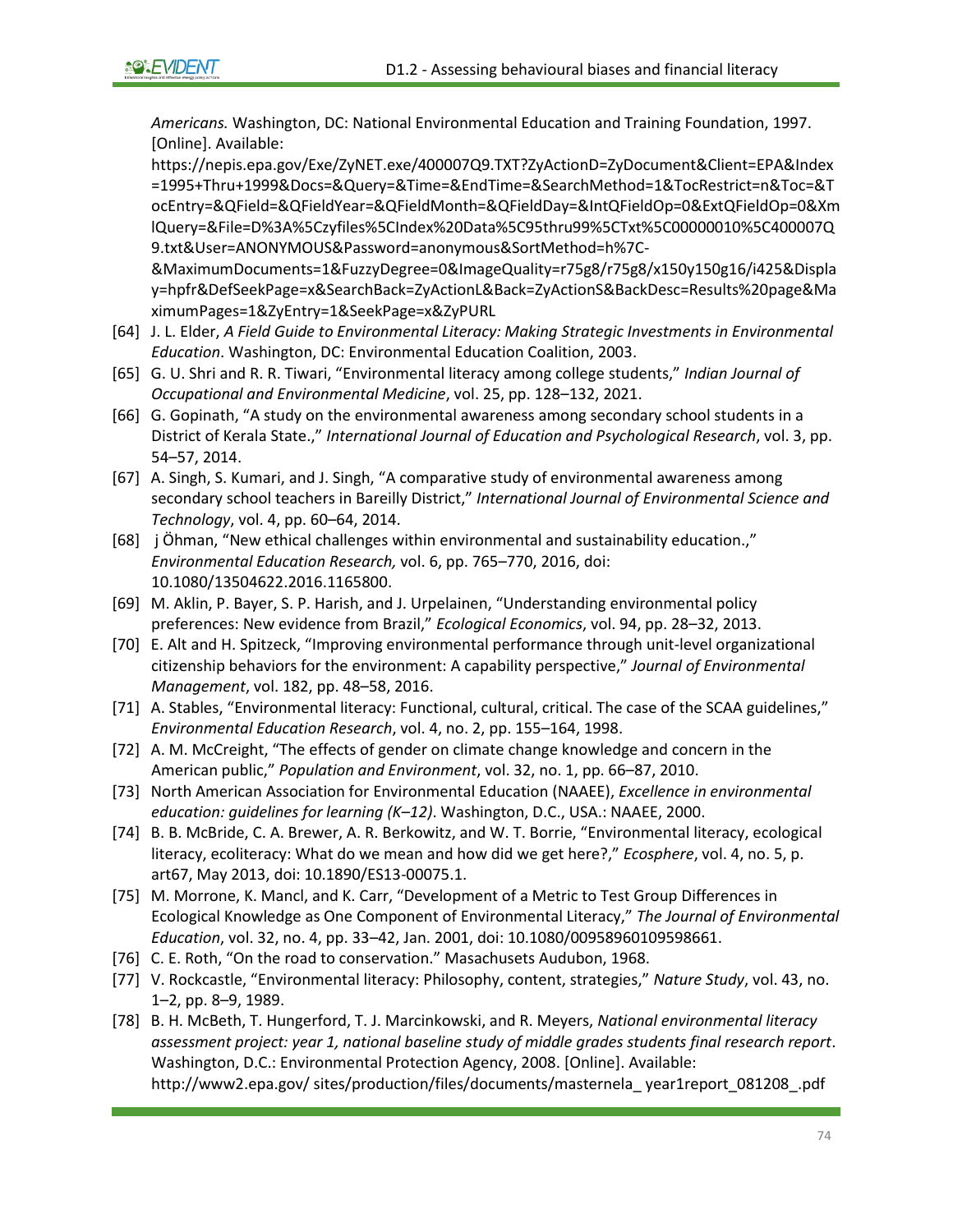**©&EVIDENT** 

- [79] K. Coyle, *Environmental literacy in the U.S: what ten years of NEETF/Roper research and related studies say about environmental literacy in the United States*. Washington, D.C.: National Environmental Education and Training Foundation (NEETF), 2005.
- [80] UNESCO, *The Belgrade Charter*. Belgrade: United Nations Educational, Scientific and Cultural Organization with UNEP, 1975.
- [81] UNESCO, *International Strategy for Action in the field of Environmental Education and Training for the 1990s*. Tbilisi: United Nations Educational, Scientific and Cultural Organization with UNEP, 1977.
- [82] UNESCO, *International Strategy for Action in the Field of Environmental Educational Education and Training for the 1990*. United Nations Environment Programme, 1988.
- [83] UNESCO, *Chapter 36 of Agenda 21: promoting education, public awareness and training*. Rio: United Nations Educational, Scientific and Cultural Organization with UNEP, 1992.
- [84] UNESCO-UNEP, "Environmental literacy for all." Connect: UNESCO-UNEP Environmental Education Newsletter, 1989. [Online]. Available: http://unesdoc.unesco. org/images/0015/001535/153577eo.pdf
- [85] W. McBeth and T. L. Volk, "The National Environmental Literacy Project: A Baseline Study of Middle Grade Students in the United States," *The Journal of Environmental Education*, vol. 41, no. 1, pp. 55–67, Oct. 2009, doi: 10.1080/00958960903210031.
- [86] D. Simmons, *Papers on the development of environmental education*. Ohio, United States of America: North American Association for Environmental Education, 1995.
- [87] North American Association for Environmental Education (NAAEE), *Developing a Framework for Assessing Environmental Literacy*. Washington, DC: North American Association for Environmental Education (NAAEE), 2011.
- [88] R. Wilke, Ed., *Environmental Education Literacy/Needs Assessment Project: Assessing environmental literacy of students and environmental education needs of teachers; Final Report for 1993–1995 (Report to NCEET/University of Michigan under U.S. EPA Grant #NT901935–01-2).* University of Wisconsin: Stevens Point, 1995.
- [89] M. Ballard and M. Pandya, *Essential Learnings in Environmental Education*. Ohio, United States of America: North American Association for Environmental Education, 1990.
- [90] B. H. Nichols, "Essential Ecoliteracy, or 'earth smarts': Defining and validating a pragmatic educational construct based on quality of life." 2010. Accessed: Oct. 27, 2021. [Online]. Available: http://www.susted.com/wordpress/content/essential-ecoliteracy-or-"earth-smarts"-defining-andvalidating-a-pragmatic-educational-construct-based-on-quality-of-life\_2010\_05/
- [91] G. Harvey, *A conceptualization of environmental education*. Columbus, Ohio: ERIC Clearinghouse for Science, Mathematics, and Environmental Education (ERIC Document Reproduction Service No. ED 143 505)., 1977.
- [92] J. E. Hines, H. R. Hungerford, and A. N. Tomera, "Analysis and synthesis of research in responsible environmental behavior: A meta-analysis," *Journal of Environmental Education*, vol. 18, no. 2, pp. 1–8, 1987, Winter 1986.
- [93] O. Shumba, "Commons thinking, Ecological intelligence and the ethical and moral framework of Ubuntu: An imperative for sustainable development," *Journal of Media and Communication Studies*, vol. 3, no. 3, pp. 84–96, 2011.
- [94] H. R. Hungerford, R. B. Peyton, and R. J. Wilke, "Goals for curriculum development in environmental education," *The Journal of Environmental Education,* vol. 11, no. 3, pp. 42–47, 1980.
- [95] T. Marcinkowski, "The relationship between environmental literacy and responsible environmental behavior in environmental education." UNESCO an environmental education approach to the training of middle level teachers: A prototype programme., 1991.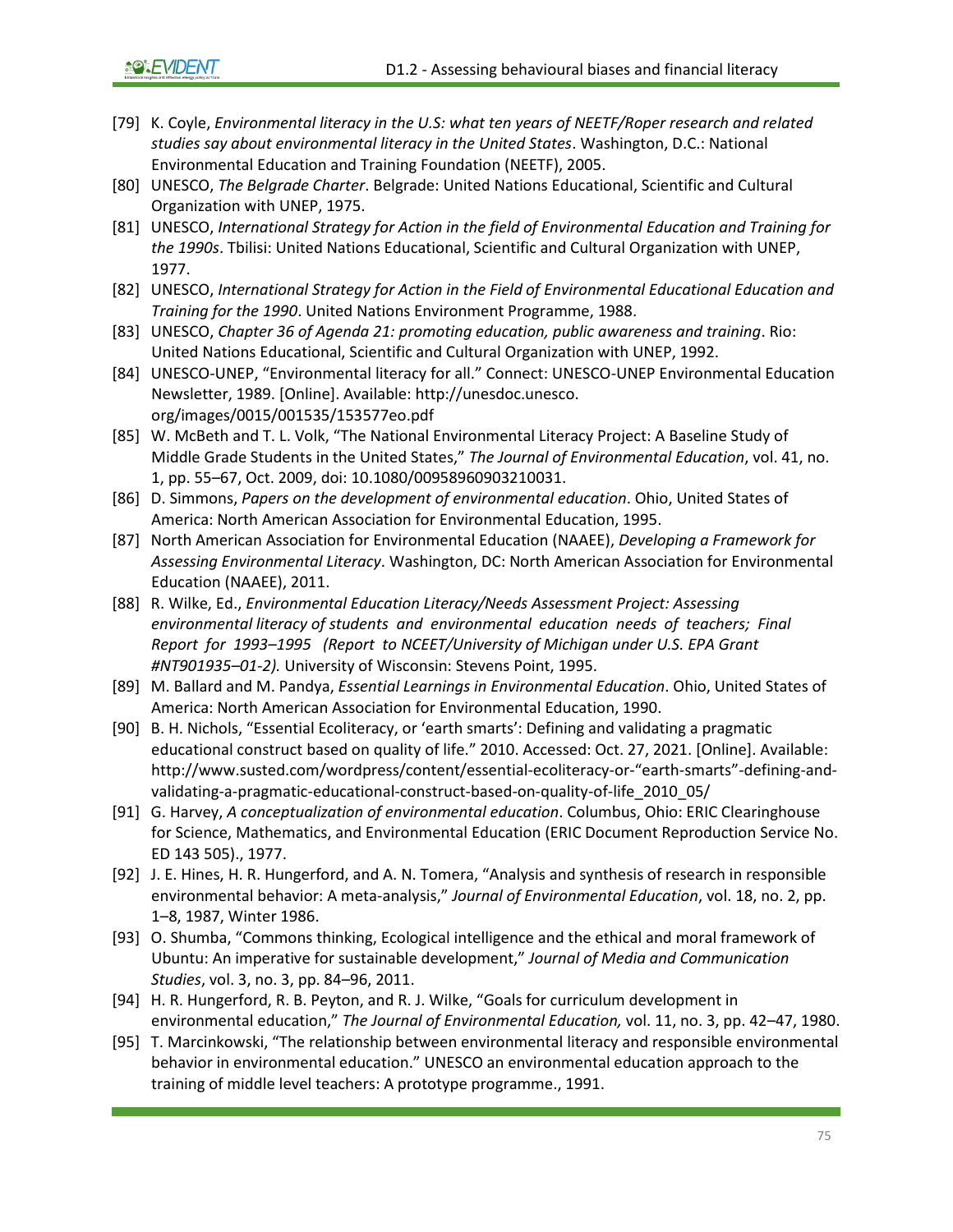- [96] NSTA, "National Science Teachers Association Declaration." 2003. [Online]. Available: https://ncse.ngo/national-science-teachers-association-2003
- [97] B. B. McBride, *Essential Elements of Ecological Literacy and the Pathways to Achieve it: Perspectives of Ecologists*. Montana, USA: University of Montana, 2011.
- [98] I. Robottom, "Critical environmental education research: re-engaging the debate," *Canadian Journal of Environmental Education*, vol. 10, pp. 62–78, 2007.
- [99] J. F. Disinger, "An epilogue: environmental education's definitional problem: 1997 update," in *Essential readings in environmental education*, H. R. Hungerford, T. L. Bluhm, and J. M. Ramset, Eds. Illinois, USA: Stipes, 1998.
- [100] L. Sauve, "Currents in environmental education: mapping a complex and evolving pedagogical field," *Canadian Journal of Environmental Education*, vol. 10, pp. 11–37, 2005.
- [101]C. Lucarelli, C. Mazzoli, and S. Severini, "Applying the theory of planned behavior to examine proenvironmental behavior: the moderating effect of COVID-19 beliefs," *Sustainability*, vol. 12, no. 24, pp. 1–17, 2020, doi: 10.3390/su122410556.
- [102] S. Pe'er, D. Goldman, and B. Yavetz, "Environmental Literacy in Teacher Training: Attitudes, Knowledge, and Environmental Behavior of Beginning Students," *The Journal of Environmental Education*, vol. 39, no. 1, pp. 45–59, Sep. 2007, doi: 10.3200/JOEE.39.1.45-59.
- [103] F. De Canio, E. Martinelli, and E. Endrighi, "Enhancing consumers' pro-environmental purchase intentions: the moderating role of environmental concern," *IJRDM*, vol. 49, no. 9, pp. 1312–1329, Aug. 2021, doi: 10.1108/IJRDM-08-2020-0301.
- [104]N. Koenig-Lewis, A. Palmer, J. Dermody, and A. Urbye, "Consumers' evaluations of ecological packaging – rational and emotional approaches," *Journal of Environmental Psychology37*, pp. 94– 105, 2014, doi: 10.1016/j.jenvp.2013.11.009.
- [105]M. Carrigan and A. Attalla, "The myth of the ethical consumer—do ethics matter in purchase behaviour?," *Journal of Consumer Marketing*, vol. 18, no. 7, pp. 560–577, 2001, doi: 10.1108/ 07363760110410263.
- [106]M. G. Negev, Y. Sagy, A. Garb, A. Salzberg, and A. Tal, "Evaluating the Environmental Literacy of Israeli Elementary and High School Students," *The Journal of Environmental Education*, vol. 39, no. 2, pp. 3–20, 2008, doi: 10.3200/JOEE.39.2.3-20.
- [107]J. L. Meinhold and A. J. Malkus, "Adolescent Environmental Behaviors: Can Knowledge, Attitude, and Self-efficacy Make a Difference ?," *Environment and Behavior*, vol. 37, no. 4, pp. 511–532, 2005, doi: 10.1177/0013916504269665.
- [108]G. Teksoz, E. Sahin, and C. Tekkaya-Oztekin, "Modeling Environmental Literacy of University Students," *J Sci Educ Technol*, vol. 21, no. 1, pp. 157–166, Feb. 2012, doi: 10.1007/s10956-011- 9294-3.
- [109]M. Genc and M. Akilli, "Modeling the relationships between subdimensions of environmental literacy," *Applied Environmental Education & Communication*, vol. 15, no. 1, pp. 58–74, Jan. 2016, doi: 10.1080/1533015X.2016.1141724.
- [110] F. C. Leeming, W. O. Dwyer, and B. A. Bracken, "Children's environmental attitude and knowledge scale: Construction and validation," *The Journal of Environmental Education*, vol. 26, no. 3, pp. 22– 31, 1995.
- [111]R. Szczytko, K. Stevenson, M. N. Peterson, J. Nietfeld, and R. L. Strnad, "Development and validation of the environmental literacy instrument for adolescents," *Environmental Education Research*, vol. 25, no. 2, pp. 193–210, Feb. 2019, doi: 10.1080/13504622.2018.1487035.
- [112] S. Y. Liu, S. C. Yeh, S. W. Liang, W. T. Fang, and H. M. Tsai, "A National Investigation of Teachers' Environmental Literacy as a Reference for Promoting Environmental Education in Taiwan," *The*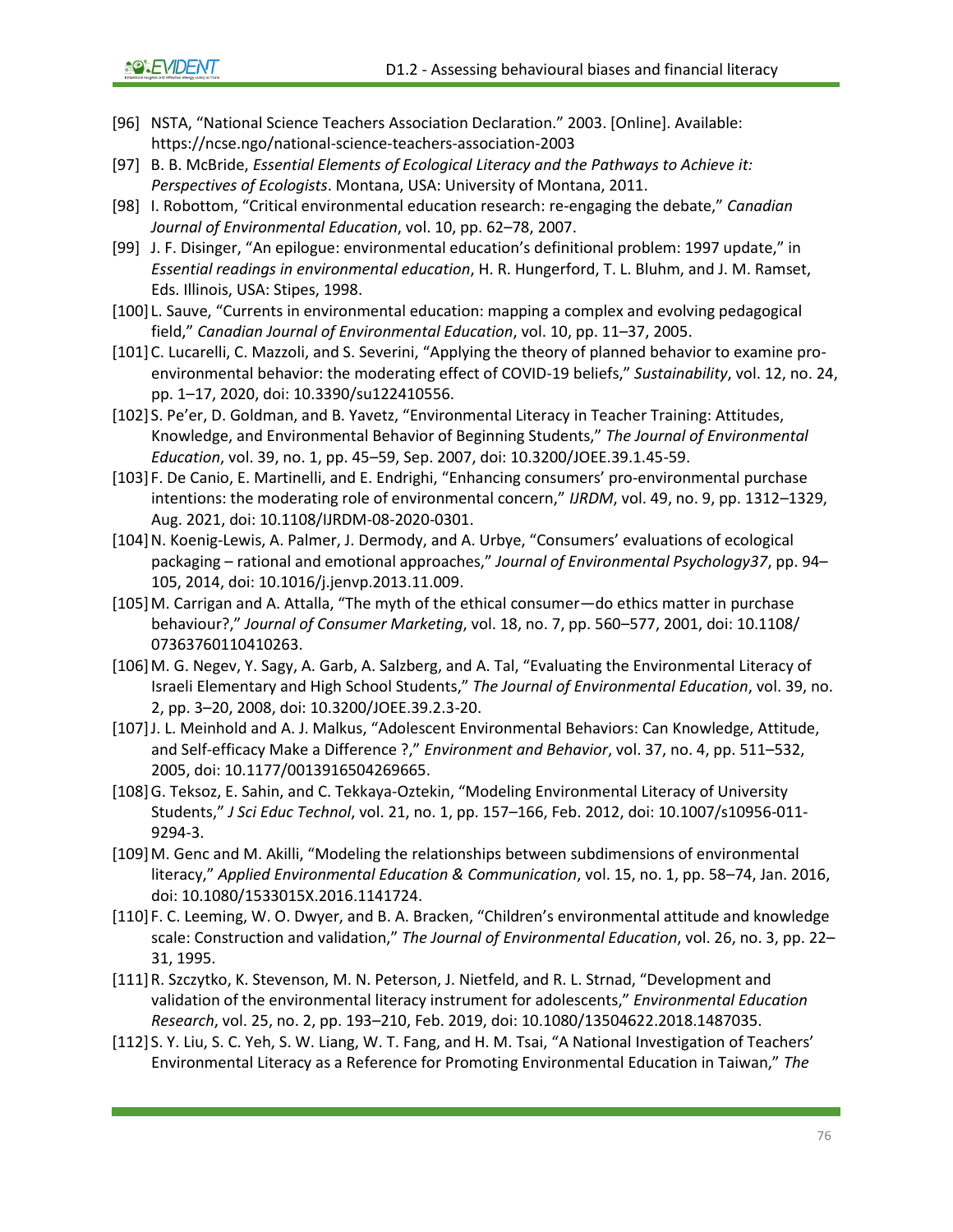*Journal of Environmental Education*, vol. 46, no. 2, pp. 114–132, 2015, doi: 10.1080/00958964.2014.999742.

- [113]M. Maurer and F. X. Bogner, "Modelling environmental literacy with environmental knowledge, values and (reported) behaviour," *Studies in Educational Evaluation*, vol. 65, p. 100863, Jun. 2020, doi: 10.1016/j.stueduc.2020.100863.
- [114]N. Roczen, F. G. Kaiser, and F. X. Bogner, "A competence model for environmental education," *Environment and Behavior*, vol. 46, no. 8, pp. 972–992, 2014.
- [115]I. Dursun, E. Kabaday, and A. Tuger, "Overcoming the psychological barriers to energy conservation behavior: The influence of objective and subjective environmental knowledge," *International IJC*, 2019, doi: 10.1111/ijcs.12519.
- [116]A. R. Davies, F. Fahy, and H. Rau, *Challenging Consumption: Pathways to a more Sustainable Future*. Abingdon: Routledge, 2014.
- [117]H. R. Hungerford and T. Volk, "Changing learner behavior through environmental education," *The Journal of Environmental Education*, vol. 21, no. 3, pp. 8–21, 1990.
- [118]A. Bethlendi, "Household green finances: demand in focus," *PFQ*, vol. 66, no. 3, pp. 311–336, 2021, doi: 10.35551/PFQ\_2021\_3\_1.
- [119]J. Frick, F. G. Kaiser, and M. Wilson, "Environmental knowledge and conservation behavior: Exploring prevalence and structure in a representative sample," *Personality and Individual Differences*, vol. 37, no. 8, pp. 1597–1613, 2004.
- [120]A. Levy, N. Orion, and Y. Leshem, "Variables that influence the environmental behavior of adults," *Environmental Education Research*, vol. 24, no. 3, pp. 307–325, 2018.
- [121]Y. Kim, S. Yun, J. Lee, and E. Ko, "How consumer knowledge shapes green consumption: An empirical study on voluntary carbon offsetting," *International Journal of Advertising*, vol. 35, no. 1, pp. 23–41, 2016.
- [122]D. J. Livesey and D. Intili, "A Gender Difference in Visual–Spatial Ability in 4-Year-Old Children: Effects on Performance of a Kinesthetic Acuity Task," *Journal of Experimental Child Psychology*, vol. 63, no. 2, pp. 436–446, 1996.
- [123]A. L. Peterson, *Everyday Ethics and Social Change: The Education of Desire*. New York: Columbia University Press, 2009.
- [124]R. Turner and R. Donnelly, "Case Studies in Critical Ecoliteracy: A Curriculum for Analyzing the Social Foundations of Environmental Problems," *Educational Studies*, vol. 49, no. 5, pp. 387–408, Sep. 2013, doi: 10.1080/00131946.2013.825262.
- [125]N. Nadiroh, U. Hasanah, and V. Zulfa, "Behavioral Geography: an Ecoliteracy Perspective and Critical Thinking Skills in Men and Women," *IJG*, vol. 51, no. 2, p. 114, Aug. 2019, doi: 10.22146/ijg.36784.
- [126] S. M. Geiger, S. Otto, and J. S. Diaz-Marin, "A diagnostic environmental knowledge scale for Latin America," *Psyecology: revista bilingüe de psicología ambiental*, vol. 5, no. 1, pp. 1–36, 2014, doi: 10.1080/21711976.2014.881664.
- [127]P. Buckland *et al.*, "The challenge of coordinated civic climate change education," *Journal of Environmental Studies and Sciences*, vol. 8, no. 2, pp. 169–178, 2018, doi: 10.1007/ s13412-018- 0473-x.
- [128]T. A. Acury and E. H. Christianson, "Rural-urban differences in environmental knowledge and actions," *The Journal of Environmental Education*, vol. 25, no. 1, pp. 19–25, 1993.
- [129] S. Pilgrim, D. Smith, and J. Pretty, "A CROSS-REGIONAL ASSESSMENT OF THE FACTORS AFFECTING ECOLITERACY: IMPLICATIONS FOR POLICY AND PRACTICE," *Ecological Applications*, vol. 17, no. 6, pp. 1742–1751, Sep. 2007, doi: 10.1890/06-1358.1.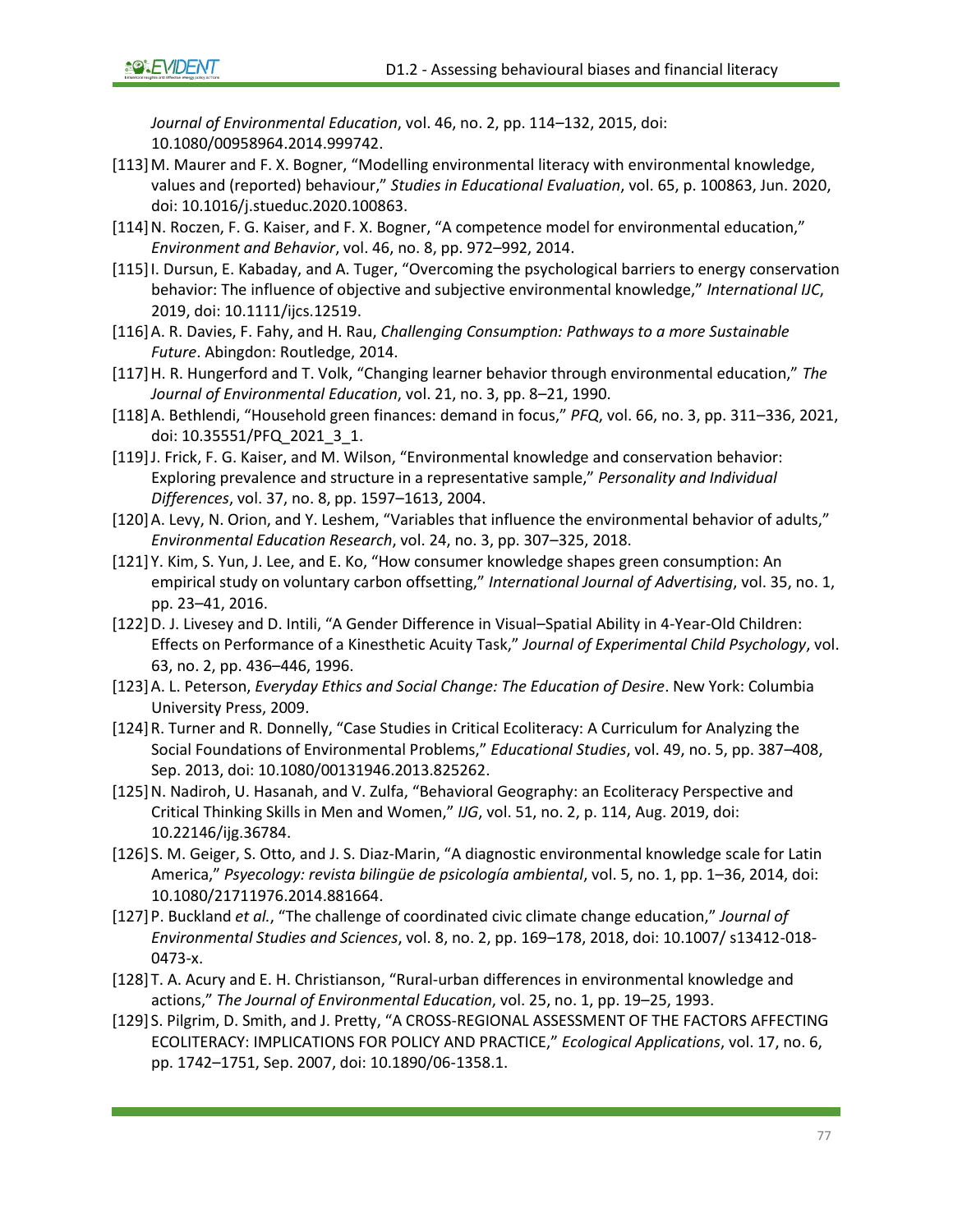- [130] S. D. Supramaniam, A. Abas, and R. M. Khalid, "CULTIVATING SCIENTIFIC LITERACY AND ENVIRONMENTAL MANAGEMENT TOWARDS A SUSTAINABLE URBAN POOR COMMUNITY," . *ISSN*, vol. 18, p. 9, 2021.
- [131]R. E. Dunlap and K. D. Van Liere, "The New Environmental Paradigm: A proposed measuring instrument and preliminary results," *The Journal of Environmental Education,* vol. 9, no. 4, pp. 10– 19, 1978.
- [132]M. Cordano, S. A. Welcomer, and R. F. Scherer, "An analysis of the predictive validity of the New Ecological Paradigm scale," *The Journal of Environmental Education*, vol. 34, no. 3, pp. 22–28, 2003.
- [133]PCEE, "The First Pennsylvania Environmental Readiness for the 21st Century Survey Report." Pennsylvania Center for Environmental Education, 2000.
- [134]Responsive Management, *Understanding the Georgia Public's Perception of Water Issues and the Motivational Messages to Which They Will Respond*. Harrisonburg, VA: Responsive Management National Office/Pollution Prevention Assistance Division– DNR, 2003.
- [135]H. R. Hungerford, T. L. Volk, W. C. McBeth, and W. J. Bluhm, *Middle School Environmental Literacy Survey*. Carbondale, IL: Center for Instruction, Staff Development, and Evaluation, 2009.
- [136]I. S. Gambro and H. M. Switzky, "A national survey of high school student's knowledge," *The Journal of Environmental Education*, vol. 27, no. 3, pp. 28–33, 1996.
- [137]M. D. Kaplowitz and R. Levine, "How environmental knowledge measures up at a big ten university.," *Environmental Education Research*, vol. 11, pp. 143–160, 2005.
- [138]D. A. Dillman, J. D. Smyth, and L. M. Christian, *Internet, Phone, Mail, and Mixed-Mode Surveys: The Tailored Design Method*, 4TH ed. Hoboken, NJ: John WIley & Sons, 2014.
- [139]Environmental Protection Agency, "What is Environmental Education?" 2018. Accessed: Oct. 27, 2021. [Online]. Available: https://www.epa.gov/education/what- environmental-education
- [140]M. B. Bogan and J. D. Kromrey, "Measuring environmental literacy of high school students," *Journal of Education Research*, vol. 36, no. 1, pp. 1–21, 1996.
- [141] Environmental Management Authority, "National Environmental Literacy/Awareness Survey." Accessed: Nov. 04, 2021. [Online]. Available: https://chm.cbd.int/api/v2013/documents/B21E6C1D-5049-3605-4300- 4E5FAFDA0D92/attachments/EnvironmentalLiteracySurvey.pdf
- [142] F. Wang *et al.*, "Impact Analysis of Customized Feedback Interventions on Residential Electricity Load Consumption Behavior for Demand Response," *Energies*, vol. 11, no. 4, p. 770, Mar. 2018, doi: 10.3390/en11040770.
- [143]T. Bourman, L. Steg, and H. A. L. Kiers, "Measuring Values in Environmental Research: A Test of an Environmental Portrait Value Questionnaire," *Frontiers in Psychology*, vol. 9, p. 564, 2018, doi: 10.3389/fpsyg.2018.00564.
- [144] S.-W. Liang *et al.*, "A Nationwide Survey Evaluating the Environmental Literacy of Undergraduate Students in Taiwan," *Sustainability*, vol. 10, no. 6, p. 1730, May 2018, doi: 10.3390/su10061730.
- [145]J. Rest, *Development In judging moral issues*. Minnesota: University of Minnesota Press, 1979.
- [146]R. E. Dunlap, K. D. Van Liere, A. G. Mertig, and R. E. Jones, "Measuring endorsement of the new environmental paradigm: A revised NEP scale," *Journal of Social Issues*, vol. 56, pp. 425–442, 2000.
- [147] J. A. Mirrlees, "An exploration in the theory of optimum income taxation.," The review of economic studies, pp. 175-208, 1971.

[148] A. B. Atkinson and J. E. Stiglitz, "The design of tax structure: direct versus indirect taxation.," Journal of public Economics, pp. 55-75, 1976.

[149] P. A. Diamond, "Optimal income taxation: an example with a U-shaped pattern of optimal marginal tax rates.," American Economic Review, pp. 83-95, 1998.